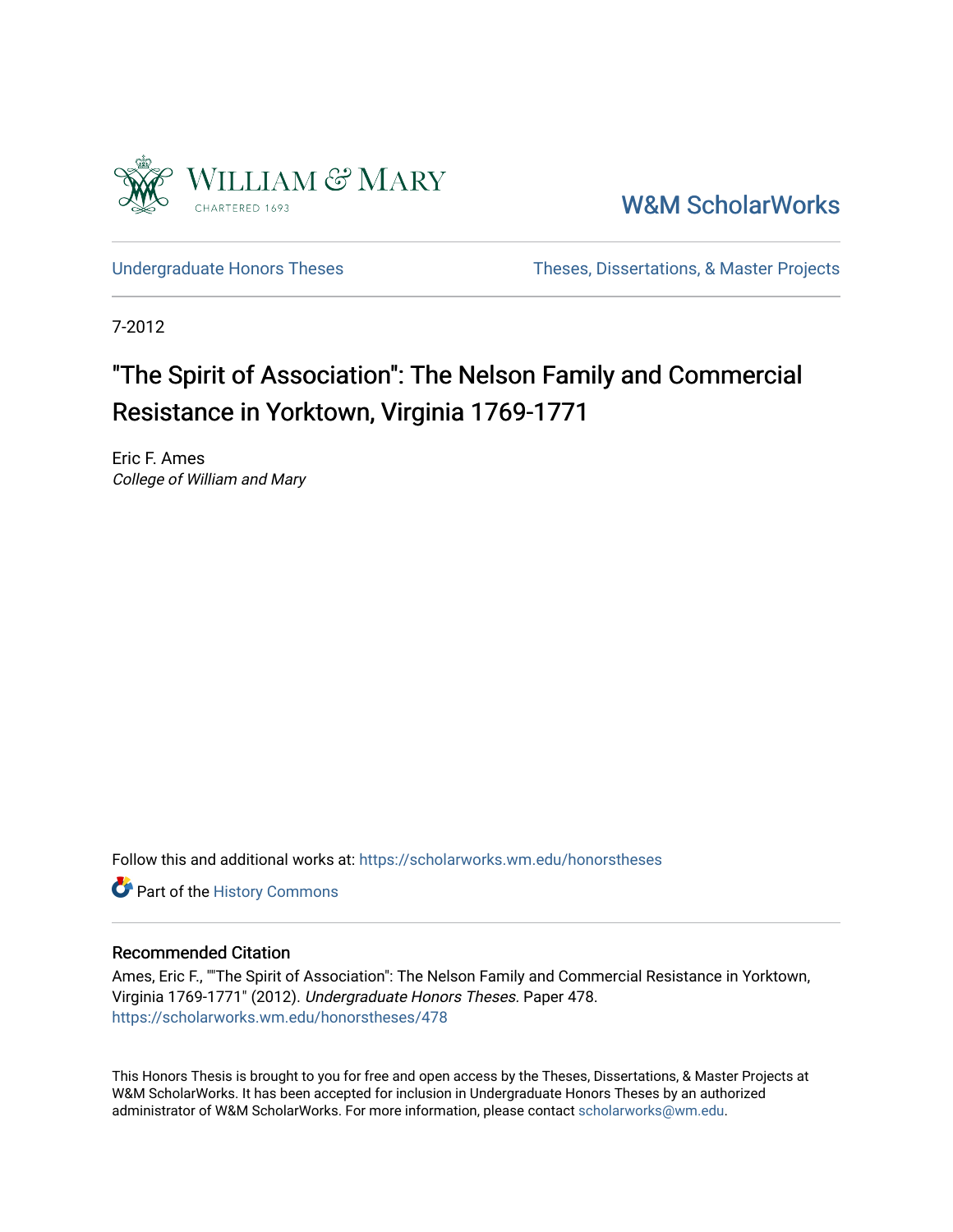# "THE SPIRIT OF ASSOCIATION": THE NELSON FAMILY AND COMMERCIAL RESISTANCE IN YORKTOWN, VIRGINIA 1769-1771

A thesis submitted in partial fulfillment of the Requirements for the degree of Bachelor of Arts with Honors in History from the College of William and Mary in Virginia,

by

Eric F. Ames

Accepted For\_\_\_\_\_\_\_\_\_\_\_\_\_\_\_\_\_\_\_\_

\_\_\_\_\_\_\_\_\_\_\_\_\_\_\_\_\_\_\_\_\_\_\_\_\_ Director

\_\_\_\_\_\_\_\_\_\_\_\_\_\_\_\_\_\_\_\_\_\_\_\_\_\_\_\_\_\_\_\_

\_\_\_\_\_\_\_\_\_\_\_\_\_\_\_\_\_\_\_\_\_\_\_\_\_\_\_\_\_\_\_\_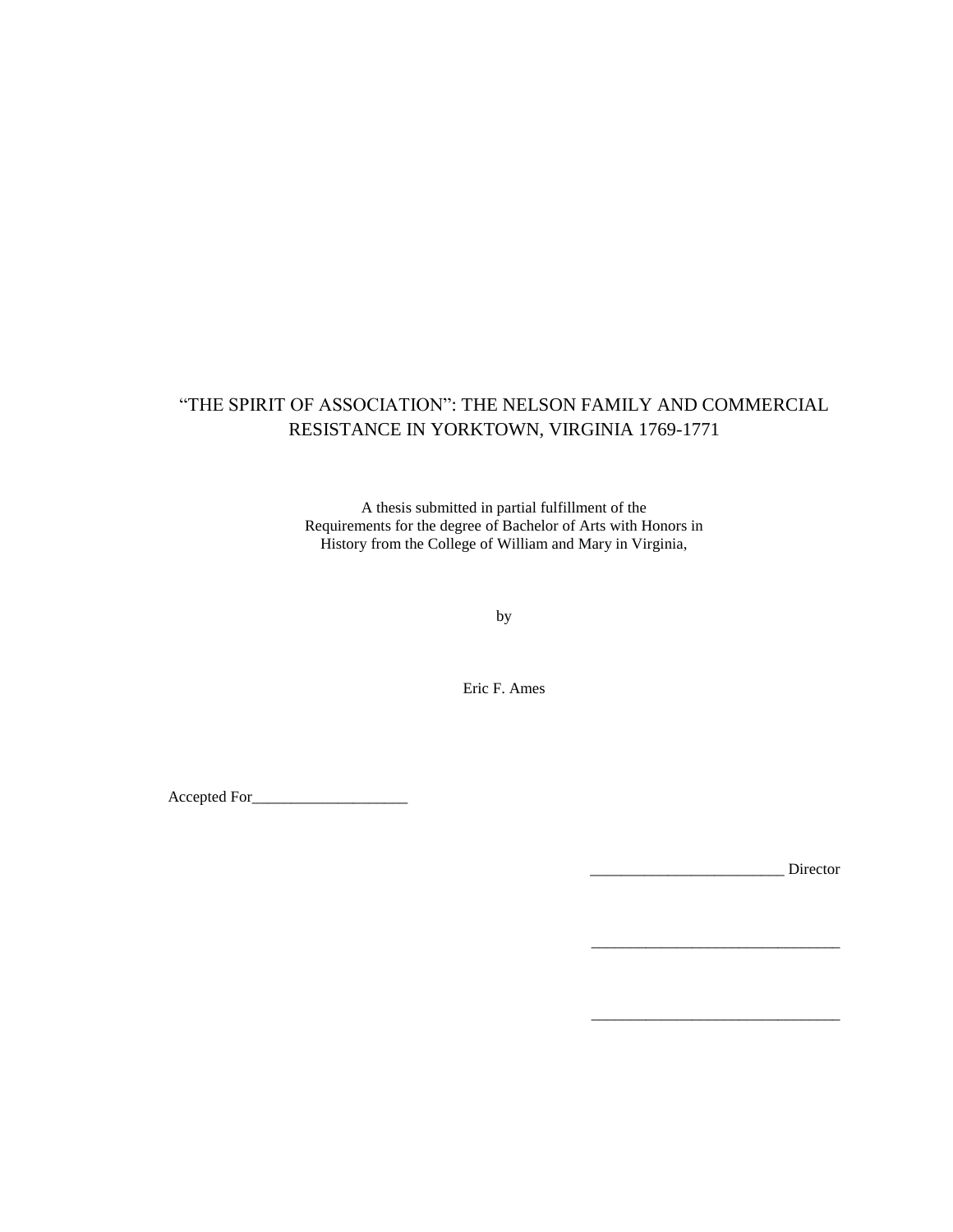## **Acknowledgments**

I would first like to acknowledge my adviser, Prof. Julie Richter, for her assistance and guidance on this project, and for providing feedback on the drafts of this thesis.

I would also like to thank Profs. Paul S. Davies and Scott R. Nelson for agreeing to sit on the committee that assessed this thesis.

I would like to also acknowledge my family, as well as countless other members of the Tribe who contributed their patience and support during the duration of this project.

Lastly, I should thank not just the Nelsons, but Martha Goosley, without whom both our knowledge and enjoyment of colonial Virginia history would be less than they are.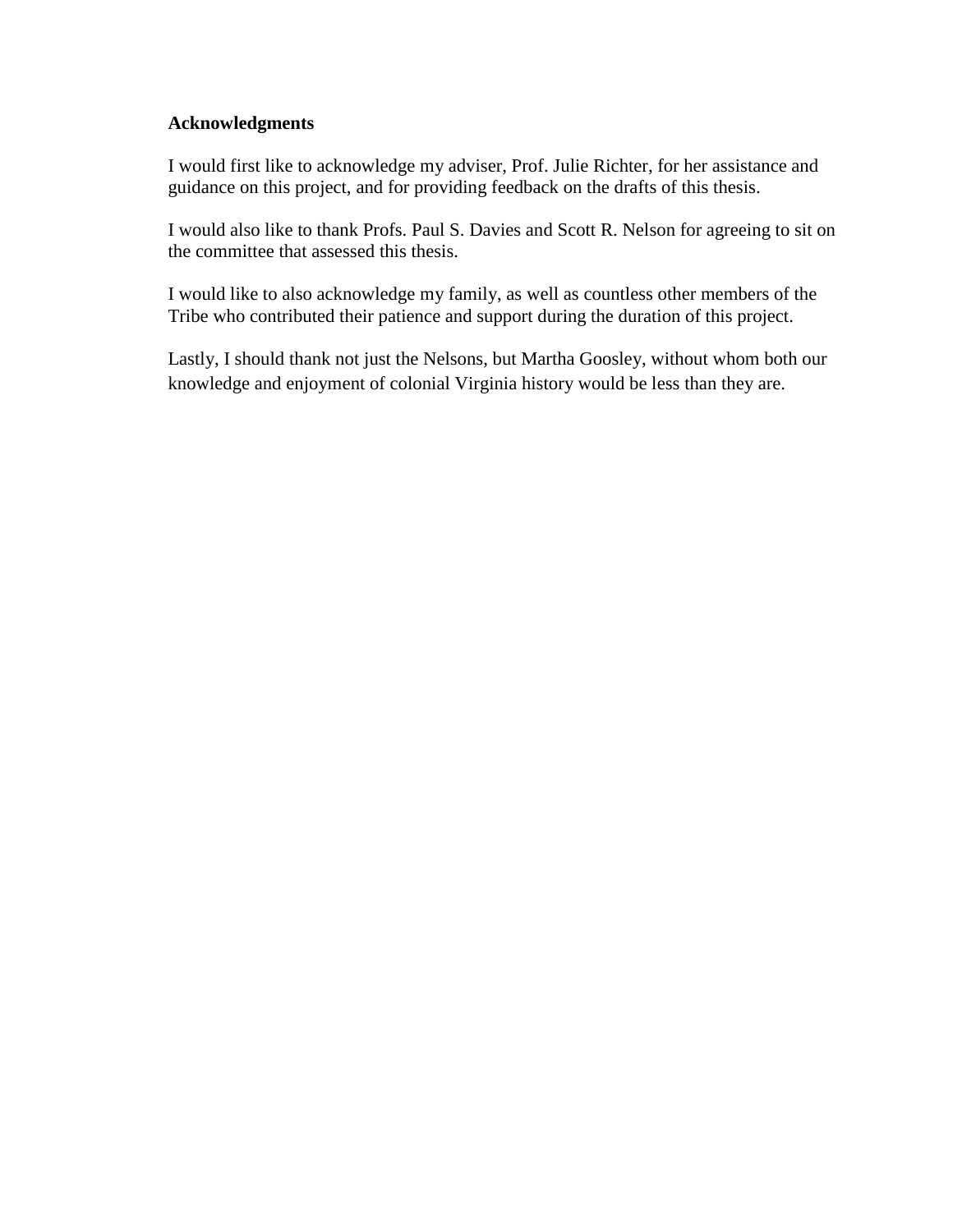| CHAPTER I: VIRGINIA'S TOBACCO ECONOMY AND THE ORIGINS OF                      |
|-------------------------------------------------------------------------------|
| CHAPTER II: FREEDOM AND "SLAVERY": BRITISH COLONIAL POLICY AND                |
| CHAPTER III: ASSOCIATION SENTIMENT IN YORK                                    |
| CHAPTER IV: "AN ASSOCIATOR IN PRINCIPLE": THE NELSON FAMILY AND               |
| CHAPTER V: YORKTOWN'S "TOPPING PEOPLE" AND THE 1770                           |
| CHAPTER VI: "THE SPIRIT OF ASSOCIATION": YORKTOWN'S HIERARCHY<br>AND THE 1770 |
|                                                                               |
| CONCLUSION: THE FAILURE OF THE ASSOCIATIONS AND THE ROAD TO                   |
|                                                                               |

# TABLE OF CONTENTS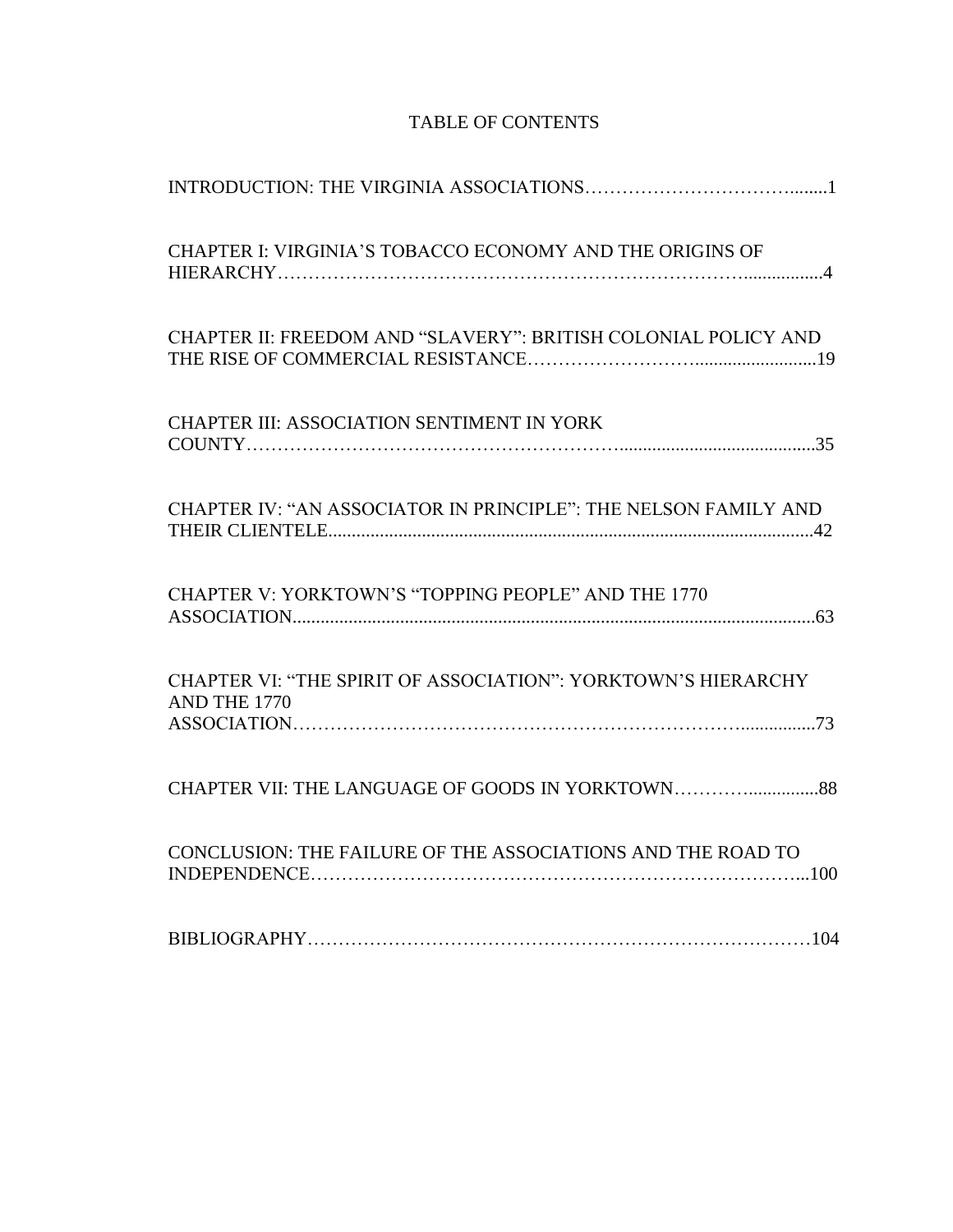### INTRODUCTION: THE VIRGINIA ASSOCIATIONS

On August 8 of 1770, irritated Yorktown resident Martha Goosley wrote to London merchant John Norton to complain of the recent Townshend Duties imposed on the colonies. The colony's ruling elites decided the best way to protest Britain's new imperial taxes and their troubling debt was by forming Associations dedicated to boycotting manufactured goods from Great Britain. Goosley's patience was almost gone. She informed Norton that

Associations run high here. Is there no Probability of Making your great ones act right or will they Put us under the necessity of wearing homespun altogether? I assure the Gentlemen wear nothing else all Summer & we have made great improvements, however I cant help wishing Sincerely that all our Differences were happily made  $up.1$ 

Unfortunately for Virginians, who like Goosley tolerated boycotting British imports for a

time, the "great ones" in London refused to change course. The Associations of 1769 and

1770 to which Goosley referred were regarded then as they are now as failures.

Compliance was not widespread, and the voluntary nature of the first agreement made it

difficult to enforce. Nonimportation associations were active up and down the eastern

seaboard, but most were ineffective. Yet surviving transactions from the store of the

Yorktown Nelsons, however, tell a somewhat different story.

 $\overline{a}$ 

In Yorktown, the Association of 1769 proved to be almost as useless at reducing

imports as its counterparts elsewhere in Virginia and in the British American colonies at

All biographical information for residents of Yorktown, unless otherwise cited, is from the York County Project Master Biographical File, Department of Training and Historical Research, Colonial Williamsburg Foundation, Williamsburg, Virginia.

<sup>&</sup>lt;sup>1</sup> Frances Norton Mason, ed., 1937. *John Norton & Sons Merchants of London and Virginia Being the Papers from their Counting House for the Years 1750 to 1795*, (Richmond: The Dietz Press 1937), 143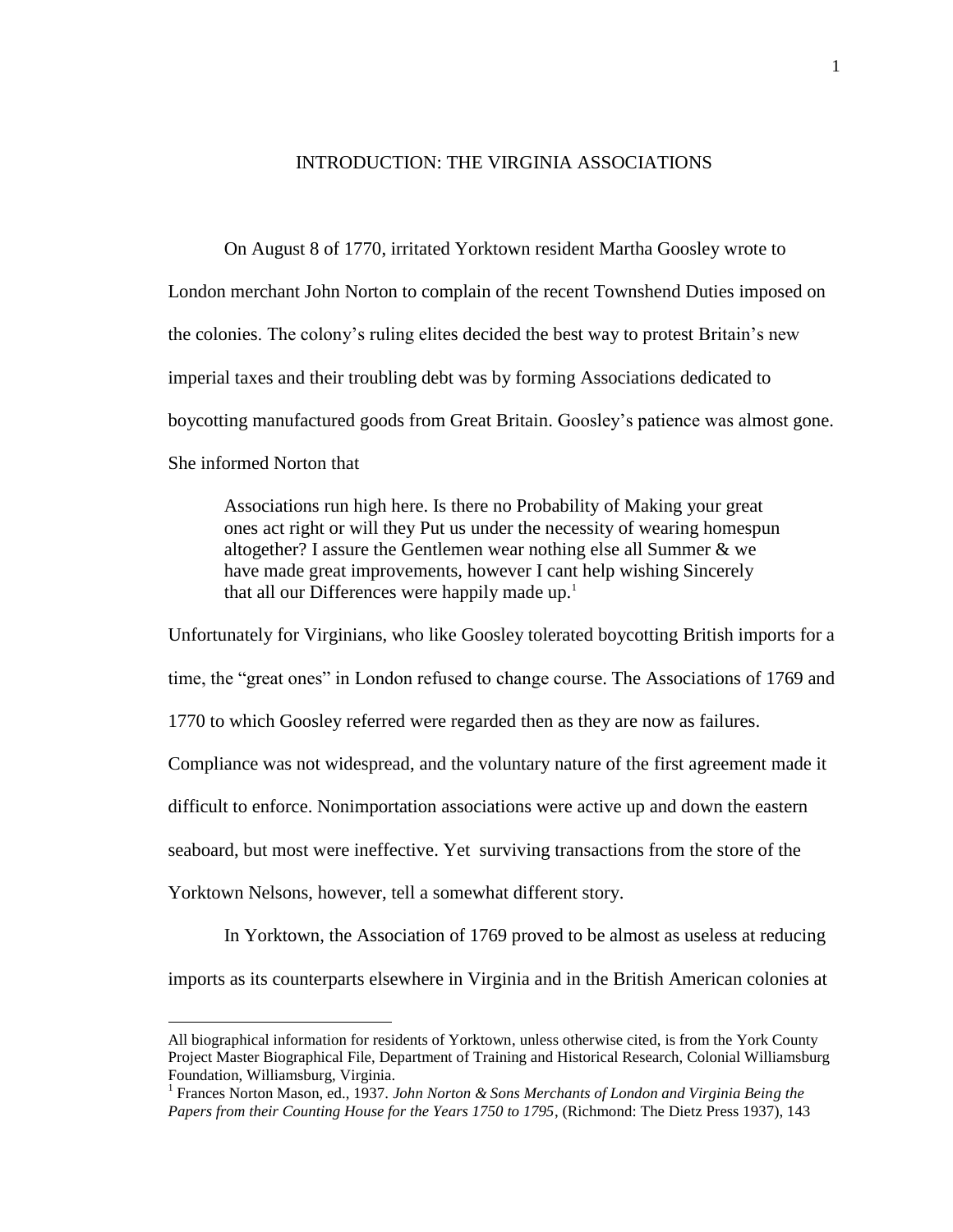large. The 1770 Association, which created gentry-led committees designed to inspect cargoes and shame violators, was far more effective. This paper explores why the 1770 Association seemed to work in Yorktown when it failed everywhere else in Virginia.

The first chapter starts at the very beginning of Virginia's colonial history by tracing the origins of Virginia's hierarchical social and political systems back to Virginia's beginnings as a plantation colony with a distinct political culture, and the Consumer Revolution that would affect this hierarchy. The next chapter describes the rise of British management of colonial affairs and the affects it had on Virginia's economic, social, and political life. This chapter shows how British policies interacted with Virginia's social structure and changes in the colonial marketplace, leading to the formation of the Nonimportation Associations. The third chapter details the limited written reports of the Associations in surviving correspondence. The fourth chapter describes the powerful and dynamic Nelson family, and demonstrates not only their personal power, but the effects that thus power had on the purchases of those below them in the county's social hierarchy. The fifth chapter shows how the elite gentry class that surrounded the Nelsons might have organized itself on hierarchical lines. Two following chapters show how the sentiment of nonimportation was transmitted down through the regional hierarchy, and speculates about the political language used by the leaders of such a hierarchy.

This paper argues that the Virginia Nonimportation Association of 1770, although not universally observed, was relatively successful in York County because the county's social structure was such that a powerful gentry group could dominate the social hierarchy. The Association, which rose out of a distinctly orderly and hierarchical social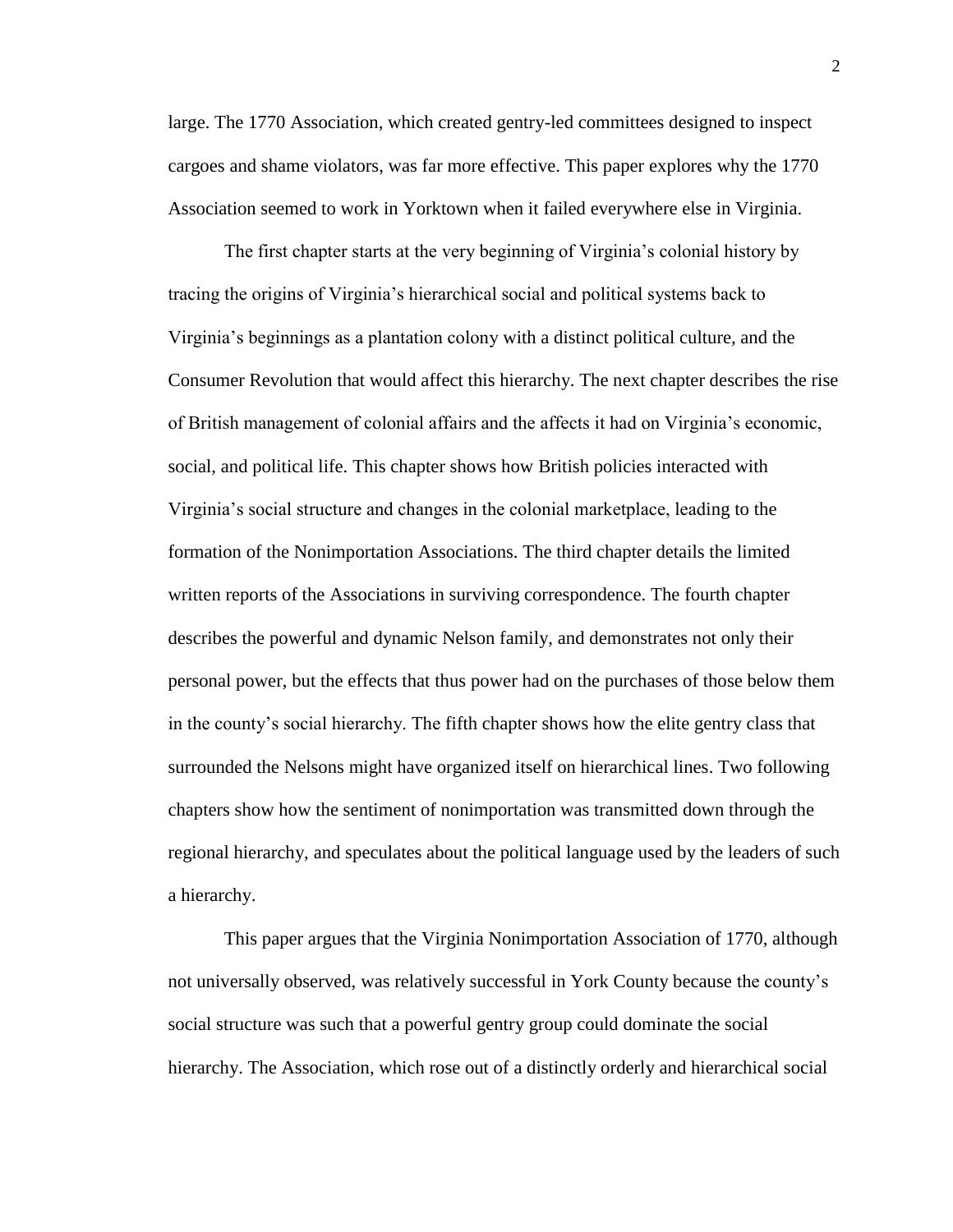system, succeeded in Yorktown while failing elsewhere because of the dominance of the Nelson family within the regional power structure. The Nelsons used this power structure to propagate a "language of goods" throughout the social and economic hierarchy as a means of motivating Yorktown society as a whole to take action against imposed taxes.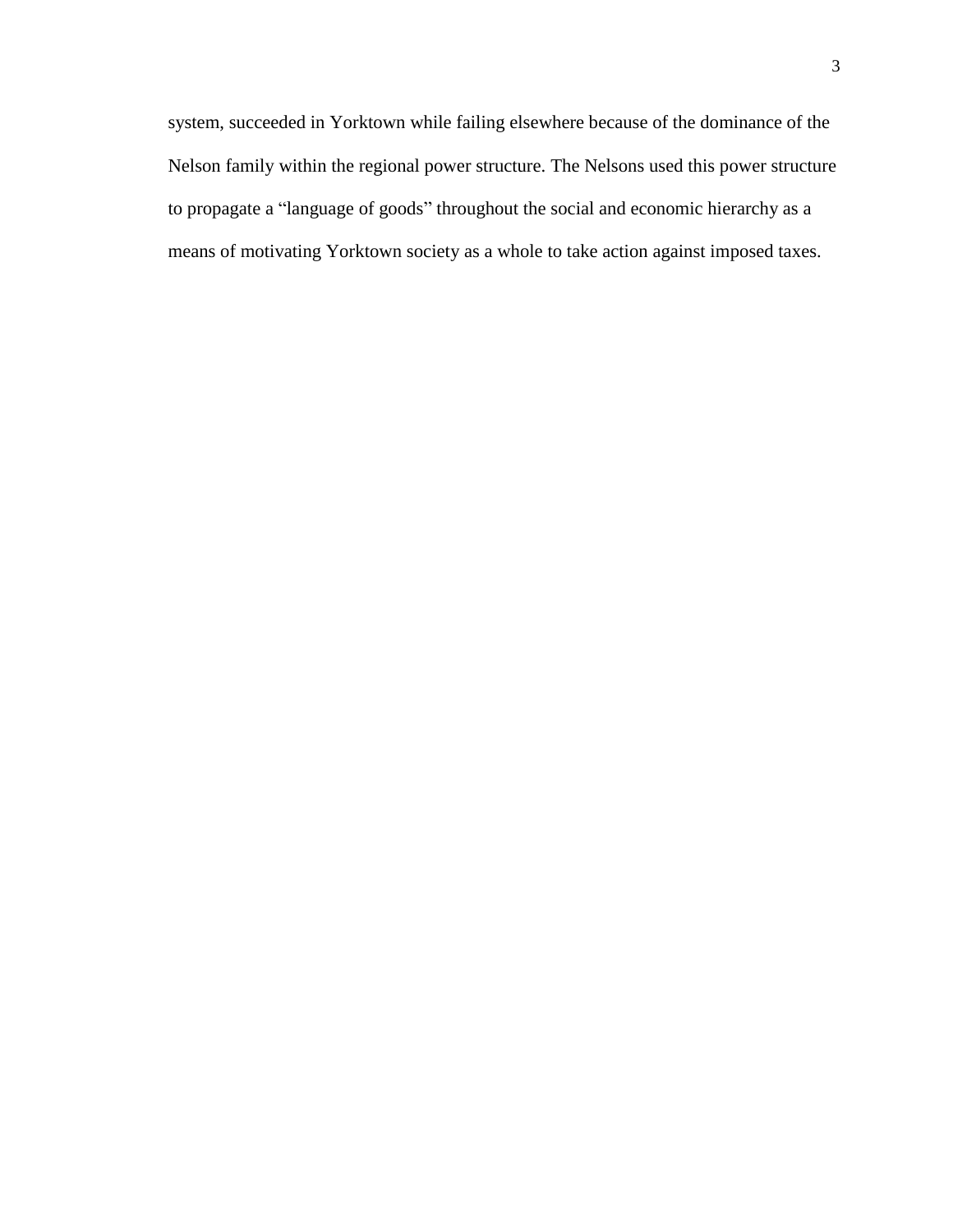#### CHAPTER I.

### VIRGINIA'S TOBACCO ECONOMY AND THE ORIGINS OF HIERARCHY

Tobacco was the lifeblood of Virginia's economy in the late  $18<sup>th</sup>$  century, and had been since the 17<sup>th</sup> century. This chapter explores the effects of Virginia's reliance on tobacco on the colony's social structure and political culture. Virginia society was dominated by a planter gentry class with a vested interest in their power. This status quo was disrupted by transformations in the tobacco trade, and the rise of consumerism. Developments in Virginia's economy in the late  $17<sup>th</sup>$  through mid-18<sup>th</sup> century would thus create a set of social and economic conditions ripe for nonimportation and colonial resistance.

Tobacco was notably Virginia's leading export, and it was the primary source of credit for Virginia's planters both large and small.<sup>1</sup> As a consequence, Virginians had to cope with the economic risks built into the colonial-metropolitan relationship. Until the early  $18<sup>th</sup>$  century, the predominating method of tobacco distribution was the consignment system.<sup>2</sup> Virginia planters consigned their tobacco shipments in advance to British merchants, who in turn would sell the tobacco on commission at the market price in Britain. This was risky because the planter assumed the liability for his product from the moment of harvest until it reached the docks in England.<sup>3</sup> The nature of this system, however, tended to shut smaller planters out of the consignment market. According to historian Bruce Ragsdale, "The volume required for personal service and the delay in

l

<sup>1</sup> Bruce Ragsdale, *A Planters Republic: The Search for Economic Independence in Revolutionary Virginia*. (Madison: Madison House, 1996), 3

 $^{2}$  Ibid 4-5

 $3$  Ibid 5. The main risk inherent in this system was the liability involved in transportation, which could account for as much as 75% of the sale price. This coupled with the delay in a planter's receipts on his sales made consignment a risky process.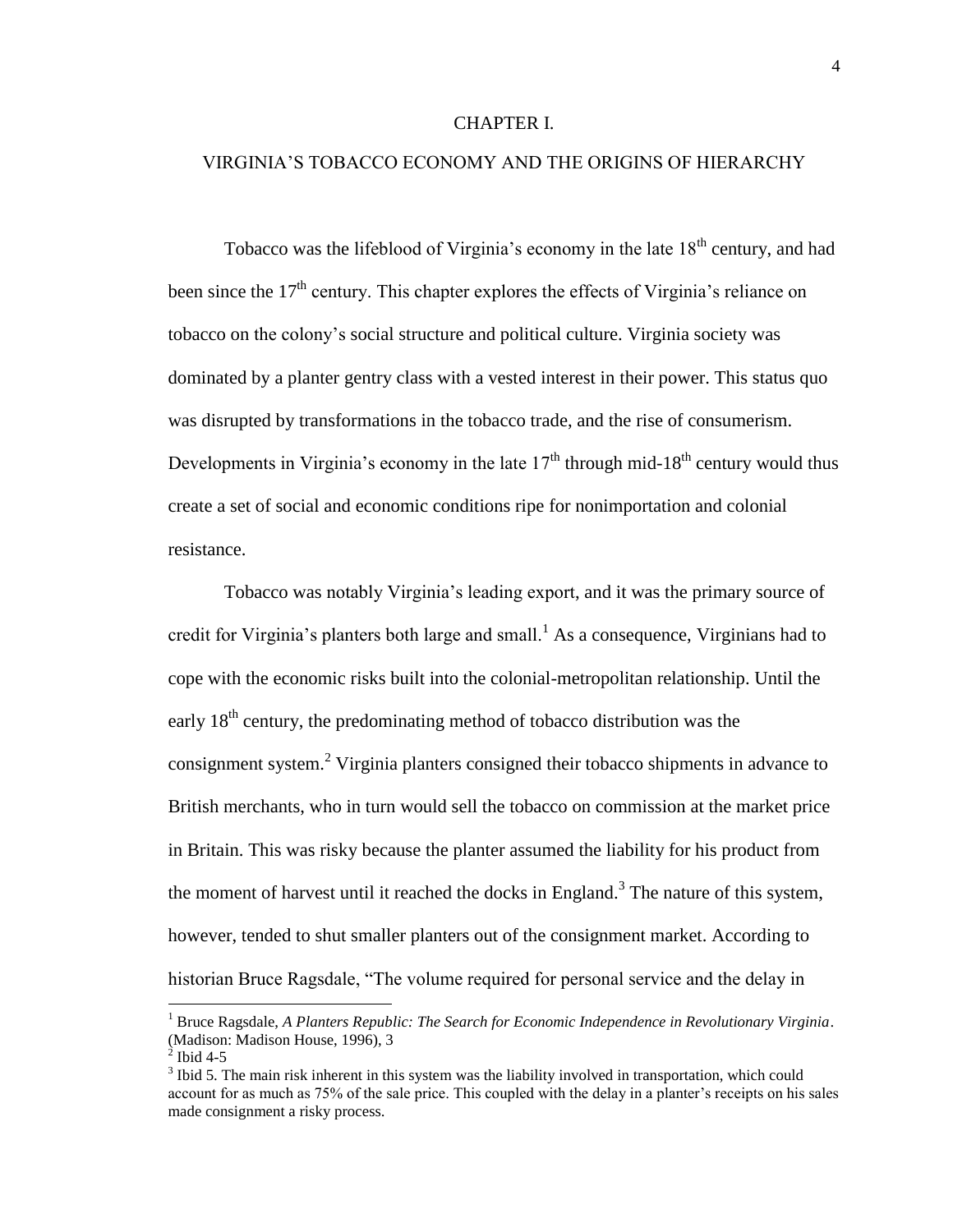receipt of sales limited the viability of the consignment system to large producers of tobacco." <sup>4</sup> Merchants also acted as the planters' conduit to English manufactures, and were key agents in the planters' social networks in England. Consignment merchants additionally took the place of bankers in an economy that did not have developed financial institutions by issuing bills of exchange and credit based on the receipts from future tobacco shipments.<sup>5</sup> Consignment merchants thus acted as the legal, economic, and social agents in England for Virginia planters. This consignment trade would have important consequences for Virginia in the long term.

This early tobacco trade helped crystallize a hierarchical society based on social rank.<sup>6</sup> The consignment trade of the third quarter of the  $17<sup>th</sup>$  century coincided roughly with the stabilization of Virginia's English population, and the replacement of indentured labor with African slaves. By this period, social rank had become linked to the productivity of a planter's tobacco operation. Approximately 5% of Virginia's population owned the majority of the land in the Tidewater region, and had the best access to slaves and contacts in British ports.<sup>7</sup> This upper crust formed a relatively small number of families that came to dominate Virginia's economic, social, and political life. These were Virginia's "topping people," a collection of roughly twenty-one interrelated elite families, including the Nelsons, Randolphs, and Carters. <sup>8</sup> These families would form the top rank of a complex social order.

 $4$  Ibid 5

<sup>5</sup> Ibid 5

 $6$  It is important to distinguish the Virginian concept of rank from Marxist or modern ideas surrounding social class. The distinction is one too complex to be fully explicated here, but the main difference is that the Virginian idea of rank was not wholly bound up with the idea of material well-being and economic interest, and was a multifaceted concept including elements of wealth, honor, and familial connection.  $7$  Ragsdale 6

<sup>8</sup> Emory Evans, *A "Topping People:" The Rise and Decline of Virginia's Old Political Elite, 1680-1790.* (Charlottesville: University of Virginia Press, 2009), 2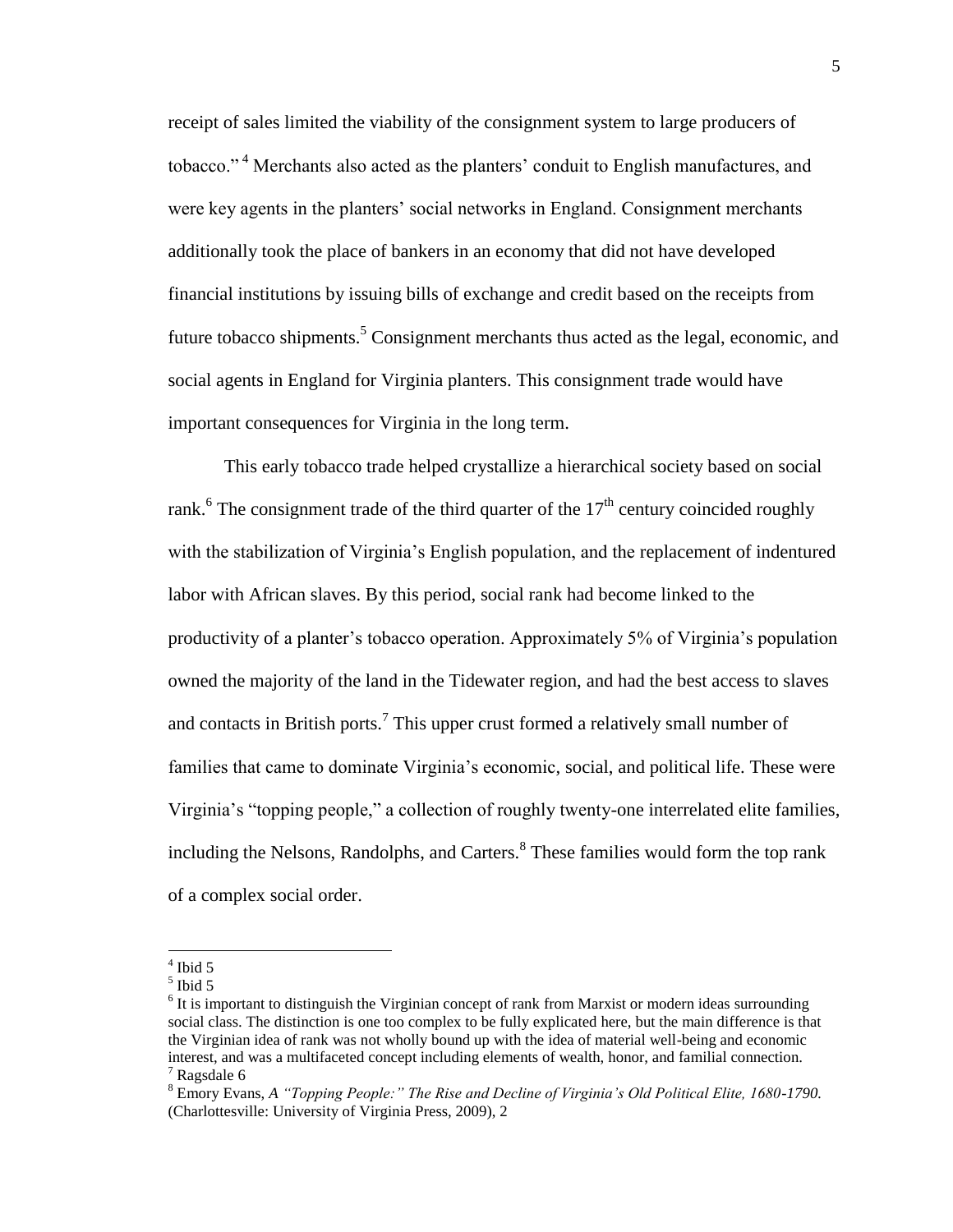Virginia's system of social order rested on deference and social obligation, which permeated every aspect of life in colonial Virginia. Not only were Virginians expected to show deference to their social betters, the topping part of society was expected to "condescend" to those below them.<sup>9</sup> This old English system adapted itself to Virginia's plantation culture in ways that fostered a culture of dependence. A planter might lend money to a middling yeoman that he might improve his own estate, or provide him with important contacts in Britain.<sup>10</sup>

Such deference was not merely social, however. Virginia's deference-based society reinforced a deference-based political system. The vestries and county governments, the two main units of the local polity in Virginia, were usually controlled by the colony's elites. Court day in a Virginia county served as a stage for the pageantry of deference and social obligation, and acted as a way of reinforcing the culture of rank and order. Virginians were expected to show the same deference to their governor and to the Burgesses as they were to the King and Parliament.<sup>11</sup> This extended to the participatory mechanisms of Virginia's government: only freeholders were allowed to vote, and, even when they were allowed to do so, a majority rarely turned out.<sup>12</sup> Elections were seen mainly as social events at which planters and some other free whites were to select the best gentlemen to represent the interests of the county rather than a modern

<sup>9</sup> David Hackett Fischer. *Albion's Seed: Four British Folkways in America*. (New York: Oxford University Press., 1989), 385-387. This term had a meaning in the colonial period different from its modern connotation. To condescend in the Tidewater meant for a member of the upper rank to show respect to a member of a lower social rank. Although certainly the idea in theory, this was not always the case in practice. Merchant Daniel Fisher, who tried and failed to make his way among the Virginians recorded that "there's a Vanity and Subtility in the generality of Virginians, not unobvious to persons to Common penetration who have been at all accustomed to a more generous way of acting or thinking." <sup>10</sup> Ragsdale 7-8

 $^{11}$  Fischer 407-410

 $12$  Ibid 409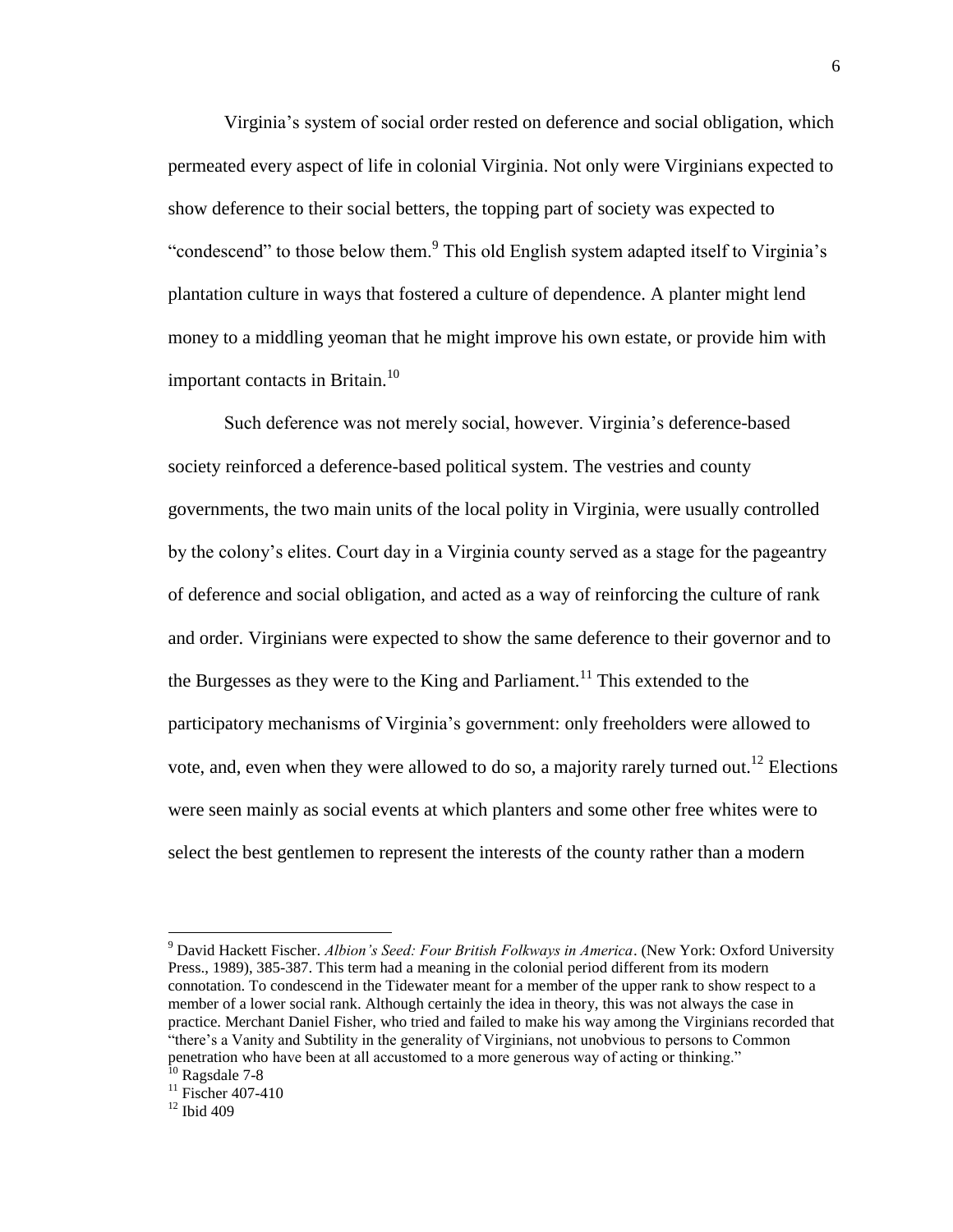election.<sup>13</sup> Elections in colonial Virginia were informal by modern standards, and were carried out amidst broader social gatherings.

A crucial component of this culture is that the same group of landed oligarchs dominated the Virginia polity was for much of its history. Family networks were critical. Between 1720 and 1776, about half of the leading members of the Burgesses were blood relatives.<sup>14</sup> English merchant and diarist Daniel Fisher attributed a blunt admission of this to John Randolph. Fisher recalled

John Randolph in speaking of the disposition of the Virginian, very freely cautioned us against disobliging or offending any person of note in the Colony we were going to; for says he, either by blood or marriage, we are almost all related, or so connected in our interests, that whoever of a Stranger presume to offend any one of us will infallibly find an enemy of the whole, nor right nor wrong, do we ever forsake him, till by one means or other, his ruin is accomplished.<sup>15</sup>

These local social networks would become important in during the Revolutionary period as they came to form the basis for political action against British administration. Virginian ideas about deference and obligation did not just influence how politics was practiced. This social system would have a profound effect on how Virginians formed their ideals of freedom and order.

This became apparent in how Virginians viewed the role of government. The key component of Virginia's political culture was the idea of hegemonic liberty. In the words of David Hackett Fischer: "Virginians thought of liberty as a hegemonic condition of dominion over others and- equally important- dominion over oneself…[liberty]'s opposite was 'slavery', a degradation into which true-born Britons descended when they

 $\overline{a}$ 

 $13$  Ibid

<sup>14</sup> Jack Greene, "Foundations of Power in the Virginia House of Burgesses, 1720-1776," *The William and Mary Quarterly,* 16 (1959): 490

<sup>15</sup> Daniel Fisher. "The Fisher History" in Louise Pecquet du Bellet ed., *Some Prominent Virginia Families*, (Lynchburg: J.P. Bell and Co., 1907)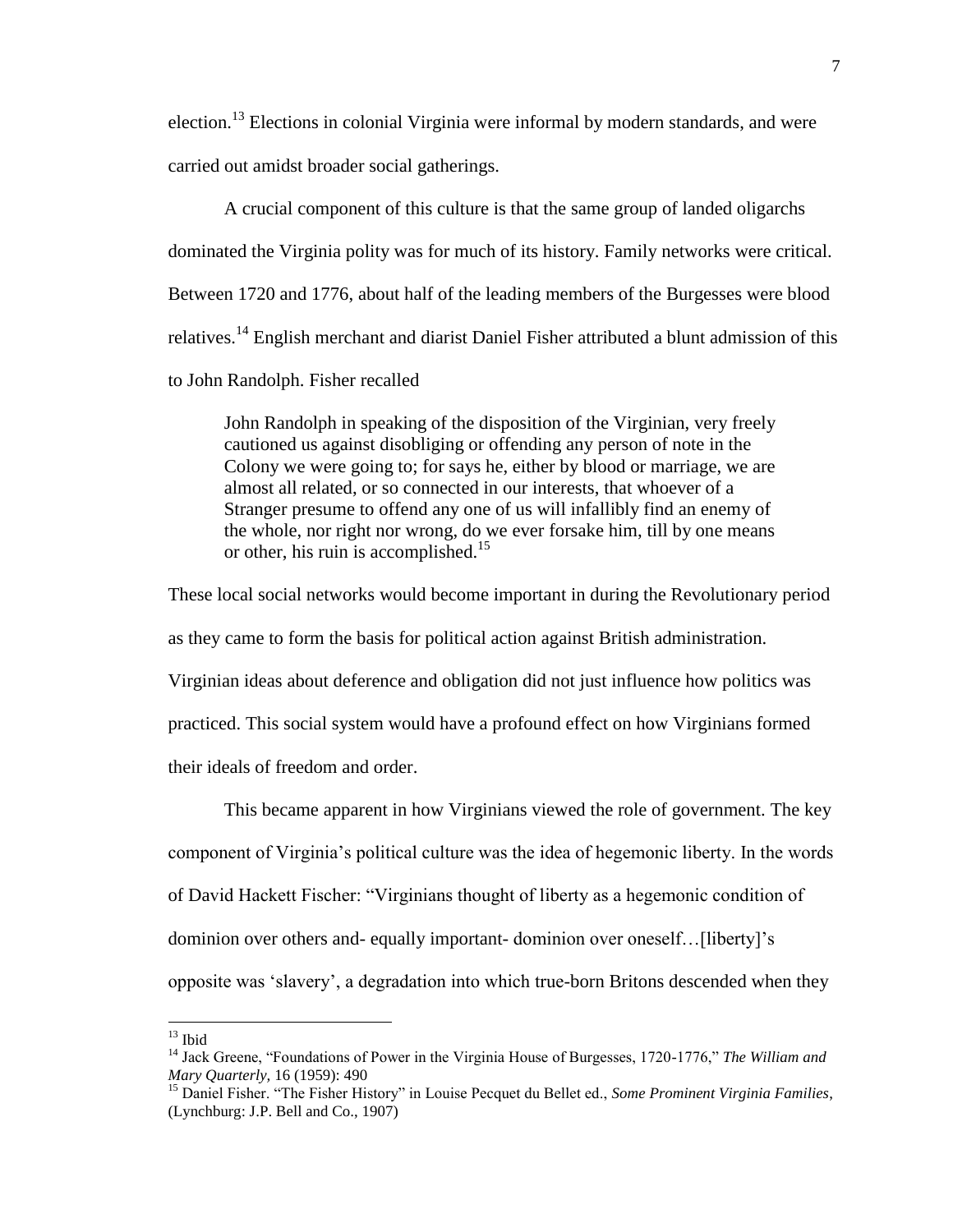lost their power to rule.<sup>16</sup><sup>16</sup> Liberty was thus not a naturally endowed right, but a state of being relative to one's place in society.

This understanding of liberty underlay what Virginia's political class would see wrong with British colonial administration in the third quarter of the  $18<sup>th</sup>$  century, and would lead to the earliest non-import agreements. Although Virginians sought liberty of this sort in local politics and society, developments in the structure of the British Empire beginning in the 1750s set events in motion causing this ideology to be extended to the colony as a whole. Virginia possessed hegemonic liberty as long as it could govern itself, and the loss of this liberty was seen as being on par with slavery. Virginians in the early Revolutionary period even spoke in such terms. It was not uncommon for elite Virginians to publicly express their fear that America might be reduced to a state of slavery under continued British rule. This ideology led Virginians to nonimportation, and constrained the ways in which it was carried out. Virginia's relationship to Britain was thus shaped by underlying cultural currents that nurtured a unique sensitivity to being dependent. By the third quarter of the  $18<sup>th</sup>$  century, Virginians greatly feared this dependence, but this fear had its roots in longer-standing British policies.

Dependency in contravention of hegemonic freedom appeared to Virginians first and most obviously in the Navigation Acts. These laws were among England's first attempts to control colonial economies based on the doctrine of mercantilism.<sup>17</sup> Amended several times following its 1651 passage, the Navigation Acts prohibited colonial trade

l

<sup>&</sup>lt;sup>16</sup> Fischer 411

 $17$  Mercantilism was one of the first political economic theories in the western world despite its amorphousness. Mercantilism generally proposes that the global economy is a zero-sum game in which economic gain by one nation necessarily results an economic loss by another. Mercantilists deny gains from trade, and preferred economic self-sufficiency. For colonies, this usually meant strict regulations of economic activity.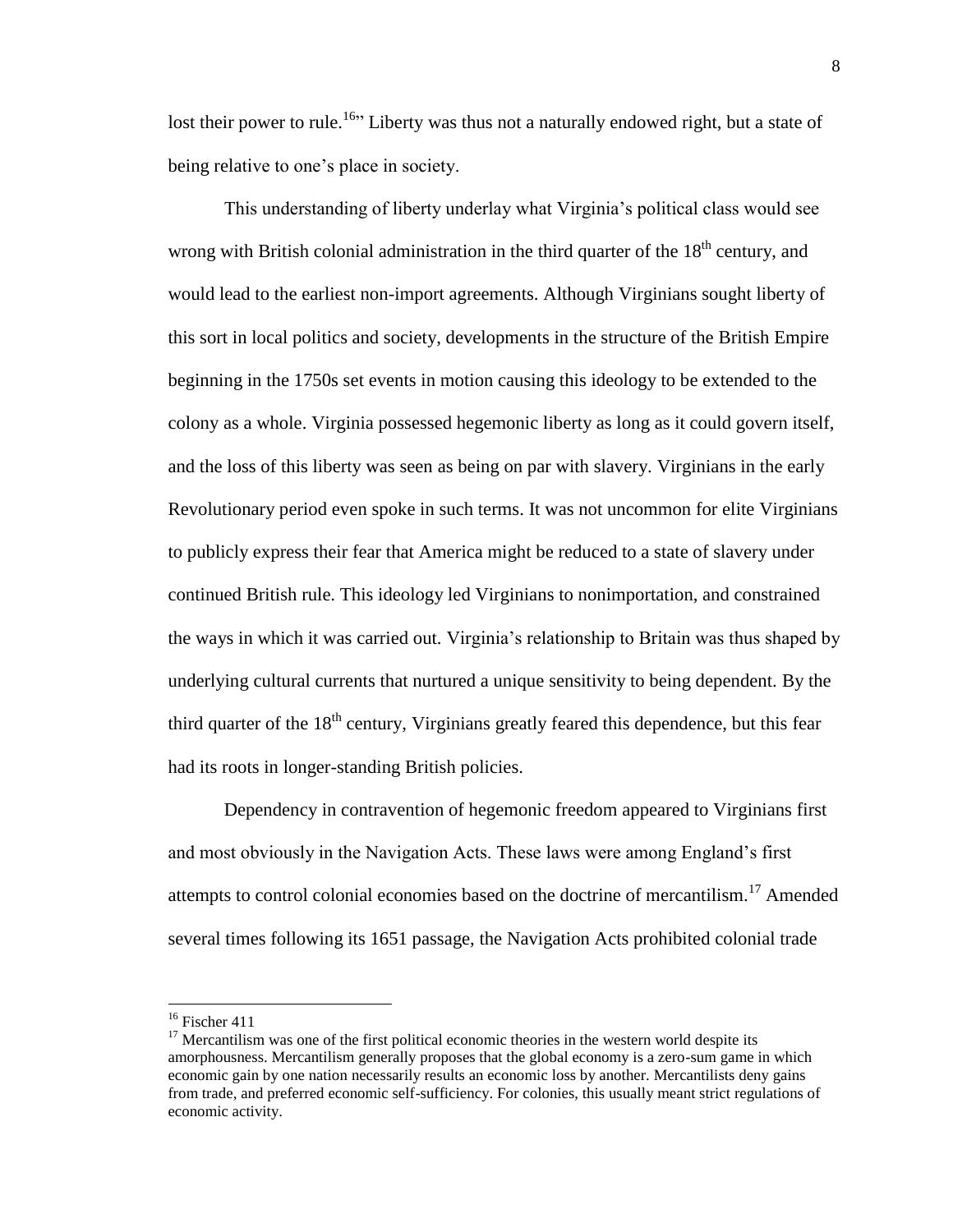with foreign vessels, and mandated that all colonial exports be sent to London or another English outport. No trade with another foreign power could be conducted unless the cargo had already been shipped to England, and all English colonial cargoes had to be shipped on English-built, and English-operated vessels.<sup>18</sup>

The Navigation Acts had some benefits for tobacco growers. For one, they guaranteed a domestic market in England.<sup>19</sup> Unfortunately, this also meant that planters' livelihoods were in the hands of the English market for tobacco; if the English price for tobacco fell, Virginians could expect far less of a return from virtually the same amount of input. English colonists tolerated the Navigation Acts so long as they benefitted from a protected domestic market and the protection of the British military.<sup>20</sup>

Following the French defeat in the Seven Years War and the expansion of the colonial economy, these imperial protections became burdens as colonial regulation was increasingly a hindrance in the minds of Britain's colonists. As their control over the tobacco trade began to slip in the  $18<sup>th</sup>$  century, Virginians began to feel a sense of dependency that would lead them to question their relationship with the British Isles. $^{21}$ 

This sense of dependency became especially salient following changes in the tobacco trade and in British manufacturing. In the early decades of the  $18<sup>th</sup>$  century, French demand for Virginia tobacco skyrocketed after French traders found it available in Scotland. Virginia tobacco suited French tastes, and was relatively affordable despite the

<sup>18</sup> Alan Taylor. *American Colonies*. (New York, New York: Viking, 2001), 258-259.

<sup>19</sup> Larry Sawers. "The Navigation Acts Revisited." *The Economic History Review*. 2 (1992) 273

<sup>&</sup>lt;sup>20</sup> Robert Paul Thomas. "A Quantitative Approach to the Effects of British Imperial Policy Upon Colonial Welfare: Some Preliminary Findings." *The Journal of Economic History*. 4 (1965): 633-634

<sup>&</sup>lt;sup>21</sup> Of all British taxes, the Navigation Acts were generally the least protested. Even during the height of colonial taxation, Americans usually rationalized their theretofore lack of complaint regarding the Acts by arguing that they objected to direct taxation rather than the regulation of trade imposed by the Navigation Acts. Their role in pushing the colonies towards independence should still not be underestimated. The degree to which they were responsible for pushing to colonies towards Revolution is still disputed.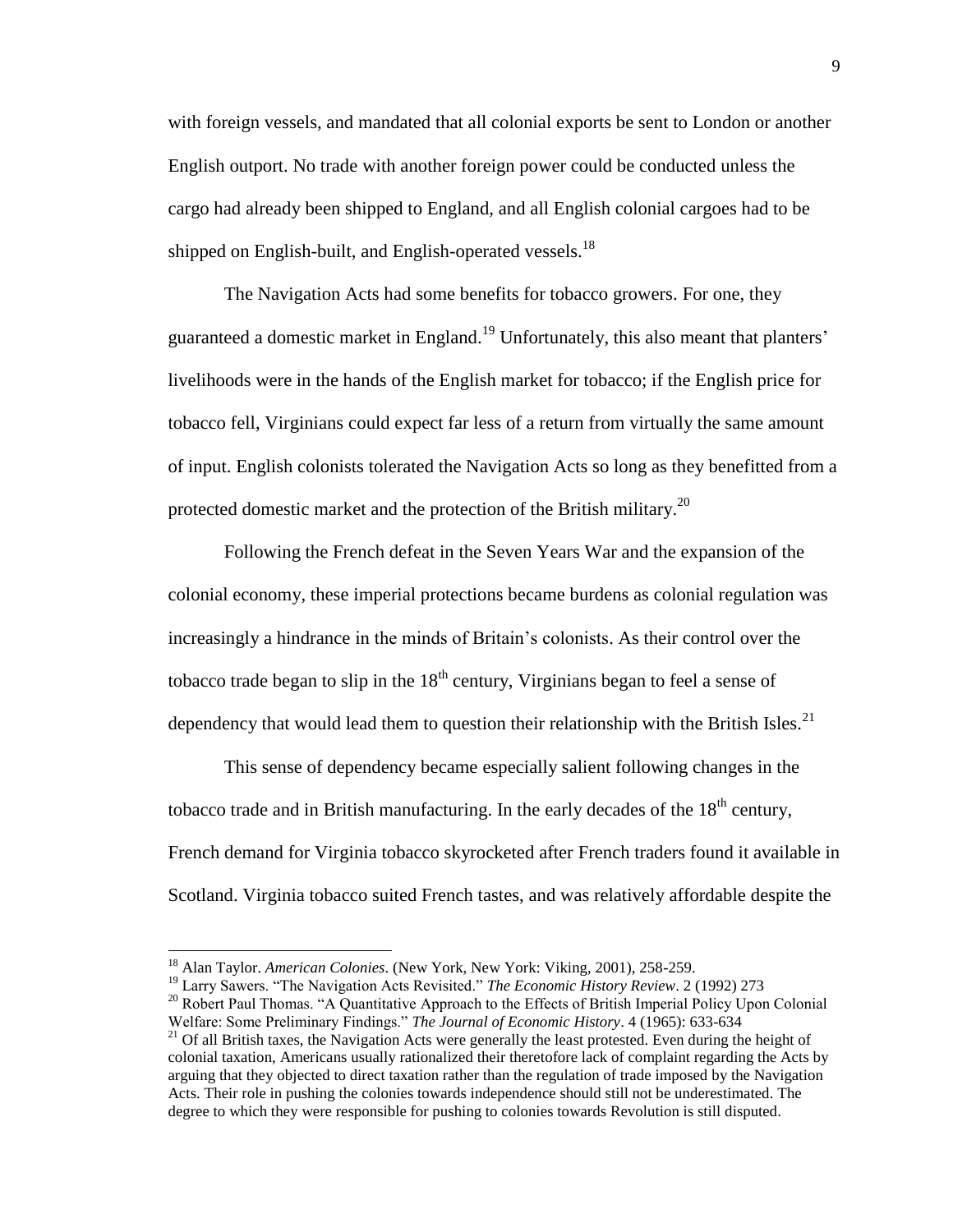steep import duties.<sup>22</sup> French cash payments for Virginia tobacco capitalized Scottish export firms. In turn, the capital enabled Scottish firms to set up networks of stores in the Chesapeake. The Scottish merchant houses attracted Virginia customers because they did business very differently from their English counterparts. Rather than wait for shipments of tobacco to arrive in Britain as was the practice with the consignment system, Scottish companies sent agents called factors all over Virginia to set up stores.<sup>23</sup> At these stores, factors purchased Virginia tobacco for instant payment and high prices.<sup>24</sup> Rapid payment to factors meant rapid payment to planters. By 1770, Glasgow trading houses were purchasing approximately half of Virginia's tobacco exports.  $2^5$ 

In addition to making immediate payment for tobacco, Scottish factors also provided ready credit that planters could put towards imports.<sup>26</sup> This differed markedly from the consignment system in which Virginia consumers ordered goods from British merchants on credit. Scottish factors, particularly along the Potomac, tended to purchase a variety of tobacco called Oronoco. Factors generally bought Oronoco because it fared much better on the French market. These factors came to play a major role in the tobacco trade among smaller planters in the Piedmont, and along the James and Potomac rivers.<sup>27</sup>

The factors were hardly ever-present, however. York River plantations, much like those along the lower Rappahannock, directly exported higher-quality sweet-scented tobacco intended for British consumption, bypassing the Scottish stores.<sup>28</sup> Consignment firms were also better suited to the personal service need to properly market this crop in

 $\overline{a}$ 

 $27$  Ibid 16

 $22$  Ragsdale 13

 $23$  Ibid 14

 $24$  Ibid 15

 $25$  Ibid 13

<sup>26</sup> Ibid 14

 $^{28}$  Ibid. There was only one known Scottish store operating in the York region even by 1769. The exact location of this store is not specified in the Roger Atkinson letter Ragsdale cites.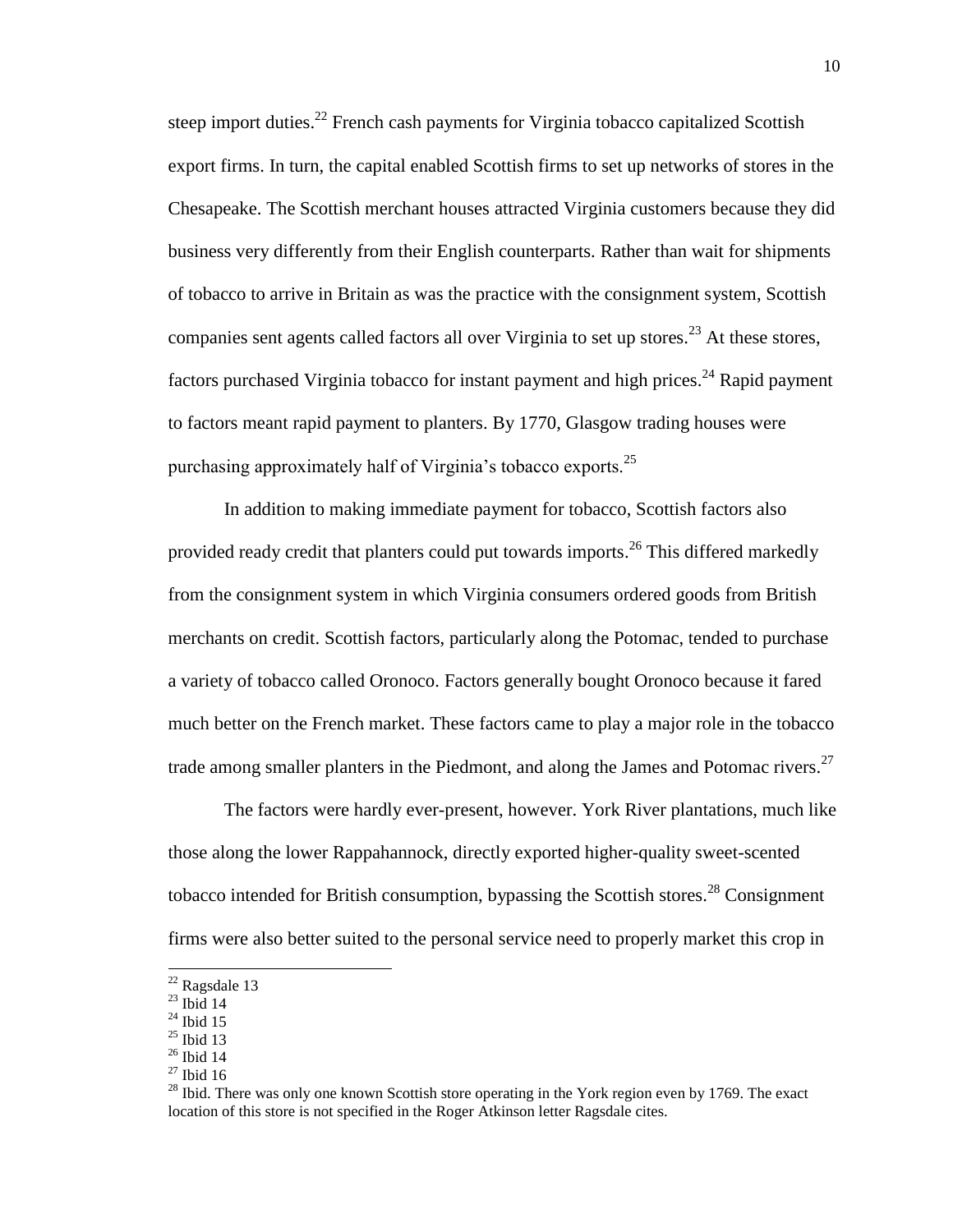England, as well as give the York planters the generous credit they wanted.<sup>29</sup> Because this region specialized in tobacco favored by the consignment market, factors generally stayed out of both the York and lower Rappahannock naval districts.<sup>30</sup>

Both districts with few factor stores also suffered losses in tobacco exports at a time when they were increasing elsewhere.<sup>31</sup> The York Naval District, which had once provided 36% of Virginia's tobacco exports, was only responsible for 14% by 1768. This decline was not felt only in relative terms either, as the absolute number of hogsheads York exported dropped by more than half.<sup>32</sup> Ragsdale argues this decline occurred because "tobacco production in the [York River] area became almost exclusively the activity of large planters."<sup>33</sup> What role the absence of factors played in this absolute decline is not entirely clear, though Ragsdale suggests they contributed to the decrease. The influence of the factors was not limited to their role as direct traders, however. Scottish merchants also affected Virginia's social system by disrupting the balance between social ranks.

Outside of York County, factors did not just transform the way small planters relayed their crop to Europe. They also disrupted the social fabric of a genteel colonial society. Ragsdale writes

The rise of Scottish merchants became the most disturbing indication of the gentry's perceived loss of autonomy and influence over the colony's commercial life…Their system of stores further displaced the great planters as intermediaries between smaller planters and British markets.<sup>34</sup>

<sup>29</sup> Ibid 30-33

<sup>30</sup> Ibid 16

 $31$  Ibid 17. How rapid this decline was is difficult to say with certainty, as export data from 1769 to 1772 appears to be missing.

 $\frac{32}{32}$  Ibid 16-17. The York River Naval District encompassed a region generally corresponding to the whole of the Lower Peninsula.

 $33$  Ibid 17. It is possible, however, that smaller planters may have sold their crops to the larger planters, who in turn would sell it as part of their consignments.

 $34$  Ibid 36, 40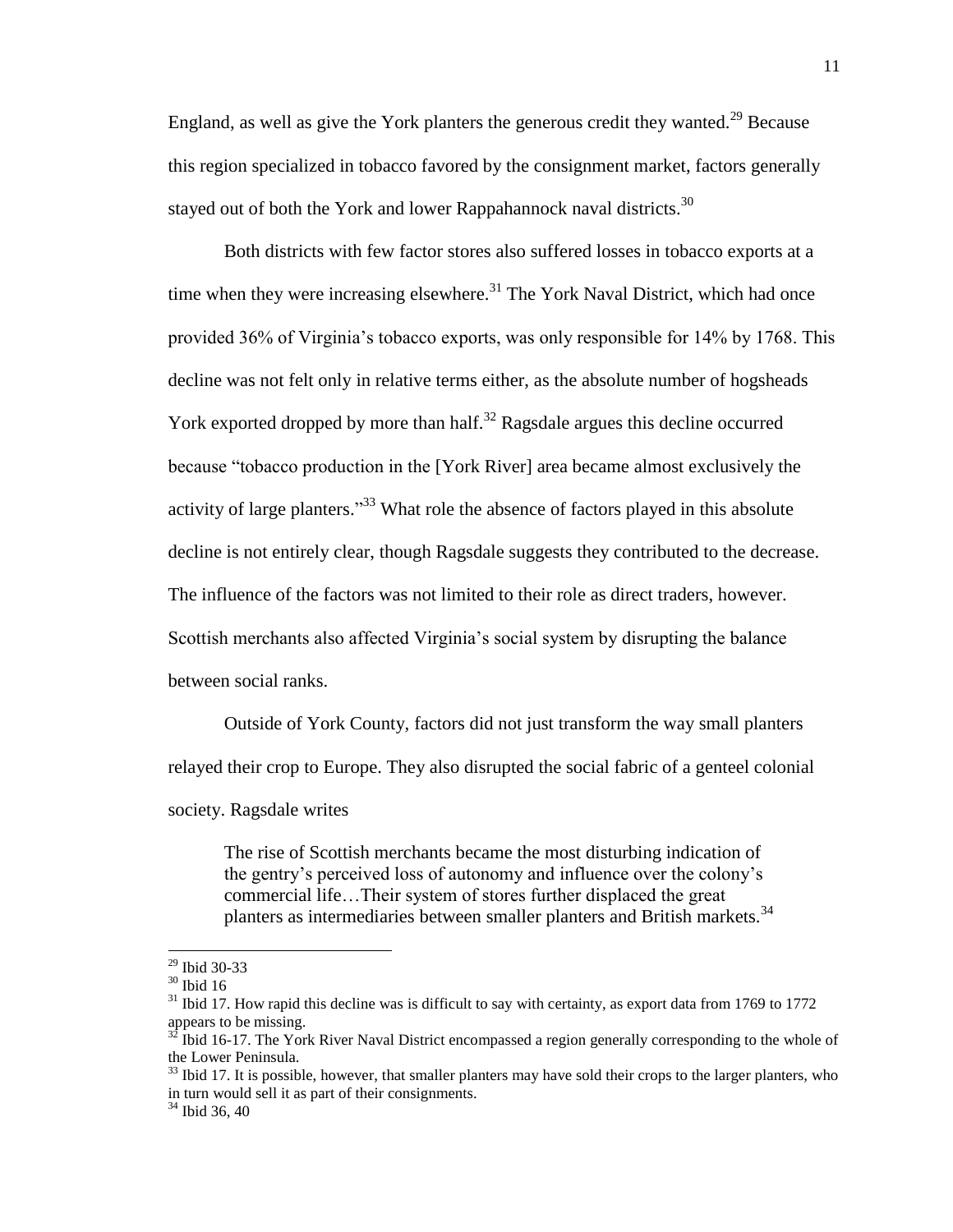Virginia society had at least in theory been built on the social ranks of gentlemen and yeomen. The Scots jarred the relationship between the gentry and their dependents by interrupting the relationship between these two social ranks. The middling rank was now dependent on a Scottish firm rather than its social betters. This was particularly problematic because the Scots gained notoriety for being themselves quite insular, and generally did not even try to fit into Virginia's rank-conscious society.<sup>35</sup> To the Scots, business was business. Although at least one Yorktown merchant, David Jameson, was of Scottish origin, there is very little evidence of any activity in York County on the part of the major Glasgow firms. Jameson, incidentally, married into the prestigious Smith family, who owned several lots in Yorktown. Jameson was thus brought into the system, and did not disrupt it. Gentry authority in and around Yorktown was therefore left relatively untouched by cantankerous Scots hawking their cheap wares. Although the York River Naval District did see a decline in tobacco exports, its elite did not have to contend with quite the same disruption of social order as did the gentry in other areas of the colony. This would become important as Virginians and the people of York began to organize against British colonial policy.

Before that time was to come, however, Virginia's economy continued to evolve in ways that would transform its social climate. The arrival of the Scots was not the only development in the tobacco trade that plagued the Virginia gentry. By 1740, Londonbased mercantile firms began to involve themselves in the direct trade that the Scots had

 $35$  Ibid 38-39. Factors were known for only associating with one another, and were often instructed not to marry while they were in Virginia. There is at least one recorded case of a factor being cut off by his firm because he married a Virginia woman.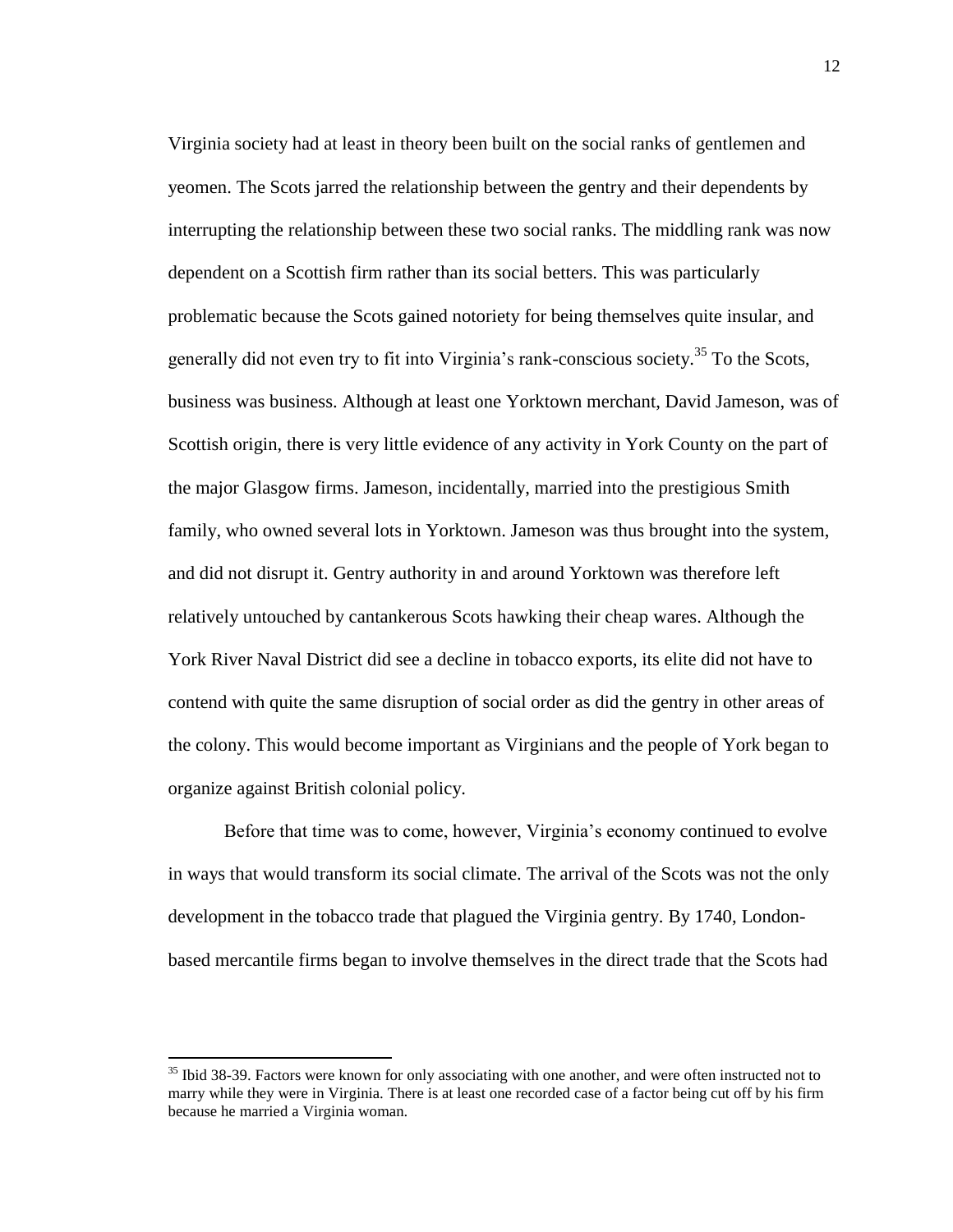previously dominated.<sup>36</sup> By this point in time, Virginia planters could acquire ready extensions of credit from the factors because tobacco was still considered a reliable means of debt repayment.<sup>37</sup> Credit extended by Glasgow and London firms in turn led to a rapid increase in British exports to America. The beginnings of industrialization in Britain furthermore meant that manufactures were also cheaper than they had been in the past. By mid-century, Virginians of all social ranks could acquire the latest fashions from Britain while still maintaining their previous standard of living.<sup>38</sup>

Due to the availability of tobacco credit and cheap imports, Virginia's economy remained very much a colonial one. By the middle of the  $18<sup>th</sup>$  century, tobacco accounted for 60% to 70% of Virginia's exports back to Britain. The colony continued to rely on revenue generated predominantly from this particular crop, and its economic freedom was hamstrung by the trade structure of the British Empire. The reason that the Scottish factors and the London trading houses exerted such power in the colonial marketplace was that they were the key providers of manufactured goods to colonists. Even on the eve of Revolution, Virginia had little in the way of industry save the production of pig iron, but the British government intended that iron pigs be sent to Britain as exports.<sup>39</sup> Virginians did not produce their own manufactures mainly because they did not need to do so. Any manufactured goods they could possibly need were provided to them by London merchants or Scottish factors, and at costs lower than the cost of producing the same goods in Virginia. Virginians were known to import routine household items items

- $38$  Ibid 18-19
- $39$  Ibid 45

 $\overline{\phantom{a}}$ <sup>36</sup> Ibid 17

 $37$  Ibid 18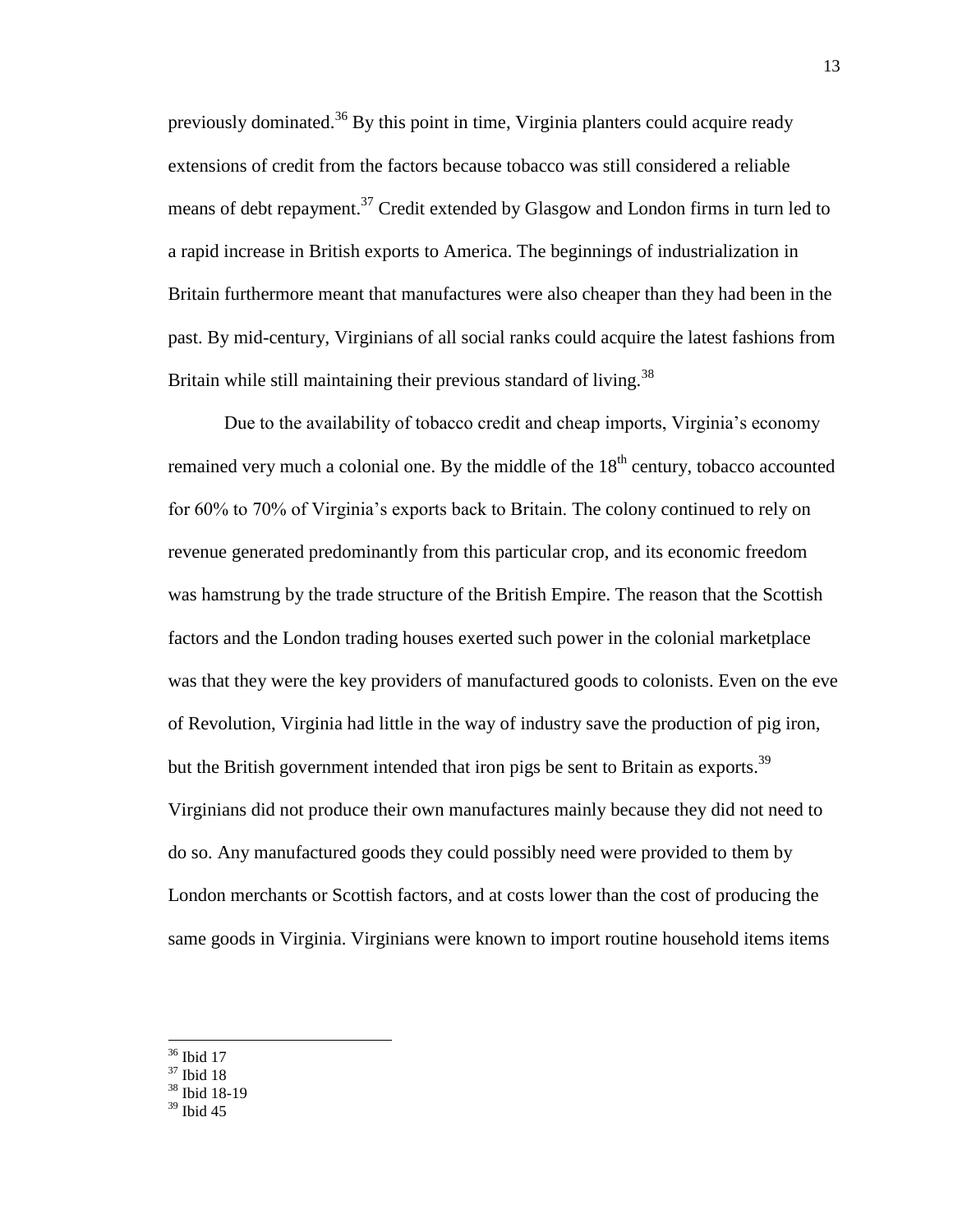as seemingly mundane as nails and flooring brads.<sup>40</sup> Man hours spent producing manufactures meant fewer man hours going to the cultivation of tobacco or the management of the estate, making tobacco production more cost effective than domestic manufacturing or diversification. Given that manufactures were generally cheaper even considering the human capital and transportation costs, Virginians truly were reliant on the outside world for their manufactures.

The centralization of trade by British firms and the expansion of credit in Virginia led to what historians now call the Consumer Revolution. The Consumer Revolution of the mid-18<sup>th</sup> century dramatically changed the economic relationship between all of the North American colonies and the British metropole. Virginia's colonial economy had always been such that the colony was dependent on outside exporters for its manufactured goods. Readily available credit meant that these goods could be ordered relatively easily. These manufactures took English America by storm to the point that even residents of once-isolated backcountry regions began to use goods previously considered luxuries; an English traveler in North Carolina reported that local women refused to make their own soap or to even use readily available ashes for cleaning. These women insisted on their imported Irish soap regardless of how expensive it was.<sup>41</sup> The utility attached to imported goods was such that it justified consumer choices that were not rational in purely financial terms.

<sup>&</sup>lt;sup>40</sup> Mason 120; Lois Green Carr and Lorena S. Walsh. "Economic Diversification and Labor Organization." in *Work and Labor in Early America,* edited by Stephen Innes, 144-188. (Chapel Hill: University of North Carolina Press for the Omohundro Institute of Early American History and Culture at Williamsburg Virginia, 1988): 153, 174-175. This is not to imply that Virginians did not have the knowledge to produce items such as nails. Virginians who needed such goods would probably have purchased them from a local tradesman rather than a store. It was also often the case that imports were cheaper than domestic manufactures. Virginians had relied on manufactures since the  $17<sup>th</sup>$  century, but during the 18<sup>th</sup> came to rely on imports mainly for non-essential items.

<sup>&</sup>lt;sup>41</sup> T.H. Breen, "The Baubles of Britain': The American and Consumer Revolutions of the Eighteenth Century," *Past and Present* 199 (1988): 79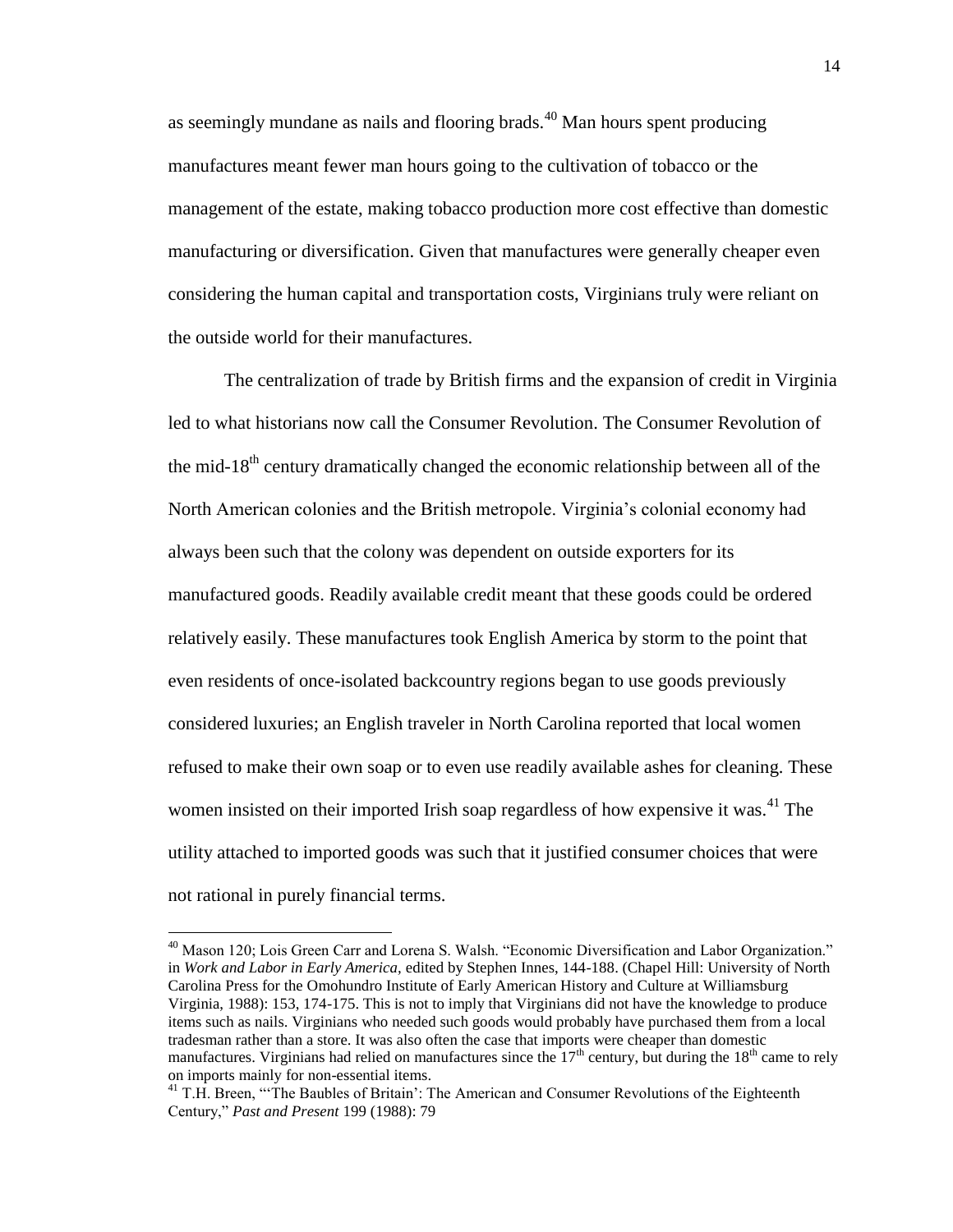Colonial consumers also witnessed for the first time the standardization of the marketplace. Customers buying ceramic-ware in Charleston could expect to find many of the exact same patterns in Norfolk, Annapolis, Philadelphia, or Boston.<sup>42</sup> By the middle of the 18<sup>th</sup> century, Virginians could find a wide variety of goods for sale such as those advertised by Yorktown merchant William Stevenson in 1746:

Broad cloths, Spanish Plains, Frize, Kersey, Cotton Drugget, German serge, Rugs, Blankets, Check'd Linen, Brown Linen, Indian Goods, Fustian, Bed Ticks, Worsted and Thread Stockings, Hats, Haberdashery, Men's and Women's gloves and Shoes, Cutlery, Sadler's leather, wine and beer glasses, Window Glass and Lead, Grocery, double and single refin'd sugars, Cordage of all Sizes, Powder, Shot, Corks, Yorkshire Strong Beer, large Copper brewing Kettles, Copper Stills, white and red Lead Paint, Linseed Oil, Hooes, Axes, Iron Pots,  $&c<sup>43</sup>$ 

Virginia was part of a truly global economy like never before. During the Revolutionary period, this would lead to what T.H. Breen calls a "language of goods."<sup>44</sup> This shared language created a common vocabulary for commercial resistance and revolutionary thought. British manufactures were so widespread that when the Revolution came, goods acquired a political significance. Identification with particular goods led to an identification with a particular politics. $45$ 

The Consumer Revolution was in this respect not just revolutionary because it opened Virginia's markets to a previously inaccessible universe of goods. What made consumerism Revolutionary in the political sense was the role of manufactures as cultural and later political currency. According to Breen, "As Americans purchased the same general range of British manufactures-in other words, as they had similar consumer

l

<sup>&</sup>lt;sup>42</sup> Breen, "The Baubles of Britain" 80-81

<sup>43</sup> Virginia Gazette (Parks) May 29, 1746. Page 3, Column 2

<sup>&</sup>lt;sup>44</sup> Breen, "The Baubles of Britain," 80

 $45$  Ibid 98. Breen cites a case in Boston in 1774 at a time when the Tea Act had made tea a symbol of British interference. Tea was seen as an instrument of British rule, and possessing it was to identify with tyranny.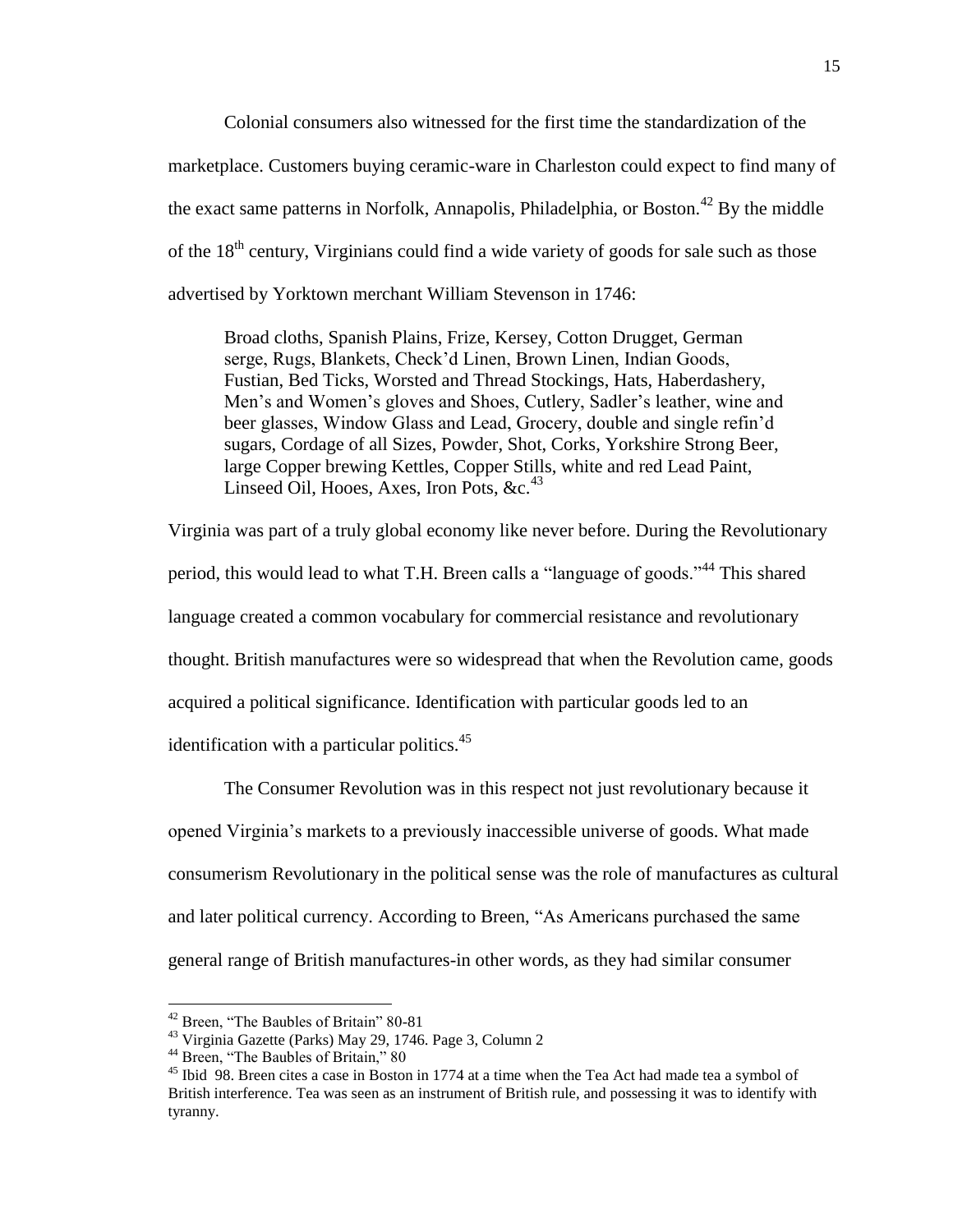experiences-they became increasingly Anglicized." <sup>46</sup> During the Consumer Revolution, therefore, these manufactures took on important social characteristics beyond their practical utility. Ownership of the latest fashionable items became a marker not just of financial well-being, but of social standing because of the presumed connection of British manufactured goods with the London metropole.<sup>47</sup> Owning the most fashionable items was a way of earning social standing.

This pursuit of social standing led to high levels of spending that became the norm among Virginia's elite planter class by the 1760s. The important component of this increased spending by the gentry was that in this new marketplace, gentlemen had to have not just more material possessions, but better and more fashionable material possessions.<sup>48</sup> This spending in turn led to considerable debt which soon became selfperpetuating. A planter who stopped patronizing a particular factor or consignment merchant was in effect announcing that he was a poor credit risk. The only way to avoid this label was to draw more credit from a different source, thus deepening the debt.<sup>49</sup> Smallholders also owed a great deal of money to gentry planters, who wanted to collect on these debts. $50$ 

l

<sup>46</sup> Breen, "The Baubles of Britain," 84

 $47$  Ragsdale 1. Breen relates this concept with instructive anecdotal evidence. When tea became an important commodity, it was highly sought after, but colonial consumers knew nothing about it except that it was the latest English fashion. Some ate it as a porridge, and others spread it on toast as a paste. Breen also notes that American consumers in some cases preferred a British-printed edition of a book to an American copy that was otherwise the same (Breen "Baubles" 100, 85).

<sup>48</sup> Woody Holton. *Forced Founders: Indians, Debtors Slaves, & the Making of the American Revolution in Virginia*, (Chapel Hill: University of North Carolina Press for the Omohundro Institute of Early American History and Culture, Williamsburg, Virginia 1999) 81. Holton points out that although there had always been differences in the material wealth of the gentry and middling farmers, they usually owned the same types of manufactures; the wealthy simply owned more of them.

<sup>&</sup>lt;sup>49</sup> Ibid 84. This would ultimately be why the Associations were gentry-led efforts. Because of the social risks involved with reducing consumption, stopping imports was a poor decision unless everyone agreed to do it.

 $50$  Ibid 87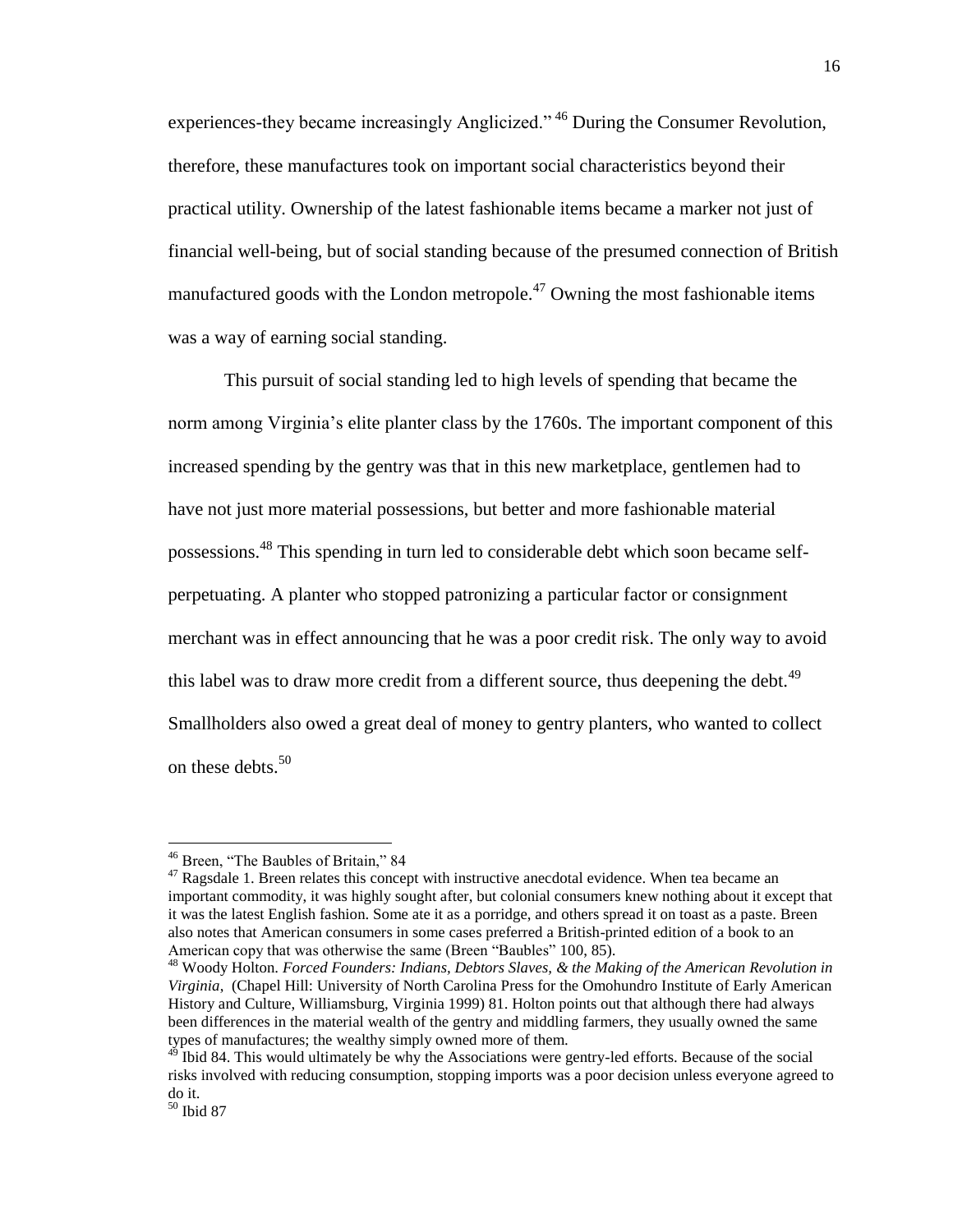The private debt from consumer purchases created the political and economic circumstances ripe for the Nonimportation movement. The credit amassed by Virginia planters at the height of the consumer revolution became an even greater burden following House Speaker John Robinson's embezzlement of colonial funds.<sup>51</sup> Consumer debts become burdensome further after the announcement of the Proclamation of 1763. The Proclamation effectively halted revenues gained by the gentry selling western land.<sup>52</sup> The situation was made no more manageable as Scottish factors took over the tobacco trade that Virginia planters had once relied upon to finance their purchases of manufactures.<sup>53</sup> The planter gentry could not curtail their spending without appearing inhospitable and improvident. The gentry thus feared not just political dependence on Britain, but financial dependence. Because Virginia society was very much deference based, dependence of any kind was a sensitive matter for the elite.<sup>54</sup>

To be clear, middling planters were not particularly happy about their own indebtedness. The political struggles of the late 1760s through the mid-1770s were not simply the product of gentry ambition. The middling sort had their own interests to look to as well. The important distinction is that as the leaders of a hierarchical society, the gentry were uniquely threatened by the recent disruptions to the social order they sought

 $\overline{a}$ 

<sup>&</sup>lt;sup>51</sup> Ibid 82. The Robinson Scandal was a series of events following the death of John Robinson, who served as Speaker of the House of Burgesses from 1738 until his death in 1766. After his death, Edmund Pendleton discovered that Robinson's estate was owed 50,000 pounds in paper money intended to be taken out of circulation that Robinson had instead embezzled and lent out. The incident disrupted Virginia society for years afterward.

 $52$  Ibid 80. The Proclamation of 1763 was an order issued by the British government prohibiting settlement west of a boundary roughly marking the Appalachian Mountains. Facing the increasing costs of managing a colonial empire, British administrators wanted to avoid expensive conflicts with the local Indian tribes over land disputes. Many Virginians had vested interests in land west of this line. The Proclamation effectively prohibited Virginians from staking claims to these lands.

<sup>&</sup>lt;sup>53</sup> Ibid

<sup>54</sup> Ibid 82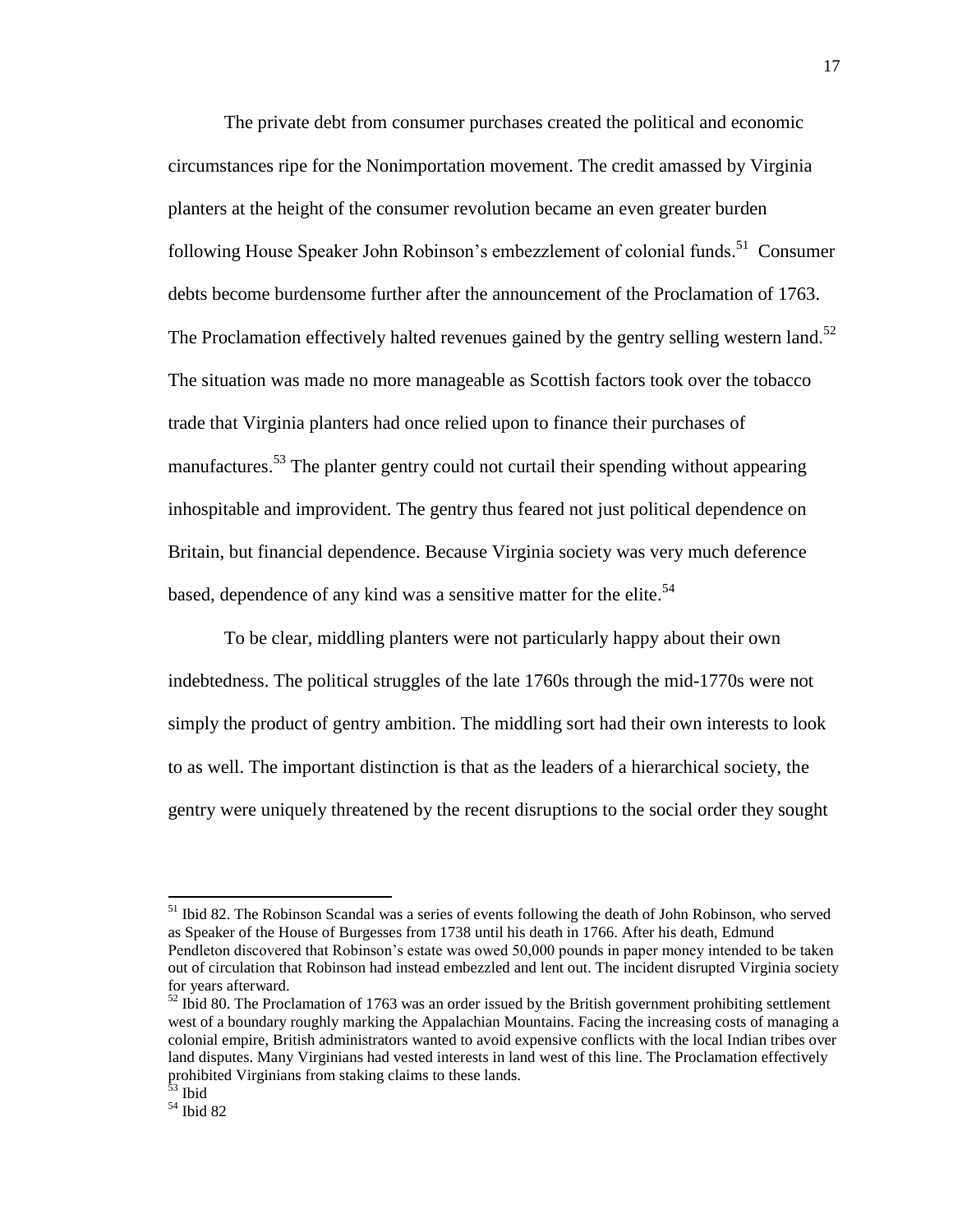to dominate. They stood to lose control of the social hierarchy. If true debt reduction were to be accomplished, however, it would have to be a group effort.

These gentry stood atop a social and political pyramid built upon Virginia's plantation society. In this sense, the tobacco trade and the plantation society it created underlay almost every aspect of colonial Virginia's economy and politics. Virginia's elite families built their fortunes and reputations on their ability to attain wealth in the tobacco trade. These same elite planters inherited the idea of hegemonic liberty from their English forebears that would drive them towards Revolution. It was this idea that made them culturally and politically sensitive to the idea of dependence. Although the dependence imposed by the Navigation Acts had been troublesome, it was not quite as worrisome until the Consumer Revolution and the arrival of the Scots, both of which led to circumstances that threatened Virginia's sovereignty. That Virginia was at the mercy of the global tobacco market was bad enough. The mid- $18^{th}$  century, however, brought political challenges that heightened Virginia's sense of dependency, and would make them seriously consider Revolution.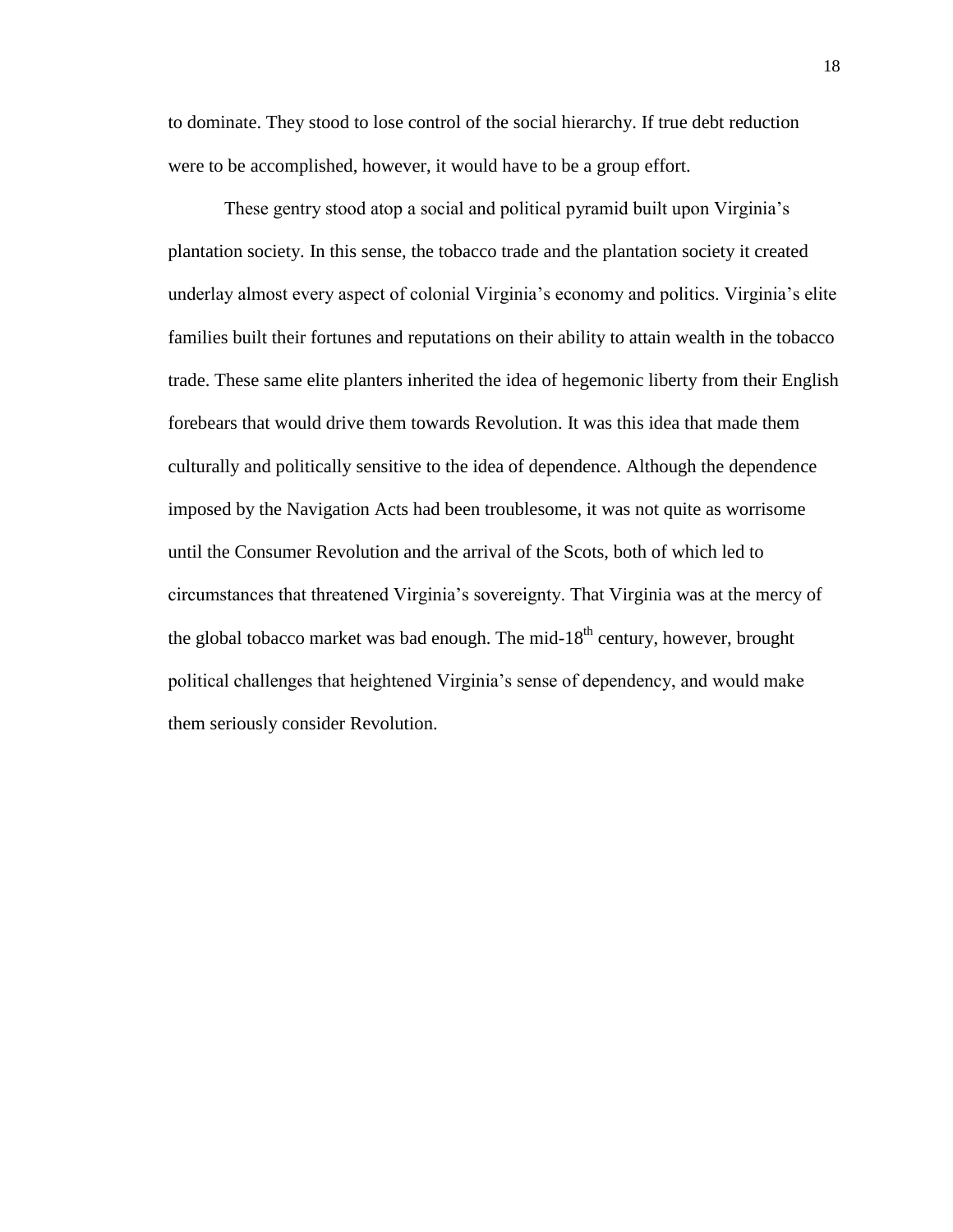#### CHAPTER II.

# FREEDOM AND "SLAVERY": BRITISH COLONIAL POLICY AND THE RISE OF COMMERICAL RESISTANCE

The transformation of the Atlantic economy and the Scottish transformation of the tobacco trade were not by themselves the causes of Revolution. These developments nurtured a feeling of dependency that would only deepen in the coming decades. Changes to British colonial policy would make these issues problematic in ways they had not been before. As a colony, Virginia occupied a generally inferior position within the British Empire, and the Crown and Parliament managed policy for the benefit of residents of the British Isles rather than the entire British world. Decades of "salutary neglect" meant colonial administrators in Britain were not particularly attuned to the governing dynamics and institutions in their overseas colonies.<sup>1</sup> Dependency was nothing new to Virginians. What was new was its formalization into British statute. Following the Seven Years War, British colonial administrators imposed a series of policies that elite Virginians felt violated the principle of hegemonic freedom. Their responses to these challenges grew out of this same culture. Virginia's gentry organized a series of nonimportation efforts that were extensions of the colony's preexisting social hierarchy in the interests of preserving it. The failure of these nonimportation movements illustrates how Virginia's social order had been disrupted by its dependence on tobacco and Great Britain. The failure of hierarchy to secure Virginians' liberties would eventually lead to Revolution.

<sup>&</sup>lt;sup>1</sup> Salutary neglect refers to Britain's passive management of the American colonies in the decades preceding the Seven Years War. It first appeared in a 1775 speech delivered by Edmund Burke.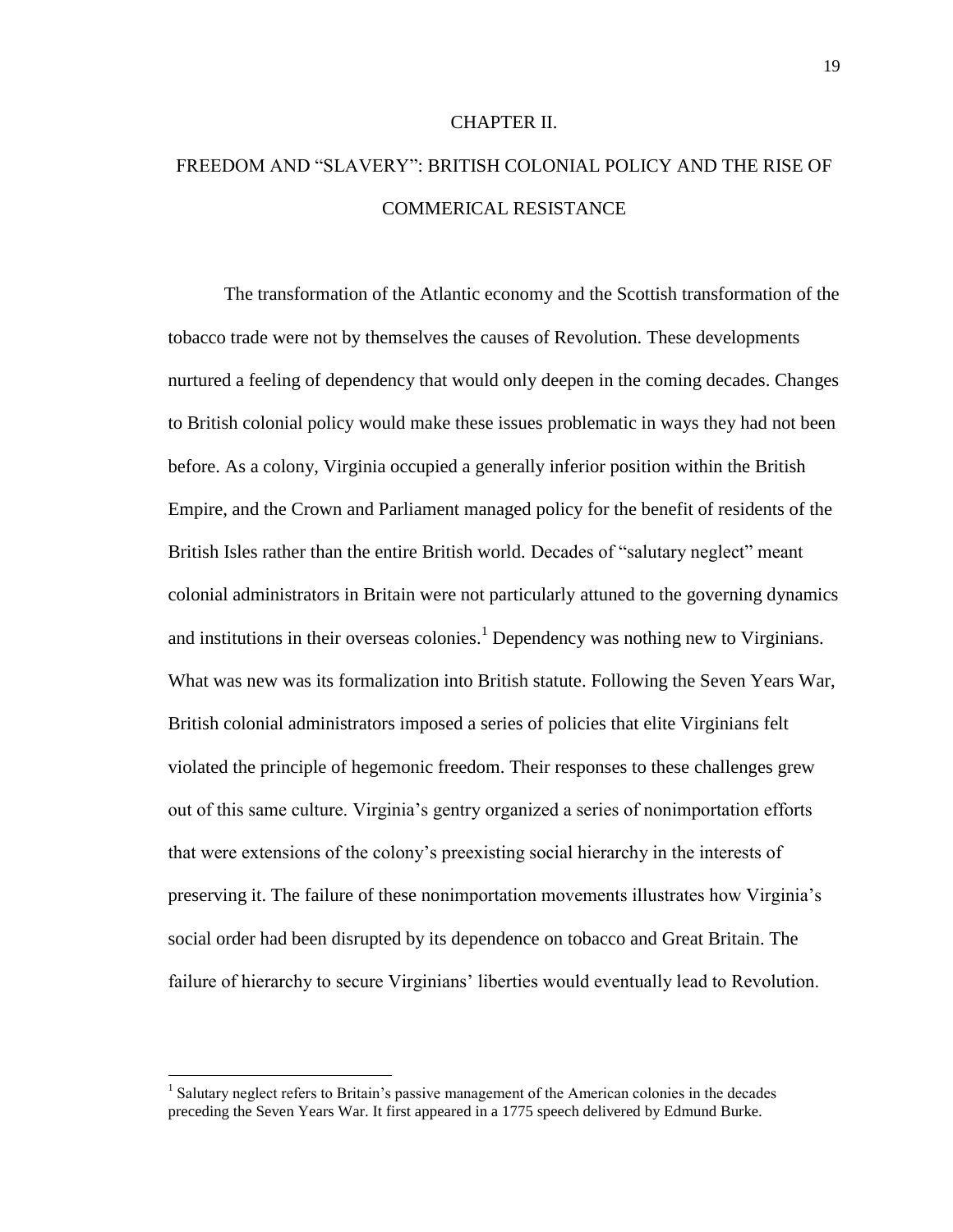Before the moment of separation, however, relations between Virginia and Great Britain gradually became increasingly tense. The first confrontation between Great Britain and Virginia occurred in the late  $1750s$  with the passage of the Two Penny Act.<sup>2</sup> The House of Burgesses passed this act in 1758 to control the salaries of Anglican parsons. Virginia law set the salary of ministers at 16,000 pounds of tobacco per year, but a recent bad crop drove prices upward, effectively raising ministerial salaries. The Burgesses controlled this increase by passing the Two Penny Act, which stipulated that a pound of tobacco would be payable by two pennies in cash. The law was subsequently vetoed by King George II. The ensuing controversy, referred to as the Parson's Cause, was the first major confrontation between Virginia and Great Britain before the Revolutionary period. This case exemplified the Virginia's dependent status relative to Britain. Virginia's economic and social policies were subject to the approval of a king across the water.

Although British attempts at managing the activity of Virginia's government and economy had generated controversy as early as the Parson's Cause, it was not until the mid-1760s that British interference truly became a problem. In 1763, the British successfully concluded the long and expensive Seven Years War against France and her allies. This victory seemingly secured British dominance over North America, but Britain would soon be saddled with the costs not only of paying off debts incurred fighting the war, but with the costs associated with managing such a large continental empire. Because residents of the British Isles were already heavily taxed, and because Britain's North American colonies enjoyed much of the benefit of Britain's new empire, British

<sup>2</sup> Billings, Warren, John E. Selby, and Thad W. Tate., *Colonial Virginia: A History* (KTO Press, White Plains: 1986), 257-259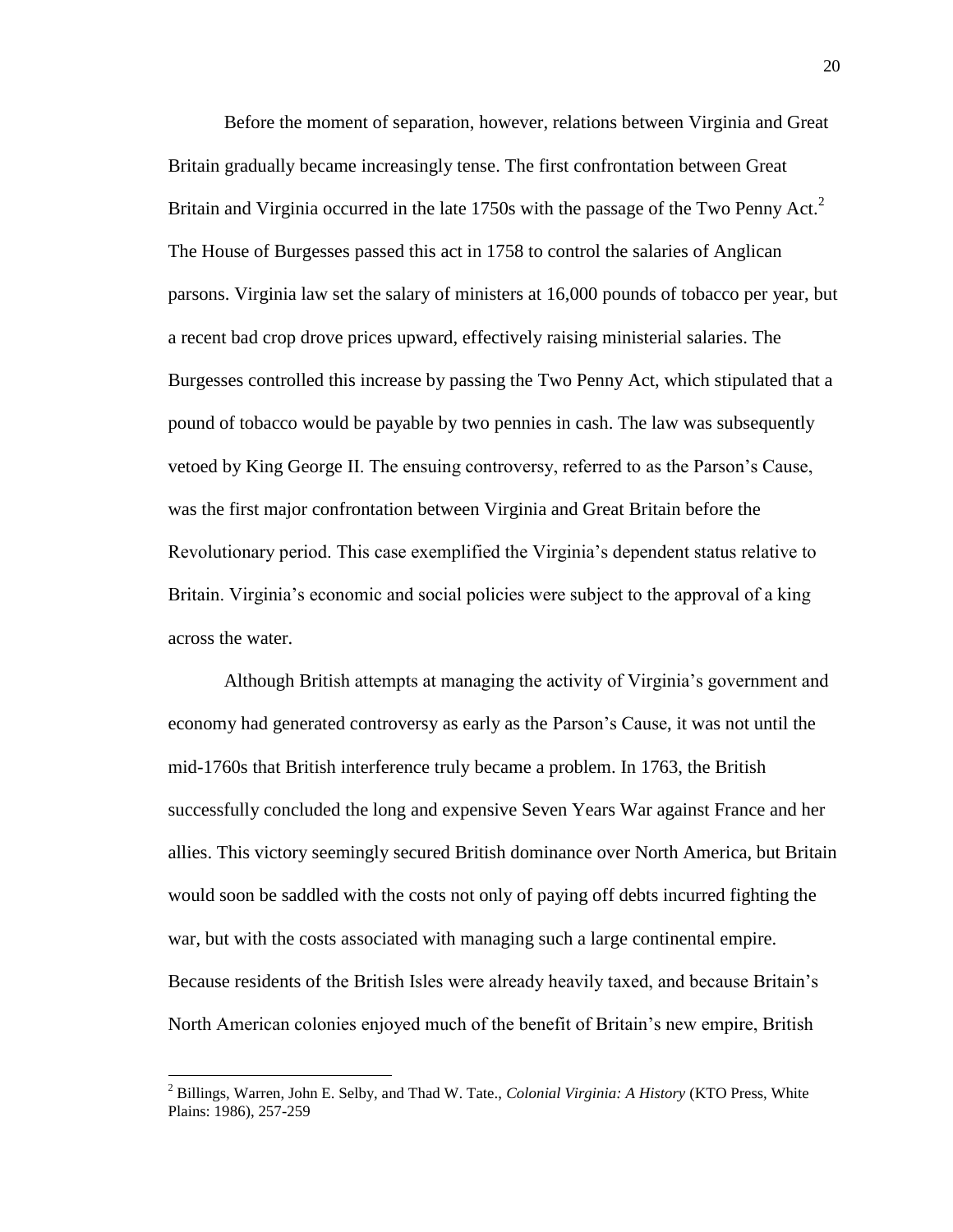colonial administrators believed that levying taxes on colonial commerce was an effective and fair way of covering the cost of Empire.

The first controversies began in 1764, when the British Parliament introduced two pieces of legislation at the suggestion of Prime Minister George Grenville with the intent of reining in colonial governments and economies. The Currency Act, which Britain specifically targeted at Virginia and New York, was designed to retire the paper bills being issued in some colonies and to replace them with hard specie; this bill severely limited Virginia's ability to print its own money. 3 This restriction on the power to print money placed severe constraints on Virginia's economy. Limitations on monetary policy increased Virginia's dependence on Britain. The Sugar Act, which did not affect Virginia as directly, was intended to draw in new revenues. It also limited the ability of American merchants to sell their products overseas.<sup>4</sup> What was worrying about the Sugar Act was one particular section that referenced the introduction of future stamp taxes.

These fears were realized with the passage of the Stamp Act, which caused the first major transatlantic confrontation of the Revolutionary period. There had been controversies over colonial administration before, but the later 1760s saw some of the most virulent public protests of British policy yet. The Stamp Act of 1765, one of the Parliament's first experiments with direct taxation in the colonies during this period, was met with virulent opposition by colonial merchants and politicians. The Stamp Act was reviled throughout the colonies because it placed a duty on all imported paper. This duty required that all paper used in Britain's colonies have an official tax stamp attached to it. Unfortunately for Virginians, the end of the war saw the collapse of tobacco prices,

 3 Ibid 288-289

 $4$  Ragsdale 49-50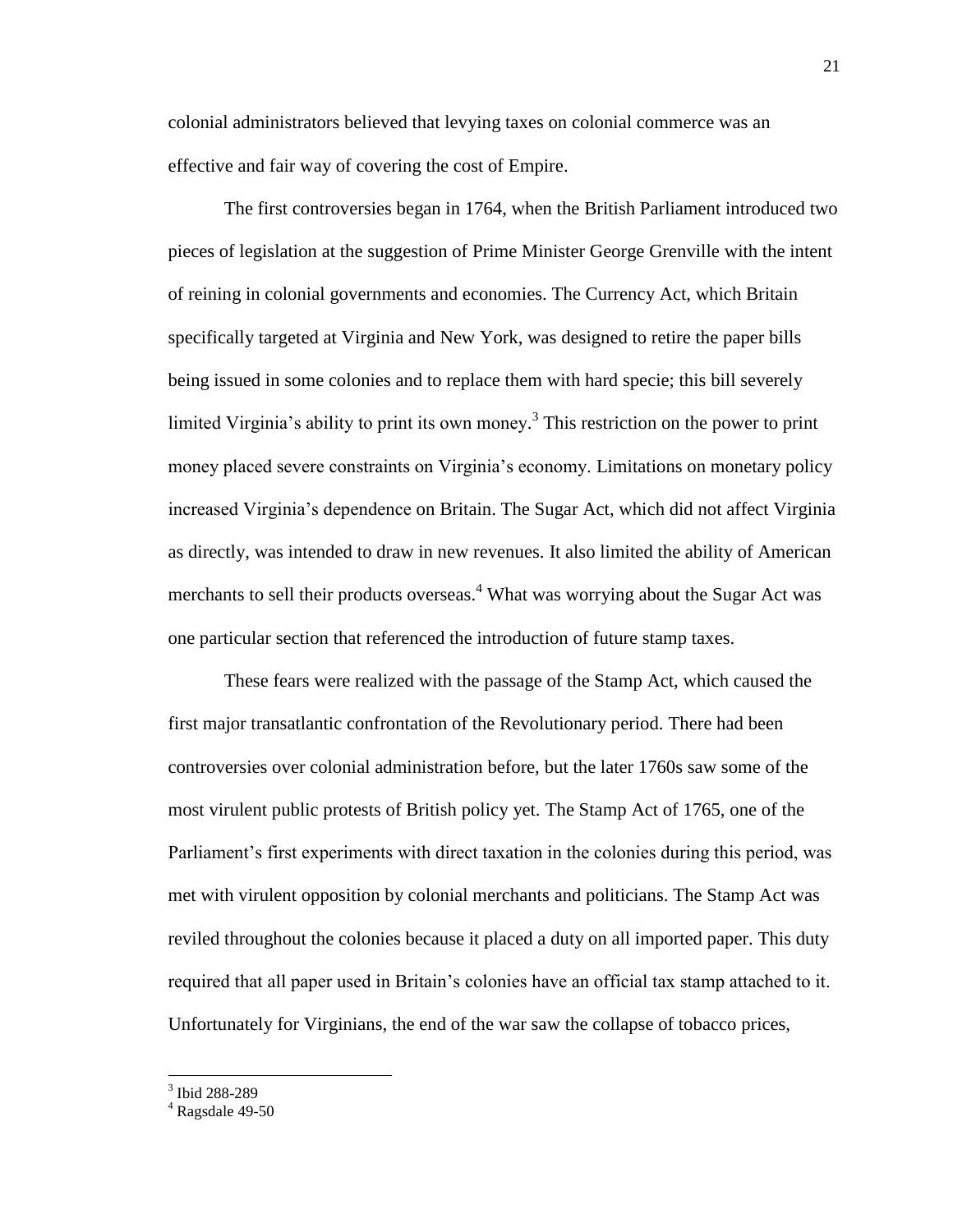which combined with Parliament's restriction of the money supply, meant that there was little money to pay for the empire's already large debt burden.<sup>5</sup> Although Virginia was not represented at the Stamp Act Congress in New York-Governor Fauquier refused to allow Virginia to send delegates-Virginians responded in their own ways. The battle over the Stamp Act resulted in the first commercial resistance by Virginians against Great Britain.<sup>6</sup> The stamp collector for Williamsburg, George Mercer, was famously forced to resign by an angry crowd outside Charlton's Coffee House near the Capital, $^7$  and the Virginia Resolves passed by the House of Burgesses denounced the law on May 29, 1765.<sup>8</sup> Patrick Henry delivered his famous Caesar-Brutus speech in the House of Burgesses, in which he compared George III to Charles I and Julius Caesar, and suggested that King George III deserved to be executed. The speech was received negatively among the Burgesses, but continued conflict between the colonies and Great Britain would bring more and more Virginians to Henry's side. Virginia's first foray into action against British administration was a success insofar as it achieved the repeal of the Stamp Act in 1766, but Virginian attitudes were not yet in the mood for independence.

The victory over the Stamp Act would prove to be temporary, however. Although the colonies had won the battle, Parliament was determined to continue the war. Shortly after the stamp duties were repealed, Parliament passed the Declaratory Act, which asserted Parliament's authority to legislate for the colonies on all matters at all times.<sup>9</sup> Despite the rejection of the stamp duties, London was still determined to extract revenues

 5 Ibid 51-52

<sup>6</sup> Ibid 56-67

<sup>7</sup> John E. Selby, *The Revolution in Virginia, 1775-1783*, (Williamsburg: Colonial Williamsburg Foundation, 1988)

<sup>8</sup> Billings, Selby, and Tate 299

<sup>&</sup>lt;sup>9</sup> Ragsdale 69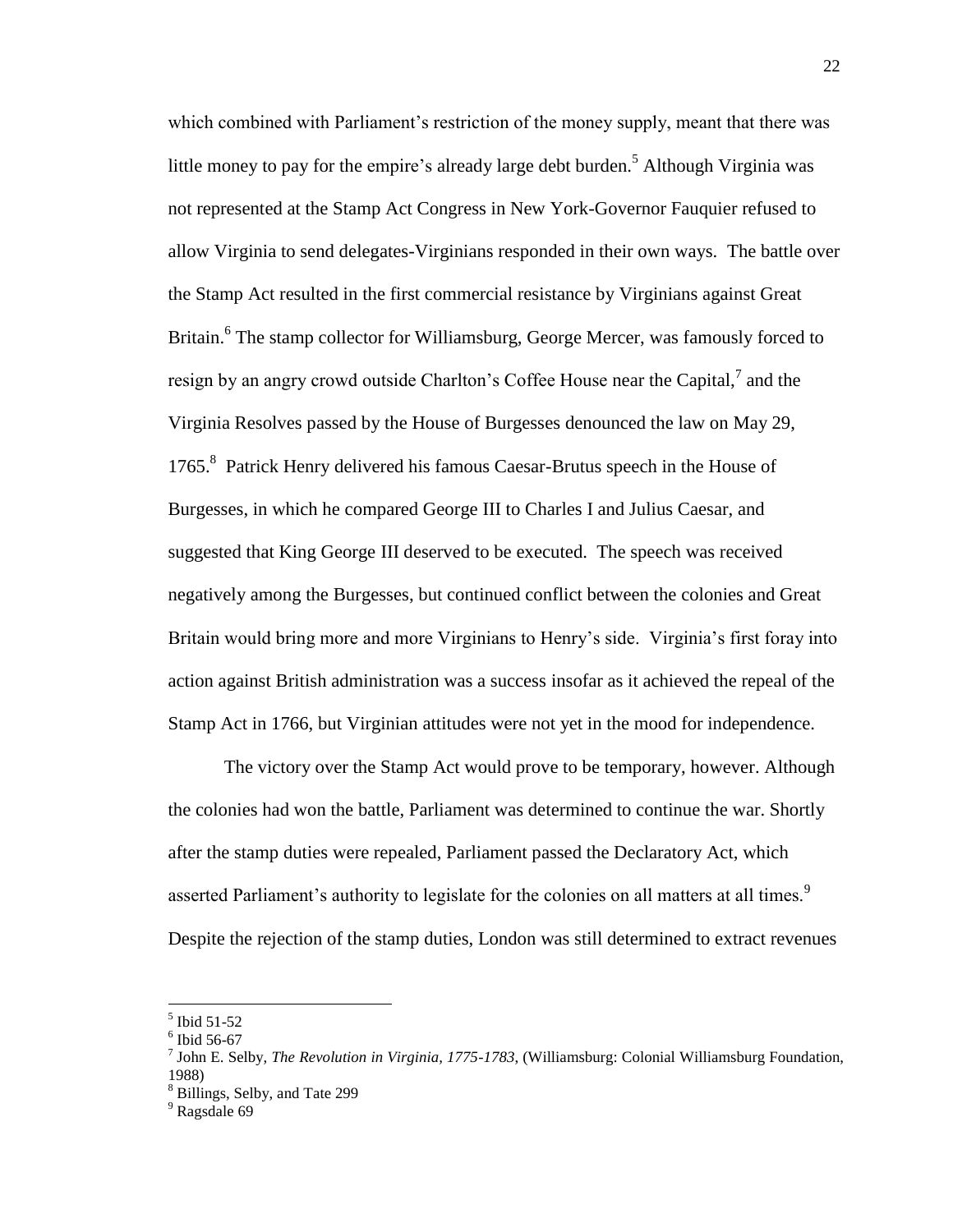from her colonies, and passed the Townshend Duties in 1767, which imposed import fees on numerous commodities, including paper, lead, paint, and glass.<sup>10</sup> Although initially not as dramatic as the response to the Stamp Act, the Townshend Duties evoked similarly angry reactions in Virginia, as the British government now taxed items involved with the operation of the colony's economy such as glass, and popular consumer items such as tea. The new Townshend Duties only heightened Virginians' sense of dependency that grew out of its economic and social structure.

The Townshend Duties, like the Stamp Act and the Declaratory Act before them, created jurisdictional dependence where it had not before been so apparent. Virginians had been worrying about their commercial relationship with Britain for some time. Planter debt was spiraling out of control, middling planters could not pay the rents they owed to the gentry, and the transformation of the tobacco trade threatened to upend Virginia's treasured social order. Ragsdale relates:

A larger and more strictly regulated debt, the commercial influence of British factors resident in Virginia, and the fading advantages of the consignment trade all restricted the great planters' ability to utilize the land and labor resources that constituted the material foundation for their ascendancy. $11$ 

These policy measures only compounded the problem for Virginia's gentry. Taxes imposed not only an economic burden, but seized the gentry's hegemonic freedom as the leaders of Virginia's hierarchy. If Parliament could do anything it wanted in Virginia at any time, then Virginia, or at least Virginia's gentry, had ceased to be sovereign.

 $10$  Ibid 69-70

 $11$  Ibid 41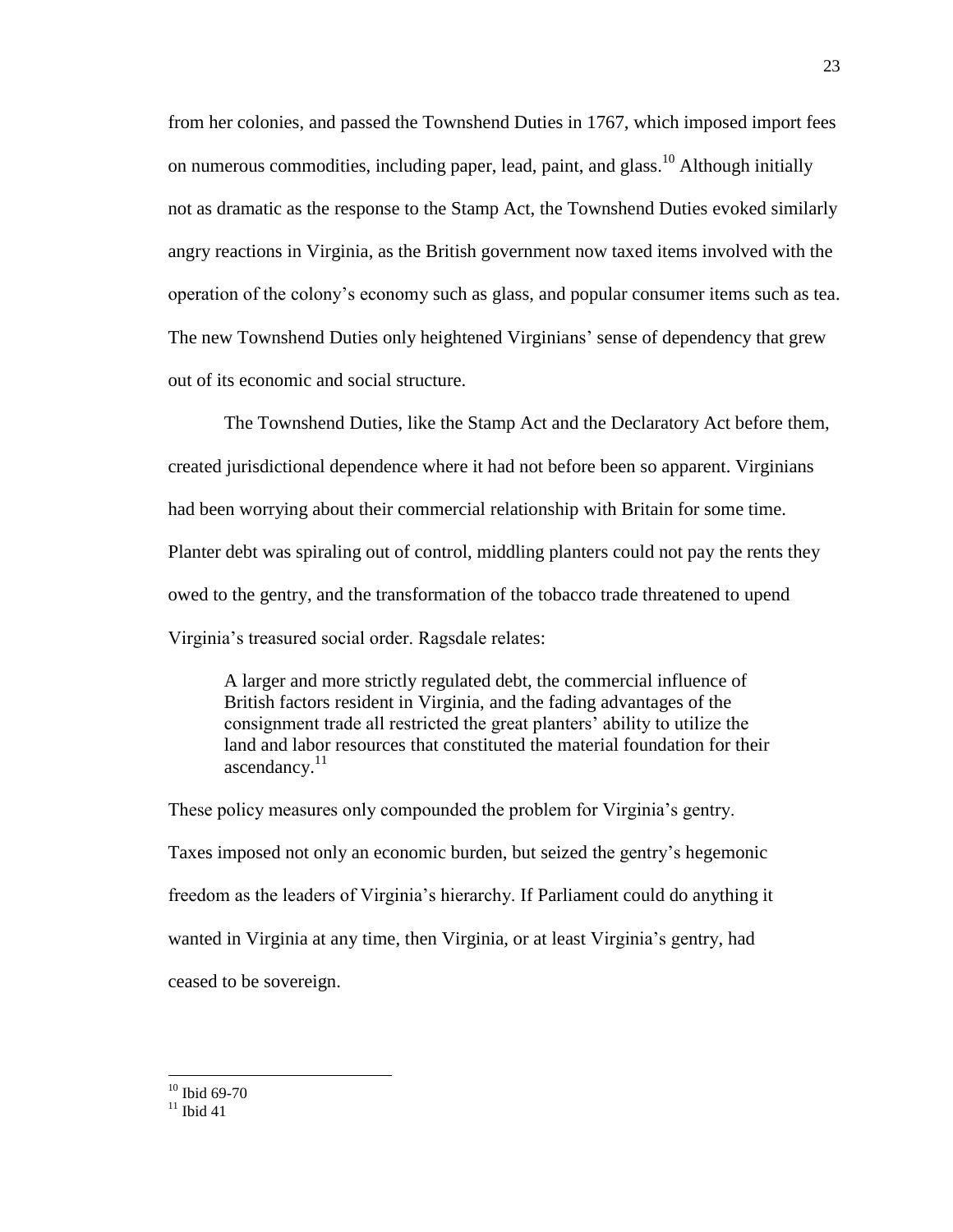Gentry fear of losing sovereignty, which would reduce them to a state of "slavery," propelled Virginia towards nonimportation. In the early years of the tumultuous period leading to Revolution, political protest took the form of declaring independence from British goods. Because Parliament had placed a tax on selected goods, these items would be the target of Revolutionary ire. By targeting specific goods with the Townshend Duties, Parliament had added a unique political context to those goods. In light of such developments, argues T.H. Breen, new taxes in the context of the Consumer Revolution had the effect of adding a political dimension to consumer tastes.<sup>12</sup> The language of goods became the language of political protest. Where the Consumer Revolution added social significance to goods, Parliament added political significance. What had once been social and economic choices became political ones as well. Breen argues

In this particular colonial setting the very commodities that were everywhere beginning to transform social relations provided a language for revolution. People living in scattered parts of America began to communicate their political grievances through common imports. A shared framework of consumer experience not only allowed them to reach out to distant strangers, to perceive, however dimly, the existence of an 'imagined community', but also to situate a universal political discourse about rights and liberties, virtue and power, within a familiar material  $\text{culture}^{\,13}$ 

Virginia consumers, thus confronted with the ever-feared "slavery," expressed their grievances through Breen's language of goods. In a short time, almost all British goods, and not just those enumerated by the Townshend Duties, would be politicized in the ongoing social struggle.

<sup>&</sup>lt;sup>12</sup> Breen, "The Baubles of Britain," 119

 $13$  Ihid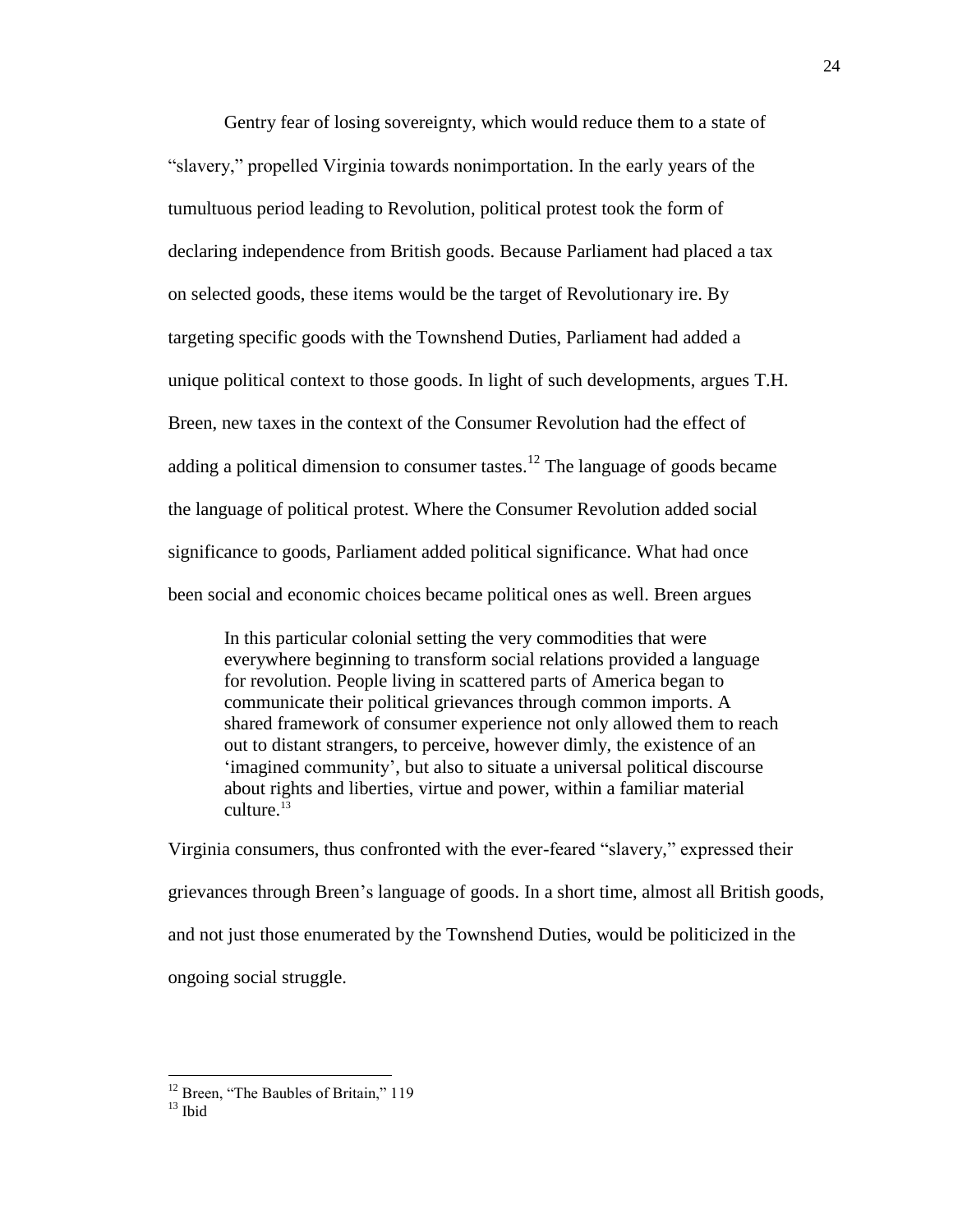Virginians were now presented with three major problems: debt, taxes, and challenges to the social order, problems that demanded a solution from the colony's leadership. The first formal action came when the General Assembly passed a resolution condemning the Townsend Duties in 1769. Governor Botetourt, who grew increasingly annoyed with the Assembly's protestations of British taxes, dissolved it in the spring of 1769, prompting many of the burgesses to simply relocate down the street at the Raleigh Tavern.<sup>14</sup> This gathering represented a blatant and almost unprecedented act of defiance against British authority. Their legal assembly having been dissolved by the royal viceroy, the Burgesses reassembled themselves into an ad hoc committee that assumed the power to speak for Virginians. On May 17, 1769, this body approved a resolution agreeing to cease the import of British manufactures, and especially those subject to Townshend duties.<sup>15</sup>

The purpose of the 1769 Association can be generalized as repairing the social hierarchy. If Virginians could rid themselves of their reliance on imports, they could reclaim their sovereignty and hegemonic freedom. The 1769 associators intended to pressure British merchants into lobbying Parliament to repeal the Townshend Duties. The gentry's objectives were not, however, purely political in nature. Reclaiming hegemonic freedom required them to rid themselves of debts, and restore their power to collect debts from middling planters and smallholders indebted to factor stores. <sup>16</sup> To associators, these objectives went hand in hand. This was as obvious then as it is now in retrospect. John Page wrote to John Norton: "I like the Association because I think it will repeal the disagreeable Acts of Parliament, open the Eyes of the People with you, and

<sup>&</sup>lt;sup>14</sup> Billings, Selby, and Tate 318

<sup>&</sup>lt;sup>15</sup> Ibid 318-319

 $16$  Holton 87.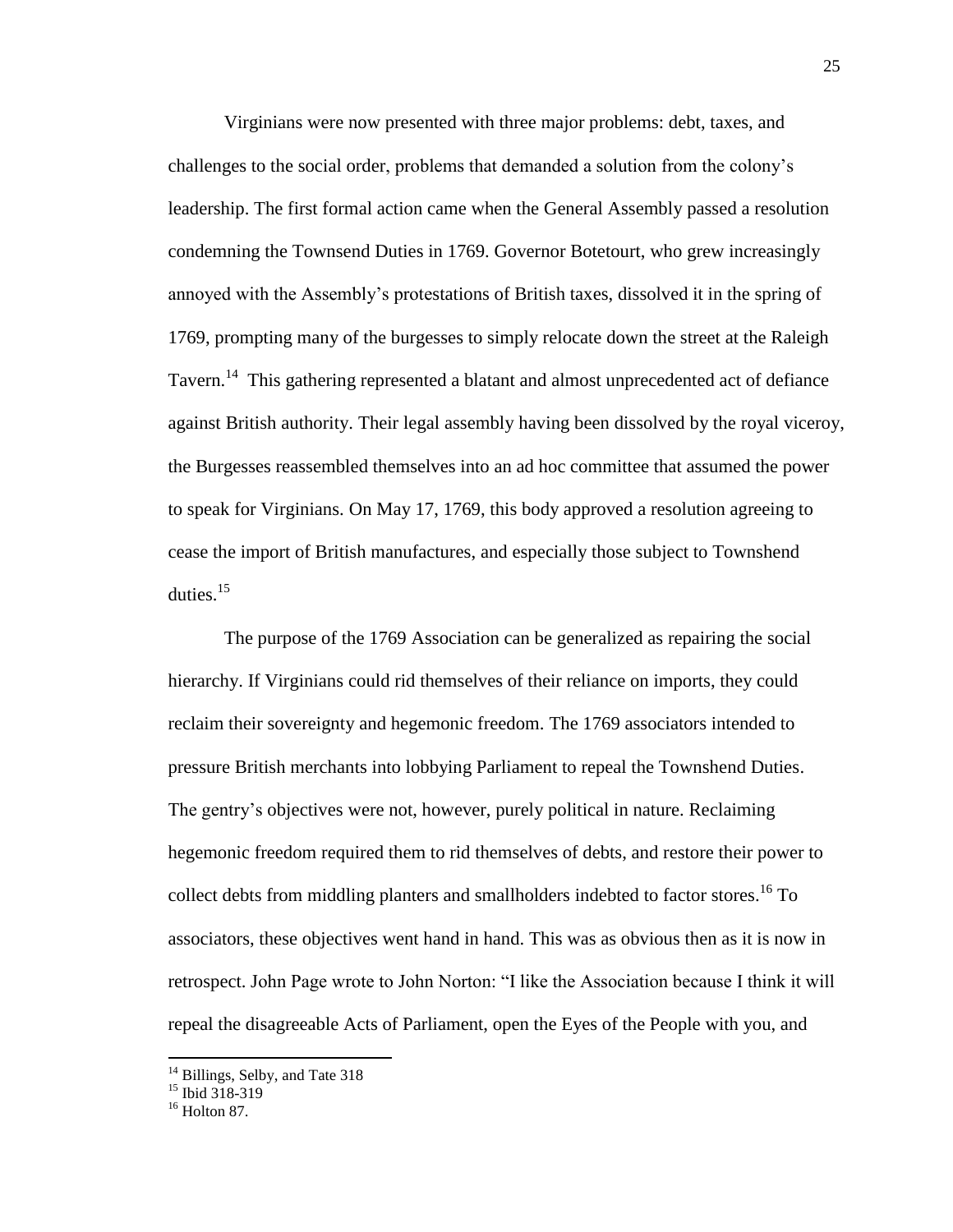most certainly clear us of our Debts."<sup>17</sup> To many British merchants, the 1769 Association appeared to be merely an excuse to reduce planters' debts. James Parker, a Scottish merchant based in Norfolk, declared that most of the associators could not get a shilling's credit in England if they tried. $18$ 

This first 1769 agreement was not, however, simply a reaction against perceived political overreach by London coupled with the self-interest of debt reduction. It was a rhetorical response to a violation of the deferential relationship between Virginians and their king. To impose taxes without the consent of the governed was, in the eyes of Virginians, a violation of their notion of hegemonic liberty. They were already burdened by debt and subject to an economy revolving entirely around exports to Britain. The British Empire then compounded their dependence by taking away still more of their economic freedom. According to colonial views of freedom and sovereignty, Virginians held neither in the face of new taxes and their massive debt burden. Facing these challenges to their native hegemonic order, Virginians responded with a combination of deference and protest. The text of the 1769 Resolution is in this respect an exemplar of the Virginian political mind. It begins with the proper deference to authority. The Resolutions were passed by "his Majesty's most dutiful Subjects," who swore "inviolable and unshaken Fidelity and Loyalty to our most gracious Sovereign.<sup>"19</sup> This deference is followed up by open protest, but does so using language that invoked Virginians' value of freedom and sovereignty. The authors of the document accused the King of "reducing us from a free and happy People to *a State of Slavery* [emphasis mine].<sup>20</sup> The original

 $17$  Mason 94

<sup>18</sup> Ragsdale 86

<sup>&</sup>lt;sup>19</sup> Virginia Nonimportation Resolutions, 1769

 $20$  Ibid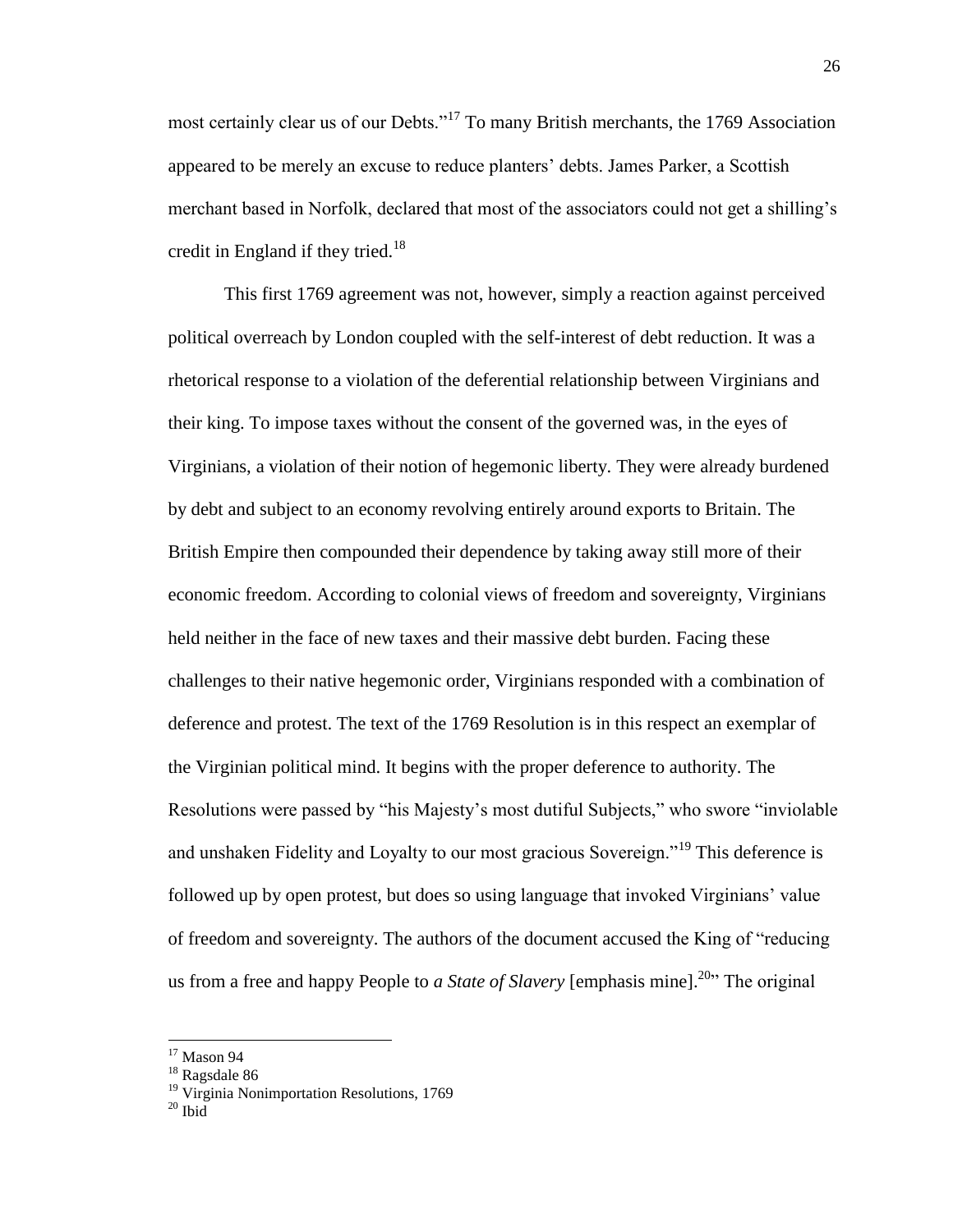subscribers to the Association clearly called upon Virginians' ideals of hegemonic liberty in order to rally them behind the banner of nonimportation, while at the same time acknowledging the importance of deference.

The original nonimportation agreement was in this sense a product of Virginia's culture of deference and hierarchy. What is still more important is that this Association was not just a product of hierarchy, but also a tool of social hierarchy. The terms of the agreement, though strict indeed, were binding only on subscribers, those who assented to and signed the document. The original subscribers came from an already small group of burgesses, making the faction responsible for holding Virginians to account limited to the families and social networks powerful enough to have members in the lower house of the General Assembly. These subscribers were expected to "as by their own Example...promote and encourage Industry and Frugality, and discourage all Manner of Luxury and Extravagance."<sup>21</sup> Nonimportation was expected of all, but it was the responsibility of those at the top of the political order to see to it that the lower social ranks followed through. This was a system favored by none other than George Washington, an early proponent of nonimportation, who proposed that the gentry were to "explain matters to the people, & stimulate them to a cordial agreement to purchase none but certain innumerated articles out of any of the stores after such a period.<sup> $22$ </sup> That the 1769 Association explicitly bound only the initial subscribers is telling indeed. Political action was to occur at the behest of and on the terms of the ruling elite. If others further down on the social ladder were to participate, it would be in the role of following the lead of their betters. Virginia's grandees were thus expected to lead the way.

 $21$  Ibid

 $22$  Ragsdale 74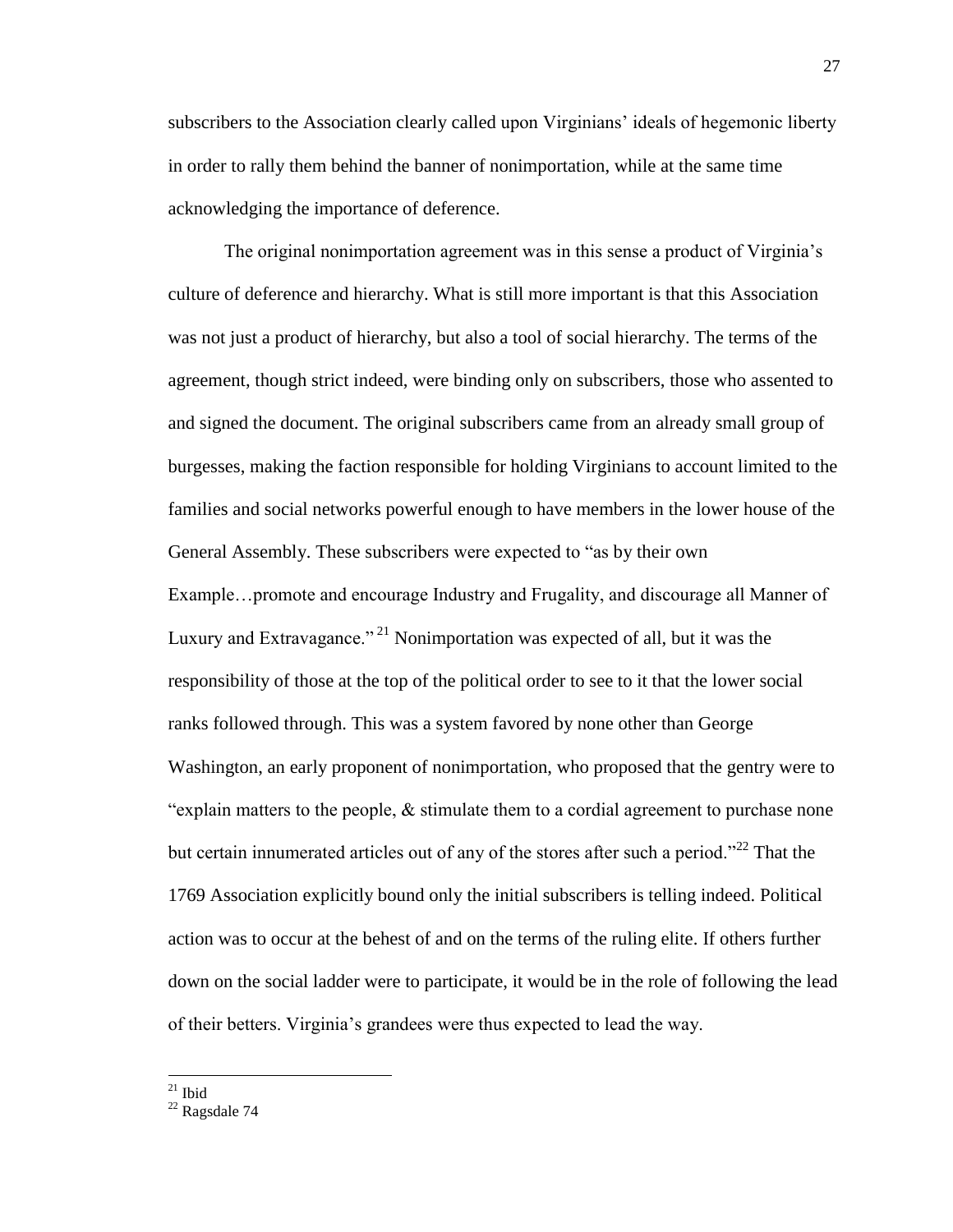Despite initial enthusiasm for the 1769 Association, it soon came to nothing. Although the leaders of the movement such as the Nelsons, the Lees, and George Washington took significant steps in manufacturing their own goods, this early Association was poorly organized.<sup>23</sup> Enforcement was unreliable, and easy access to factor stores made reduction in imports hard to accomplish. Virginians found themselves unable to wean themselves off of imported manufactures, and there was thus no reason for British merchants to press Parliament for repeal of the Townshend Duties. This first attempt had no mechanism for making Virginians comply with the terms of the agreement. The example of the gentry was not enough to persuade those to whom they condescended that there was sufficient reason to convert to domestic manufactures, probably because the 1769 Association lacked a strong institutional framework. This failure was also partly because the gentry themselves very often could not reduce their imports as much as they wanted. Even George Washington, one of Virginia's most preeminent associators, could not stop importing entirely.<sup>24</sup>

Unshakeable dependence was not the only factor preventing Virginians from abiding by their association. The collapse of the 1769 Association may have been spurred by the actions of Parliament. In 1770, Parliament answered many colonial demands by repealing all of the Townshend duties except for the one on tea.<sup>25</sup> This decision did not satiate the gentry, and Virginians resolved to form a new nonimportation compact on June 22 of that year. The gentry needed to ensure, however, that this new effort would succeed where the first one had failed. The first Resolution failed because it was

<sup>23</sup> Ibid 84-85

 $24$  Ibid 103

 $25$  Ibid 89-91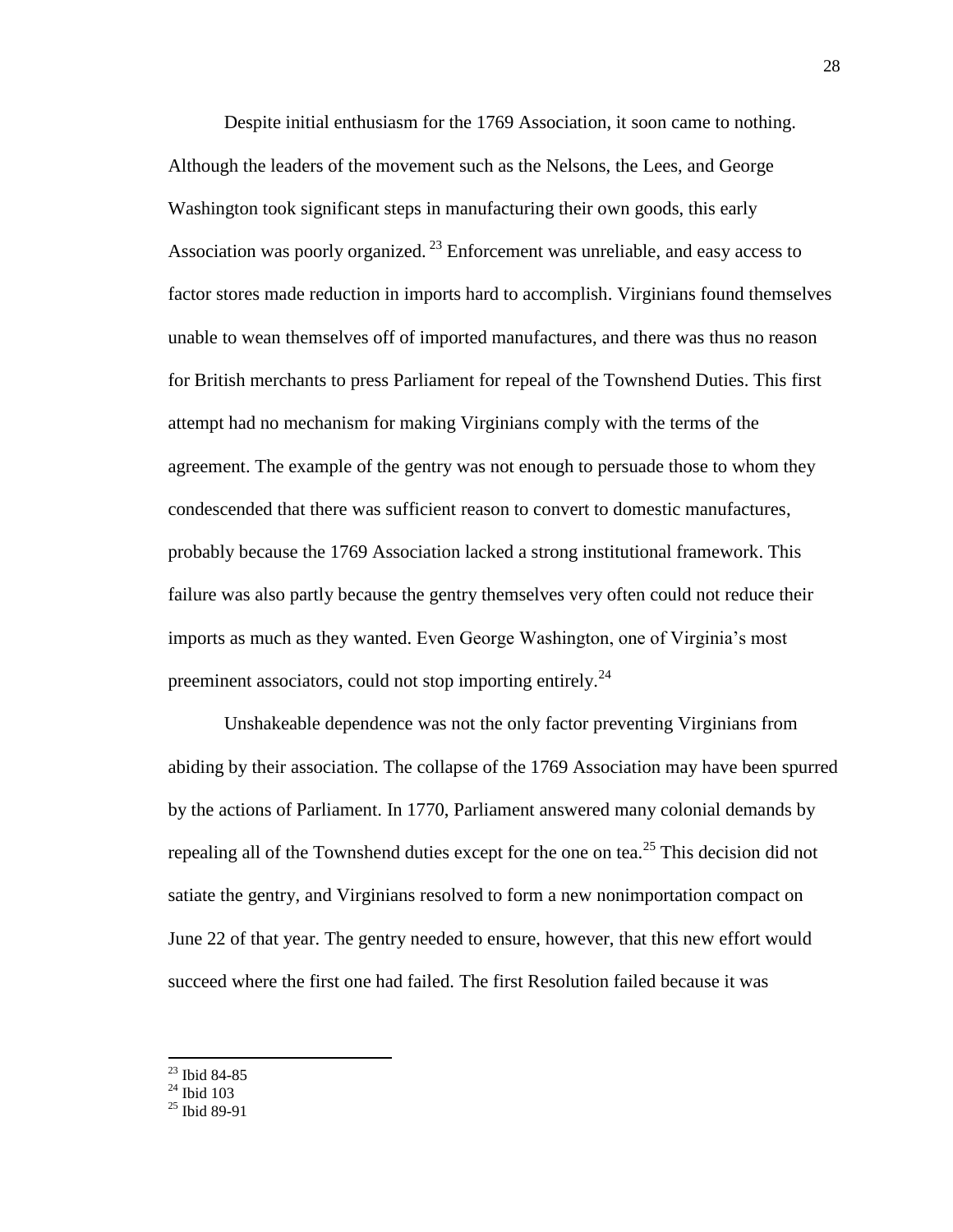voluntary and unenforceable.<sup>26</sup> Merchants had only joined the initial Association when it suited their interests, so the toothless piece of paper waved in their faces by Virginia's planter-burgesses was not enough to compel nonimportation on a large scale. That the Association was not adhered to was well known on both sides of the Atlantic. British and American merchants alike swapped stories of planters ignoring the Resolution.<sup>27</sup> By the spring of 1770, there was still enough political will among the gentry to muster some support for a second try. The Virginia Nonimportation Resolution of 1770 was envisioned by George Washington and George Mason of Fairfax County as a stricter version of the previous document.

The second Association, approved in June of 1770, had provisions intended to correct the deficiencies of the first. It included a provision for the formation of local committees to keep track of commercial activity in imitation of the Maryland nonimportation movement.<sup>28</sup> Under the 1770 Association, associators in each county were to appoint committees of at least five men, and these committees to inspect the activities of merchants in their area.<sup>29</sup> Upon the mutual agreement of any three members of the committee, the names of any violators could be published in local bulletins, and fees could be leveled as penalties for disobeying the Association.<sup>30</sup> This was an attempt to multiply the force of paternalistic influence with the threat of public shame. Mason expected that "the Sense of Shame  $\&$  fear of Reproach must be inculated  $\&$  enforced in the strongest manner.<sup>31</sup> In a society concerned with honor and reputation, fear of public

l

<sup>28</sup> Ibid 92

 $26$  Ibid 85

<sup>27</sup> Ibid 86

 $29$  Finalized Document of the Virginia Nonimportation Association, 1770

 $30$  Ibid

 $31$  Ragsdale 91-93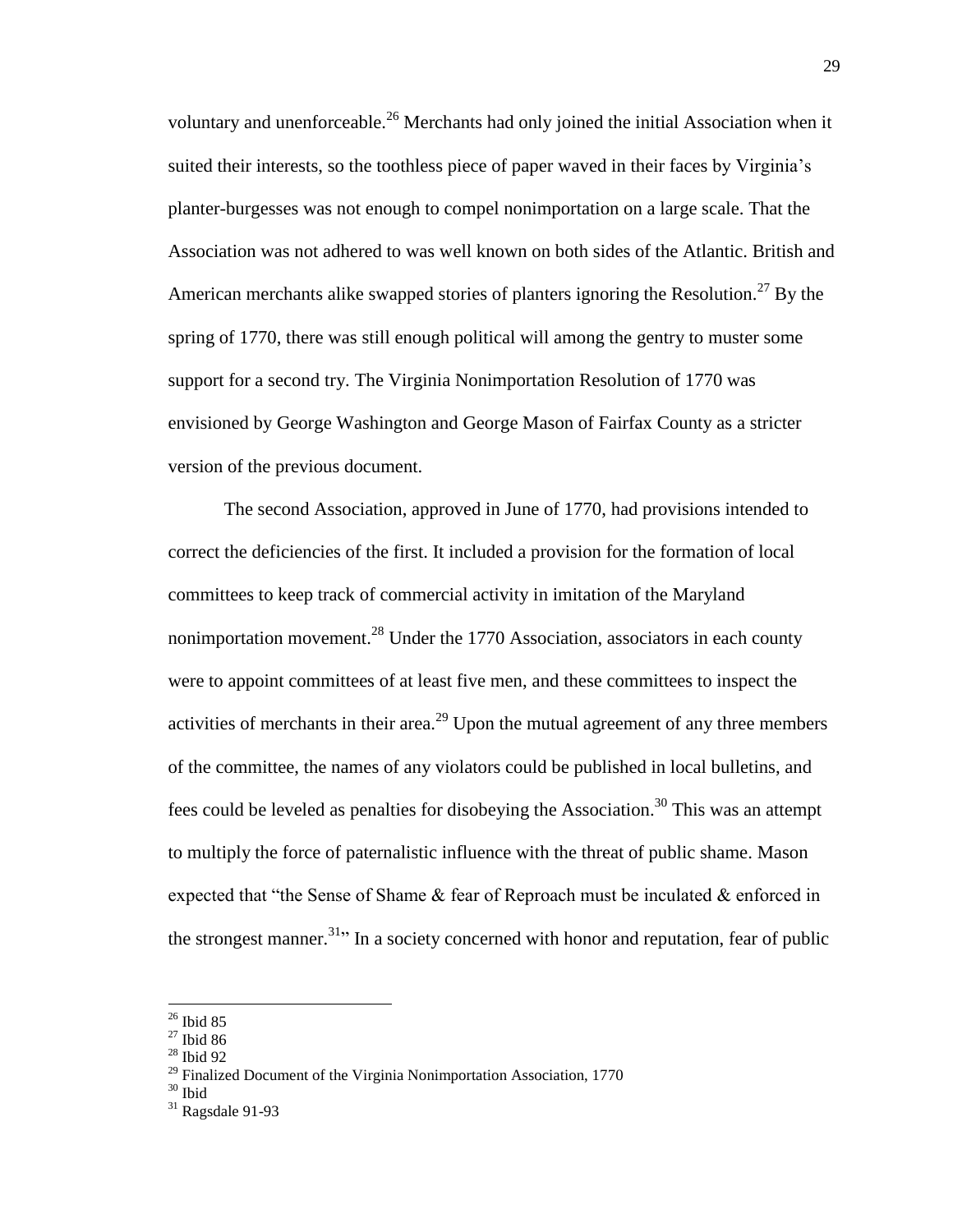disapproval was a powerful weapon indeed. These committees would thus serve social and institutional functions similar to the county courts. A.G. Roeber, in fact, argues that courts served to demonstrate "obligations [Virginians] owed to social superiors and inferiors, and what constituted the accepted norms of social conduct.<sup>32</sup> The creation of this institutional framework within a culture of deference would compel compliance, whereas the 1769 Association had no means of doing this.

The creation of an enforcement mechanism was not the only change in the 1770 Association. The second great distinction between the first and second Resolutions was that the second expanded the responsibility for enforcement and persuasion beyond the planter elite. This second Association was to include the merchants as well the burgesses, a difference not to be underestimated, as it had a notable effect on the language of the Resolution. The first Resolution was drafted and approved by "the late Representatives of all the Freeholders of the Colony of Virginia.<sup>33</sup><sup>33</sup> These men in turn pledged to "recommend this our Association to the serious Attention of all Gentlemen, Merchants, Traders, and other Inhabitants of this Colony.<sup>34</sup><sup>24</sup> The act of recommendation was still called for the second Resolution, but with one key difference. Rather than limit enforcement to the gentry elite, "the Gentlemen of the House of Burgesses, and the Body of Merchants" were the ones party to the resolution.<sup>35</sup><sup>1</sup> Unlike the first Association, the second Association called for Virginia's merchants to form a committee of their own

<sup>33</sup> Virginia Nonimportation Resolutions, 1769

 $\overline{a}$ 

 $32$  A.G. Roeber. "Authority, Law, and Custom: The Rituals of Court Day in Tidewater, Virginia, 1720 to 1750." *The William and Mary Quarterly*, Third Series, 37, no. 1 (January 1980):

 $34$  Ibid

<sup>&</sup>lt;sup>35</sup> Finalized Document of the Virginia Nonimportation Association, 1770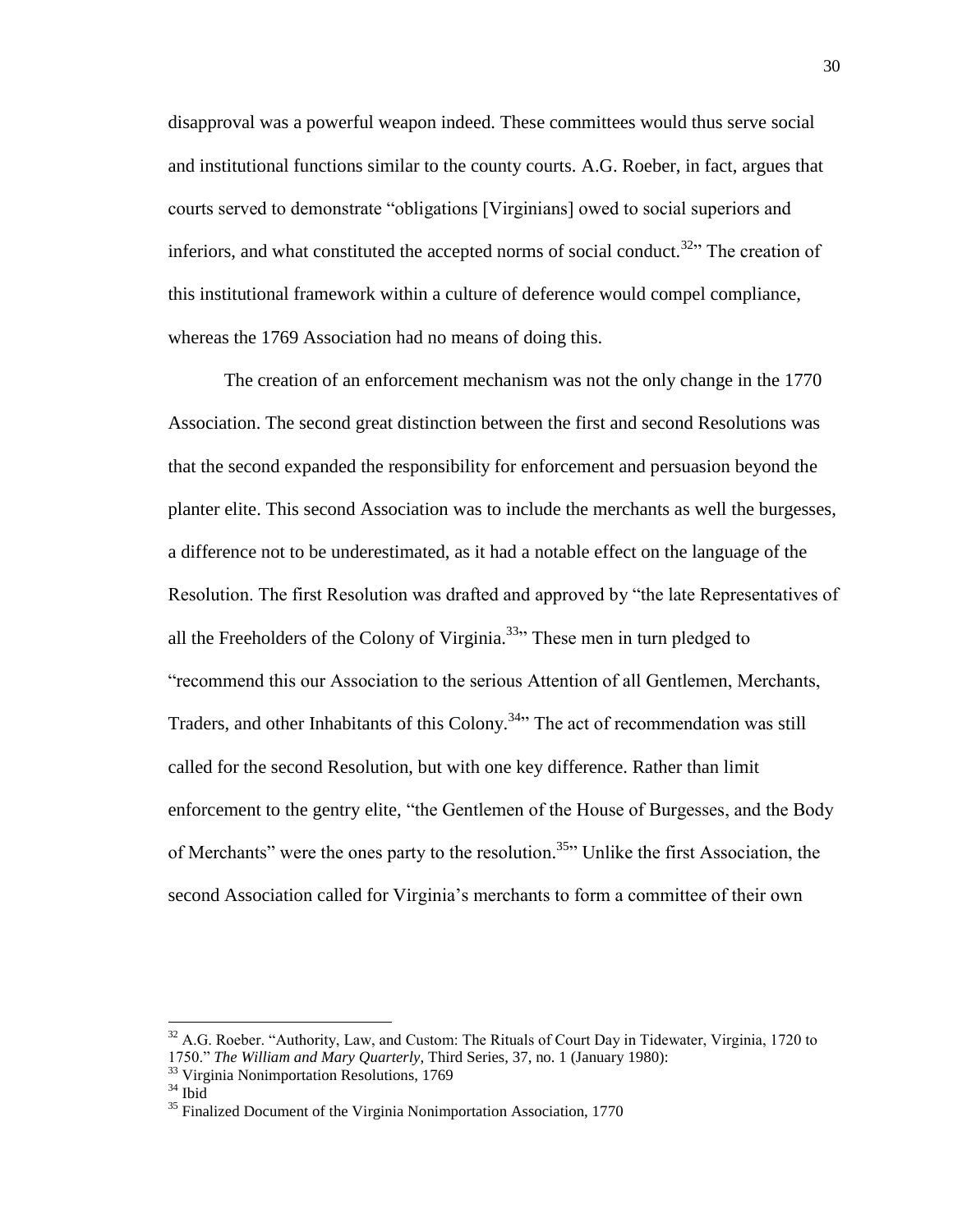number to determine which goods might at some point be excepted from the limitations of the Resolution.<sup>36</sup>

The inclusion of the merchant class in enforcement of the Resolution ought not to be mistaken for power-sharing with the gentry. As Ragsdale points out, any successful attempt at breaking dependence required the gentry ensure "merchants residing in the colony were incorporated in the planter-dominated political culture of Virginia."<sup>37</sup> This new structured Association, however, was designed to control the merchants rather than represent them. Virginia's planter-gentry would not tolerate such a great disruption to their structured social system as to share too much power with the merchants. Richard Henry Lee laid out this anxiety in explicit terms by proposing that of the one hundred subscribers required to end the Association, seventy five of them had to be planters. He similarly proposed that ten of the twenty needed to call a meeting be planters as well.<sup>38</sup> It would be all too easy to over-emphasize the role of merchants in this new Association. The politics of shame and reproach still had their place in this new Association much as they did in the old one. Furthermore, it reinforced Virginia's hierarchical and deferential politics in its transmission into the counties. A surviving printed copy of the 1770 Resolution included not just the full text, but the names of the Associators present at the Williamsburg meeting. Below the printed text was a space left blank so that local Associators could sign their names alongside those as esteemed as Peyton Randolph and George Washington.<sup>39</sup>

<sup>36</sup> Ibid

- $37$  Ragsdale 41
- <sup>38</sup> Ibid 96
- $39$  Ibid 99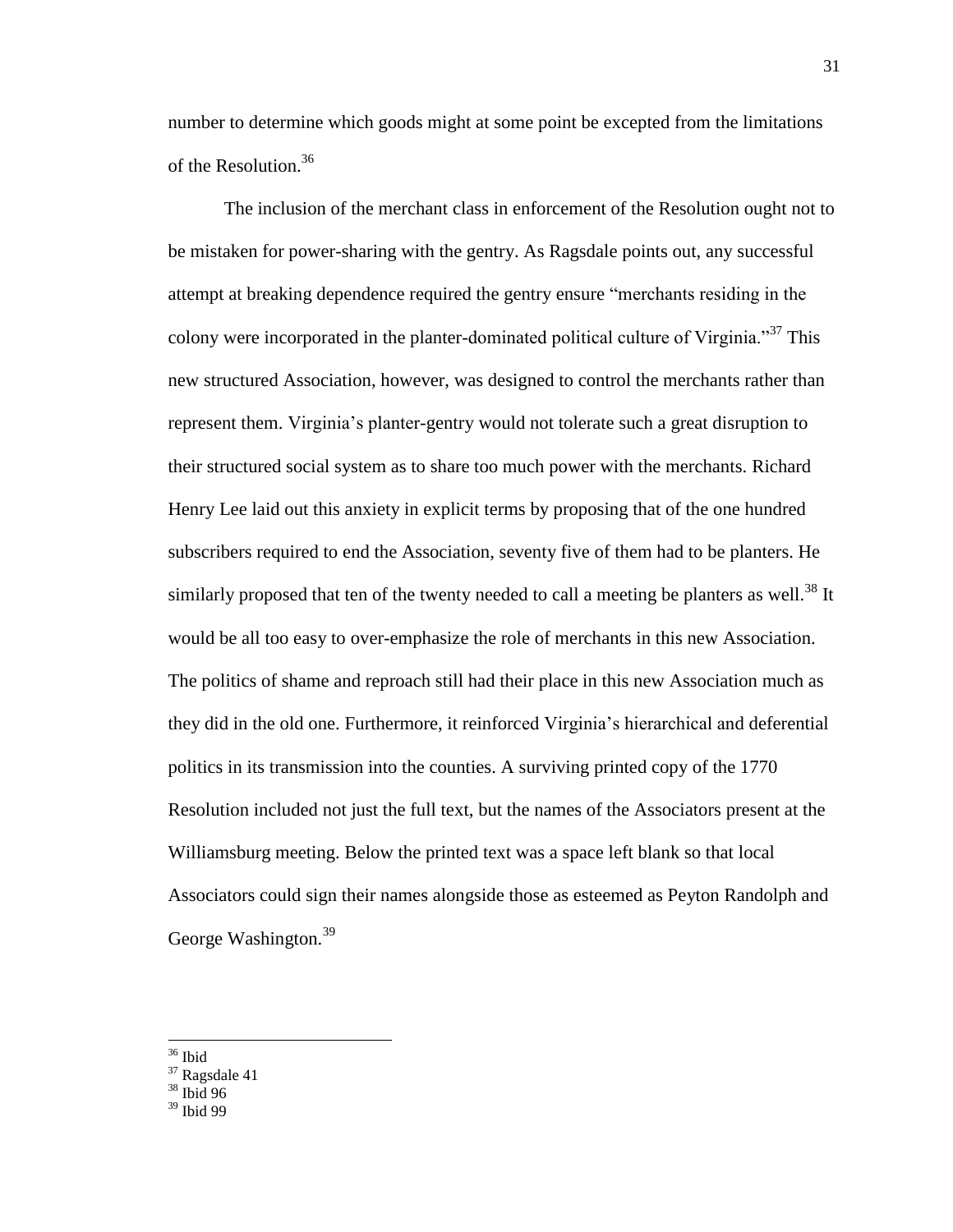The planter elite did, however, make some very large concessions to the merchants to get their support. The 1770 Association raised the maximum allowable price of imported goods from the maximums imposed by the1769 Association. Cotton, for example, could be imported at three shillings per yard in 1770, whereas it could only be imported at two shillings per yard in 1769.<sup>40</sup> Other items such as tools could also be imported. This was supposed to make it easier for smaller planters to abide by the association's terms, but had the unintended side effect of opening Virginia to the cheap goods available at Scottish stores.<sup>41</sup> There were also some mechanical changes to this Association. Whereas the 1769 Association imposed a simple September 1 cutoff on the purchase of goods, the 1770 Association prohibited sale on commission of the prohibited items. How important this distinction was in practice is unclear. Subscribers were also permitted to continue receiving imports for their own personal use, and not for sale, until December 25 of that year.<sup>42</sup> Planters thus only won the support of merchants when they agreed to minimize the damage the association would cause to their business. This concession may, in the end, have condemned the 1770 Association to its ultimate failure.

Much like its predecessor, the 1770 Association did not succeed in persuading Parliament to shift course. As Virginians set to work assembling their Associations, rumors abounded that there was to be some sort of repeal of the Association in the northern colonies. Northern merchants were being hurt badly by the cessation of trade, and wanted to resume commerce with Britain since there was no indication that the effort was working anyway. The partial repeal of the Townshend Duties in the summer of that

<sup>&</sup>lt;sup>40</sup> Finalized Document of Virginia Nonimportation Association, 1770

<sup>41</sup> Ragsdale 94

 $42$  Finalized Document of the Virginia Nonimportation Association, 1770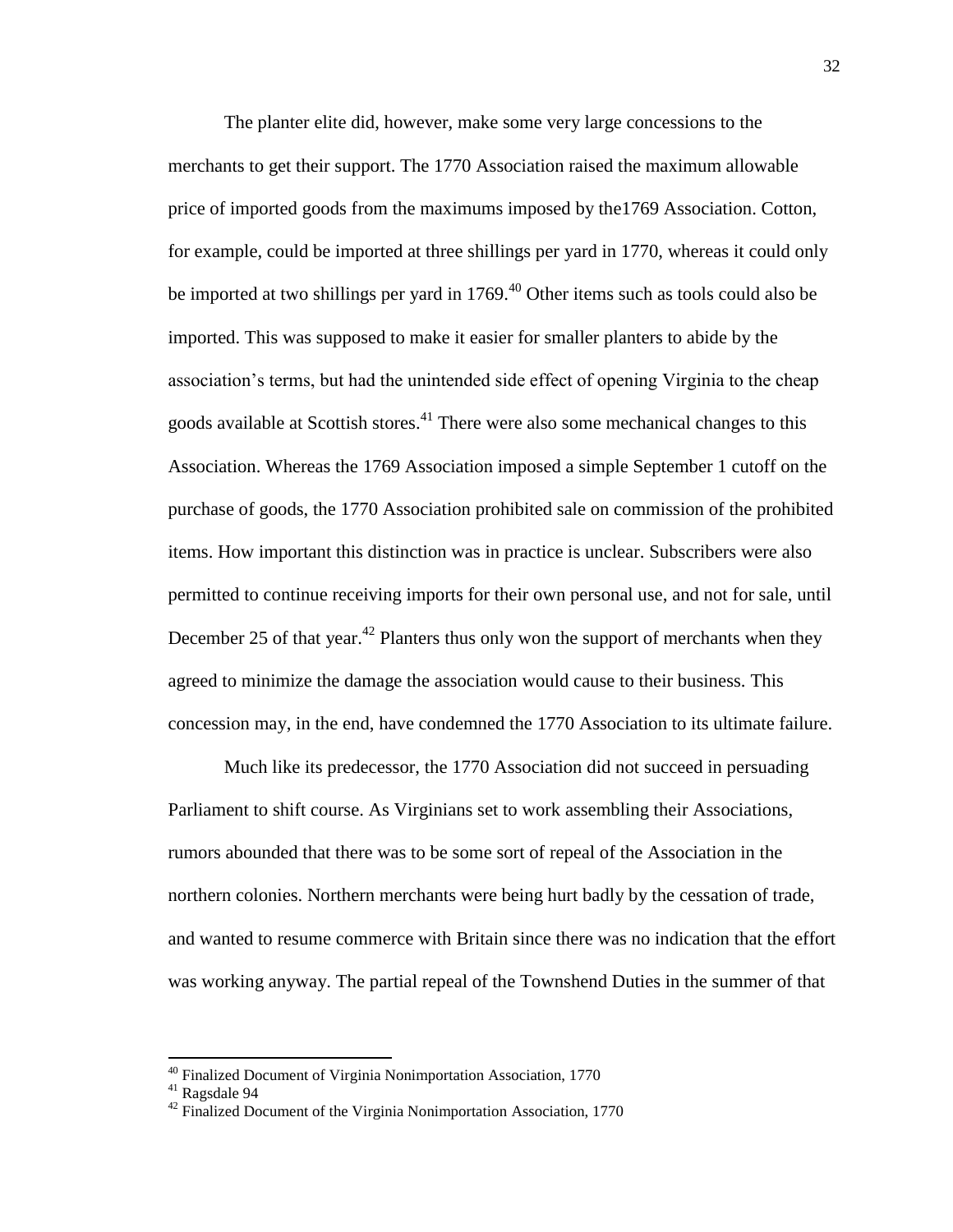year gave these northern colonies the political cover they needed.<sup>43</sup> When Baltimore merchants, facing competition from their rivals in Philadelphia, began to question the usefulness of the Association, its public support throughout the Chesapeake began to unravel. Support had been eroded substantially anyway due to the numerous exceptions the Association allowed, and to the ready availability of such imports from Scottish stores. Peyton Randolph called a meeting of the Associators in Williamsburg for December 1770, but he could not even assemble enough members to constitute a quorum.<sup>44</sup> By early 1771, it was unclear as to whether or not the Association was still in effect. Although the Fauquier County committee was still enforcing its regulations, there were relatively few cases in which any decisive action was taken. By June of that year, it was more or less clear to everyone that the Association could not be enforced, and a season of destructive flooding had badly damaged Virginia's tobacco crop, doing still further damage to the economy. The Associators met in Williamsburg on July 15 to dissolve the body.<sup>45</sup>

Although a minor affair in comparison to what would transpire in the coming years, these early Associations marked a significant milestone in Virginia's separation from Britain. British manufactures, which had always been symbols of Virginia's place in the British world, soon came to exemplify their resentment at being treated as subsidiary partners. By rejecting the primacy of British manufactures, some Virginians made a critical step towards independence by attacking one of the ties of dependence. Some more radical Virginians, particularly George Mason and George Washington, saw nonimportation as an opportunity to strengthen Virginia's economy. Mason argued that the capital and labor saved not exporting goods to England could be invested in the

<sup>&</sup>lt;sup>43</sup> Ragsdale 99

 $44$  Ibid 100

 $45$  Ibid 102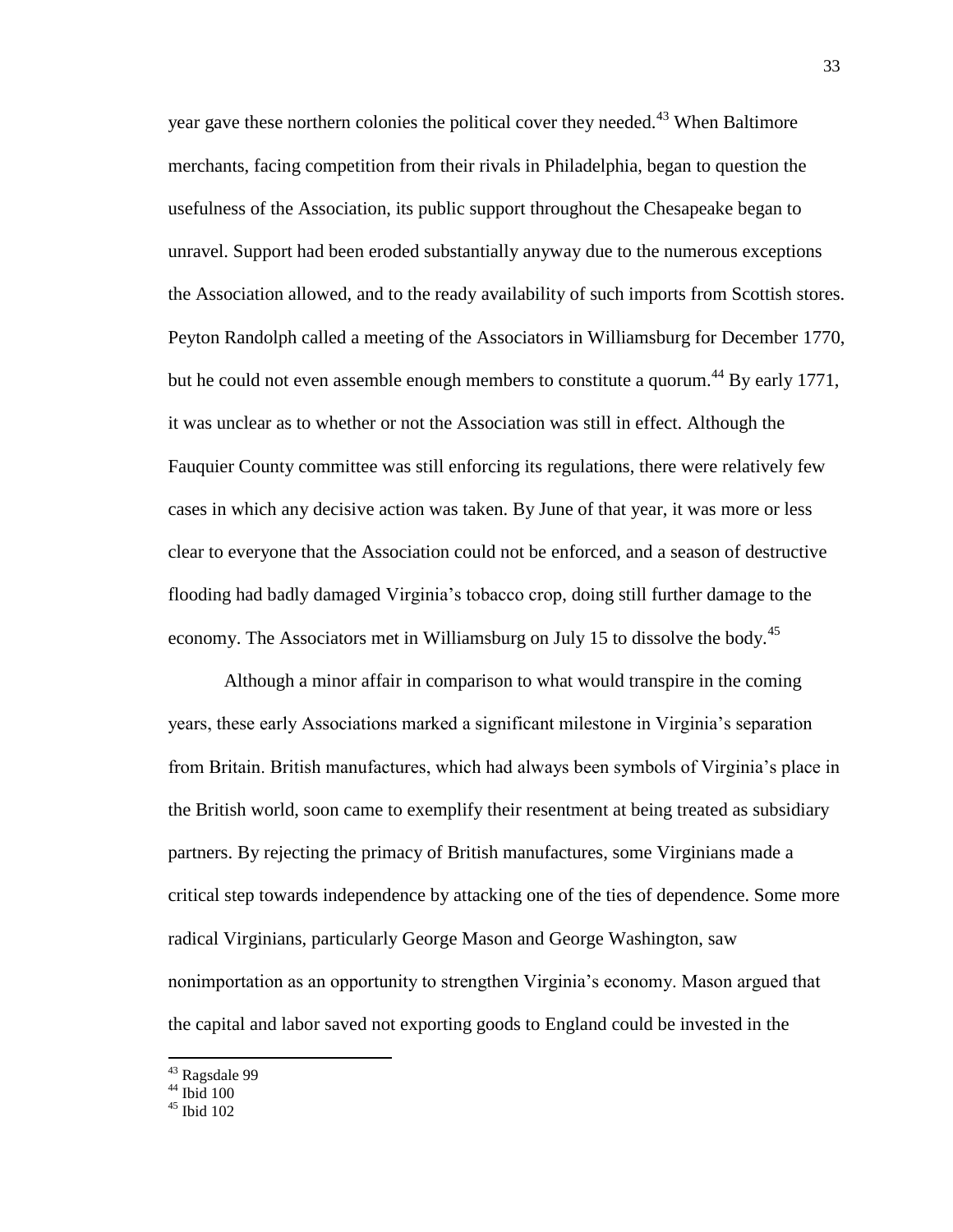beginnings of domestic industries.<sup>46</sup> That these associations did not succeed suggests not that they were unimportant, but that they were but one small step on the road to independence.

The 1769 and 1770 Associations intended to reduce debt and spur the repeal of the Townshend Duties were products of Virginia's hierarchical culture in both rhetoric and form. They relied on the social clout of the gentry class to mobilize the rest of Virginia society against British imports. Their failure in this endeavor suggests that the changes in Virginia's tobacco economy wrought by Scottish factors and the Consumer Revolution had taken their toll on this hierarchy. Virginia's inability to solve this problem by peaceable means was one of many reasons for Virginia's ultimate separation from the British Empire. Association was not, however, a complete failure everywhere it was tried. In one region in particular, York County, the Association appears to have been at least moderately successful. This was in large part because the region's social structure appears to have been maintained, and was dominated by a gentry faction willing to enforce the Association.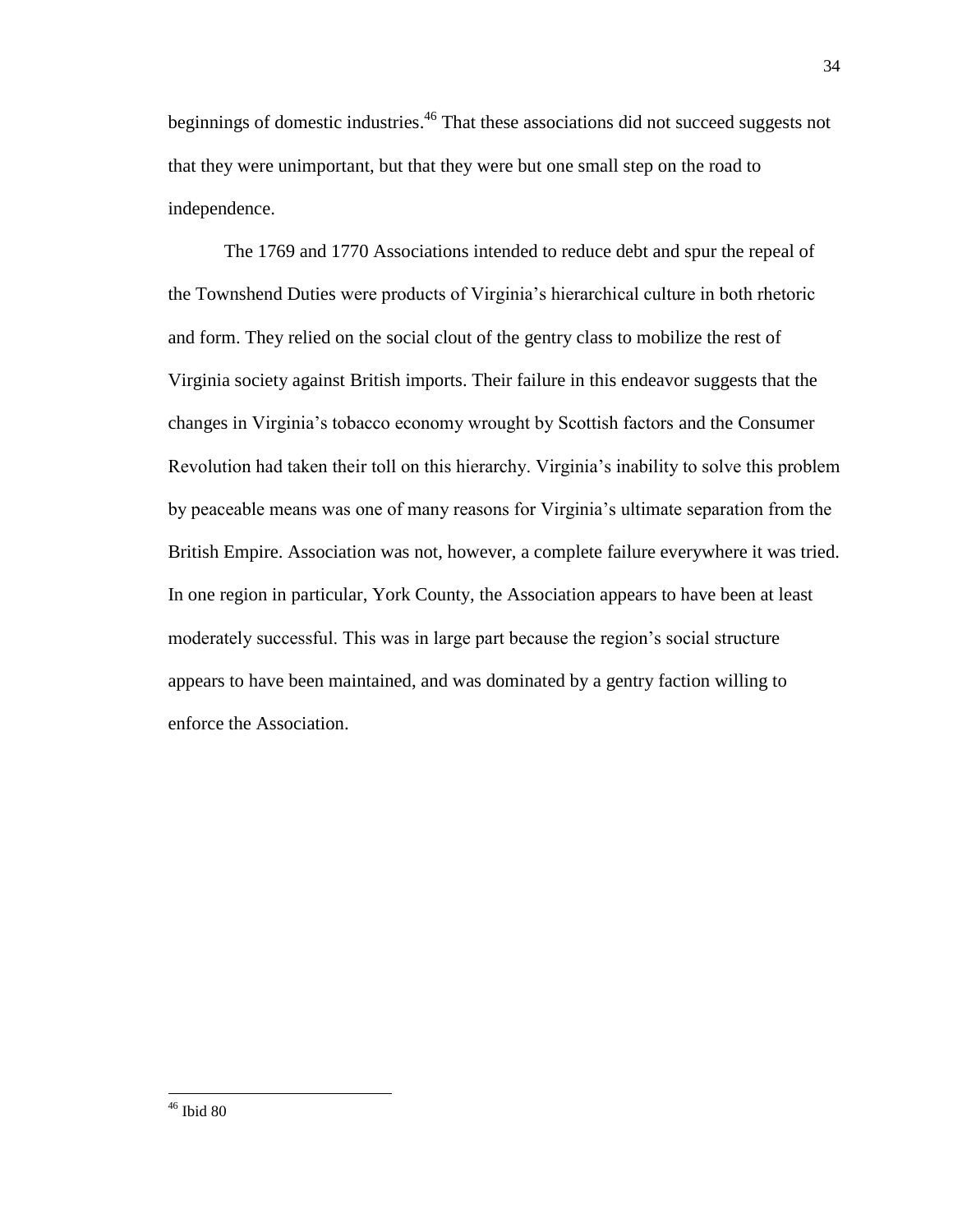### CHAPTER III.

## ASSOCIATION SENTIMENT IN YORK COUNTY

Despite the Associations' general failure, they operated differently in various areas of the colony and among different groups of people. Of particular interest is the case of York County. Yorktown, the port for the colonial capital of Williamsburg, was for many years a major tobacco port and served as a key point of transit for goods relayed between Virginia and Great Britain. Yorktown was also a major port of entry for slaves during the height of Virginia's slave trade between 1700 and 1750. This dependence on seaborne trade made the area sensitive to developments in British economic and colonial policy. As an important regional port, Yorktown was one of the places where the dreaded taxed goods were to be unloaded. As in much of Virginia, Yorktown's otherwise loyal subjects of the King turned against Parliament, and vigorously protested British taxes. York County's economic importance aside, it also contained part of the colony's capital, giving it a unique relationship to Virginia's political power structure.<sup>1</sup> York County is a useful point of analysis because of its place within Virginia's tobacco economy. The entire region was still enmeshed in the consignment trade with the small yet lucrative London market, and was of minimal importance to the factor trade. The evidence presented here shows that the association movement, and particularly the 1770 Association, was more successful in Yorktown than might be expected. Letters in this chapter will show that residents of York County were not only aware of the associations, but that a good many of them may have supported it.

 $<sup>1</sup>$  The other portion of Williamsburg was in James City County.</sup>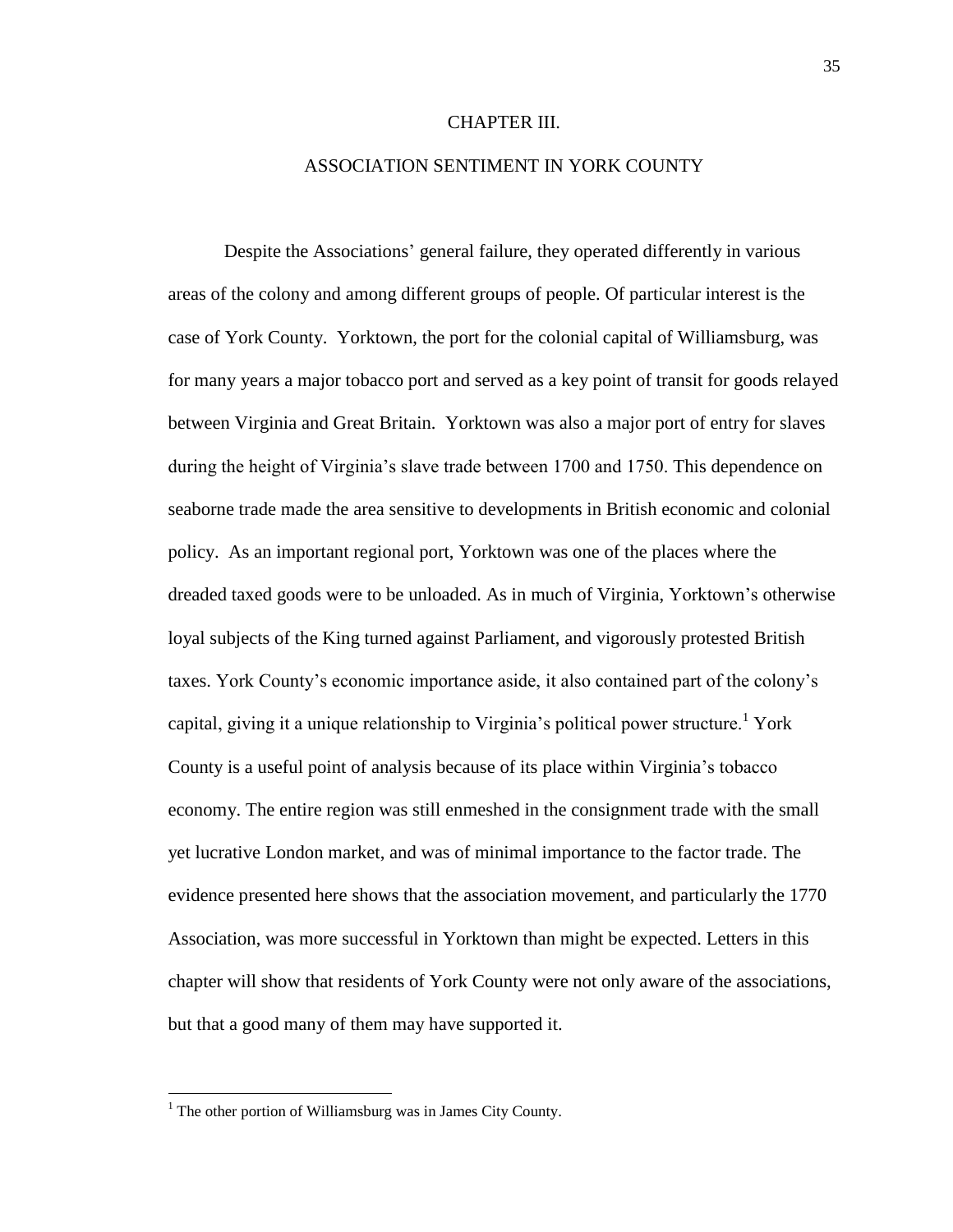Much like the rest of Virginia, there was considerable response to the

Associations in York County. Public attitudes are difficult to measure because there was relatively little written that was specific to the Yorktown area. Correspondence from the period does nonetheless seem to indicate initial agreement to follow through with the terms of nonimportation. One of the earliest references to the 1769 Association appears in an August 1769 letter from Thomas Everard to London merchant John Norton, who was the British manager of the firm of John Norton & Son;<sup>2</sup> his son, John Hatley Norton, operated the family store in Yorktown. Everard's letter notes general public opposition to the Duties, and support for the Association. Everard wrote:

Some time ago I sent you the Resolves of our Late Assembly which occasioned their dissolution. You will herewith receive some of the *Virginia Gazettes.* By them you will see the temper of the people here and the other Colonies are in if the next Parliament should not repeal the Acts Complained of…

…The Association not to import or Purchase Goods except a few low priced necessary Articles will in a short time become very general not only in this Colony, but in Maryland and the Southern Colonies and the Persons who shall much longer hold out and refuse to Join in it will be considered no well-wishers to their country. <sup>3</sup>

He appears, however, to have been none too enthusiastic regarding the arrangement.

"Whenever any good things are Published relating to this unhappy dispute I shall be glad to have them" he later wrote. Attached to this letter was an invoice for a small number of goods, including tea, tools, paper, and clothing indicating a continuing preference for British goods.<sup>4</sup> Everard wrote this letter based on what he knew, or at least what he thought he knew, about the general sentiment in York at that time. His position among the upper ranks of Virginia society is reason to be skeptical that his opinion was

 $2^2$  Flowerdewe had died by this point, and the firm had changed its name.

 $3$  Mason 101

<sup>4</sup> Ibid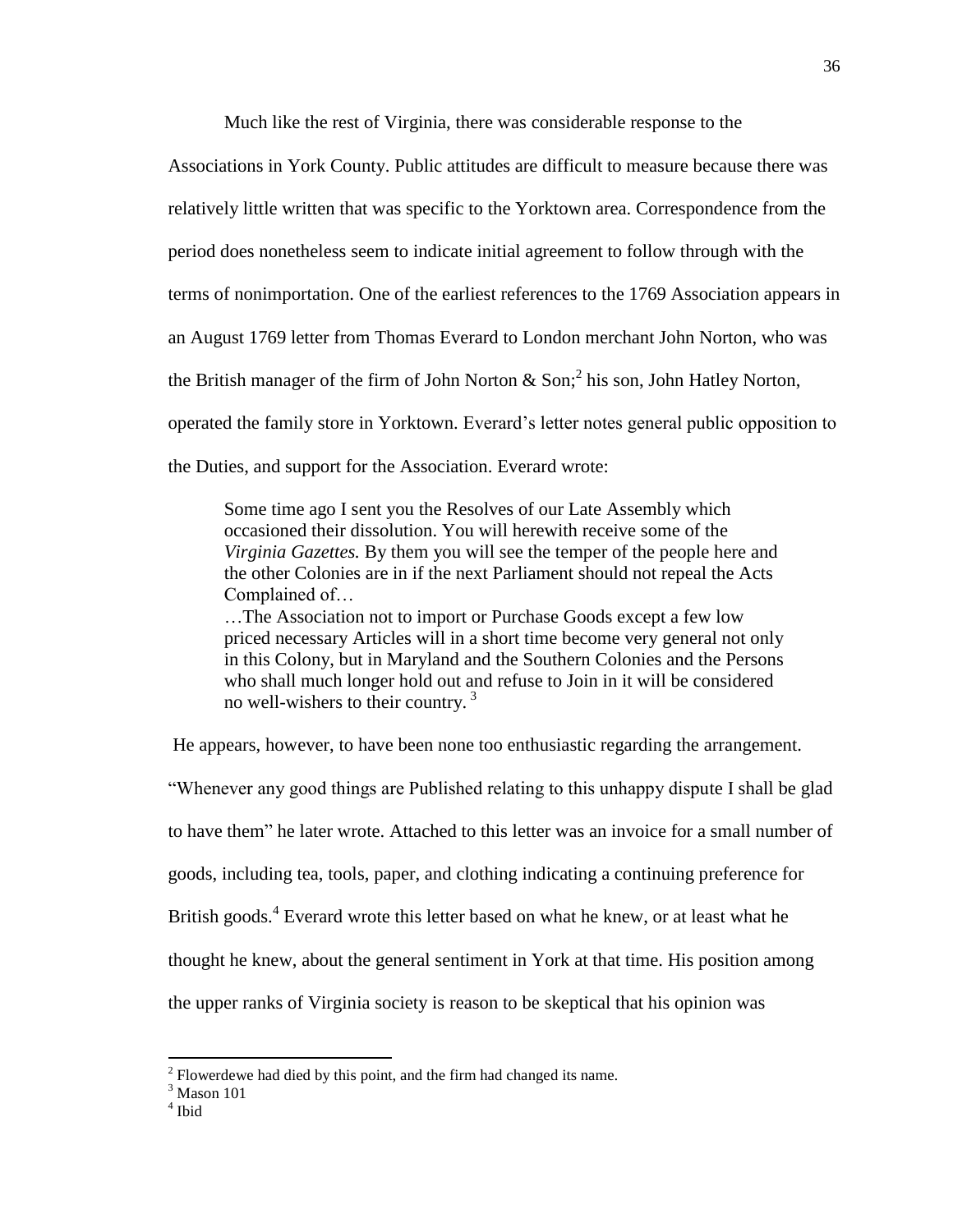representative of the whole. Bearing his status in mind, Everard was also the clerk of the York County Court, meaning that he had regular contact with anyone who did business there. The York County Court heard cases criminal and civil between members of all classes, so it is not implausible that Everard had some idea as to what residents of York were saying regarding importation and Association.

On August 14, 1769, Mrs. Martha Jacquelin of Yorktown wrote a similar, but

more forceful letter echoing many of the same sentiments as Everard. She noted

You'l see by my invoice I am an Associator that I am so I am sure will give me some Merit with Mrs. Norton; not that I doubt Mr. Norton neither; But believe me, our poor Country never stood in more need of an Effort to save her from ruin than now; not more from the taxes and want of Trayd than from our own Extravagances. The 2 shilling linen being for my own Wear, I recommend it to your choice; I expect to be dressed in Virginia cloth very soon, and as I am a little incommoded with corns, in Mockasins likewise I have given up the Article of Tea, but some are not quite so tractable; however if wee can convince the good folks on your side of the Water of their Error, wee may hope to see happier times.<sup>5</sup>

Despite her complaints regarding British policy and her determinations against extravagance, Mrs. Jacquelin enclosed an invoice for such goods as damask table cloths, ivory handled cutlery, and a china tea set.<sup>6</sup> This demonstrates firstly that the sentiment of nonimportation was not adhered to in the same ways by all people at all times; Jacquelin was clearly importing manufactures that were on the Association's embargo list. This letter also demonstrates the importance of the textile trade to colonial fears of dependence. Although the invoice does contain orders for cloth, including no fewer than 30 yards of cotton and several cheap linens, they are all sufficiently inexpensive to qualify for purchase under the terms of the Association.

<sup>37</sup>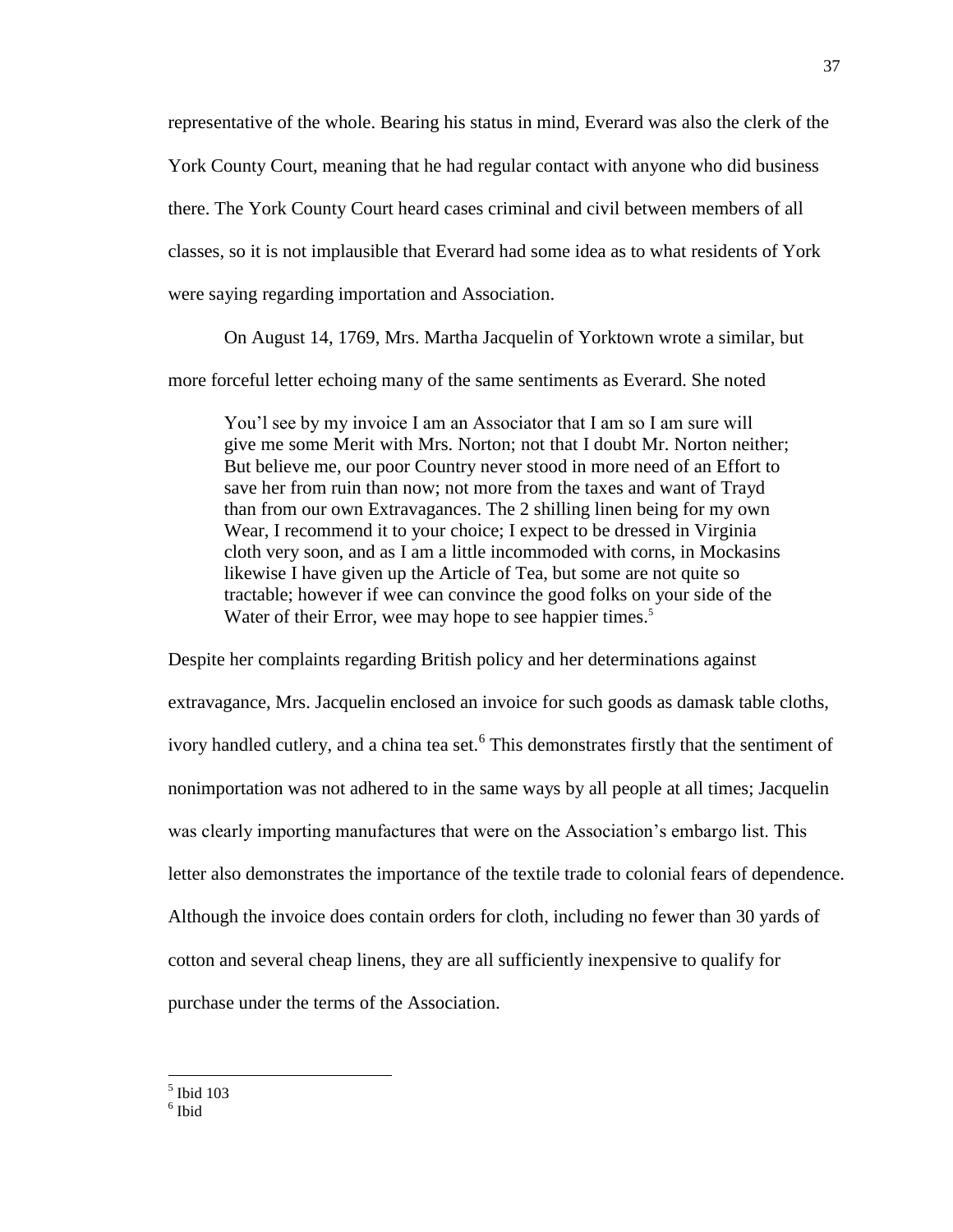There is some indirect evidence of broader public support to be found in the writings of William Nelson. Writing in July of 1770, Nelson informed John Norton about his dismay regarding Virginians who did not partake of Association:

I believe to fear that the Spirit of Association in America will grow cool in some of the Colonies: especially in N. York, where the Dutch blood, thirsting for present Gain, seems still to flow in their Veins, & hath raised much Noise to the Northward about it, But I blush on reading what you say ab<sup>[ou]</sup>t the Virginians: that their Invoices rather encrease than diminish. I wish such people were of any other Country than of mine.<sup>7</sup>

This letter first shows that by even early in the days of the theoretically stricter second Association, there were many Virginians violating its terms. What makes this letter truly noteworthy is that Nelson appears not to have been aware of this problem prior to receiving a letter from Norton; otherwise it is unlikely he would have reason to "blush" upon reading so. Much like Nelson, Norton had clients all over Virginia, and Virginians on his account appear to have only increased their purchases. That Nelson does not mention a decline in the "Spirit of Association" in the Yorktown area is certainly not evidence that there was no such decline, but it is curious nonetheless that he wrote of no personal experience to that effect in his correspondence with Norton.<sup>8</sup>

Nelson, Everard, and Jaquelin all came from the upper rank of Virginia society, but there is some surviving documentation of attitudes among Yorktown's middling ranks. Martha Goosley of Yorktown, who was known for having something to say about everyone and everything, seems to have been particularly interested in maintaining the Association around June 1770, but was certainly not happy about it. She wrote to Norton:

 $<sup>7</sup>$  Mason 138</sup>

<sup>8</sup> Another key source on the Associations, the *Virginia Gazette*, is also strangely silent on the Yorktown area. There was neither news affirming its popularity, nor tracts denouncing its violators. This *Gazette* did record such things on Association activity in other parts of Virginia.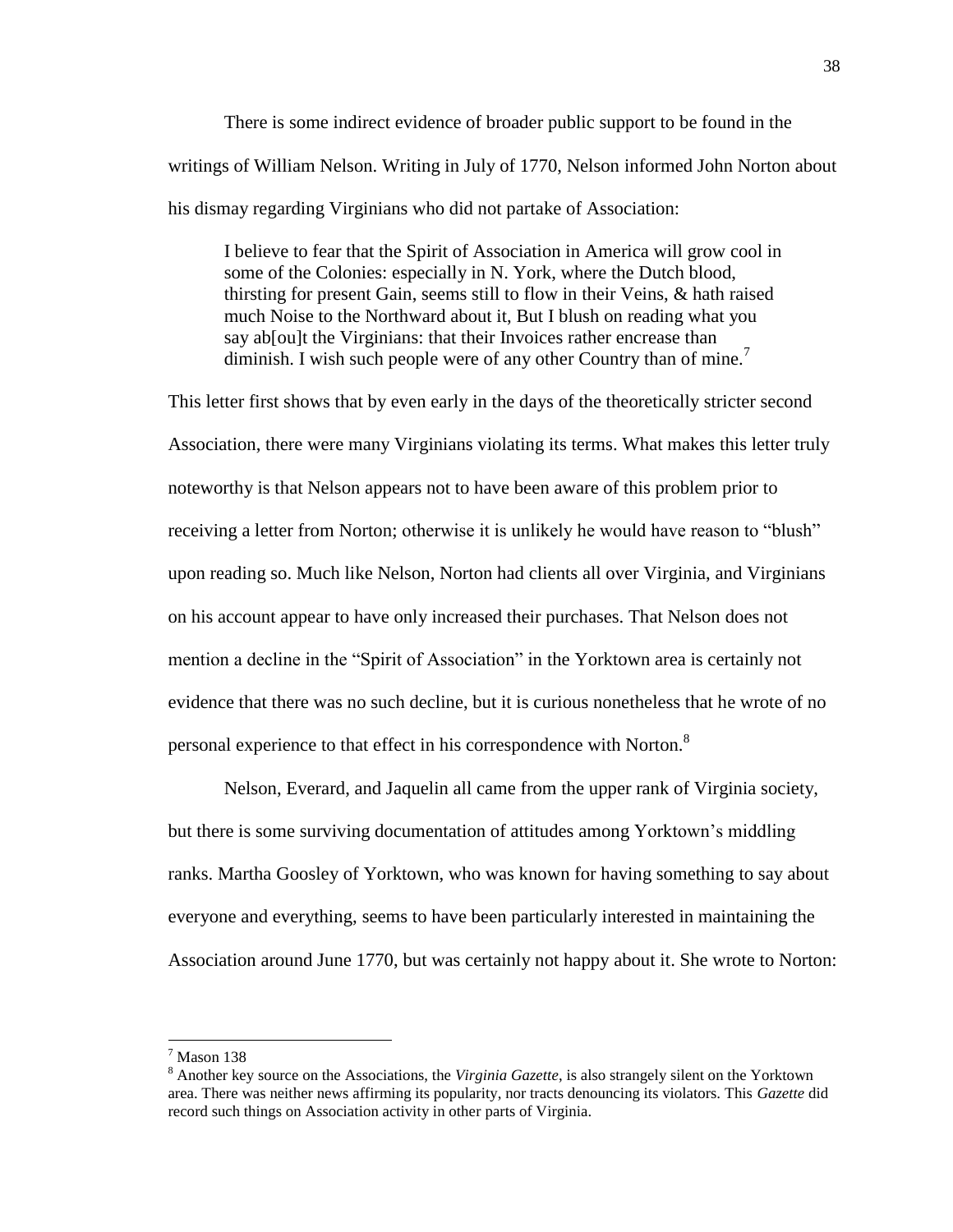Surely the great Men on your Side of the Water are all mad. What can they Mean? I greatly fear their rash Measures will produce fatal Consequences. Our Associates are to Meet the fifteenth when I understand we are to be tied Down to very Strick rules. Anything will I agree to for the common good.<sup>9</sup>

This letter shows clear frustration regarding taxes and trade on the part of the middling rank; Goosley's family were neither planters nor merchants, but her son was a sea captain who transported letters and goods between London and Virginia, so she likely had a greater stake in any potential outcomes. Also interesting is her acknowledgement of gentry primacy by her willingness to be "tied Down." By August 8, 1770, Goosley veiled only thinly her annoyance at the situation. Goosley wrote:

Associations run high here. Is there no Probability of Making your great ones act right or will they Put us under the necessity of wearing homespun altogether? I assure the Gentlemen wear nothing else all Summer & we have made great improvements, however I cant help wishing Sincerely that all our Differences were happily made up.<sup>10</sup>

Goosley's letters capture a sentiment that nonimportation was a political and economic necessity, but an unpleasant one. Of the two letters, the second is more important in deciphering local attitudes. Goosley first points out that popular support for at least the idea of Association was relatively strong as of that August. She evidences this by pointing out the growing popularity of homespun cloth. Goosley in particular is a useful source for gauging the opinions of the middling ranks in Yorktown because of her unique role in the community. Although she was known for being highly opinionated, particularly when it came to people she did not like, she also had an intimate knowledge of what people in her community said and did; her letters to Norton typically contained

 $9$  Mason 136

 $10$  Mason 143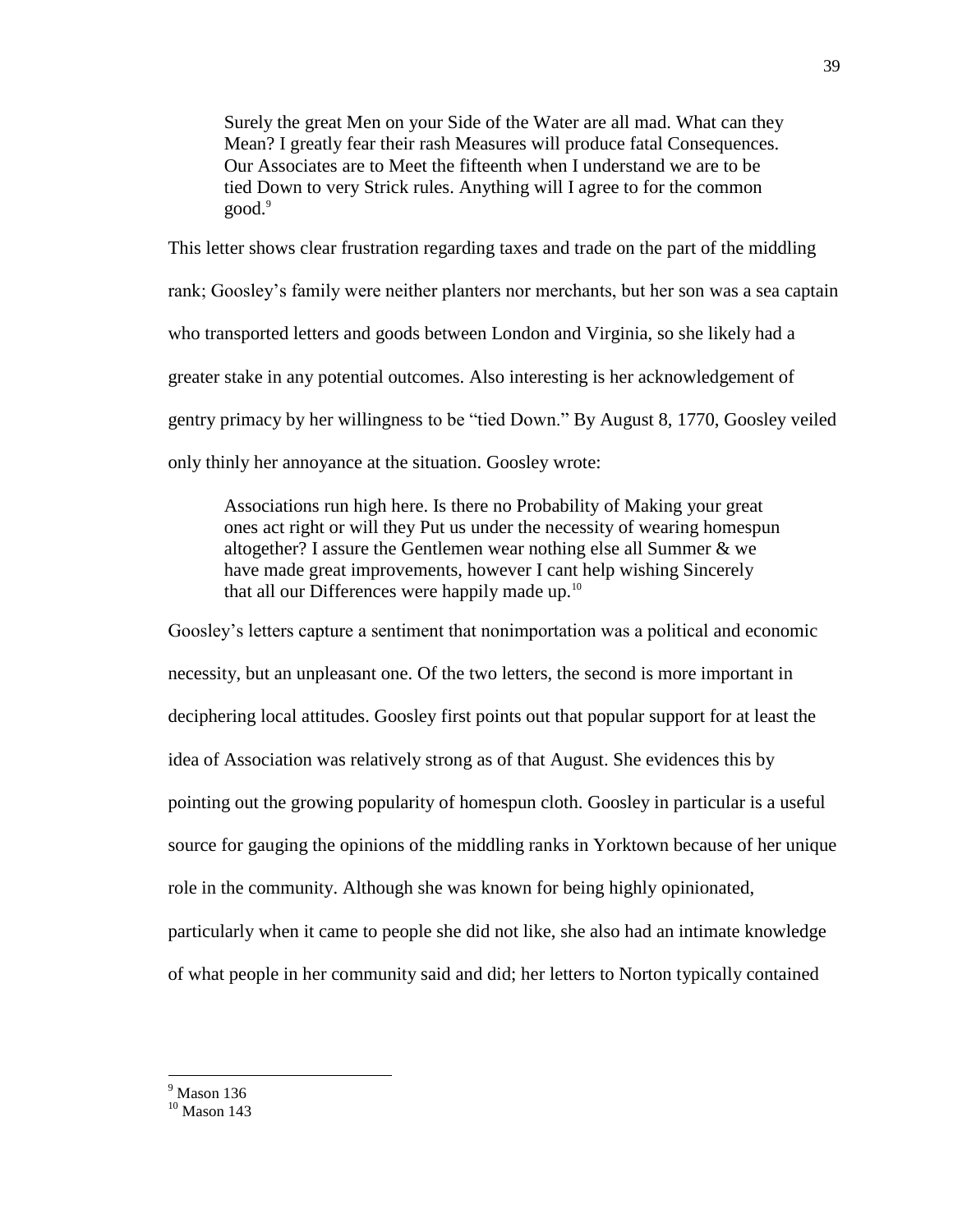the latest gossip around town.<sup>11</sup> It is thus not unlikely that she had at least some grasp of what people's views of politics and nonimportation were. There is yet one final letter, however, that may be of more assistance.

Because only a handful of letters even reference the Associations to begin with, it is quite difficult to establish an effective timeline. The next reference to the Associations in the Norton papers is in a letter from William Nelson in May of 1771 in which he bemoans how "The Spirit of Association hath grown very cool of late, & I believe will shortly come to nothing." <sup>12</sup> This is the last explicit reference to the second Association that appears in this collection. There is one letter from September 1771 that may refer to some of its effects, but whether this is so is hard to determine. William Reynolds, a Virginia merchant who had spent the last several years working for the Norton firm in London, returned to Virginia late that year. Writing to George Norton in London, he remarked

I believe I must determine to settle in York, Trade at present is dull throughout the Country. It would be better if I cou'd, to employ my money in selling *Trimmings* in London where you are sure of your pay, I am convinced if I cou'd settle my little fortune in a good Trade in England it wou'd be more to my Advantage & Inclination for believe me the Summers here are terrible, but as I have no such prospect I must content mysel $f<sup>13</sup>$ 

Because Reynolds did not reference any nonimportation sentiment in expressed terms, it is hard to say whether the lack of activity he describes is actually due to the Association, or to some externality he did not specify. It is impossible that he

 $11$  Virginia writer Frances Norton Mason, who compiled and edited the Norton family papers, describes here as "Manger of All Domestic Emergencies in the Town of York and General Dispenser of Gossip."  $12$  Mason  $158$ 

<sup>13</sup> Ibid 187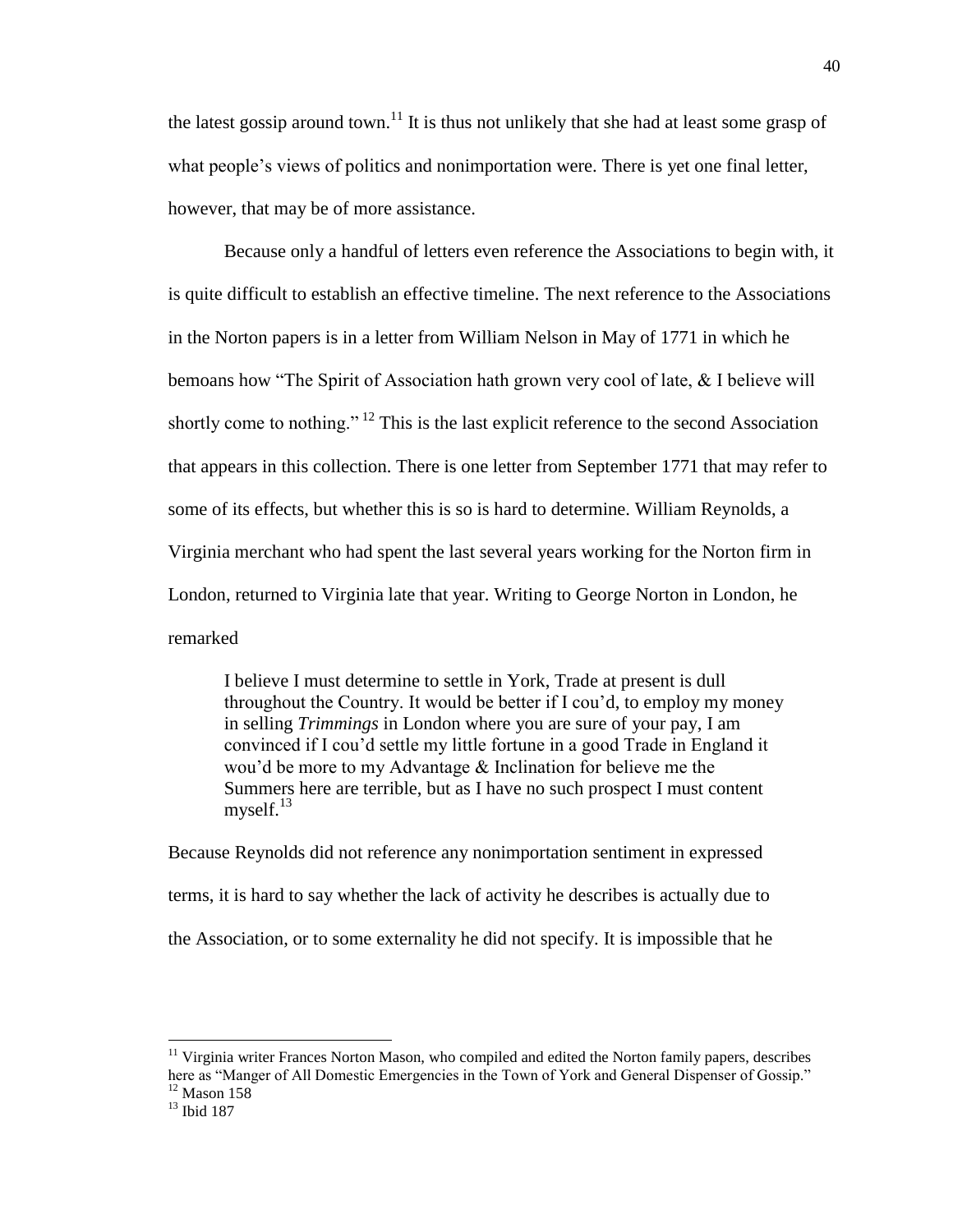could have been unaware of the Association given his contacts in Virginia. All that is in question is whether it was responsible for the lull Reynolds described.

On the whole, surviving letters appear to corroborate what historians and contemporaries have previously said with regards to nonimportation. The idea itself was initially popular, but enthusiasm and enforcement waned as time went on. In the case of York County, however, there appear to have been a significant number of people abiding by the terms of the associations. The next chapter will show how the Nelsons, one of the county's elite families, led a broad client network into following the 1770 Association.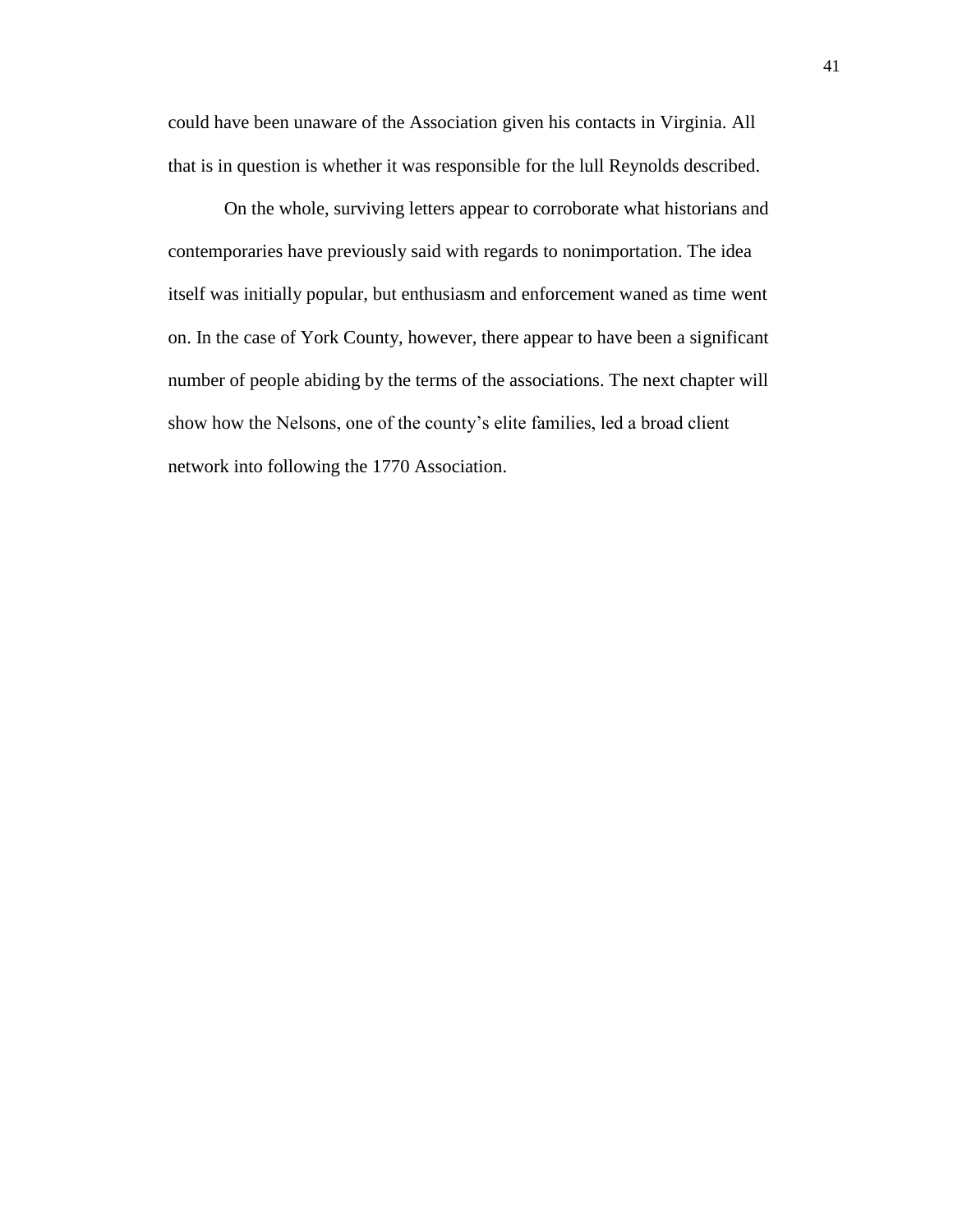### CHAPTER IV

# "AN ASSOCIATOR IN PRINCIPLE": THE NELSON FAMILY AND THEIR CLIENTELE

The previous chapter extrapolated from surviving letters that there were probably substantial numbers of people in York County who took the associations seriously. Using both qualitative data on the Nelson family, and the quantitative data from their store ledger, this chapter will demonstrate that even if adherence was not necessarily widespread, there was definitely a Nelson clientele that did follow the principles of the Associations. The Nelsons were but one of the great families of York County. Like gentry everywhere, these elites were the preeminent social and political force in their community. As Edward H. Riley notes, "Their leadership in all the affairs of the town was never questioned during the colonial period. This feature of the town was obvious to the visitor of the day.<sup>1</sup> Out of all of the Yorktown elite, however, it is the Nelsons who were arguably the most important. They came to dominate the political, economic, and social scene in York County, and held much influence within the colonial government. This chapter will demonstrate how that influence resulted in a decline imports among part of the Yorktown community.

The first Nelson in Virginia was Thomas Nelson the Immigrant, sometimes known by the moniker "Scotch Tom." He arrived in Virginia from Cumbria, England in 1705.<sup>2</sup> Unlike other "topping people," Nelson did not put his primary focus into the cultivation and export of tobacco. Scotch Tom made his name operating the Nelson

 $<sup>1</sup>$  Riley 109</sup>

<sup>2</sup> Evans, *A "Topping People,"* 97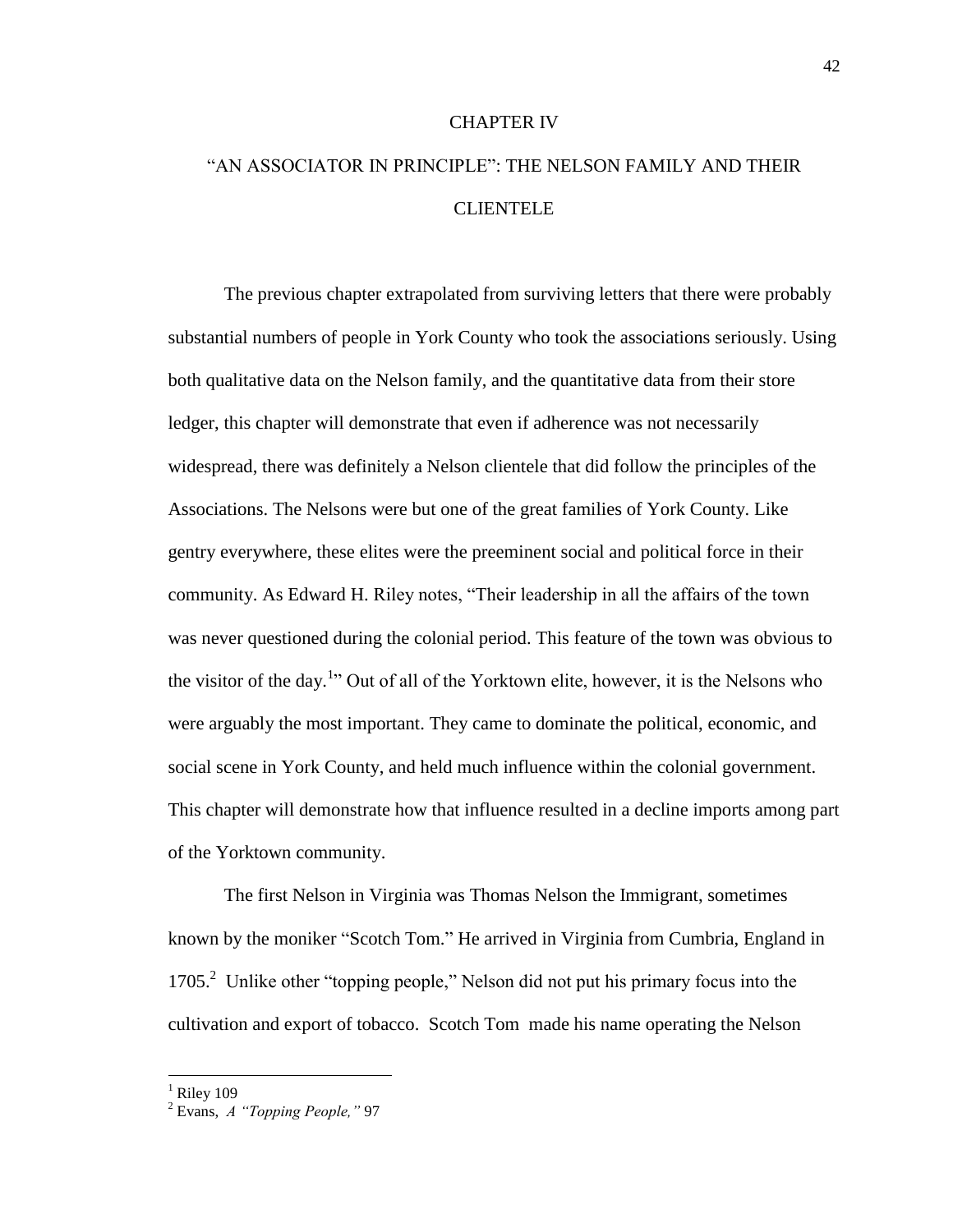family store, one of several such stores in the York County region. He also supplemented his mercantile enterprise with tobacco grown on his rural properties. Their success as traders made the family one of the most prominent in eastern Virginia. The most relevant Nelsons for purposes of this story, however, are Scotch Tom's oldest son, William Nelson, who managed the store until his death in 1772, and Thomas Nelson,  $Ir.^3$  As merchant-planters, the Nelsons played not only the relatively simple role of relaying goods from one side of the Atlantic to the other, but the more complex one of relaying tastes across the ocean. It was the merchants who were responsible for knowing consumer demand, and supplying the needs of that demand. The years of colonial taxation and the Virginia Associations were a period during which demand for products took on not just an economic and social demand, but a political one. The Nelsons also intermingled and intermarried with some of the most important families in Virginia, so the characteristics of their client base may say something about the attitudes of some of Yorktown's important social groups.

In addition to playing a crucial mercantile role, the Nelsons also had much at stake in the colony's politics. Because of their stature as merchants and prominent members of their community, members of the family worked their way into the colony's political and thus social hierarchy. Both William Nelson, referred to as President Nelson, and his son Thomas Nelson, Jr. had served as members of the House of Burgesses, a role which necessitated the support of key members of the community, and which required

l

 $3$  Ibid 114. There are a total of three individuals named Thomas Nelson who were active in Yorktown during the colonial period. The first, the one termed Scotch Tom (1677-1747), was already deceased by the time of the Revolution. The second (1715-1786), Scotch Tom's son, is often referred to both in contemporary accounts and in subsequent historical literature as Secretary Nelson after his position as Secretary of the Colony. The one most important to this study is Scotch Tom's grandson and William's son (1738-1789), and is referred to either as Thomas Nelson, Jr., or General Nelson.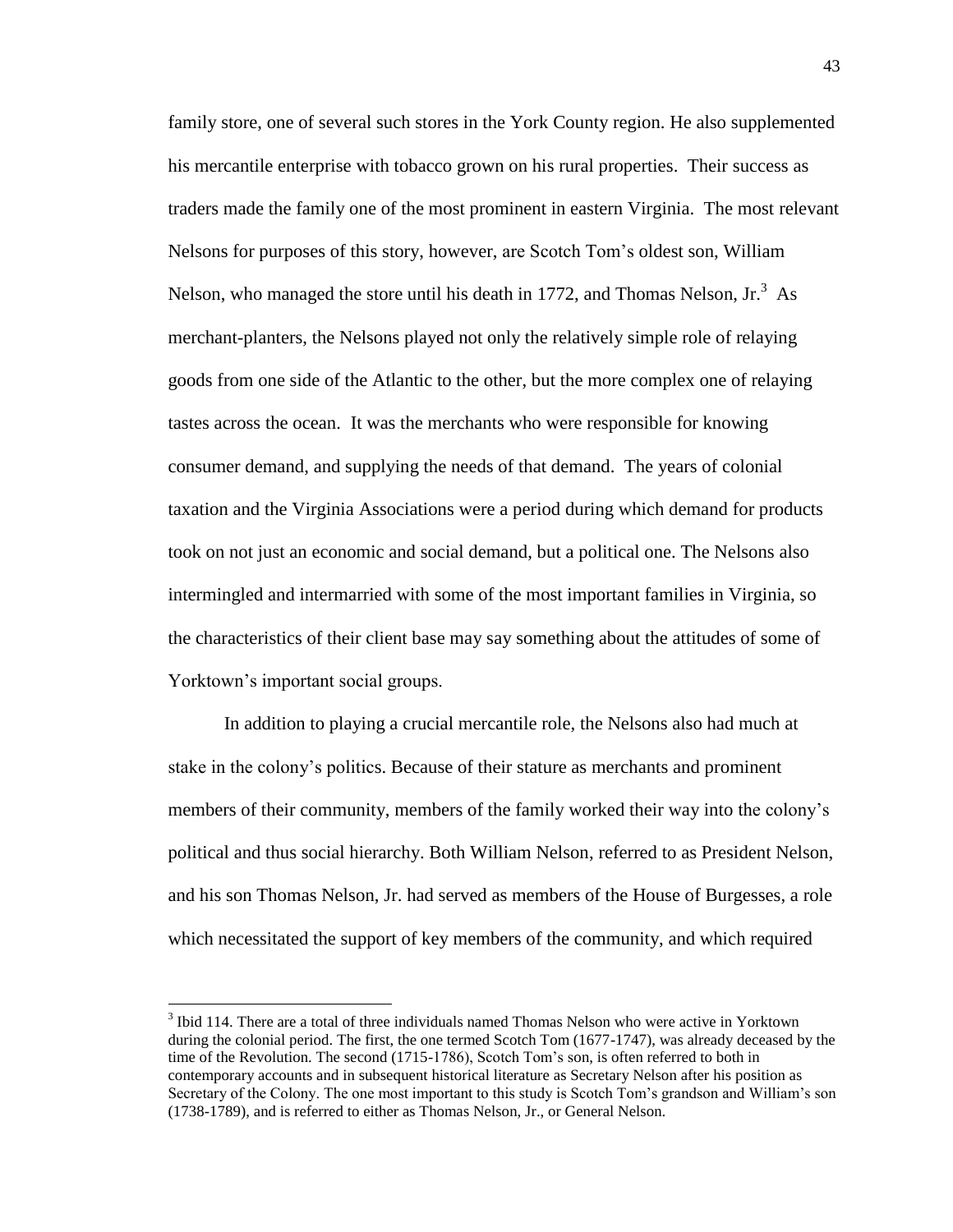them to be in touch with local attitudes and interests.<sup>4</sup> More importantly, President Nelson was later appointed to a position on the prestigious Governor's Council, which functioned both as the upper chamber of the colonial legislature, and as the court of final appeal.<sup>5</sup> The Council also advised the governor. Appointment to the council generally meant that an individual was highly esteemed, established, and very wealthy.<sup>6</sup> William Nelson rose to such prestige that he was later made President of the Council, the highest position on the council, which eventually required him to assume the post of acting governor following Governor Botetourt's death. President Nelson's younger brother Thomas, the uncle of Thomas Nelson, Jr., was Secretary of the Colony and a member of the Council from 1749.<sup>7</sup>

President Nelson and Secretary Nelson both exercised considerable power through their posts in the colony's government. As Secretary of the Colony, Thomas had the authority to appoint the clerks of all of the county courts.<sup>8</sup> In their positions as Councilors, the brothers had significant effects on colonial politics. When the Crown vetoed several General Assembly bills in 1752, the Nelson brothers forced the issuance of a formal protest to the British government over the objections of many of their legislative colleagues.<sup>9</sup> Such was their influence that they could overpower John Blair, the President of the Council. Blair was known not to make important decisions without first consulting the Nelsons. It was even widely suspected that the Nelson brothers engineered Blair's retirement from the post following the death of Governor Botetourt in 1770, after which

l

- 5 Ibid 109
- 6 Ibid 90-91

- 8 Ibid 10
- $9$  Ibid 11

<sup>4</sup> Ibid 92

<sup>7</sup> Evans, *Thomas Nelson of Yorktown,* 10-11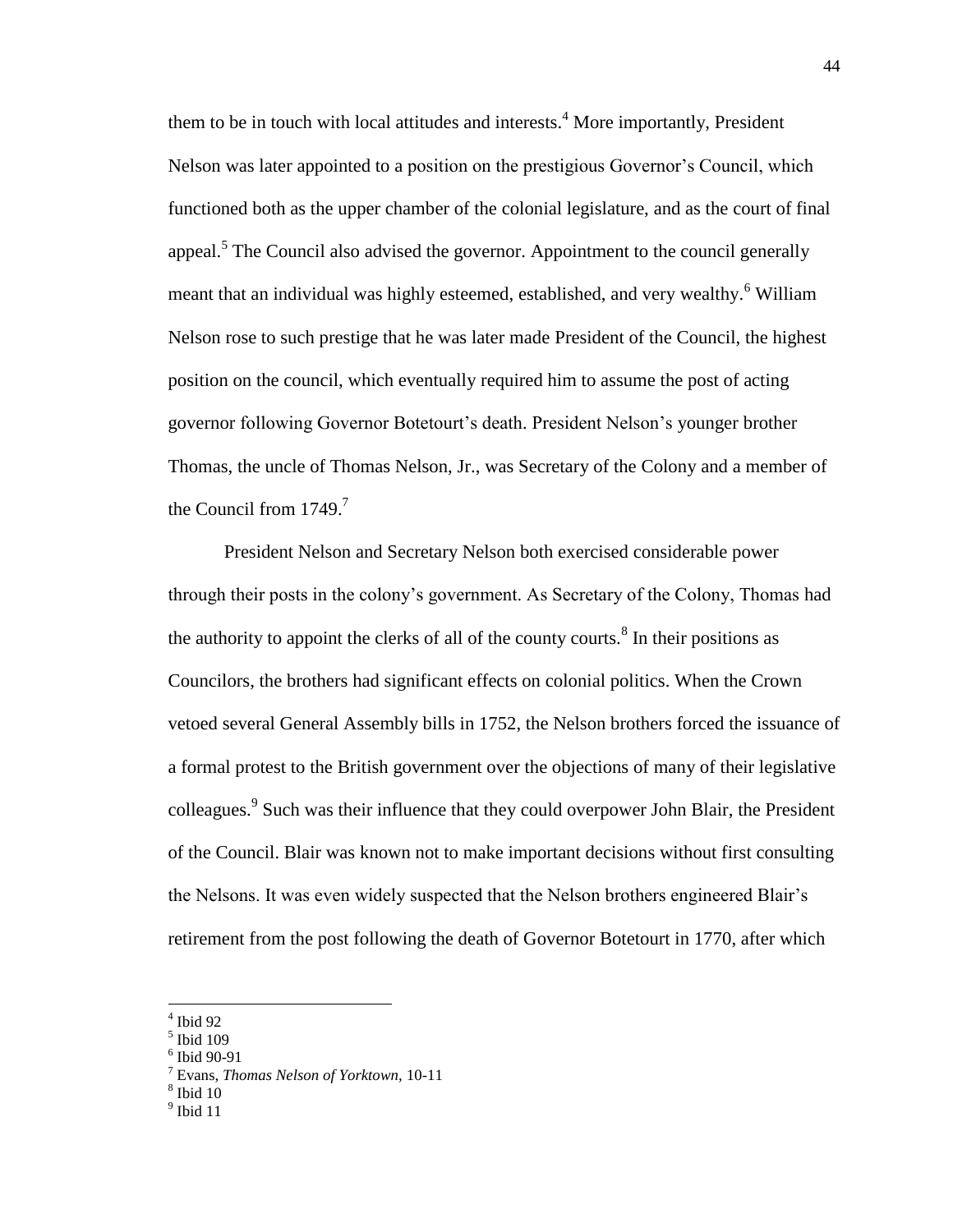William became acting governor.<sup>10</sup> The Nelsons thus exercised not just the institutional power afforded them through their government appointments, but power they attained from their social standing and political skill. Such was their influence that the mere mention of William Nelson's name could persuade an English merchant to extend generous credit.<sup>11</sup> This power would manifest itself not just at the colony-wide level, but at the local level as well.

Contemporary accounts provide ample and clear evidence that the Nelsons exercised considerable power in York County. York was much like the rest of Virginia to the extent that family and social relations were important currency in establishing an individual's prosperity. The Nelsons made this plain to the aforementioned Daniel Fisher, who returned to Virginia from England in 1750 after an earlier stay in the 1720s. After disembarking at Yorktown, where he had previously been Deputy Clerk of the County Court, Fisher sought to introduce himself to President William Nelson. Fisher appears to have been considered an irritant by the Nelsons, as he was received rather coldly the first few times he called upon them.<sup>12</sup> More telling, however, is his encounter with other residents; Fisher recorded what he considered inconsistent treatment by the locals:

When I brought my family on shore, there stood upon the wharf an ancient grey gentleman who called me by my name, took me by the hand, welcomed me into the country again. Told me he remembered me perfectly when I was Clerk in the office of Mr. Lightfoot; tho' I could not so well recollect him, I acknowledged his civility. This Person wears the name of Captain Gooding.

Given this warm welcome, Fisher was puzzled by the treatment given him by the same Captain Gooding in a different social setting. Fisher recalled:

 $10$ Ibid 12

 $11$ Ibid 13

 $12$  Fisher 768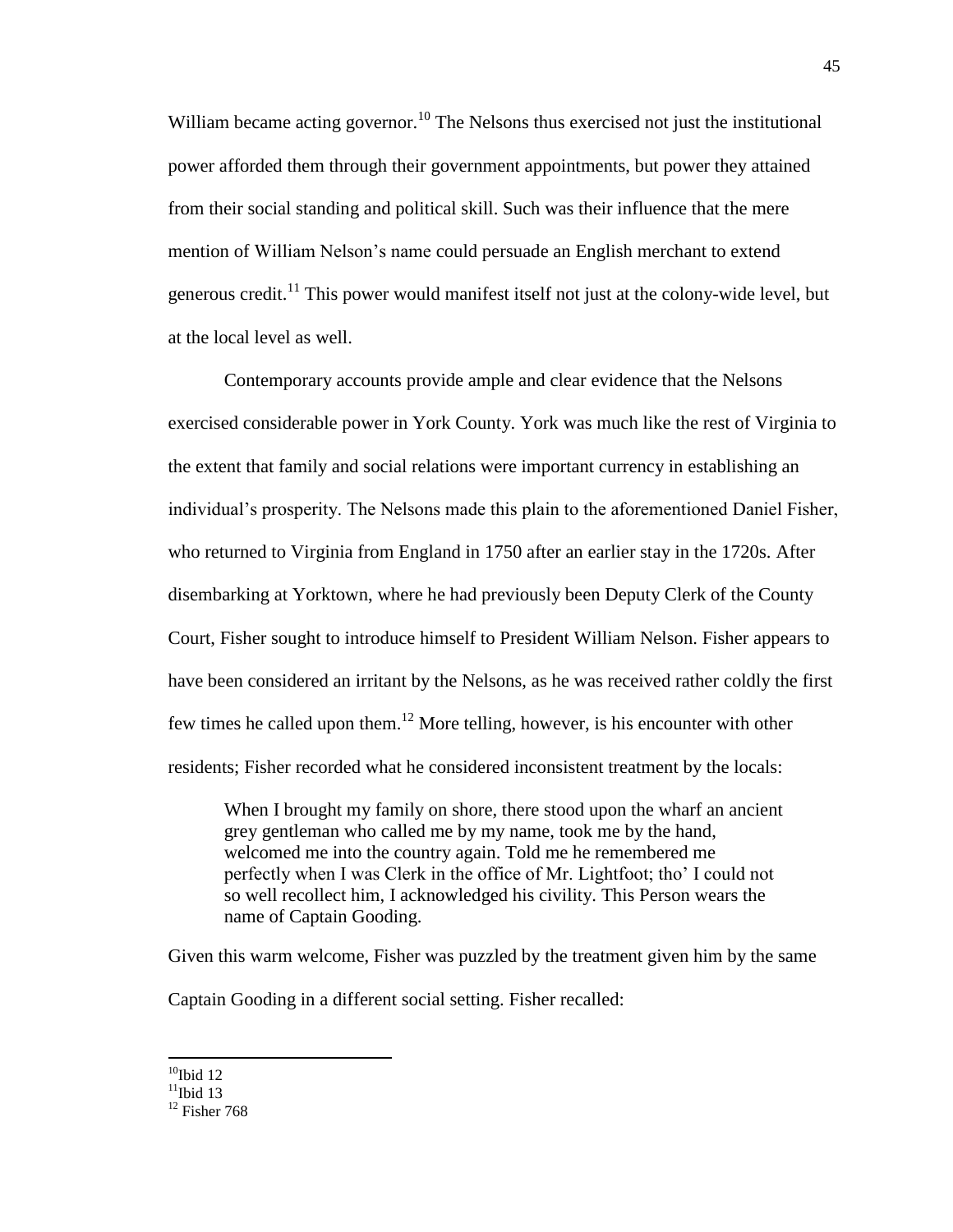…as I was attending Mr. Nelson's store till he was at leisure to be spoke to, this same Captain G. happening to be there assumed quite a different behaviour to what he had manifested by the water side, for with a malicious sneer he began thus: I remember you Mr. Fisher ever since Coln. S paid you the Ten Pounds that you recovered against him for his striking you. The widow and sons of the Coln. Smith (S.) being now living attached to and intimate with, if not allied to the Nelsons family, I was extremely confounded to be thus accosted.<sup>13</sup>

Fisher did not know what transpired between these two encounters with Captain Gooding. It is hardly unreasonable to suppose given his behavior, however, that Gooding did want those close to the Nelsons to believe he approved of Fisher. Fisher's experience trying to reestablish himself in Virginia illustrates just how important the right social connections could be, and just how difficult trying to make do without them was. Fisher's account is an apt demonstration not just of the importance of social relations in Virginia, but of the importance of the Nelsons relative to the community.

Given the status they held in Yorktown and York County, the Nelsons were important political figures in the early Revolutionary struggles of the late 1760s and early 1770s. These struggles brought them down on the side of those who favored limiting colonial imports, and they became vocal supporters of the Association. Thomas Nelson, Jr. was himself a member of the House of Burgesses, a key supporter of the Association, and was a signatory to both the 1769 and 1770 Resolutions as well. William Nelson, however, did not openly sign on to the Association, but described himself as "an Associator in principle" in a November 1769 letter to John Norton.<sup>14</sup> It is plausible that his position as Council President caused him to take a tone somewhat more subdued than that of the burgesses. President Nelson did, however, boast in a January 1770 letter to

 $13$  Fisher 765-766

 $14$  Mason 113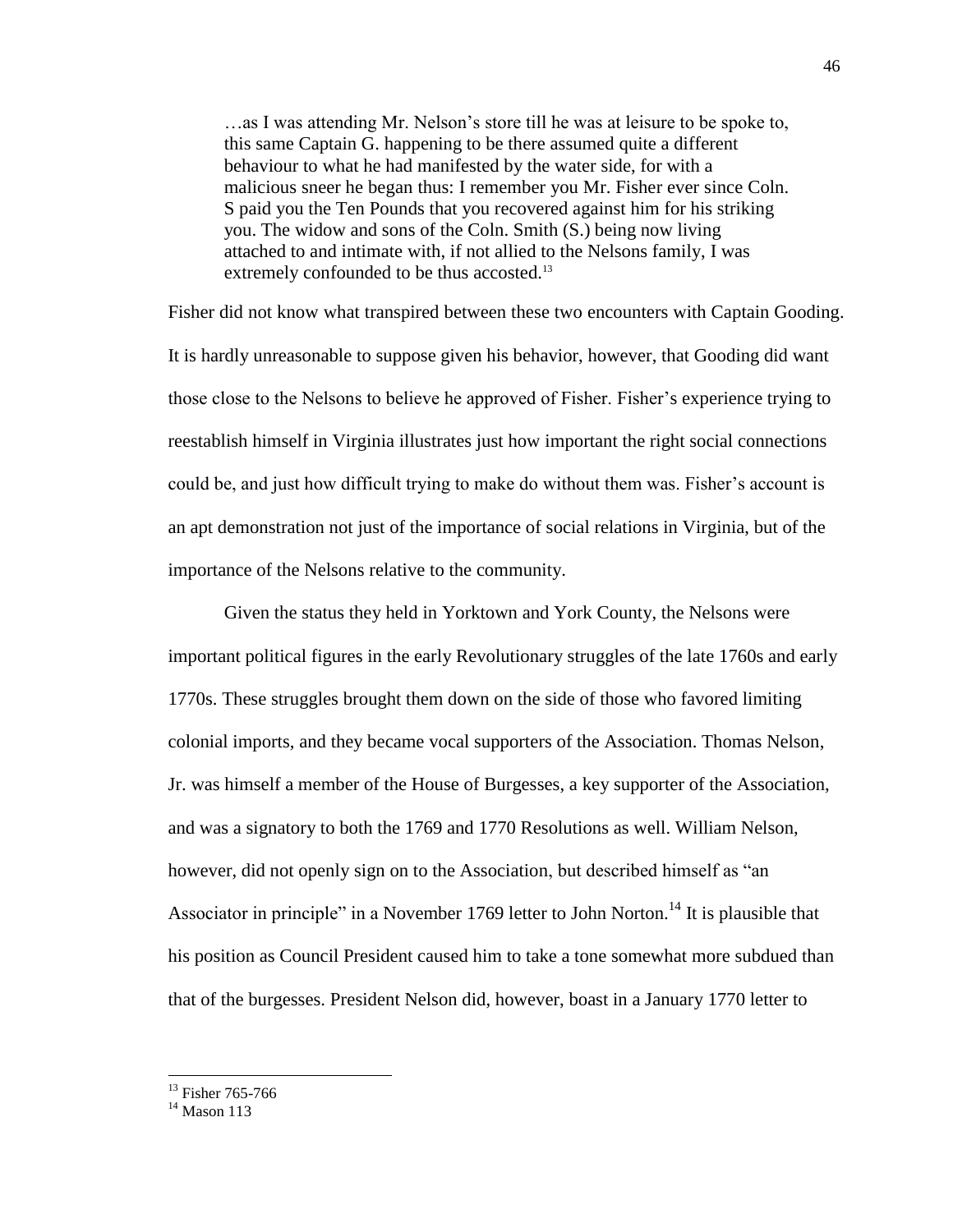Norton that he made sure as much of his clothing was made in Virginia as he could manage. $15$ 

The Nelsons on the whole typically came down on the Whig side of Virginia politics. Though known for being somewhat more moderate than his son, the Whig gentleman President Nelson demonstrated a fascination with the struggle of freedomfighter Pasquale Paoli, the leader of the Corsican Republic.<sup>16</sup> President and Secretary Nelson had also been early advocates of greater autonomy for Virginia as early as 1752 when they lodged a protest against the royal veto of several General Assembly bills. Although not particularly radical, Thomas Jr. was part of a new generation of Virginia leaders that included Thomas Jefferson, George Mason, and Patrick Henry. These men were younger and of a more fiery temperament than Virginians or their governors were accustomed. It was this generation that had irked Governor Fauquier during the Stamp Act Crisis, and would be a thorn in the side of Virginia's last royal governors.<sup>17</sup>

Thomas Jr.'s generation of Virginia Whigs took action in the months following the enactment of the Townshend Duties. It was at this time that the Nelsons began to engage themselves more thoroughly in the Revolutionary movement. William Nelson vocally opposed the duties, and Thomas Jr. involved himself more fully in the House of Burgesses by accepting assignments to new committees.<sup>18</sup> The Nelson family was also disheartened that the Association did not seem to be taking hold; enthusiasm among Virginians had died down by 1770, leading to the Association's dissolution by July 18 of 1771. Curiously enough, merchant John Norton, whose family did business both in

 $\overline{a}$ 

 $15$  Ibid 122

<sup>16</sup> Ibid 105

<sup>17</sup> Evans, *Thomas Nelson of Yorktown,* 31

 $<sup>18</sup>$  Ibid 32. This is more significant than it might seem today, as there were periods during which many</sup> burgesses held no committee appointments at all.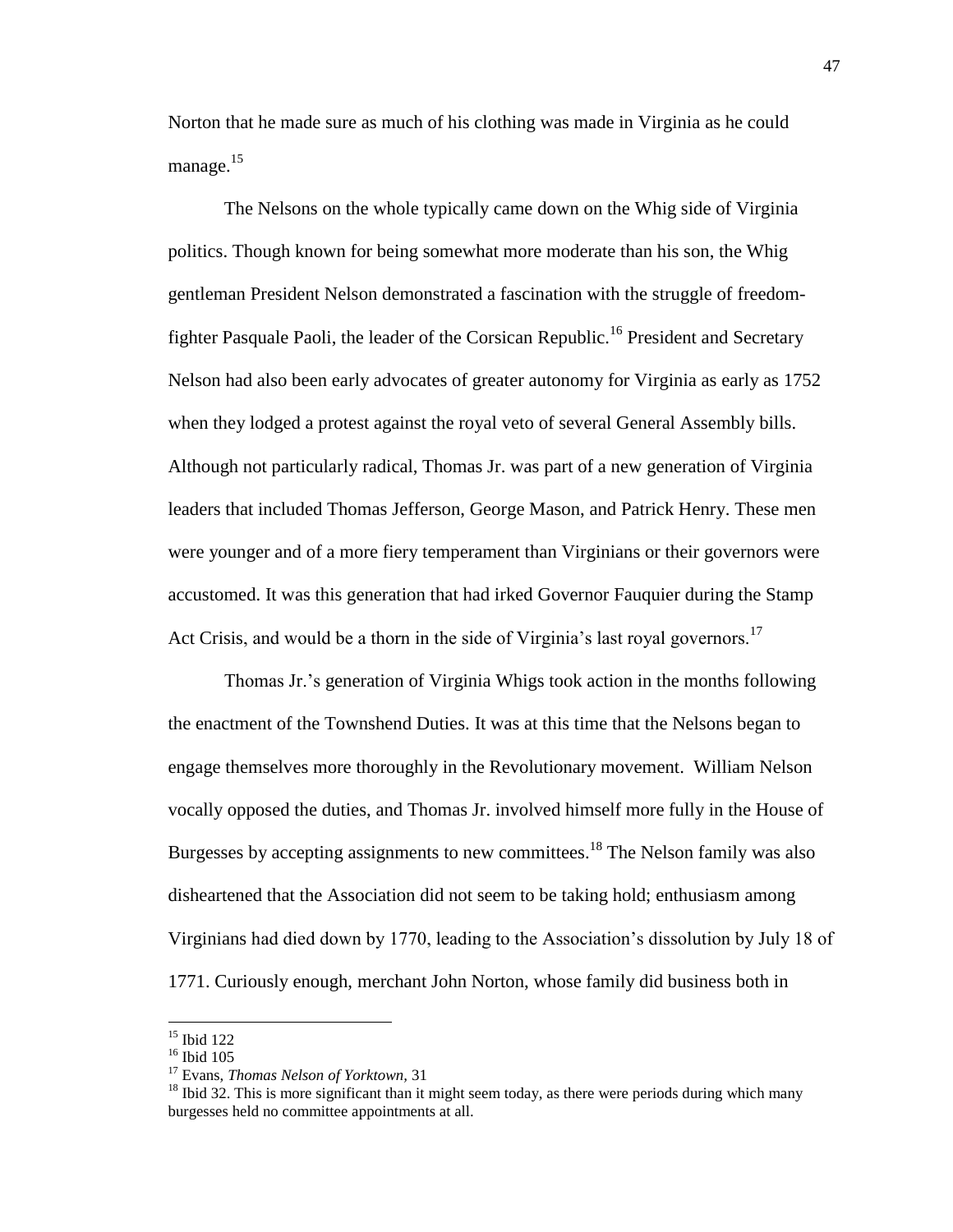Yorktown and in London, and had many clients throughout Virginia, reported in 1770 that Virginians' invoices were increasing rather than decreasing, although William Nelson would in the same year decrease his imports by half.<sup>19</sup> It remains unclear, therefore, what exactly happened in terms of commercial decision-making in terms of foreign imports. Being accomplished merchants also meant the Nelsons had clients who were exposed to the rhetoric of nonimportation during this period. An investigation into the behavior of their Yorktown customers can provide a more quantitative measurement of support for nonimportation among a particular section of the population.

Because the Nelsons were one of the colony's leading mercantile families, and because they had significant social and political clout, their customer base is a valuable tool in describing the nonimportation movement in York County. That they supported the associations makes it plausible that their opposition to British imports may have influenced the actions of others. The ledger used for the project is actually one of several, but is the only one known to have survived. Designated the "J Ledger," entries in this book document store transactions from roughly 1766 to 1784. The book is the ledger for the Yorktown store, though it does contain a small personal expense account for William Nelson.

This project employed only entries from the years 1769-1771 listed alongside customers whose records indicated they were from "York" or "Yorktown." Purchase records from other parts of York County were not included firstly to improve the efficiency of the data collecting process, and secondly to more accurately capture the buying trends of those in the area immediately surrounding the town of Yorktown itself.

<sup>&</sup>lt;sup>19</sup> Ibid 32. This probably refers to President Nelson's personal imports rather than the imports of his commercial enterprise.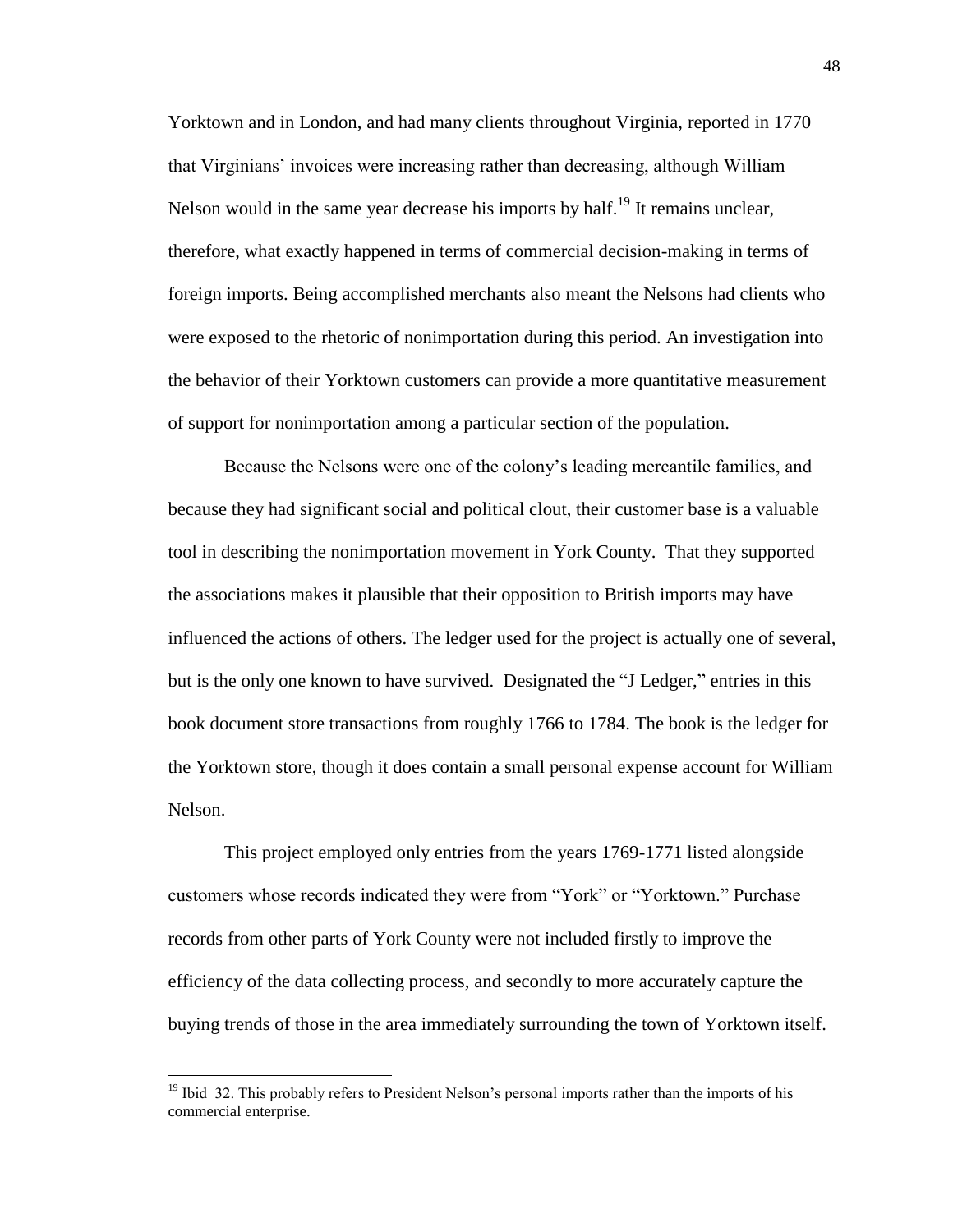The universe of analysis seems to roughly correspond to individuals who lived in the boundaries of Yorkhampton Parish, although some may have been residents of Charles Parish.<sup>20</sup>

In the ledger, the clerk listed store transactions by customer, but arranged sales chronologically within the entry for each customer rather than chronologically within the book itself. The clerk may have used the accompanying day book to keep rough account of day-to-day activity. The ledger allows an observer to see how the preferences of individual customers changed over time. The main utility of the book is that answers the who, what, and when questions of nonimportation. The ledger can help determine to what extent consumer choices were political expressions, or merely economic ones. The document also contains information on the consumer choices of some of York County's most prominent families, particularly not just the Nelsons, but the Diggeses, the Amblers, and the Smiths. Some of the area's less prominent residents are also noted, including the Nortons, the Goosleys,' and the physician Matthew Pope. This can create some idea of class difference in consumer choice. As the Nelsons had to be sensitive to the demands of their customers to remain in business, their notes can provide some insight into how strictly Virginians adhered to the Virginia Association, and how they interpreted it.<sup>21</sup>

Although the ledger contains much valuable information, it cannot reveal everything. The Ledger is not without its limitations. One of these is that the physical document itself is quite old, and has been very badly damaged. Numerous pages have

l

<sup>&</sup>lt;sup>20</sup> This is based on the fact that one of the Nelson's customers, Thomas Chisman, was a churchwarden of this parish. Charles Parish corresponds to the region of old York County that is now the City of Poquoson. <sup>21</sup> This ledger is unfortunately one of few indicators available as far as information on nonimportation in York County is concerned. If York's Association kept records, they no longer exist, and surviving editions of the Williamsburg newspapers do not make reference to nonimportation in York prior to the second round of associations in 1774.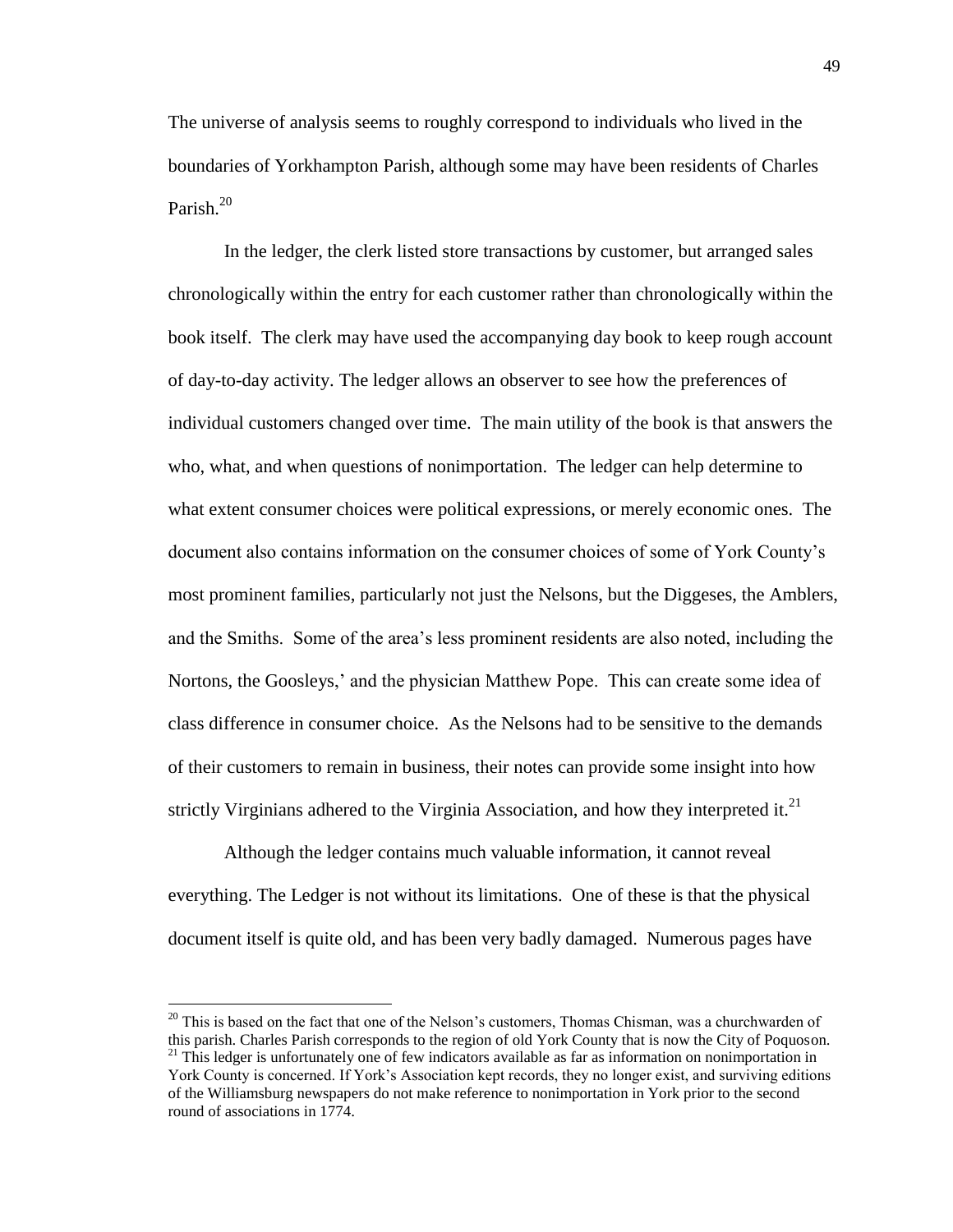sustained sufficient wear and tear to make the names and residences of customers, pieces of information contained at the margins of pages, inaccessible. This means that there is much information that had to be disregarded because a crucial detail such as date or customer has been forever lost. Very often the month or year in which a transaction was conducted is obscured or completely destroyed, virtually eliminating any relevance such transactions might have to a study of nonimportation. There are many records for which the name of the customer and the items purchased are listed clearly, but there are no useable dates of reference. This means that a significant number of customers are underrepresented. In certain cases, a timeline of purchases can be reconstructed if multiple dates of reference survive, but this is not always possible. Sometimes the precise identity of the customer is not clear either. Virginia families tended to use the same personal names across generations, so it was not uncommon for there to be multiple people with the same personal and surnames alive at the same time. This poses problems when establishing the identity of customers using court records. The ledger might list the personal name and surname of a given customer, but if there is more than one person with a particular name, the customer's precise identity is unclear. $^{22}$ 

Eighteenth-century terminology can also leave some information ambiguous; even the most cursory perusal of the Ledger will reveal that most customers at various times purchase "sundrys," which presumably refers to a collection of fairly small wares too insignificant or numerous to be worth listing individually. This makes it harder to

 $22$  Somewhat more unusual are cases in which court records cannot clearly delineate which records refer to which members of the same family. There were at least two people in Yorktown named Joseph Stroud, but they have not yet been identified individually in the official record. This is particularly difficult when birth records do not survive. The best example is Joseph Mountfort. The few documents of assistance in establishing his identity are will documents designating him guardian to Thomas and Wade Mountfort, but his date of birth, marriage, and date of death are unknown. This project assumes, given that no birth record for a Joseph Mountfort after the date of the will, that all such records refer to the same person.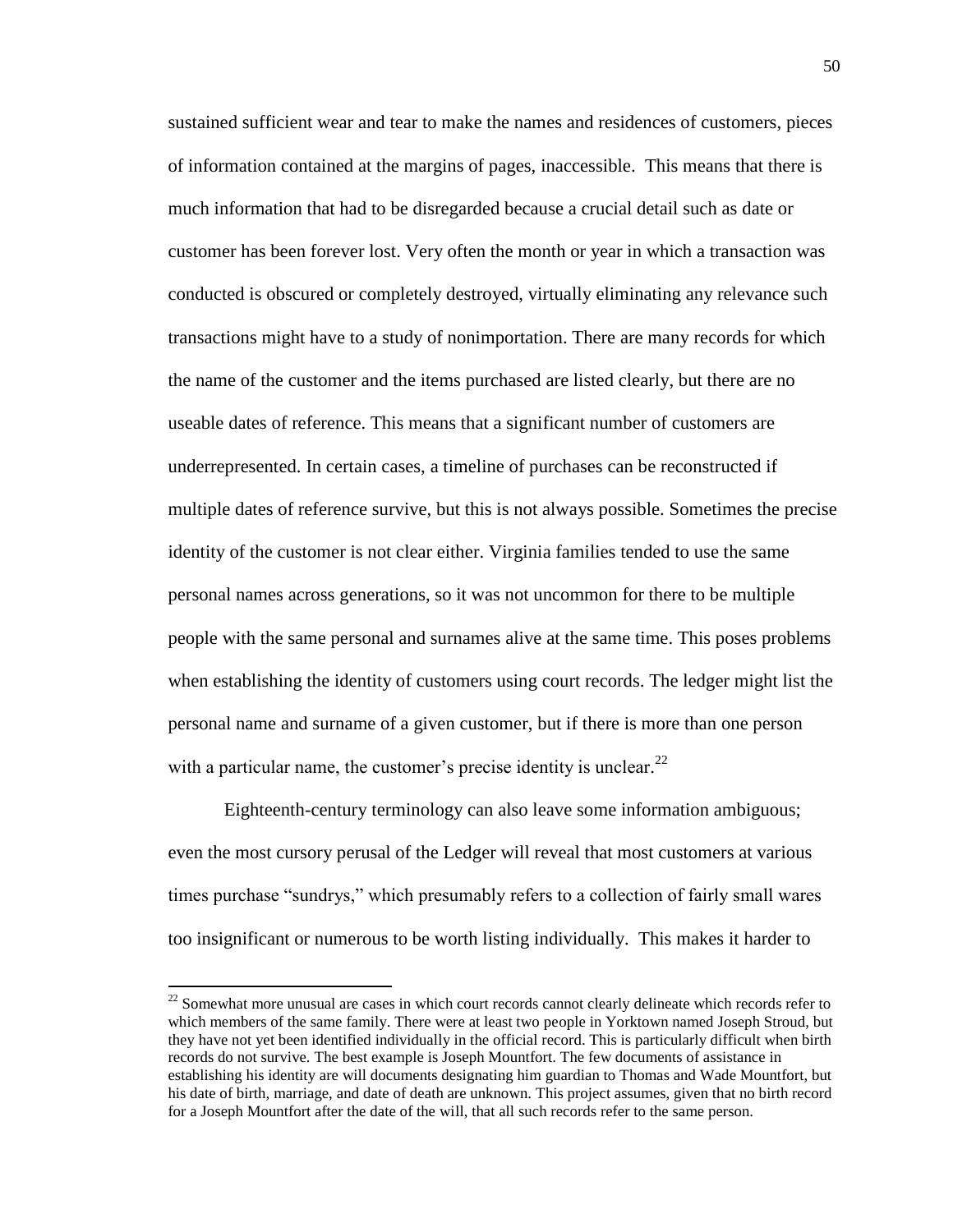determine exactly what customers were buying. Entries in the ledger also do not usually designate which wares were domestically produced, and which were imported. That most of the items listed were imports is a fairly safe assumption given the nature of Virginia's role in the global economy, but a few items, notably meat, were probably of domestic origin.<sup>23</sup> Despite these limitations, data in the ledger can still reconstruct some sense of how much the Nelsons' customers purchased during nonimportation.



**Figure 1 24**

 $\overline{a}$ 

Figure 1 above shows the monetary value of store transactions in Virginia Pounds for the years  $1769-1771$ <sup>25</sup>. This dataset includes 81 distinct customers at the store. The

<sup>&</sup>lt;sup>23</sup>Lorena S. Walsh., Ann Smart Martin, and Joanne Bowen. "Provisioning Early American Towns. The Chesapeake: A Multidisciplinary Case Study, Final Performance Report." National Endowment for the Humanities Grant RO-22643-93, Colonial Williamsburg Foundation,1997., 177

 $24$  The Pound prior to 1971 was subdivided as 20 shillings or 240 pence. The numbers used to generate this figure are based on a decimalized version of the original numbers. Some numbers were rounded, meaning the data as presented may not be precise relative to the raw data. Please also note that of the customers presented here, Thomas Chisman died sometime between March and June of 1770, Philip Dedman died in August 1770, and William Dudley, Jr. died in April 1771.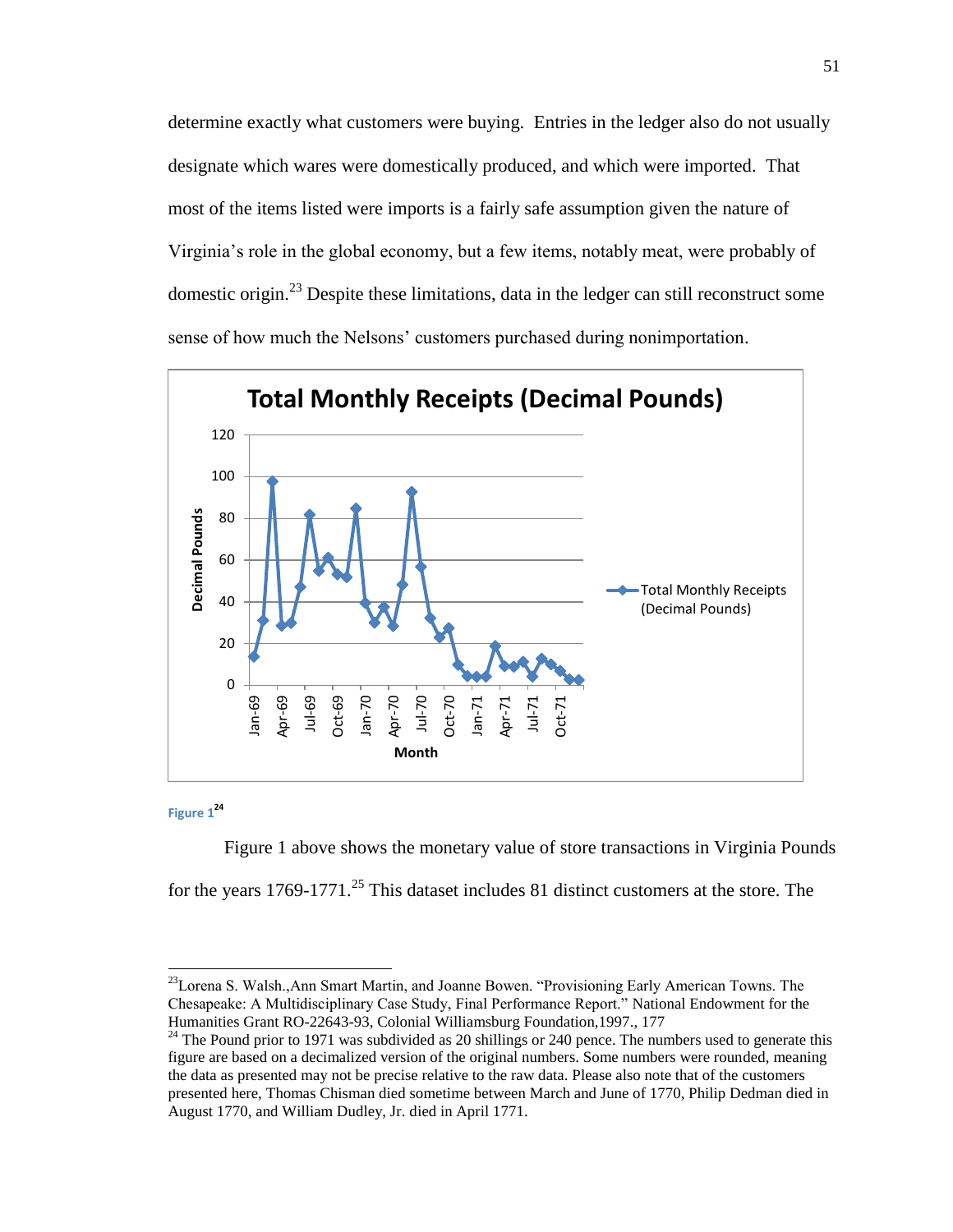trend shown above (Fig. 1) is not consistent with the behavior of consumers in Virginia at large, who generally increased their imports during this period. The Associations are usually seen as failures, with imports being either unaffected or increased.<sup>26</sup> The figure above shows the value of goods purchased in Virginia Pounds. This data set measures the monetary value of transactions at the store rather than number goods sold.

The first notable aspect of the data in Fig. 1 is that there is no clear trend among transactions for the year 1769. The passage of the Association in May 1769 appears to have had little in the way of effect on the purchase of imports. This is consistent with conceptions of commerce current during the Association period: demand for British manufactures did not meaningfully decrease in spite of the agreement. There is also no clear connection between the Association and the September 1 deadline to stop purchasing specific items. The  $£61.19$  spent at the Nelson Store in September was actually higher than the ₤29.89 spent in May, the month in which the former burgesses announced the 1769 Association. Expenditures dropped in the Autumn, but reached ₤84.78 in December, the highest since March.

This spike may also plausibly be due to conscious consumer choices made in the wake of the Association's formation. In a letter to John Norton, Martha Jacquelin indicated her solidarity with the Association, but simultaneously included an invoice for

<sup>&</sup>lt;sup>25</sup> There are several transactions in the ledger that were not transferred into this dataset. Fig. 1 was generated using only transactions that went to products likely to be imports. This was presumed to be everything except meat, tobacco, corn, and sugar. Other transactions and accounting procedures ascribed monetary value in the ledger such as payments on lines of credit, cash withdrawals, and transfers of numbers into a different ledger were excluded.

<sup>&</sup>lt;sup>26</sup> An important note with regards to longitudinal analysis is that the clerk did not record transactions in real time. The clerk only recorded the name of the customer, the date the item was purchased, and how much the customer paid. The date recorded is the date the item was purchased, not the date the item was ordered. It does not take into account the amount of time needed for orders to cross the Atlantic, the time between the procurement of the product in England and its shipment to the relevant factor, or the time needed to cross the Atlantic. Anywhere between nine months to two years could pass between placing an order and receiving it. This was at least the case with the consignment merchants who dealt with George Washington (Ragsdale 35).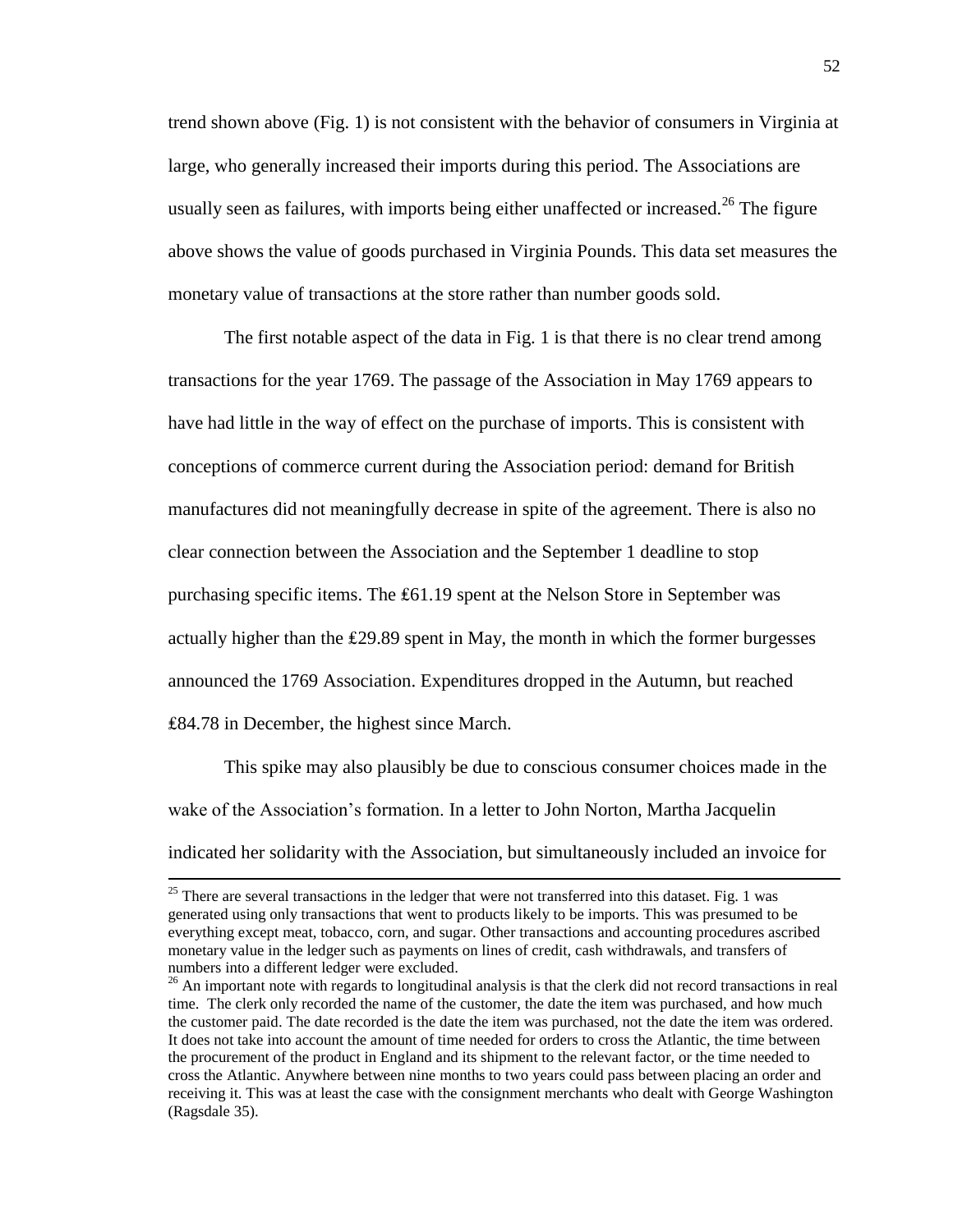several British manufactures. There is no explicit documentation of Associators deliberately exploiting this possibility, but it is hardly implausible. Virginians may have consciously chosen to increase their imports in mid-1769 to grandfather in a few last items to take advantage of the deadlines in the Association's language. $^{27}$ 

Sales again dropped off after December of 1769, but figures from the early months of the following year are comparable to pre-Association figures from 1769. The 1770 Association enacted in June appears to have been interpreted differently by the Nelsons' customers. Despite the sharp spike in sales in June of that year, business at the store rapidly plummeted. Trade with Britain appears to have collapsed in early to mid-1770 as the second Association took effect. Note that unlike the first Association, the second version was not purely voluntary, and contained an enforcement device. It is possible that the inclusion of such a mechanism may have been enough to curtail the importation of British manufactures. A fine would be bad enough, but the public shaming that came with being revealed as one who violated the Association would have been quite bad. Subsequent to the 1770 Association, the value of the goods sold dropped by more than half from approximately £92.74 in June 1770 to £32.28 in August. This provides some quantitative evidence that the 1770 Association was at least somewhat effective in Yorktown.

Even quantitative data, however, is subject to potential error. Although error on the part of the clerk would make analysis difficult, there is little reason to suppose the ledger is rife with errors. A key weakness of the ledger mentioned above, however, could pose problems. Many of the pages in the ledger were badly damaged over the centuries,

 $27$  It is also not out of the question that the trend in the graph above shows patterns in seasonal shipping cycles. January and February of both 1769 and 1770, for example, both show levels of activity much lower than in later months.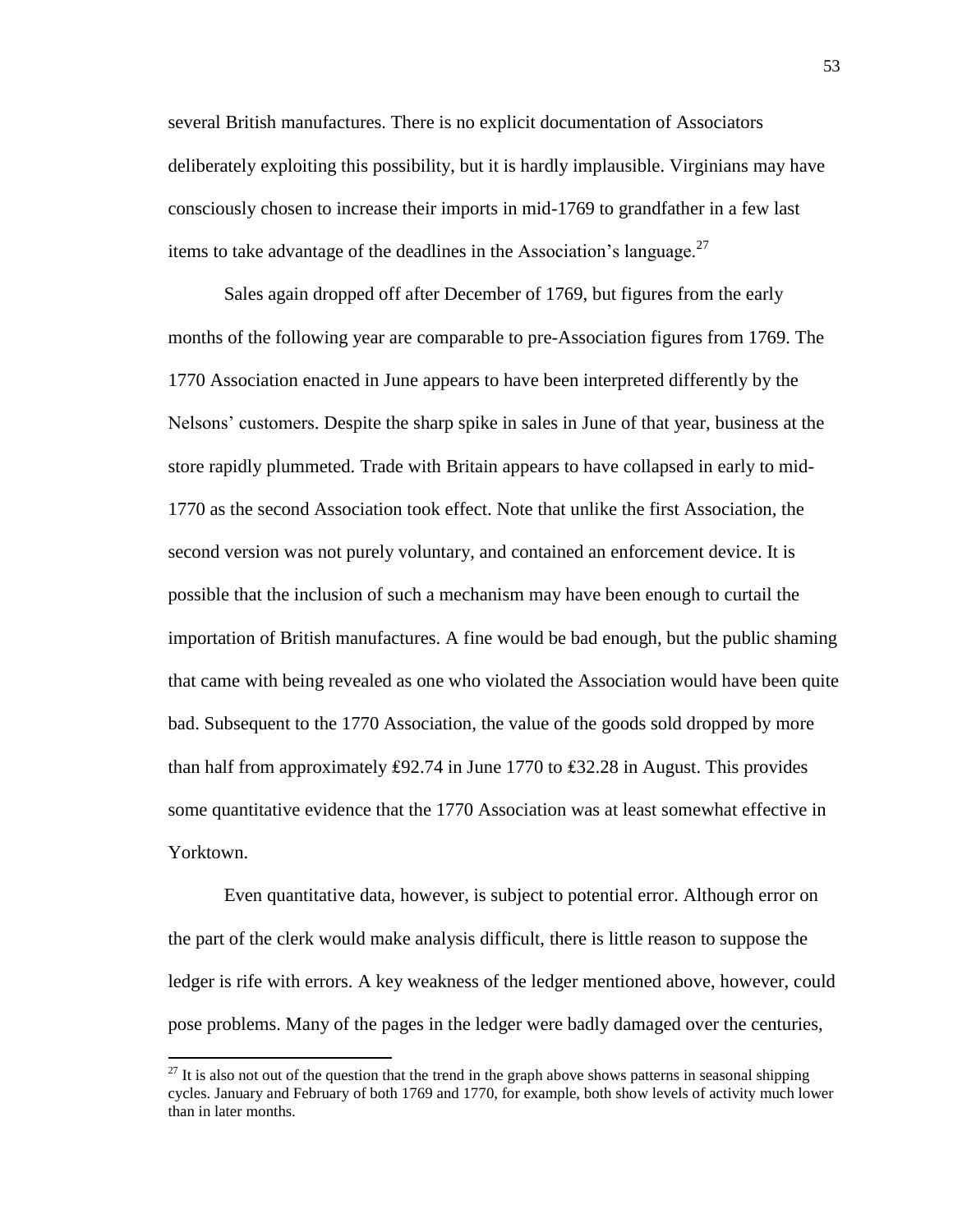and much data, particularly time data, is now lost. As such, the figures analyzed here are only those for which the date of the transaction could be retrieved. Whole pages were left unanalyzed. It is therefore plausible that purchases following the dates of the Nonimportation Resolutions may have been disproportionately represented on pages that were destroyed or badly damaged.

To mitigate this possibility, a control group of York County customers was assembled. This smaller group is a subset of the names used to generate the above figures. The control group was selected from only among those customers who made purchases in all three years.<sup>28</sup>



#### **Figure 2**

 $\overline{\phantom{a}}$ 

The trend displayed here is clearly different from the one above, yet it does not invalidate it. The graph in Fig. 2 does not show the same dramatic drop in sales in the summer of 1770 as shown in Fig. 1. Even still, there is a noticeable decrease towards the end of that

 $2<sup>28</sup>$  This control group is included here simply for comparative purchases. Unless stated otherwise, all references to the data refer to the information referenced in Figure 1.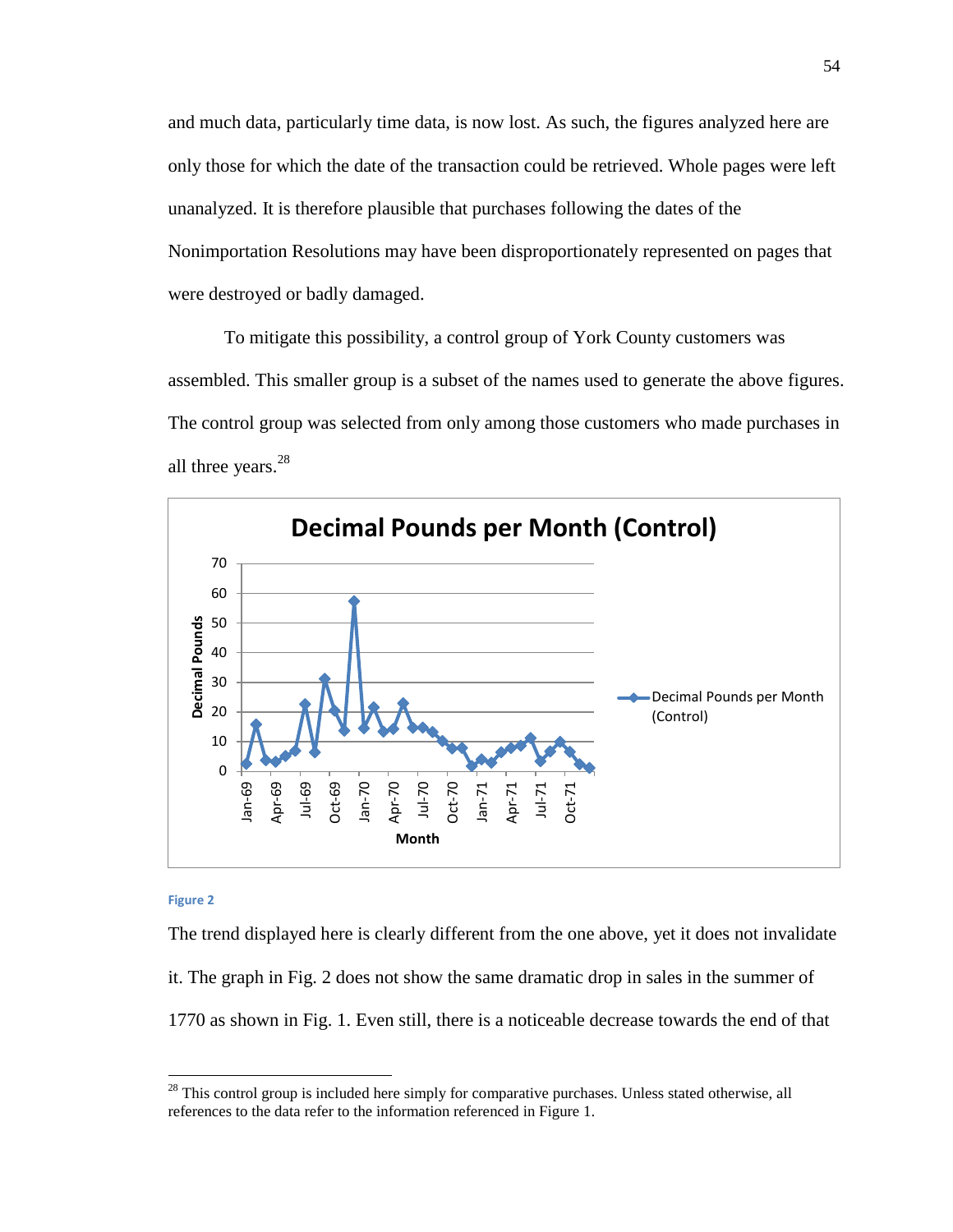year. The increase at the beginning of 1771 that is not present in Fig. 1 is potential evidence of the weakness of the 1770 Association. As noted above, many colonists were not certain by the beginning of the year as to whether or not the Association was still in effect. Nonetheless, the overall value of goods sold in 1771 was less than that of both preceding years. The £71.71 sold in 1771 is less than half of the £189.90 in 1769, and the £157.27 in 1770. Unlike the aggregate time series data, this dataset shows no dramatic increase in imports in either 1770 or 1771. This provides evidence that the association movement did manage to control the rate of importation in Yorktown. There were also, however, structural components to the area's economy and society that could have influenced this pattern as well. This dataset is still, however, at least somewhat consistent with what a community trying to reduce imports would do.

There are certainly many variables affecting the purchasing trend in both Figs. 1 and 2. The trends shown in Figs. 1 and 2 may be due to logistical constraints inherent in coordinated mass resistance. Yorktown was also better suited to an organized nonimportation effort than other parts of Virginia. Because Virginia had relatively few dense settlements, it was difficult to arrange an organized effort to limit imports. Port towns such as Yorktown, however, were large, dense population centers relative to the areas around them, making political organization more effective.<sup>29</sup> Yorktown was also close to the capital at Williamsburg, meaning that residents were probably more aware than others elsewhere of the political climate, though this did not stop many Williamsburg merchants from breaking the rules either. Yorktown was a very small slice

 $^{29}$  Ragsdale 57. This was why commercial resistance was easier to organize in northern colonies, where importation was not mostly conducted by individual planters off their own private wharves. Virginia's coastal and riparian geography often made it more efficient for ships to sail upriver to individual plantations rather than take on their cargoes at a major port city.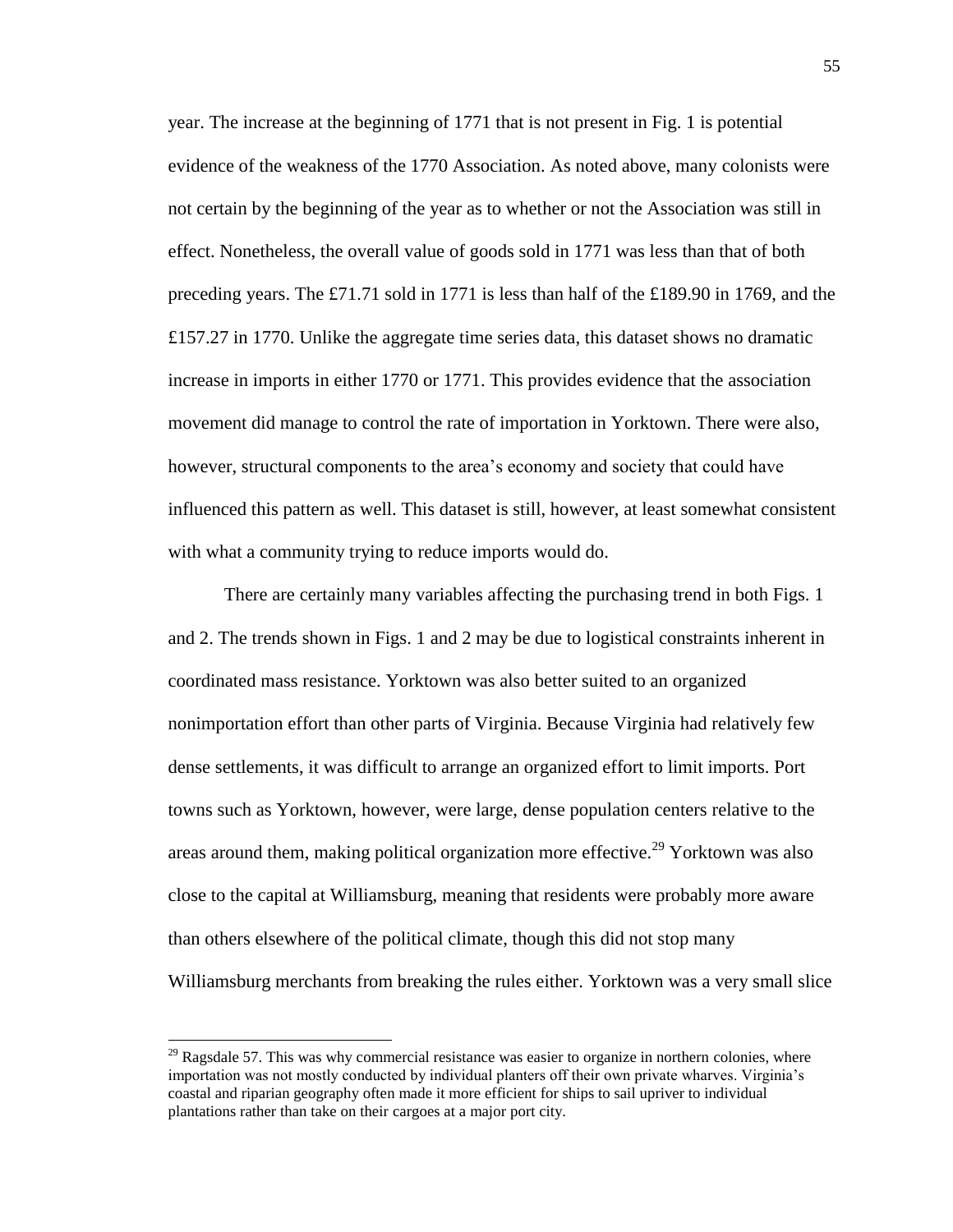of a very large community, meaning it is not implausible that its trade patterns might be different from those elsewhere. Bearing Yorktown's distinctiveness in mind, this was just as true in 1769 as it was in 1770. It is therefore plausible that there was some force at work in 1770 not at work in 1769, either internal or external. Such a force was most likely the charismatic influence of the Nelsons, the gentry, and their allies within York County's social hierarchy. They apparently extended this influence throughout the county's social hierarchy, and influenced at a least a particular subset of the population. This point is important because these figures cannot be assumed to necessarily represent the entire population.

The data presented in Figs. 1 and 2 are not necessarily representative of Yorktown as a whole. There were more stores in Yorktown in addition to the Nelson store, and there is no good reason to assume that characteristics of one clientele would be the same as the next. Stores were just as much social networks as they were commercial outlets, meaning that the social characteristics of different client bases were not necessarily the same. The political views of one particular social group or client base could have been significantly different from those of another, distinctions which could manifest themselves in varied purchasing trends. As these social characteristics are not necessarily representative of those of a broader population, it is not unreasonable to suppose that they may have political views different from those of the broader population. It is not reasonable to assume a broad trend about Yorktown or Virginia from the activities of people who may or may not have been simply members of a particular social network.

Even if these figures do represent the behavior of the Nelsons' clients, it would also be hasty to dismiss the possibility that customers simply took their business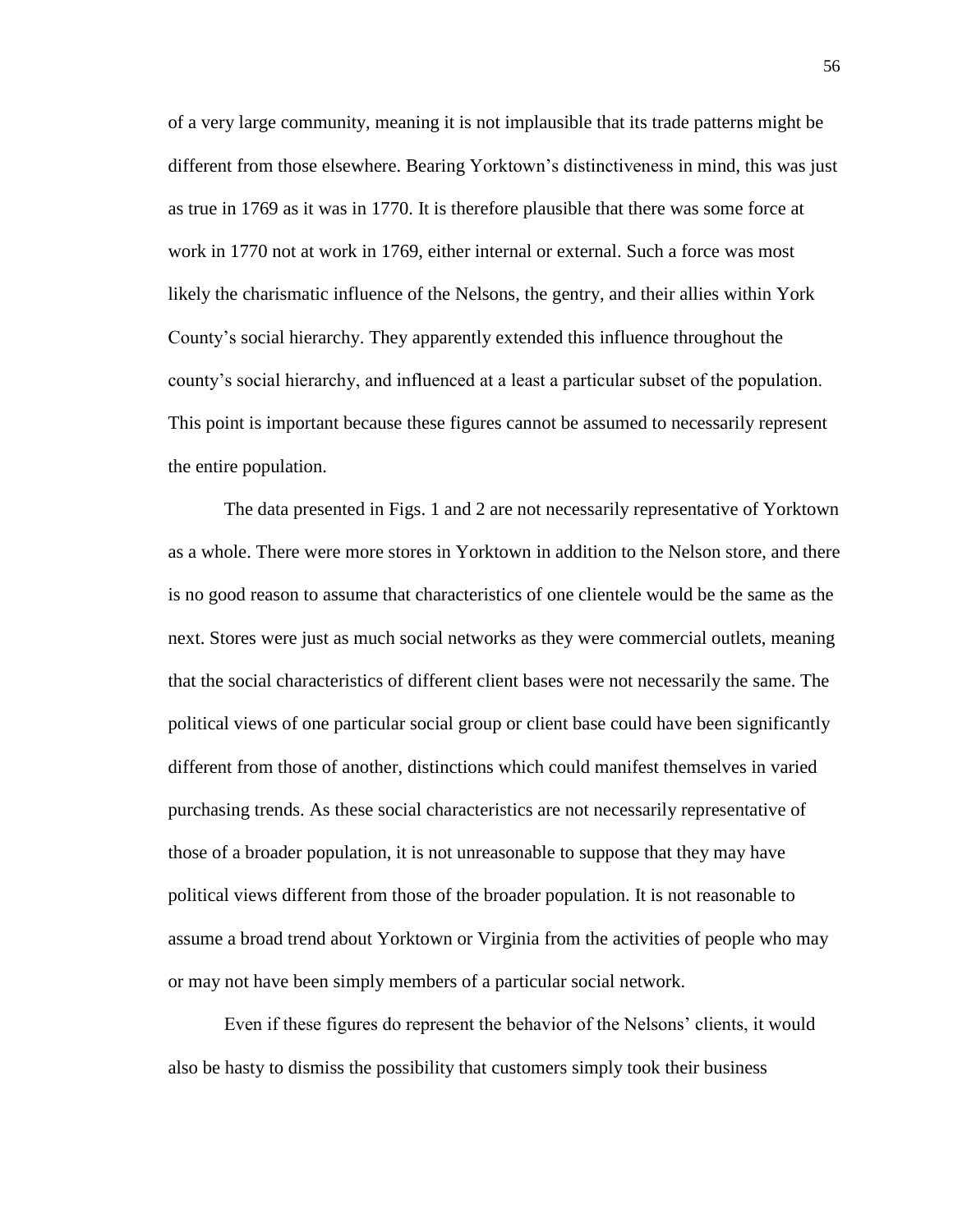elsewhere, but how likely this was is difficult to determine with certainty. Those who normally relied on the Nelsons were unlikely to take their business to a store run by one of the Glasgow firms. As noted above, there was only one known Scottish store in the York River region, and given the less wealthy nature of these stores' middling clients, it is not likely that middling planters from York County would go too far from home for merchandise. Far more plausible is that people from Yorktown made the journey to nearby Williamsburg, where the 1770 Association was violated at least once.<sup>30</sup> The likelihood that residents of Yorktown would have made the trip to the capital to purchase goods banned by the Association is not particularly high. Firstly, it was not impossible to get goods banned by the Association from the Nelsons. There are a few instances in which "non-importables" were sold after September 1, 1770, but not many. It is also more likely that anyone wanting an item theoretically unavailable from the Nelsons might take their business to a different store in Yorktown. It is not impossible that Nelson customers could have shifted their attention elsewhere, but it does not seem the most plausible answer. There were other variables potentially at work in Virginia's tobacco economy.

One such variable was the price of tobacco. A change in tobacco prices has been convincingly linked to the success of the 1774 Association by both Holton and Ragsdale, yet it is less likely to have been the case here. Measuring precise tobacco prices is difficult because of the nature of the colonial tobacco market. There was no uniform commodity price for tobacco in any sense during the colonial period. Although the Tobacco Inspection Act of 1730 greatly increased the efficiency of the tobacco market,

<sup>30</sup> *Virginia Gazette* (Rind) July 18, 1771, page 3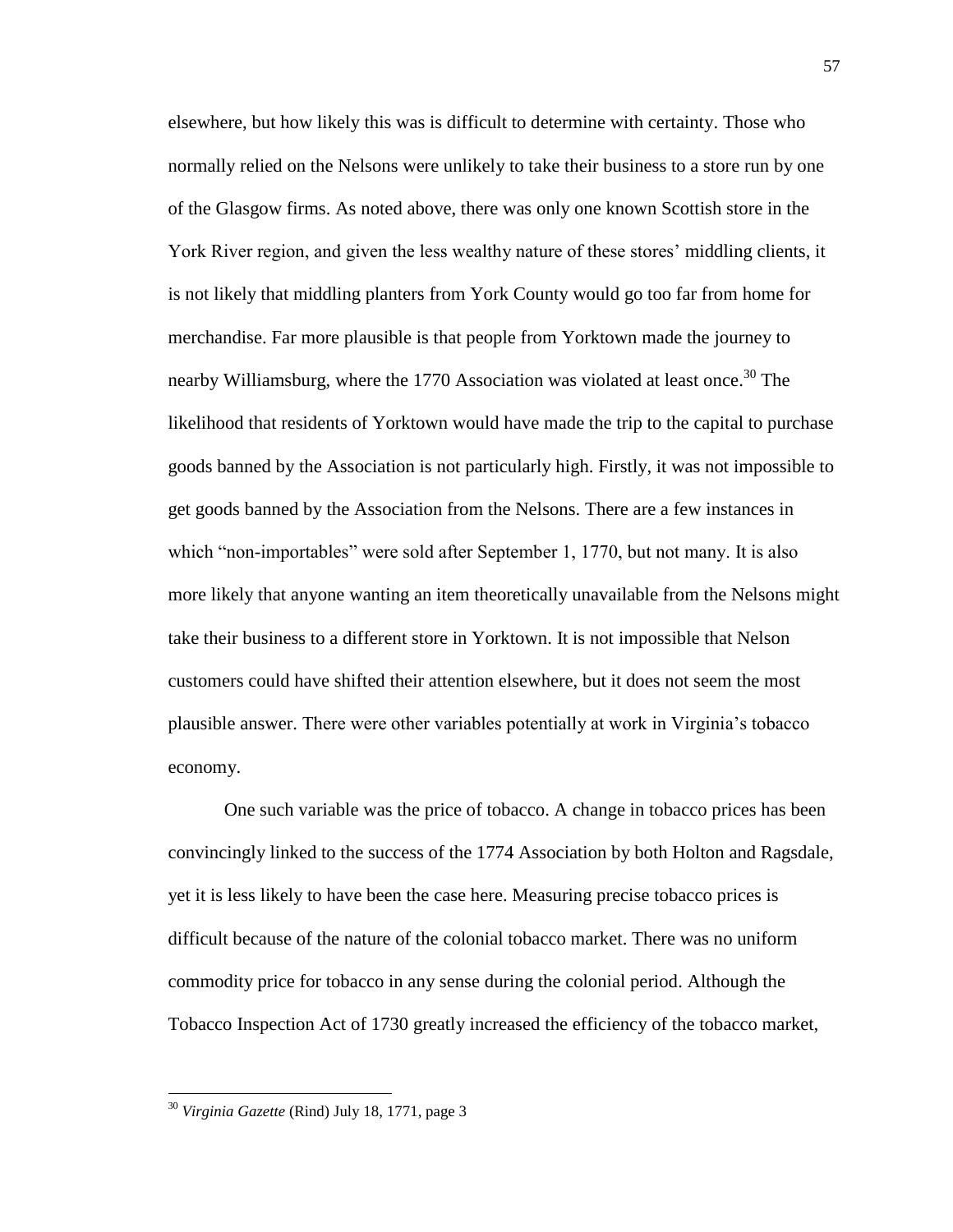there was still no consistent standard for the pricing of a consignment of tobacco.<sup>31</sup> The price still could still vary depending on the planter and the quality of his crop, which would be judged either by the local store keeper for the direct trade, or by the consignment merchant in Britain. Tobacco crops were assigned prices based on their relative quality, but in ways nowhere near as systematic as the commodity exchanges of the late  $19<sup>th</sup>$  century. Despite this encumbrance, there is some data available on tobacco prices over time. The Nelsons themselves purchased substantial quantities of tobacco, and their accounts show that the average price of tobacco measured in pounds per hogshead had not meaningfully changed by 1770. The average price per hogshead decreased from £11.81 in 1769 to £11.80 in 1770.<sup>32</sup> This price had decreased further to ₤10.26 per hogshead by 1771, but the change in price could not have affected the purchasing trend for the year 1770. The change between 1770 and 1771 may have changed purchasing habits during 1771 as local planters earned fewer returns to their crops, but the strong evidence for political and social externalities casts some doubt on this hypothesis. The price figures from the Nelson account do not necessarily imply the sale price in London, but they do suggest an only small relative change.

Even assuming that the price the Nelsons paid for hogsheads of tobacco cannot be representative of British market prices, it is still unlikely that the sale price of tobacco played a large role in the decline in imports. The price of Virginia tobacco on both the Philadelphia and Amsterdam markets changed very little between 1732 and the end of the

 $31$  The Tobacco Inspection Act was passed under Governor Gooch to mitigate irregularities in the quality of tobacco consignments. This Act required tobacco to be sent to public warehouses where it would be inspected prior to shipping.

 $32$  This figure excludes one purchase of a hogshead at £2.74 in March of 1769 as an outlier.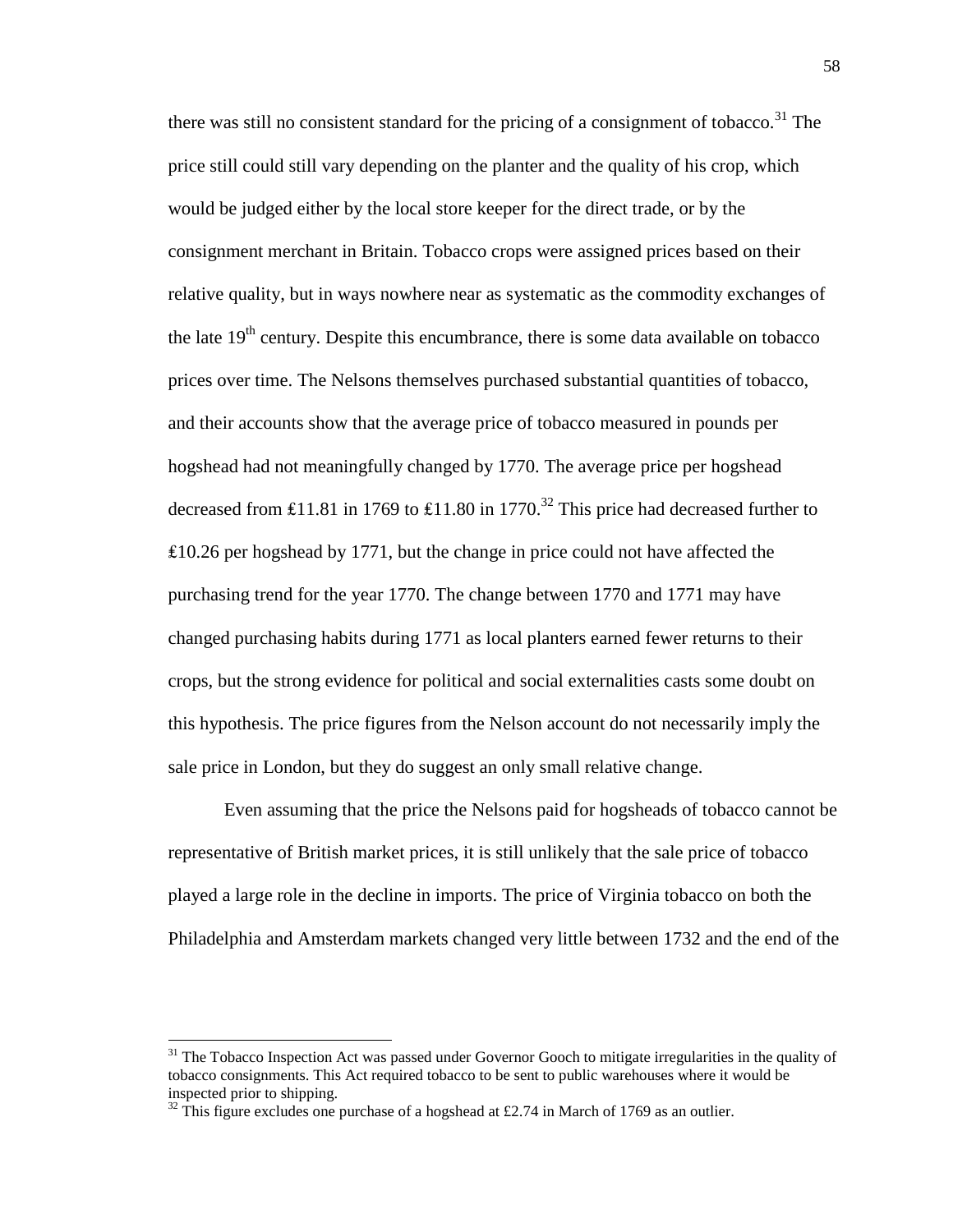colonial period.<sup>33</sup> Although not necessarily indicative of the value on the London market, these two prices may be useful proxies for interpreting market value.

The aggregate data on imports also make it unlikely that tobacco prices affected imports. Time series data on British exports to the American colonies show a dramatic increase during this timeframe. American imports of British manufactures shot up in 1770, and 1771 saw record imports in every colony. The two colonies that saw the greatest increase in imports, even in light of the Associations, were Virginia and Maryland, the same two colonies that, more than any others, were dependent on tobacco.<sup>34</sup> This increase was at least in part due to a dramatic expansion of credit by British merchants. If importation decreased anywhere in Virginia, it was certainly not for want of credit.<sup>35</sup>

This colony-wide spike in imports was also due largely to the influence of the factors, who were scarce in York County, and were unlikely to have affected commerce in that area. Furthermore, consignments of the tobacco grown in the York River region were known to sell up to five times, and rarely below, the price of bulk tobacco. Somewhat more likely, but hard to prove, is that the ever increasing transaction costs in the consignment trade reduced returns from tobacco.<sup>36</sup> If key economic variables cannot convincingly be linked to a decline in imports, it is quite likely there were social and political forces at work. The Associations, though failures in political terms, had a level of success in York County that demands explanation.

 $\overline{a}$ 

<sup>33</sup> Peter Bergstrom, *Markets and Merchants: Economic Diversification in Colonial Virginia 1700-1775*. (New York: Garland Publishing, Inc., 1985), 134. Although the price seems to have changed little, whether the quantity of tobacco exported from York had any effect on imports is unclear because there is no surviving export data from the York River Naval District after 1768.

<sup>&</sup>lt;sup>34</sup> Jacob M. Price, "New Time Series for Scotland's and Britain's Trade with the Thirteen Colonies and States, 1740 to 1791." *The William and Mary Quarterly* 32 (1975): 318-325.

<sup>35</sup> Ragsdale 105

<sup>36</sup> Ibid 32-33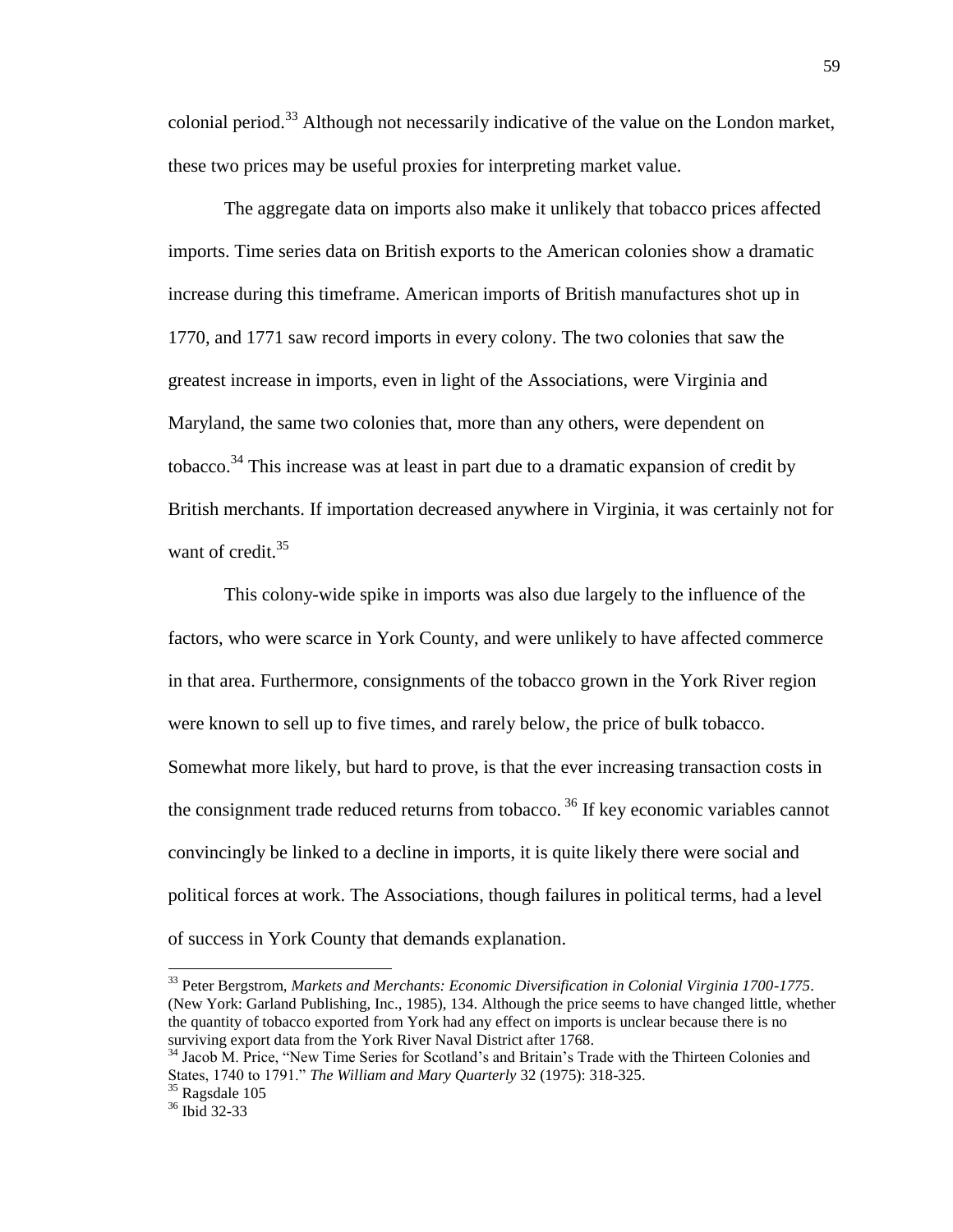Soon after the failure of the Associations, Virginians began to warn of the dangers of the power of merchant interests, and blamed British traders.<sup>37</sup> The available evidence, however, lends credence to the idea that the success or failure of the Association depended on the interaction of key social groups. Out of all eighty-one Nelson store customers from the Yorktown area, very few had purchases that saw a net increase from 1769 to1771. Court records from York County furthermore indicate that many Nelson customers associated with the same social circle as the Nelsons. At the very least, they interacted with the Nelsons with relative frequency. Although the Nelsons' prominence meant that it was unlikely anyone in Yorktown could have not dealt with them, some had more interactions with them than others. It is also noteworthy that even President Nelson, who described himself as "an Associator in principle," did not completely free himself of his dependence on British imports. According to Emory Evans, Nelson reduced his imports by half rather than eliminate them completely.<sup>38</sup> Why this was the case is not clear; Nelson quite simply may not have been able to keep himself from completely doing without British imports. It is also difficult to determine exactly how much William Nelson actually imported for his own use.

Evans based his estimate of William Nelson's imports on a series of letters written by Nelson to John Norton, other Virginia planters, and the Earl of Hillsborough. These letters, although evidence of Nelson's identification with the Association, do not provide clear insight into exactly how much the Nelsons actually imported. William's son, Thomas Jr., for example, purchased over ₤93 worth of goods in 1769 and 1770. Much of this sum was spent on foreign imports, including such goods as silk, glass panes, and

<sup>37</sup> T.H. Breen, *Tobacco Culture: The Mentality of the Great Tidewater Planters on the Eve of the Revolution,* (Princeton: Princeton University Press), 196-197

<sup>38</sup> Evans, *Thomas Nelson of Yorktown*, 32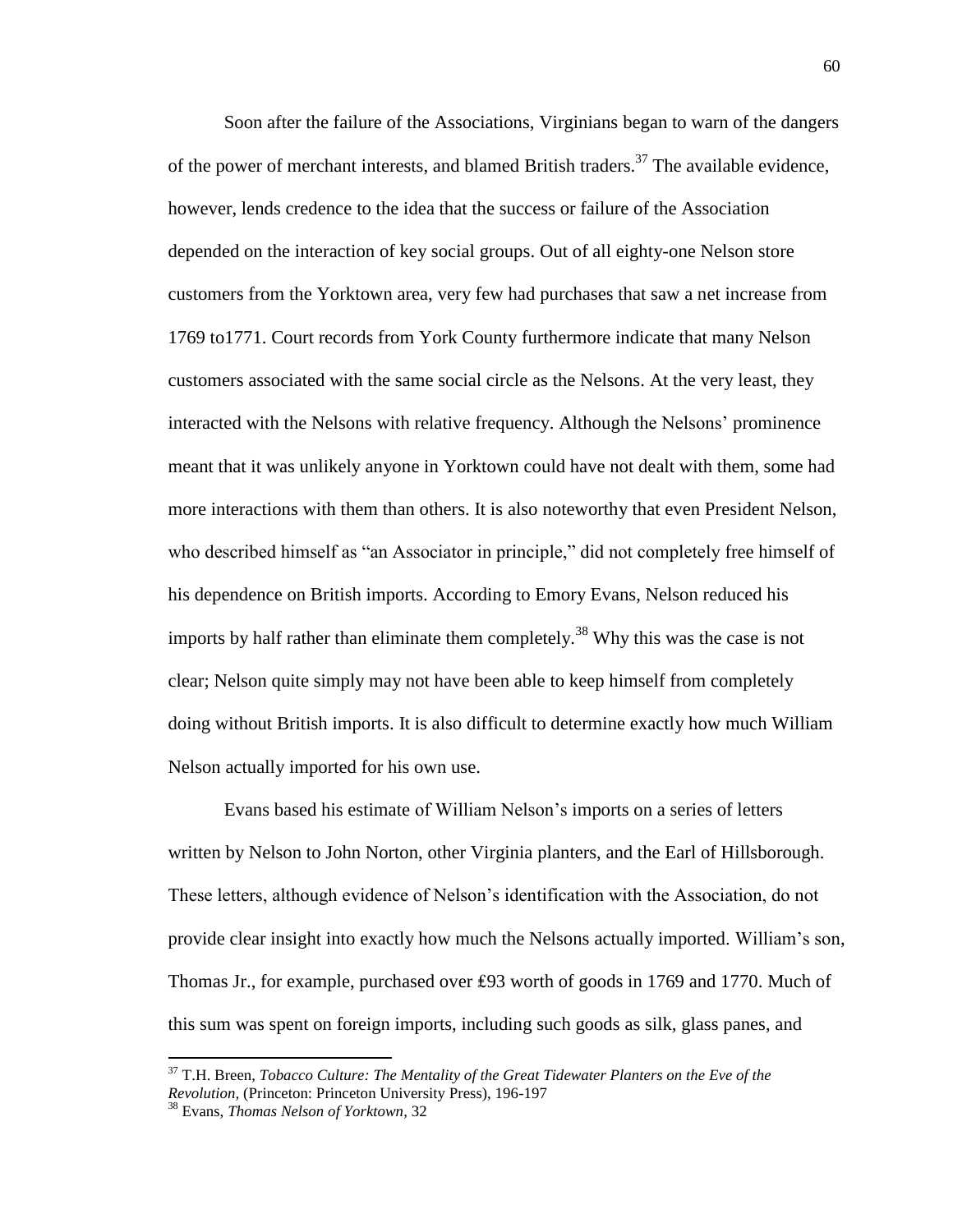Holland linen. As Thomas Jr. was a signatory to the Association, and William supported the effort, it seems implausible that Thomas Jr. would have been able to make these orders without William knowing about it. Even excluding Thomas Jr.'s purchases, it was impossible for anyone to place orders through the Nelson store without the family knowing about it and giving their consent. Some goods, therefore, may have been more socially permissible than others. It also appears that the Association placed responsibility both in the hands of the importer and the customer. President Nelson could quite simply have refused to send any more orders for prohibited manufactures, but that they did not would suggests a mainly social relationship between the store and the customer.<sup>39</sup> Refusal to cease imports on behalf of others indicates that Virginians were expected to trust one another in terms of adhering to the Associations. The Nelsons simply trusted that their clients would follow through on their obligations rather than compel them to do so. This is evidenced by a letter from William Nelson to John Norton from September of  $1769$ <sup>40</sup> In this letter, Nelson requests pieces of furniture on Stephen Mitchell's behalf despite knowing full well that such items had been banned by the Associators. Nelson is not known to have officially announced support for the 1769 Association until two months after the date of this letter, but he still could not have been unaware of the restrictions under which he was expected to operate.

Judging from the available evidence, the level of enthusiasm for Association in York County was high relative to the behavior of most Virginians. Whether this

 $39$  This is in stark contrast to the mid-1770s when mere possession of British goods was associated with Loyalism. In 1774, Thomas Nelson, Jr. helped board the ship *Virginia*, and seize a cargo of tea sent by the firm of John Norton & Son. This tea was then dumped overboard into the York River. That even those as vociferously opposed to taxation and in favor of Association as the Nelsons would allow importation of barred merchandise into Virginia would suggest that broader social forces were at play in determining who abided by the terms of the Association and who did not.

 $40$  Mason 105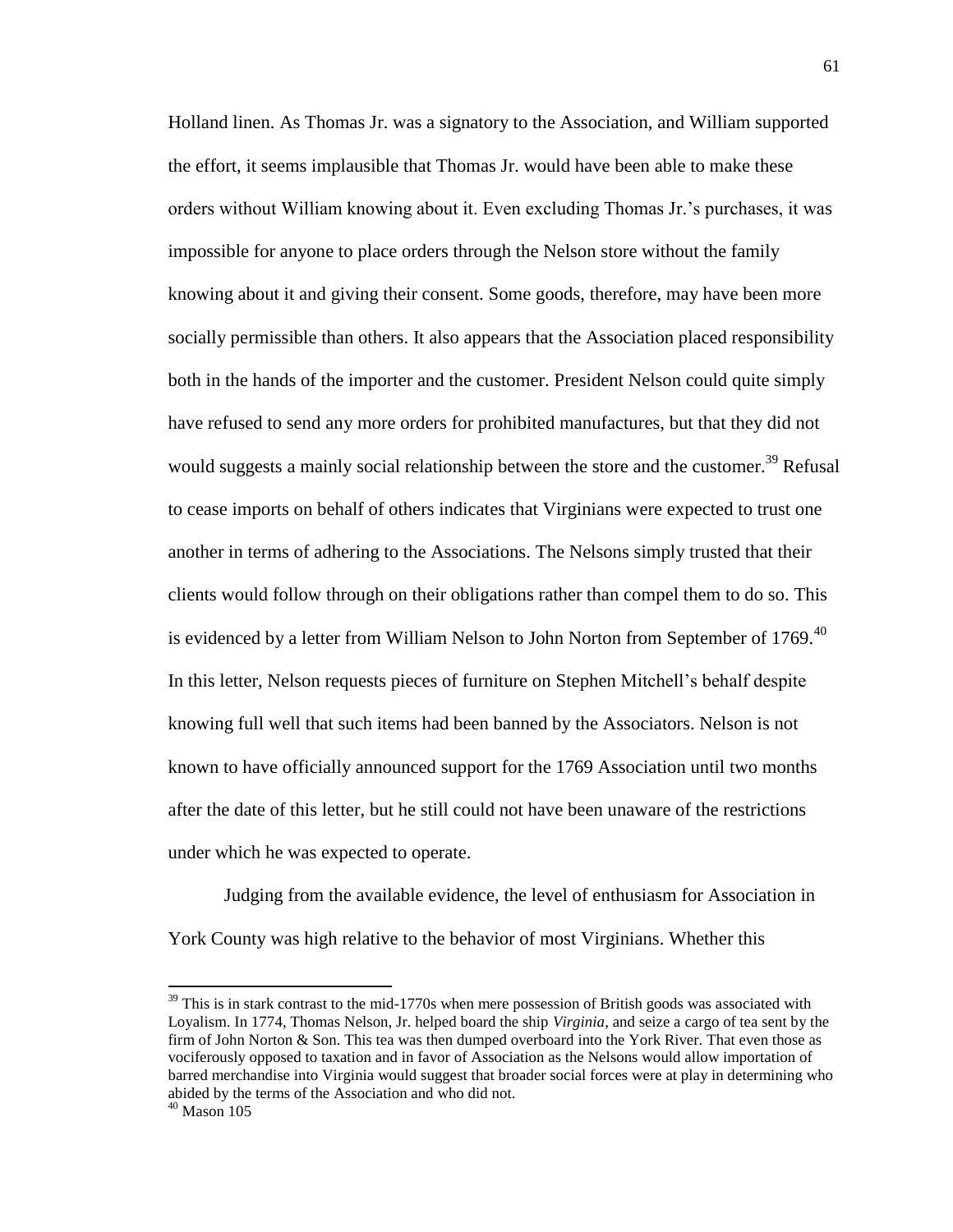enthusiasm translated into action was quite another matter. Although the 1769 Association appears not to have worked any more effectively in Yorktown than it did anywhere else, the 1770 Association seems to have had a role in the reduction in imports observed in the summer of that year. This was at least true of those who conducted their business with the Nelson family. Their clout within the community was such that they could influence their peers and those below them in the county's hierarchy to join the nonimportation effort. The quantitative data seem to show that those who purchased from the Nelsons did generally decrease their purchases, or at the very least curtailed the increase of their purchases. The figures above, however, only show what happened in aggregate. They do not illumine the complex set of social and economic relationships that gave rise to the nonimportation sentiment observed. The next chapter demonstrates how the Nelson family and their gentry allies led the local 1770 Nonimportation Association from atop York County's complex social hierarchy by acting through a set of preexisting social relationships across and between social ranks.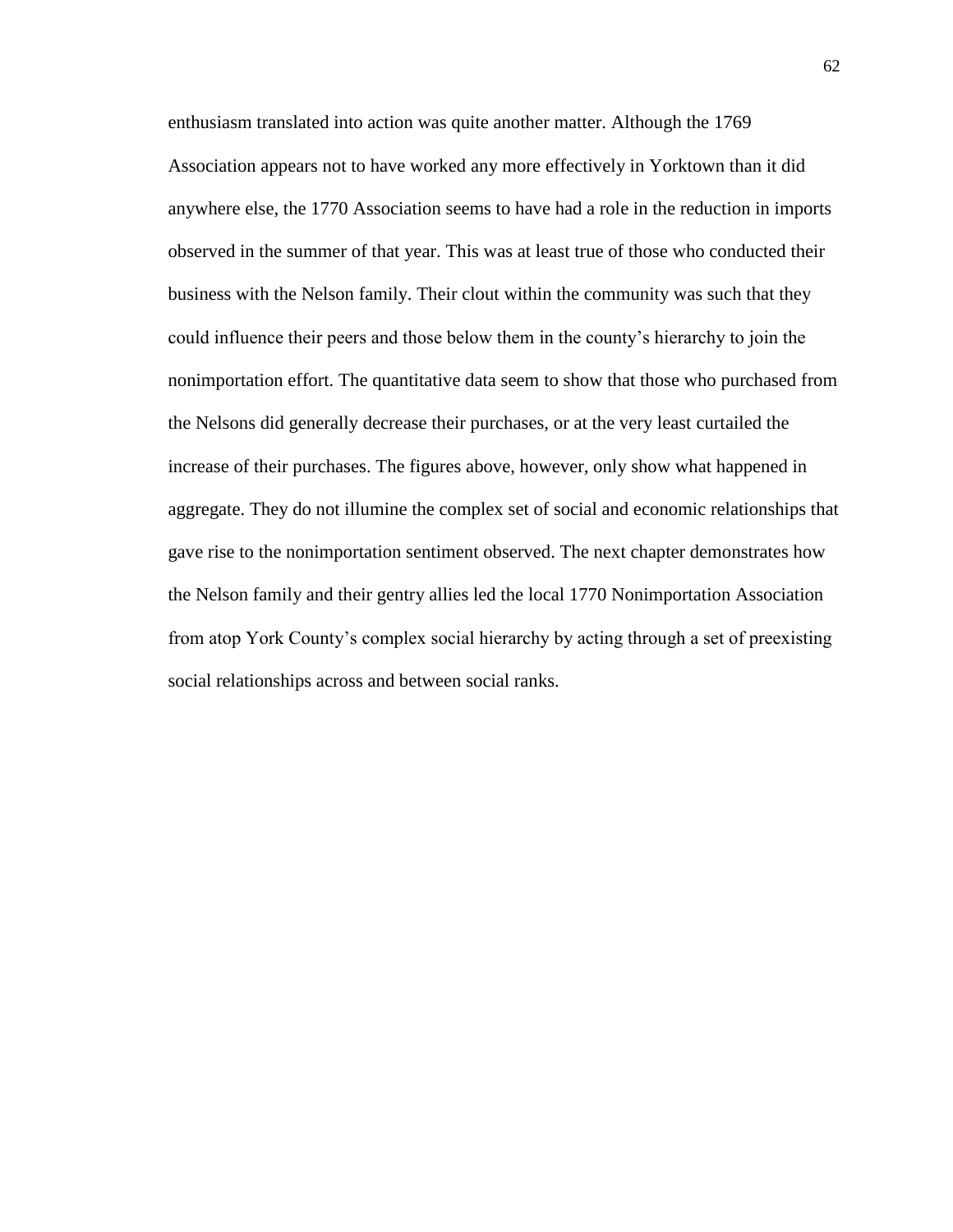### CHAPTER V

## YORKTOWN'S "TOPPING PEOPLE" AND THE 1770 ASSOCIATION

The quantitative data in the previous chapter show that the section of York County society connected to the Nelsons decreased imports following the beginning of the 1770 Association. This decrease in imports was largely the result of a political and social project by the Nelsons and the other elites of York County. A core group of associators from the gentry class and the upper ranks of the merchant class exploited social and economic relationships with their neighbors to further the cause of nonimportation. This chapter will illustrate how nonimportation in York County was a product of the area's social hierarchy, and demonstrate how the gentry, the social group most in favor of nonimportation, and the merchants nearest them conducted this sentiment to the social ranks below them. Crucial to this setup was the political and social influence of the Nelsons. Demonstrating the relationships needed for this to work, however, requires the examination of a wide variety of documents.

Surviving documents from the third quarter of the  $18<sup>th</sup>$  century support the idea that the "Spirit of Association" in Yorktown hinged on the social network of the Nelson family. This assertion is based on the relationships among elites who patronized the Nelsons' store, and had other known relationships with family members. The most reliable document in establishing identification with the 1770 Association itself, however, is the Resolution document. The names attached to the original document are by no means exhaustive, and can only provide evidence for the general opinion at that particular Williamsburg meeting. This list is also only evidence of those who were willing to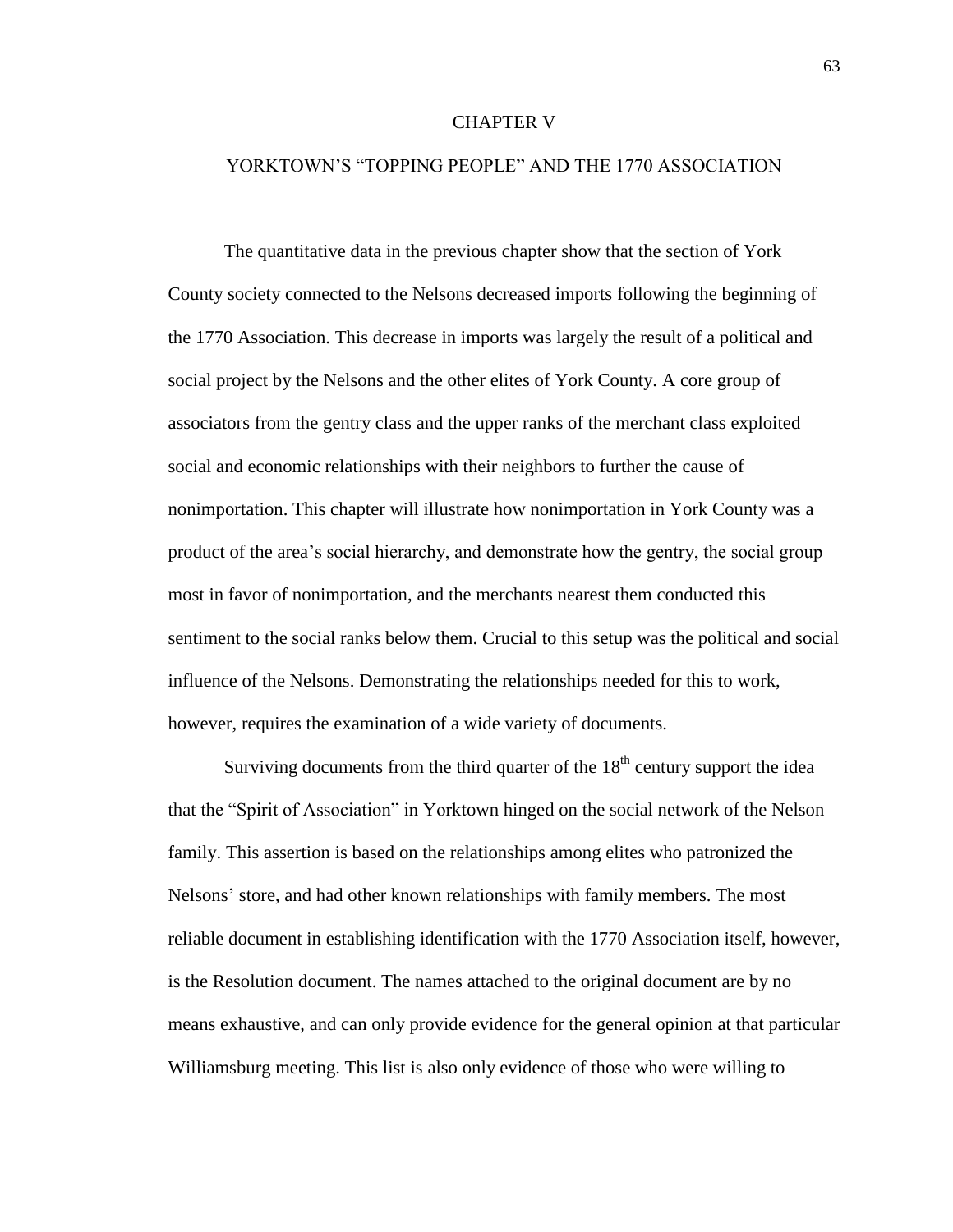explicitly identify themselves with the Association; there certainly were others who, like President Nelson, were "Associators in principle" and abided by its terms, but were not specifically linked to it on paper. The most important names regarding Yorktown are Thomas Nelson, Jr., son of William Nelson, and David Jameson; Nelson was a partner of the Yorktown store, and Jameson appears to have been relatively close to the family, as he was listed as a witness to the will of William Nelson.<sup>1</sup> Other names relevant to Virginia and the rest of York County such as Peyton Randolph appear as well. More important are the names of those who were not among the "topping people." The 1770 Association specifically invited merchants to join the cause, as the gentry blamed lack of merchant participation for the failure of the first attempt. Two Yorktown merchants, John Hatley Norton and George Riddell, put their names to the agreement, as did the Williamsburg merchants William Holt, John Greenhow, and John Prentis. This broadened the core of nonimportation in Yorktown beyond the immediate sphere of the Nelson family itself. The main group of the Association in Yorktown probably extended outside this group, however.

This core group was almost without a doubt dominated by the presence of the Nelsons, particularly President and Secretary Nelson. As noted in the previous chapter, the Nelson brothers were the single most powerful force on the Governor's Council. Most important decisions were not made without their approval. It is likely that other councilors such as York County's John Blair, who was Council President until the Nelsons effectively had him removed, could have been brought into the movement, but there is little evidence to substantiate this. $2$  Given that the Nelsons had enough influence

 $<sup>1</sup>$  Wills and Inventories (22) 132-136</sup>

<sup>2</sup> H. R McIlwaine,., et al., eds. *Executive Journals of the Council of Colonial Virginia*. 6 vols. Richmond: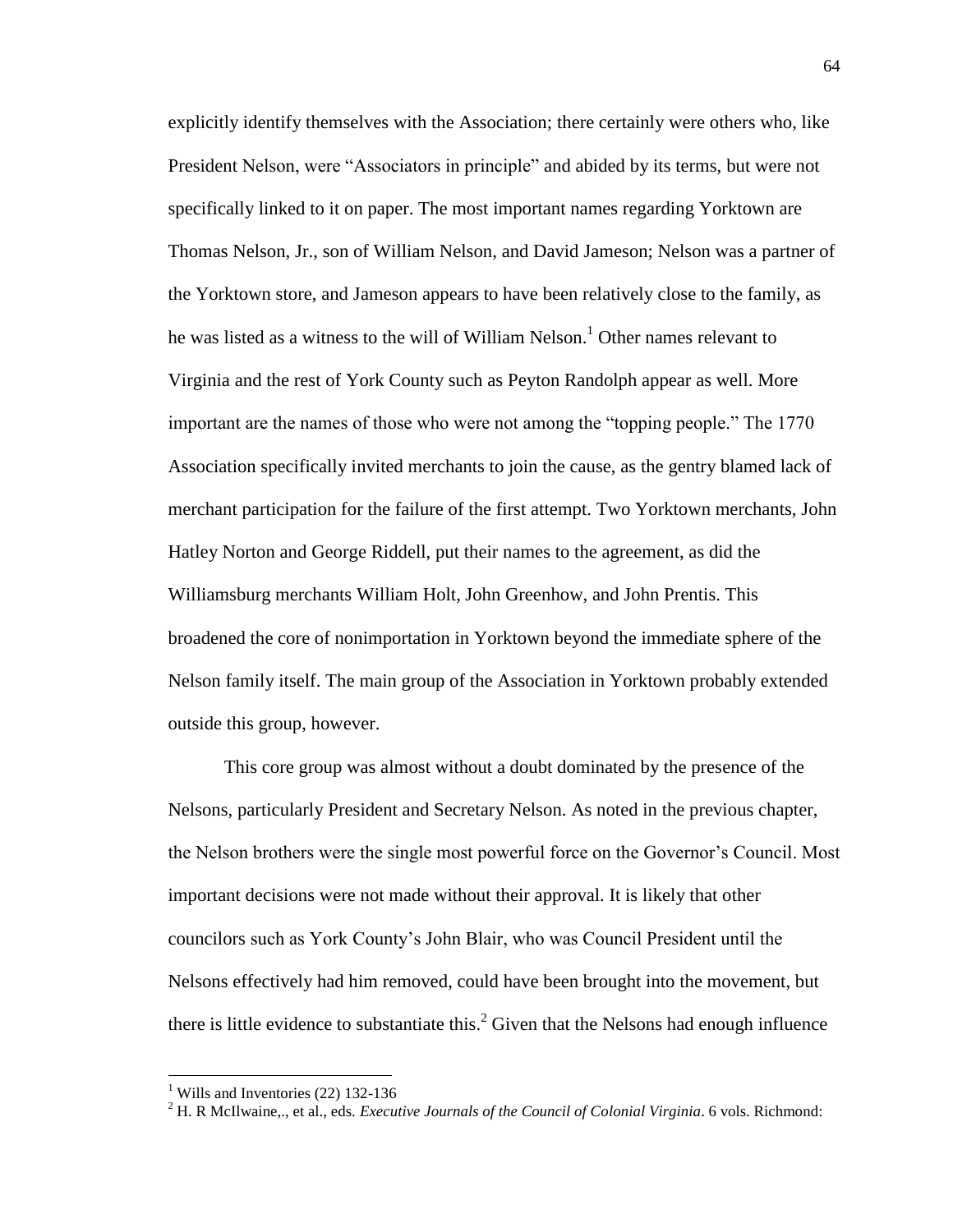to attain appointment to the Council, and that President Nelson in particular had the political skill to dominate it, it would seem likely that the Nelson family sat family at the center of the nonimportation effort. It is hard to imagine that President Nelson could be involved with a political project and not have a great deal of influence in it. President Nelson's son, Thomas Jr., was also a signer of both the 1769 and 1770 Associations, putting him at the center of the movement. All would be for naught, however, if the Nelsons had no allies among the gentry or other high-ranking merchants. Men from such classes would, in addition to the Nelsons, would form the core group of the Association in York County.

Determining who else was in this core group, however, can be difficult to say with certainty. The greatest stumbling block to gauging support for nonimportation in York County is that extant sources record very little about the York County Association. No list of the membership of the York County Association survives in the *Virginia Gazette*, and no other documents determining its membership or activity have survived. Were it not for the radical colonial politics of the early 1770s, there would be very little reason little reason to suppose that an Association was ever formed. Goosley's letter to Norton is actually the only evidence that such a body existed in York County prior to the Continental Association of 1774, though it is possible that she was referring to activity in nearby Williamsburg. Because there is no clear evidence that any York County Committee was even formed, it is not particularly useful to winnow down the list of county residents to those who could have served on it. It is both far more feasible and far more useful to speculate about which persons formed the core group of nonimportation, and who likely could have been members of such a committee, assuming it existed. To go

Virginia State Library, 1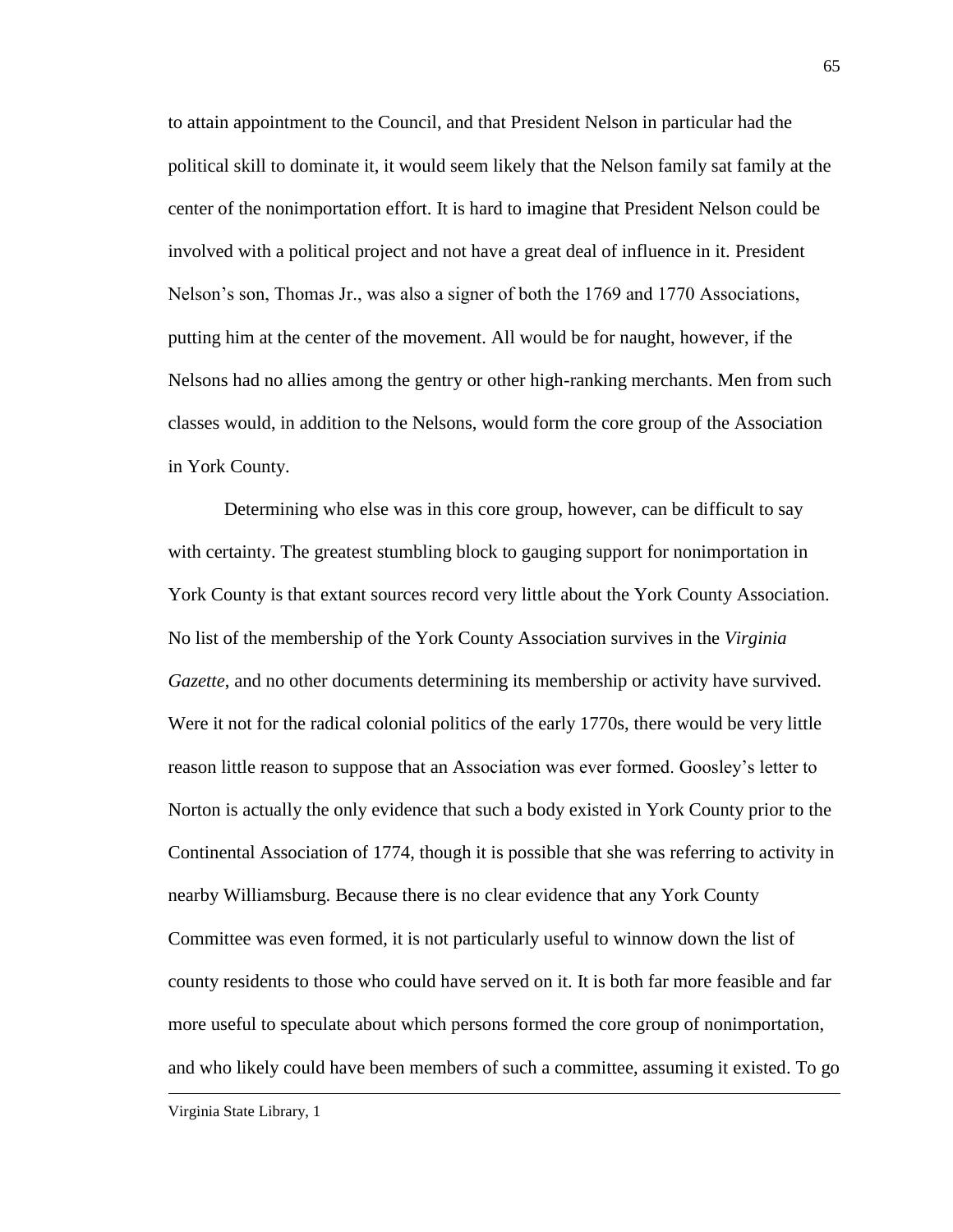beyond the names listed on the 1770 Resolution signed in Williamsburg requires an exploration of the public lives of York County's residents. Available documents strongly suggest that the core group of associators came from mainly from the leaders of the community.

Determining the makeup of this core group requires some knowledge as to who would have been best placed to lead the movement. The single most important characteristic of the composition of the Association Committees in other counties is that they did not meaningfully differ from that of the local and colonial governments. Of the sixteen county committees that reported to the *Gazette*, eleven had as members both of their burgesses, and only one had no burgesses at all. Half of the committees were composed entirely of justices of the peace. 3 This provides ample evidence that the structure of the local Associations was guided by the same hierarchical principles underlying Virginia's broader political and social culture. This is because the only evidence that there was an election process comes from Spotsylvania and Culpeper Counties, so election to these committees was probably an aberration. This would indicate that social standing was the key component of association leadership rather than popularity.

Given the York County names that appear consistently in colonial and local government, it is highly likely that social standing was an important part of association leadership in York County as well. York County's burgesses at the time of the 1770 Association were Thomas Nelson, Jr., and Dudley Digges, who were the only two men

 $3$  Ragsdale 96-97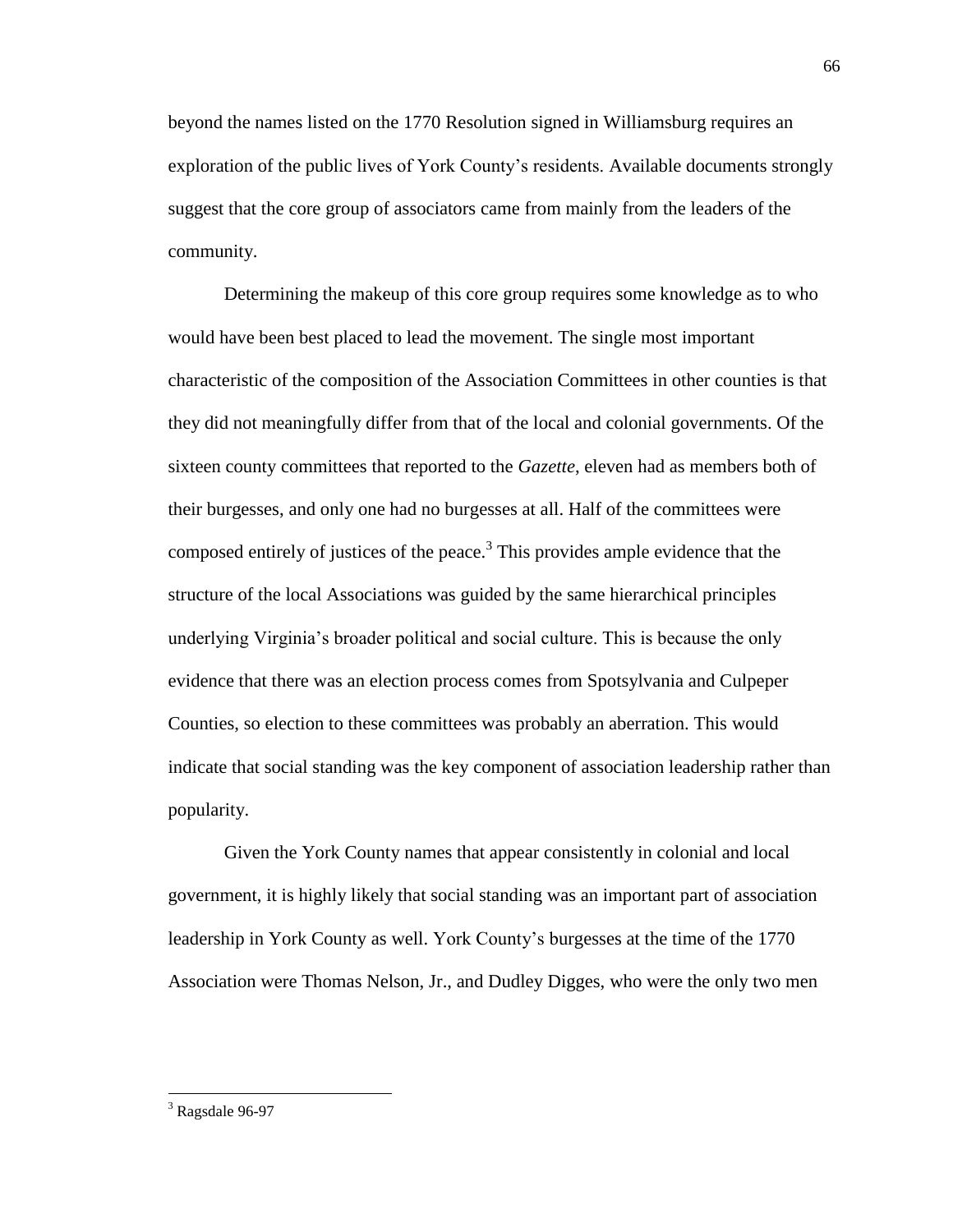from York County serve in the burgesses from 1765 to  $1772<sup>4</sup>$  Their dominance of their legislative seats suggests long-term political and social establishment. They both also served as justices of the peace for York County alongside Peyton Randolph, merchant Robert Sheild, merchant Jaquelin Ambler, William Digges Jr., merchant Augustine Moore, merchant John Prentis, merchant David Jameson, and William Nelson, Jr.<sup>5</sup> Any of these men could plausibly have been part of the core of nonimportation sentiment in York County. These were the same men who supervised the courts of oyer and terminer.<sup>6</sup> Oyer and terminer courts were of particular significance because of their unique utility to Virginia's class system. Oyer and terminer courts in Virginia were specially convened tribunals assembled to try felonies committed by slaves. Anyone selected to sit as a judge at one of these courts was essentially assigned the unique task of preserving the racial and social order of a plantation society.<sup>7</sup>

The same men who sat the oyer and terminer courts were always the same ones who became justices of the peace because one could not sit at these courts if he was not already on the commission of the peace. The names listed above, however, are only those who were on the commission at the time of the 1770 Association. There were other former members who were still living and could have formed part of the core of the movement, as people sometimes rotated in and out of important government offices. These included such figures as William Stevenson, Thomas Chisman, and Dudley Digges.<sup>8</sup> All served as gentlemen justices alongside Peyton Randolph, who was Speaker

<sup>4</sup> H.R. McIlwaine et al eds., *Legislative Journals of the House of Burgesses*, 1761-1765: 314, 1765-1769: 4, 80, 136, 182, 1770-1772: 4, 114, 144

<sup>5</sup> Judgments and Orders (2) 1770-1772, 1

<sup>&</sup>lt;sup>6</sup> "Oyer and terminer" is a medieval French term meaning "to hear and determine."

 $<sup>7</sup>$  Anne Willis, "The Masters' Mercy: Slave Prosecutions and Punishments in York County, Virginia 1700</sup> to 1780," (MA thesis., College of William and Mary, 1995), 36

 $8$  Judgments and Orders (2) 1770-1772, 1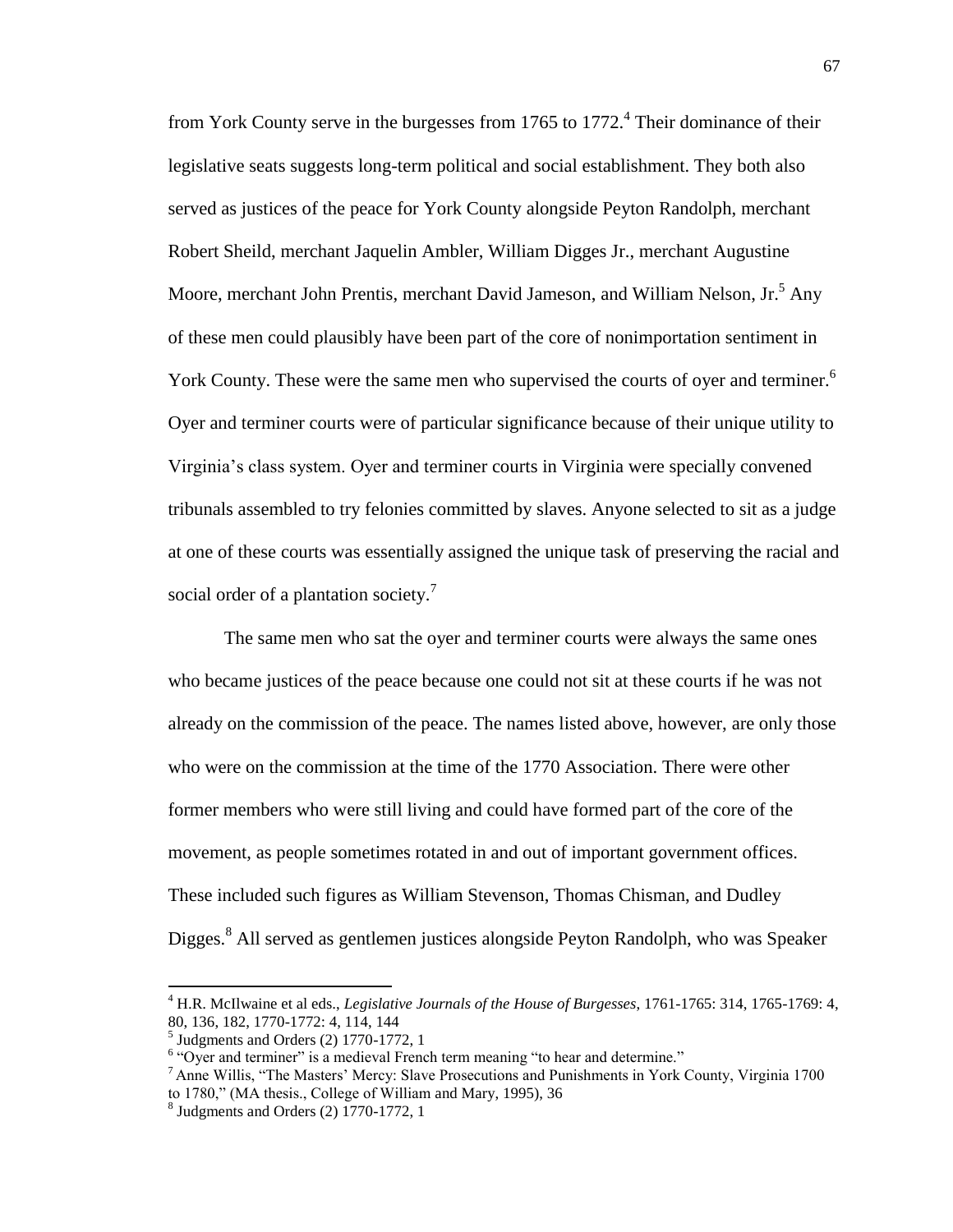of the House of Burgesses, and uncle to Lucy Grymes, who was married to Thomas Nelson, Jr. The York County oyer and terminer court was consistently dominated throughout the 1760s by a select group of the county's elite. Dudley Digges, David Jameson, and Thomas Nelson, Jr. were the dominant justices on the court in the late 1760s.<sup>9</sup> This suggests that the court system was at multiple levels controlled by a relatively consistent class of people.<sup>10</sup> Because the courts were comprised of men from the most important social groups, it is from these names that the core of the York Count Association can be reconstructed.

One of the most important of these names is that of Peyton Randolph. Randolph was also the Moderator of the Association, making it indisputable that he was at the core of the movement. Although he spent much of his time in Williamsburg due to his position as Speaker of the House of Burgesses, and because he lived there, Randolph continued to serve as a justice of the peace even while he was Speaker. Randolph was also an important figure on the county's oyer and terminer court throughout the middle of the 18<sup>th</sup> century.<sup>11</sup> Randolph's letters to John Norton, however, reveal that he made sure to abide by the terms of the Association. He was quite particular in his demands of the Norton firm in late September 1770:

I must get the favour of you to send in the spring the few articles mention'd below, and to take notice, that the table Cloths are to be Irish linen and I shall be glad you'd be particularly careful to do every thing that is requisite to shew they are of that Manufacture, as no other sort can be receiv<sup>7</sup>d.<sup>12</sup>

<sup>&</sup>lt;sup>9</sup> Ibid 44. Randolph is not included in the quantitative data because his residence was not listed in York or Yorktown.

 $10$ Ibid 35. An important characteristic of colonial courts is that they were very different from modern judicial panels. Legal training and experience were not considered terribly important as qualifications to sit at the bench. The gentleman justices on these courts relied instead on their own sense of justice rather than an established legal standard.

 $11$  Ibid 42

 $12$  Mason 147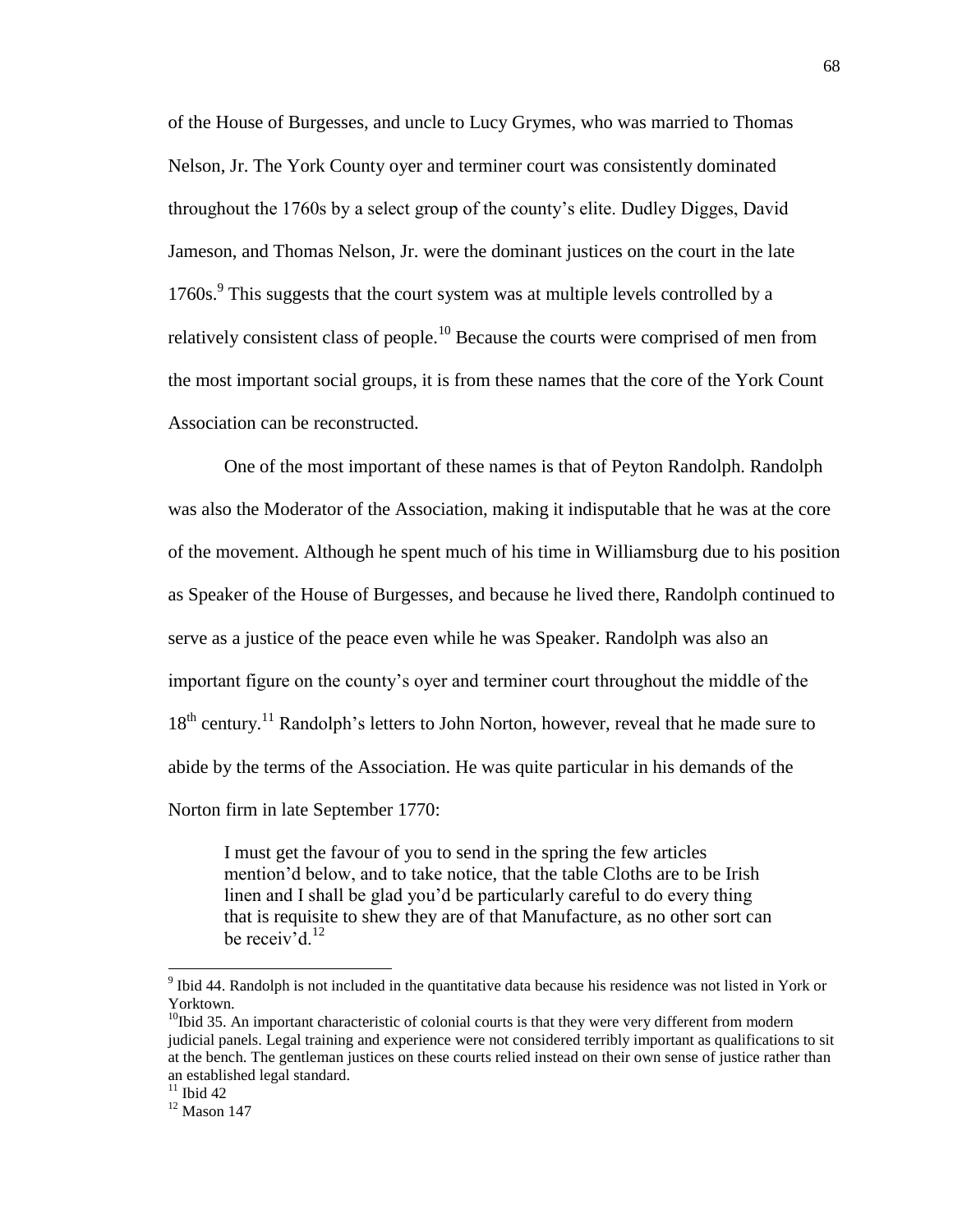Randolph at least made every effort he could to make sure his purchases were acceptable to other associators by instructing his contacts in London to send him only Irish fabrics, which were permissible under the 1770 Association. Despite his stature, the York County court records document relatively little relevant to his relationships to any of the Nelsons' clients. Randolph was obviously an important member of the cause, but it is difficult to say how closely connected he was to day-to-day operation of the movement in Yorktown.

Among those who may have been involved with such day-to-day activity, a more likely candidate would be York County burgess, Dudley Digges. Digges was a supporter of nonimportation by 1774, and was among the burgesses who formed the Virginia Convention later that year.<sup>13</sup> Unlike Thomas Nelson, Jr., Digges signed neither the 1769 Resolution nor the 1770 Resolution. Digges came from an elite merchant family, and his position not just as burgess but as a justice of the peace put him near the top of the colony's social hierarchy. Digges also had a close personal connection with the Nelsons. Dudley's father Cole died in 1744, and he and his brother William passed to the care of Thomas Nelson the Immigrant.<sup>14</sup> Digges's lack of initial explicit support for the Resolutions was not in itself troubling to Virginians. President Nelson did not put his signature to it, yet he was known as one of the most prominent Associators in Virginia. Digges's close personal ties the Nelsons, as well as his position as one of the dominant justices on the county court, made him a likely member of the Association's core. There were also key members of the Association who were not born into York County's elite gentry families.

<sup>&</sup>lt;sup>13</sup> Convention of 1774: The Association

<sup>14</sup> Evans *A "Topping People"* 115; Orders and Wills (19), 414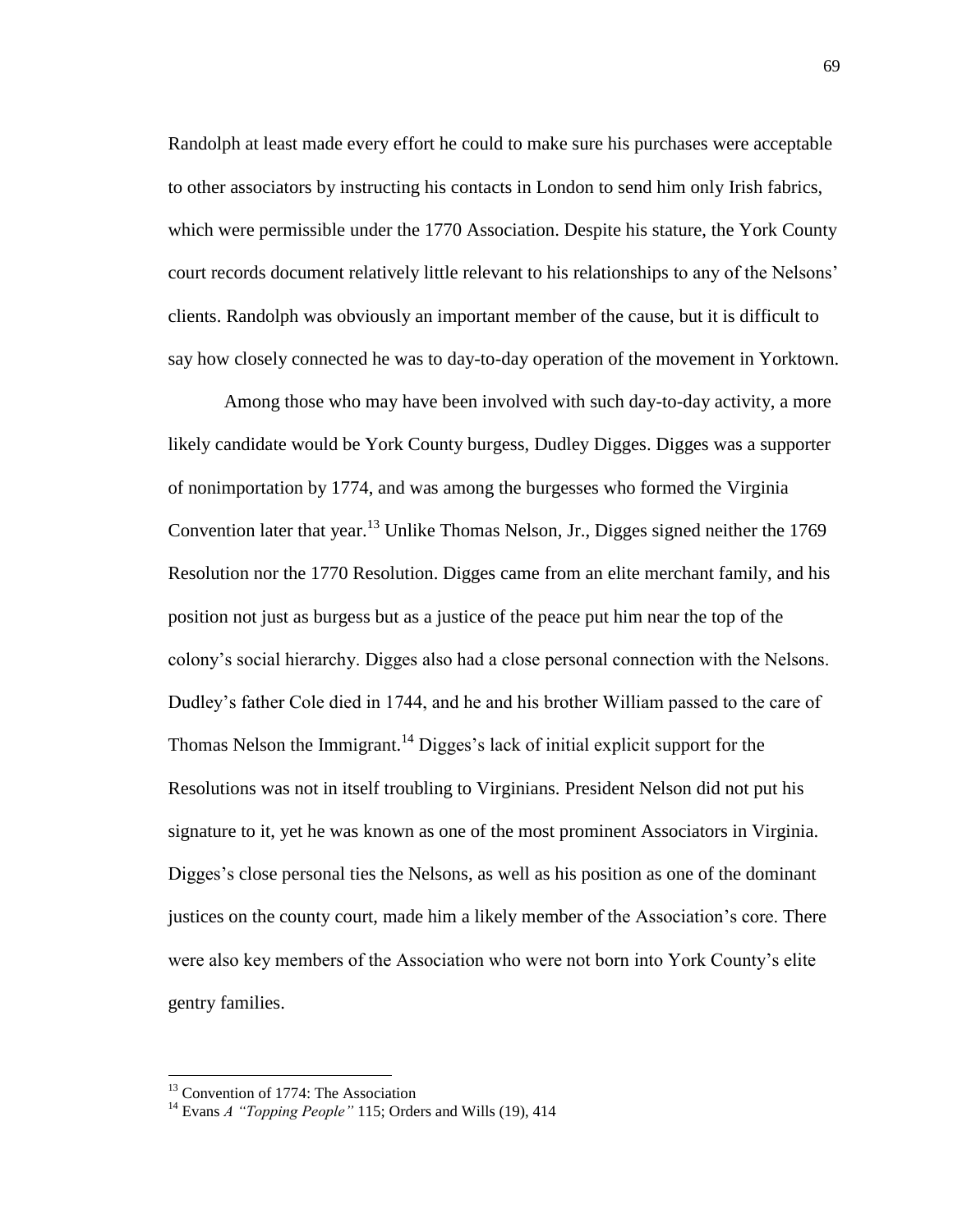David Jameson is also likely to have been near the activity of Association. A merchant of Scottish extraction, Jameson himself was a signer of the 1770 Resolution, a fairly obvious indication of support. He was also one of the dominant members of the oyer and terminer court. Jameson had attached himself to the gentry by marrying into the Smith family. His wife's family owned property in Yorktown and a plantation adjoining the town. A court record from 1772 after William Nelson's death shows Jameson as a witness to his will alongside Dudley Digges.<sup>15</sup> One of the most important men in the colony presumably would not ask just anybody to witness his will. Jameson would also serve as Lieutenant Governor of Virginia under Thomas Nelson, Jr. from 1781 to 1782.<sup>16</sup> Court records thus demonstrate that Jameson was very close to, if not a member of, the county's elite. His close professional and personal ties to the gentry in addition to his public support for the 1770 Association place him within the county's core group of associators. Jameson was not, however, the only prominent merchant to be at the center of the Association.

That merchant John Hatley Norton was even at the Williamsburg meeting and signed his name to the document suggests that he was at the core of the movement in York County. Norton is a harder case to work with because of the often unclear distinction between gentry and non-gentry. He had, however, married Sally Nicholas, the daughter of Robert Carter Nicholas, placing him close to the county's elites. The Norton family had not established itself in Virginia for quite long enough to be considered gentry.

 $15$  Wills and Inventories (19) 1740-1746

<sup>&</sup>lt;sup>16</sup> Mason 510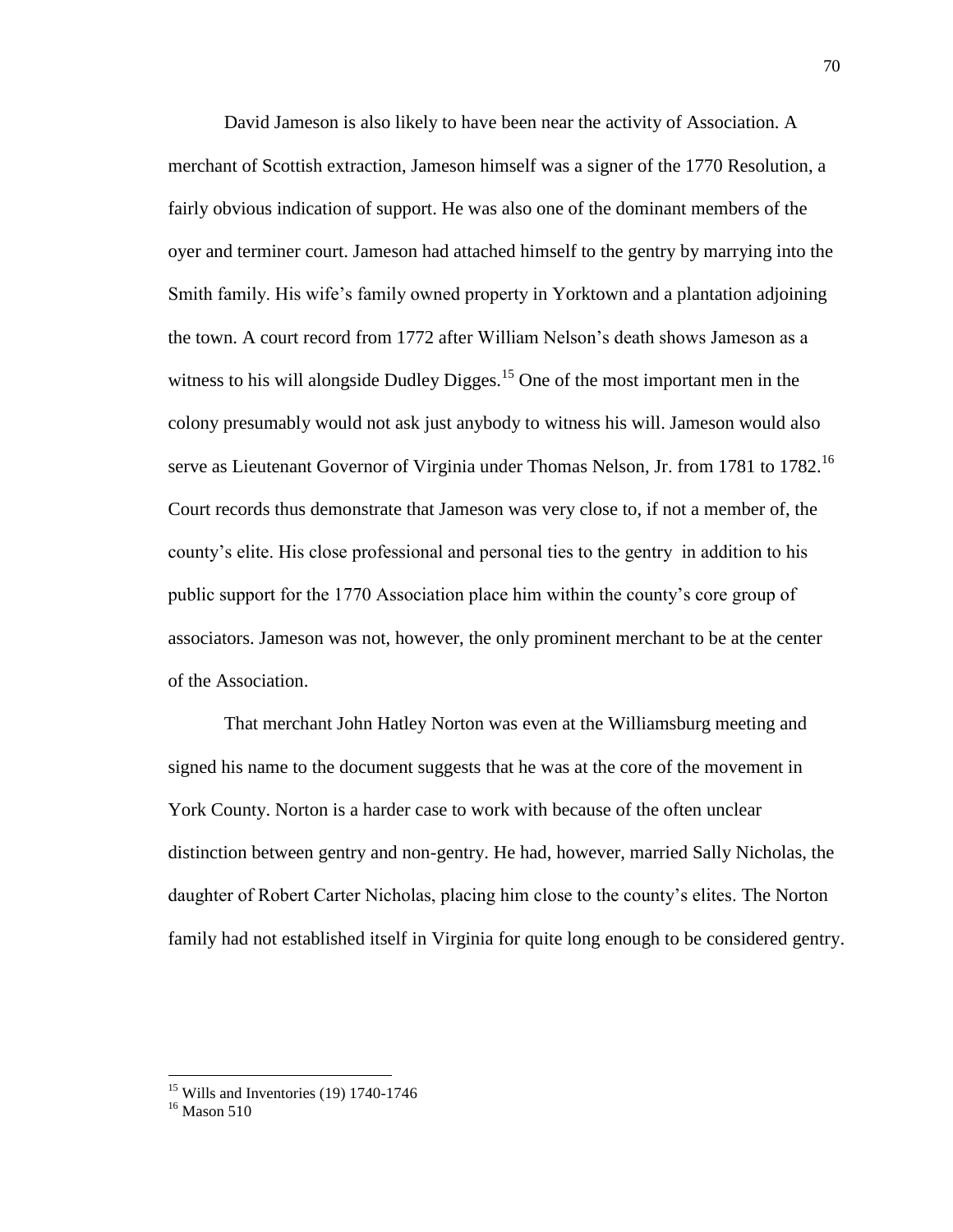Norton's father, however, who managed the family business from London, had known the Nelsons while in Virginia, and was respected as a former burgess for York County.<sup>17</sup>

Another of the important merchants close to the core of the nonimportation effort was Dr. George Riddell. Both a merchant and a physician, Riddell was also among the more prominent of the York County merchants, and his signature on the Resolution is good evidence of his place near the center of nonimportation activity. A well-connected merchant, Riddell had been a tenant of William Nelson's cousin, also named William Nelson, until 1755, when the two lots on which he lived were offered up for sale.<sup>18</sup> Although this connection back to the Nelsons is weaker than those of others, the insularity of Virginia families should not be underestimated. Even though Riddell cannot be connected back to the Nelsons and their immediate circle as cleanly as some other Yorktown merchants, that Riddell was a signatory of the 1770 Resolution is significant beyond the Resolution's importance as a political document. The purpose of the Resolution was not just to insure adherence to the Association, but obedience to the gentry. By signing the Resolution, Riddell made known his support for and cooperation with the gentry, making his web of social and debt connections crucial in carrying Association sentiment to the lower ranks. As a merchant, Riddell would be a critical connection to the middle rank of society when it came time to propagate Association sentiment.

Riddell was but one of the Associators who would have to carry the middling rank into the effort to reclaim hegemonic freedom. He and other high ranking merchants, joined a clique of men including President Nelson, his most immediate relations, and

<sup>&</sup>lt;sup>17</sup> Edward M. Riley, "The Founding and Development of Yorktown, Virginia 1691-1781," (PhD diss., University of Southern California, 1942) 109 n 94

<sup>18</sup> *Virginia Gazette*, Hunter, October 10, 1755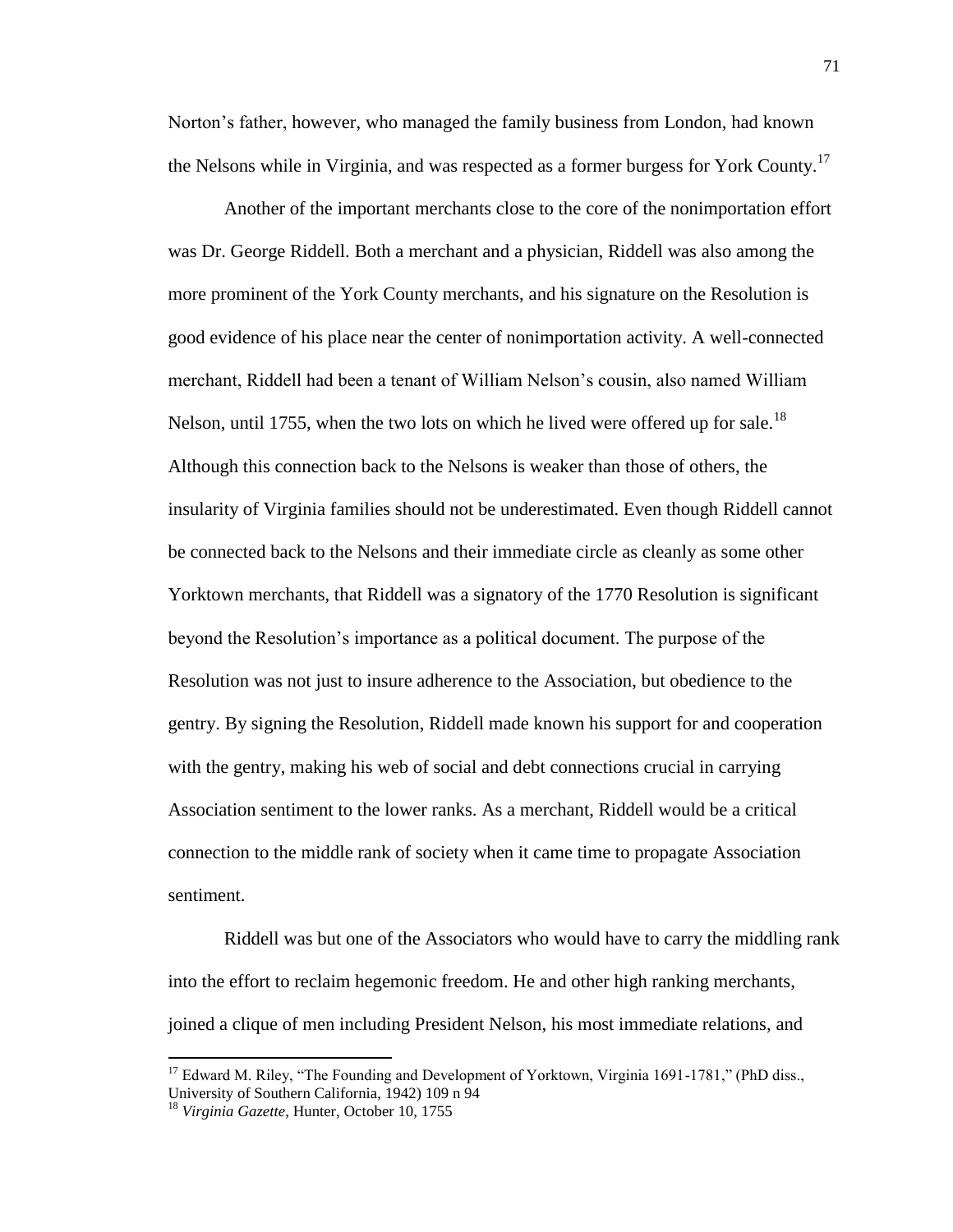Dudley Digges.<sup>19</sup> Court records evidence that a fairly consistent group of men controlled the county courts, indicating that they were the lead men of society. A handful of topping people, however, would not make the 1770 Association successful. A truly successful nonimportation campaign would require not just the power of the gentry, but the cooperation of the merchants and the middling ranks below them. Tracing the "Spirit of Assocation" below the elite is rather more difficult than determining who was at its core. Demonstrating relationships further down the social chain is hard mostly because there is little in the way of definitive information on the social lives of individual Virginians. Diarists such as William Byrd II and Robert "King" Carter appear to have been the exception rather than the rule. To determine which Virginians knew which other Virginians requires exploration of the historical record beyond what they said about themselves, and into official documents cataloging their public lives. The "Spirit of Association" was clearly demonstrated by the elite, and it was they who maneuvered the rest of society into the associations. The following chapter explores the middling rank of society, and how the gentry took advantage of York County's hierarchical society to take the 1770 Association to the people.

 $19$  As a member of the gentry and as a Justice of the Peace, it is not implausible that Jaquelin Ambler was also part of this core, but court records tell very little about him, and there is relatively little to indicate what his true inclinations were.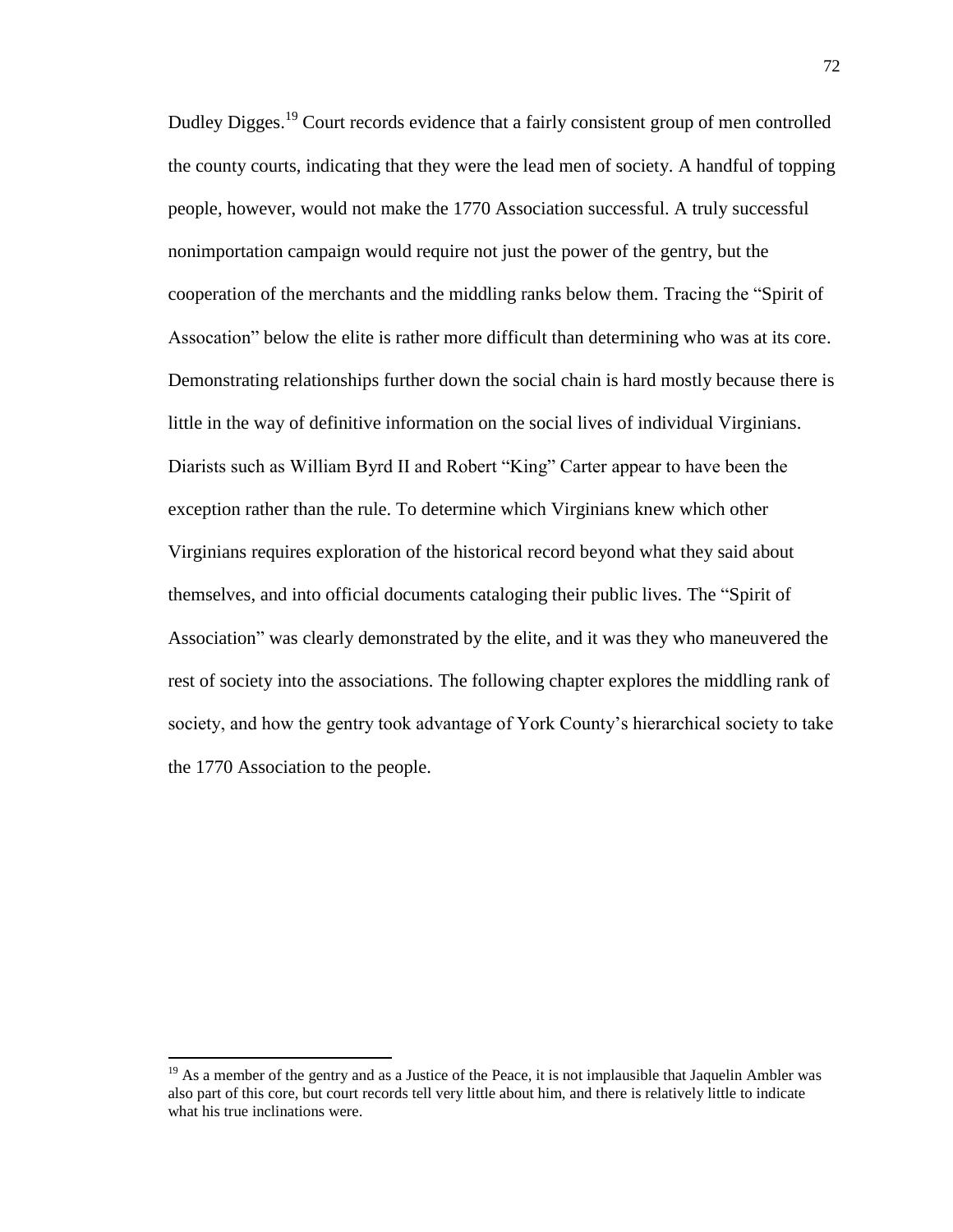## CHAPTER VI

# "THE SPIRIT OF ASSOCIATION": YORKTOWN'S HIERARCHY AND THE 1770 ASSOCIATION

Yorktown's gentry could not make their associations succeed unless they had the cooperation of the social ranks below them. The town's elite residents derived their authority in the local area both from their institutional power within the formal instruments of colonial governance, and from their authority as the leaders of the community. Their authority most clearly manifested itself on the county courts, which were dominated by the elite members of society. The justices' rulings in reality carried authority in large part because of the social clout of the men on the bench. Anne Willis argues: "The courts were therefore relatively independent institutions where the gentlemen justices governed all free and enslaved persons in a paternalistic fashion." The paternalistic ruling style of Virginia's elite was not derived only from mere ideological abstractions. This paternalism was but one component of a very real culture of deference and obligation that pervaded every level of Virginia society. It was precisely this culture that carried the Spirit of Association from the gentry downward to the merchants, sea captains, and others in York County. This chapter employs surviving court records and correspondence alongside subsequent scholarly literature to reconstruct the hierarchical relationships among the Nelson store customers that allowed the 1770 Association to operate such as it did.

In order to establish that there were, in fact, such hierarchical relationships, relative social standing of the customers represented in the Nelson ledger have to be

 $<sup>1</sup>$  Willis 35</sup>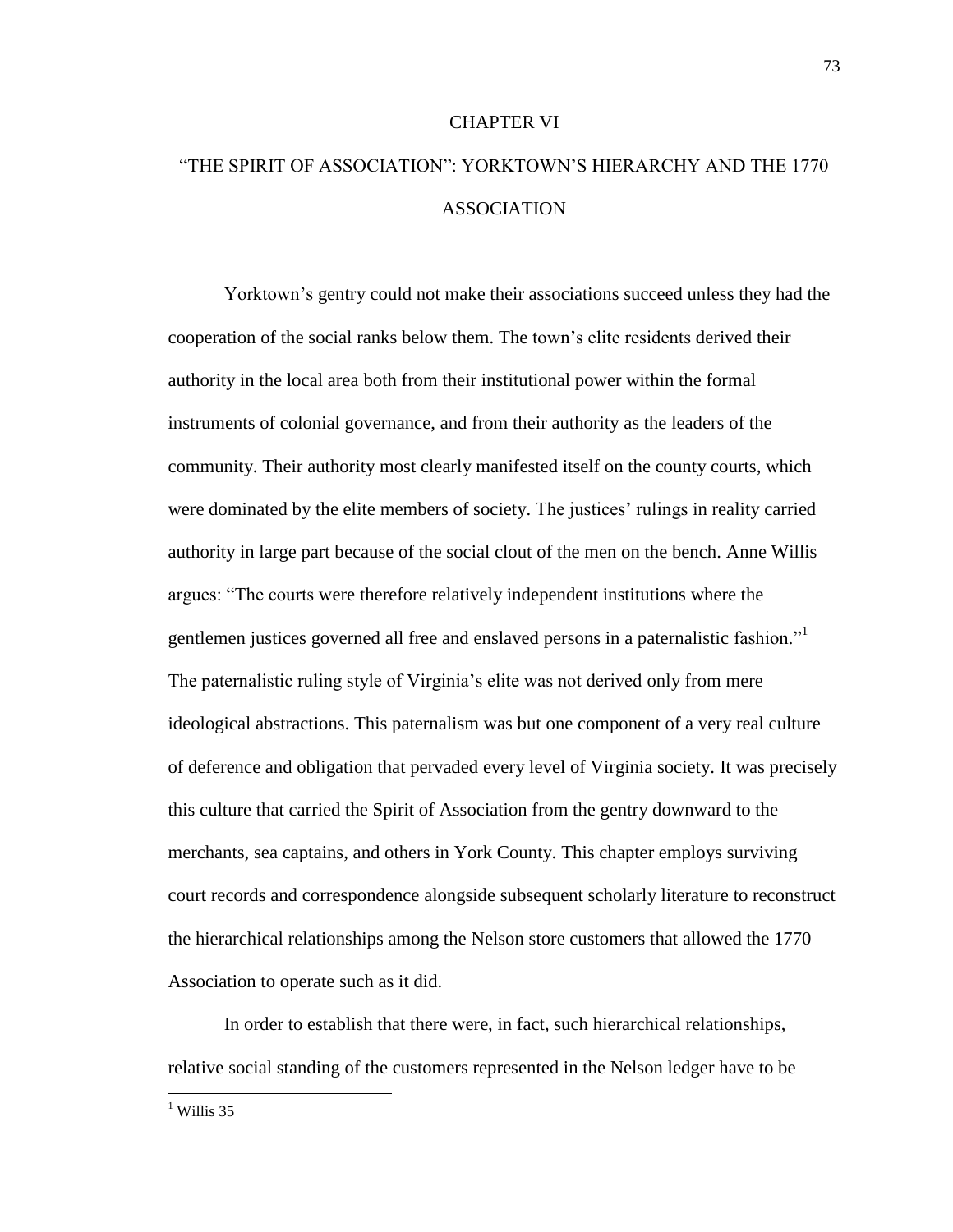determined. As is so often the case with colonial Virginia, the best way of going about this is by consulting court records. Court records are useful because much of the information documented can imply the social status of the persons recorded. Documents relating to the occupations or social relationships of the people described can reveal much about their social standing.

Just as consistent patterns in social and economic behavior emerge among the elite, similar trends appear among the middling ranks. Middle rank citizens who were ordinary keepers, $<sup>2</sup>$  smaller planters, craftsmen, or less successful merchants were often</sup> assigned secondary roles in the affairs of county government. In a study of middling planters in York County, historian Kevin Kelly notes:

These middling planters were the workhorses of county government. By their appointment to such positions as petit and grand jurors, constables, and surveyors of the highway, they helped ensure the execution of justice and upheld the administrative structure of the county... The offices [frequently held by middling planters] were petit and grand jurors, constable, surveyor of the highway, tobacco inspector, churchwarden, undersheriff, militia officer, and estate appraiser. $3$ 

Many of the appointments Kelly notes appear with relative frequency in the court records relevant to Nelson customers. Ordinary keeper James Mitchell, for example, was designated Keeper of the Public Ferry to Gloucester Point, a post of economic significance, but not significant enough to merit gentry attention.<sup>4</sup> Mitchell had also served as Surveyor of Public Streets in Yorktown and Public Crier of Goods.<sup>5</sup> Another member of the Mitchell family, William Mitchell, was appointed undersheriff by Sheriff

<sup>&</sup>lt;sup>2</sup> "Ordinary" is a now antiquated term used in the colonial Chesapeake to refer to a tavern.

<sup>3</sup> Kevin Kelly. "A Portrait of York County Middling Planters and their Slaves." In *Colonial Williamsburg Interpreter* Vol. 24 No. 2 (2003), accessed through research.history.org

<sup>&</sup>lt;sup>4</sup> Judgments and Orders (1) 1746-1752, 221. The tasks associated with actually operating the ferry would incidentally be devolved upon Mitchell's slaves.

 $<sup>5</sup>$  Ibid 260.</sup>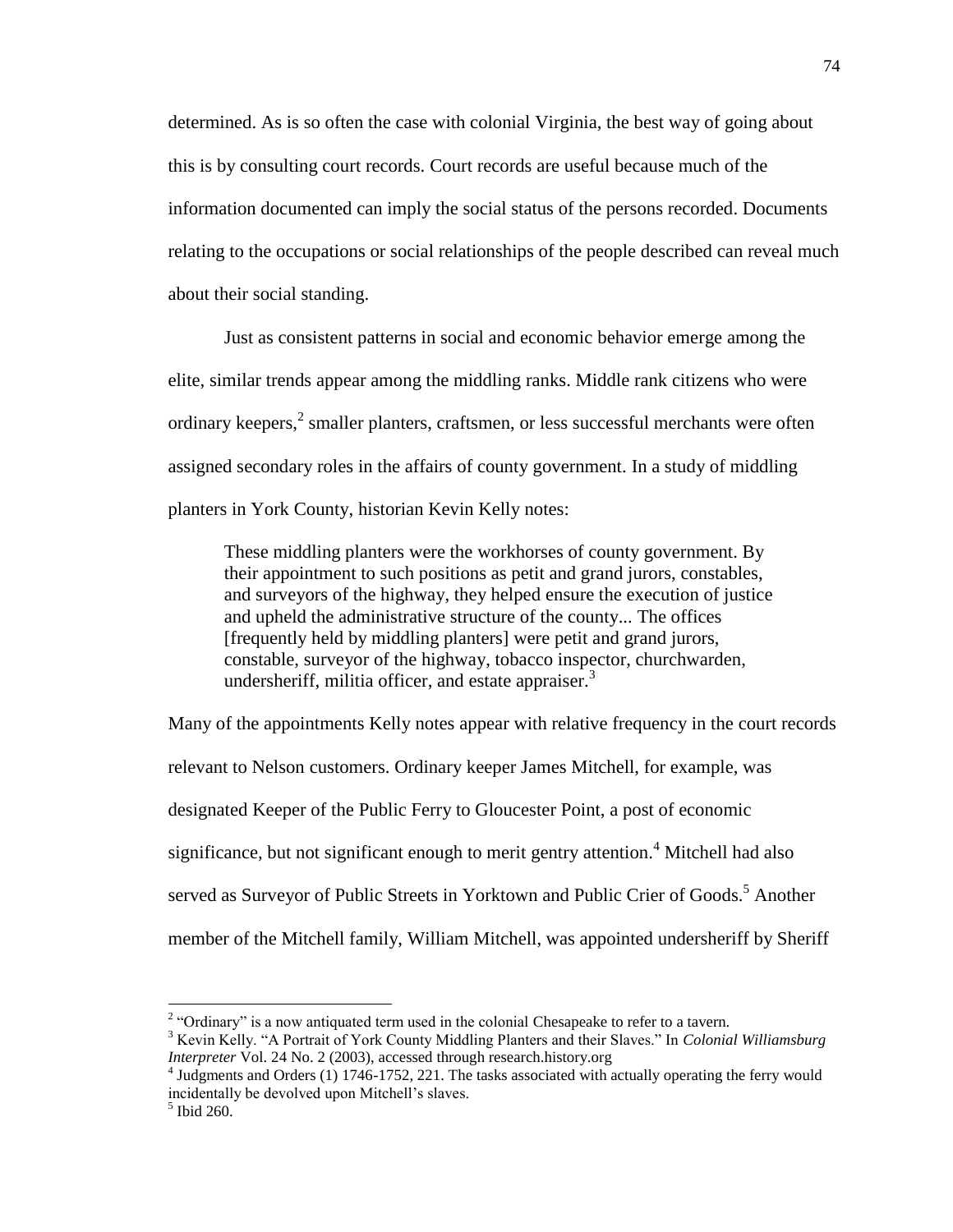Anthony Robinson.<sup>6</sup> Thomas Gibbs was appointed Surveyor of Public Streets in 1760, and William Moody served on the Grand Jury along with many others.<sup>7</sup> Another customer, planter John Goodwin, was a Lieutenant in the militia serving under planter Thomas Chisman. <sup>8</sup> Another Nelson customer, Philip Dedman, served at one point as a tobacco inspector.<sup>9</sup> Tradesmen and lower-ranking merchants were thus those who were connected enough to attain status in minor civic positions such as ferry keeper or road surveyor, but not quite enough to go much higher. The precise economic prosperity of men in the middle rank is often difficult to determine because their occupations were rarely written down in the records. One exception is customer Thomas Stroud, who was recorded as a bricklayer in 1762.<sup>10</sup> Although such records only detail so much, there are still other court documents that can provide clues regarding relative prosperity.

Among the court documents useful in determining prosperity are contracts for apprenticeship. Any individual who was party one or more these contracts was typically somewhat higher in the social hierarchy than most others. Apprenticeship contracts also place Thomas Stroud, William Mitchell, and Stephen Mitchell at a social rank below that of the gentry, but above that of a common laborer.<sup>11</sup> This is not implied simply by the social position of holding someone else's labor in bond. Unlike other servants, apprentices were trained in the practices of a particular skilled trade. Typically, but not always, holding an apprenticeship contract meant that the individual in possession of the contract was a craftsmen of merchant of some sort. As craftsmen were usually closer to

<sup>6</sup> Order Book, 1765-1768, 145.

<sup>&</sup>lt;sup>7</sup> Judgments and Orders (3) 1759-1763, 186; Judgments and Orders (2) 1752-1754, 207

<sup>8</sup> Order Book, 1765-1768, 330.

 $9$  Ibid 145.

 $10$  Deeds (6) 1755-1763, 394

 $11$  Ibid 394; Order Book 1765-1768, 145; Judgments and Orders (1) 1768-1770, 497; Judgments and Orders (4) 1763-1765, 450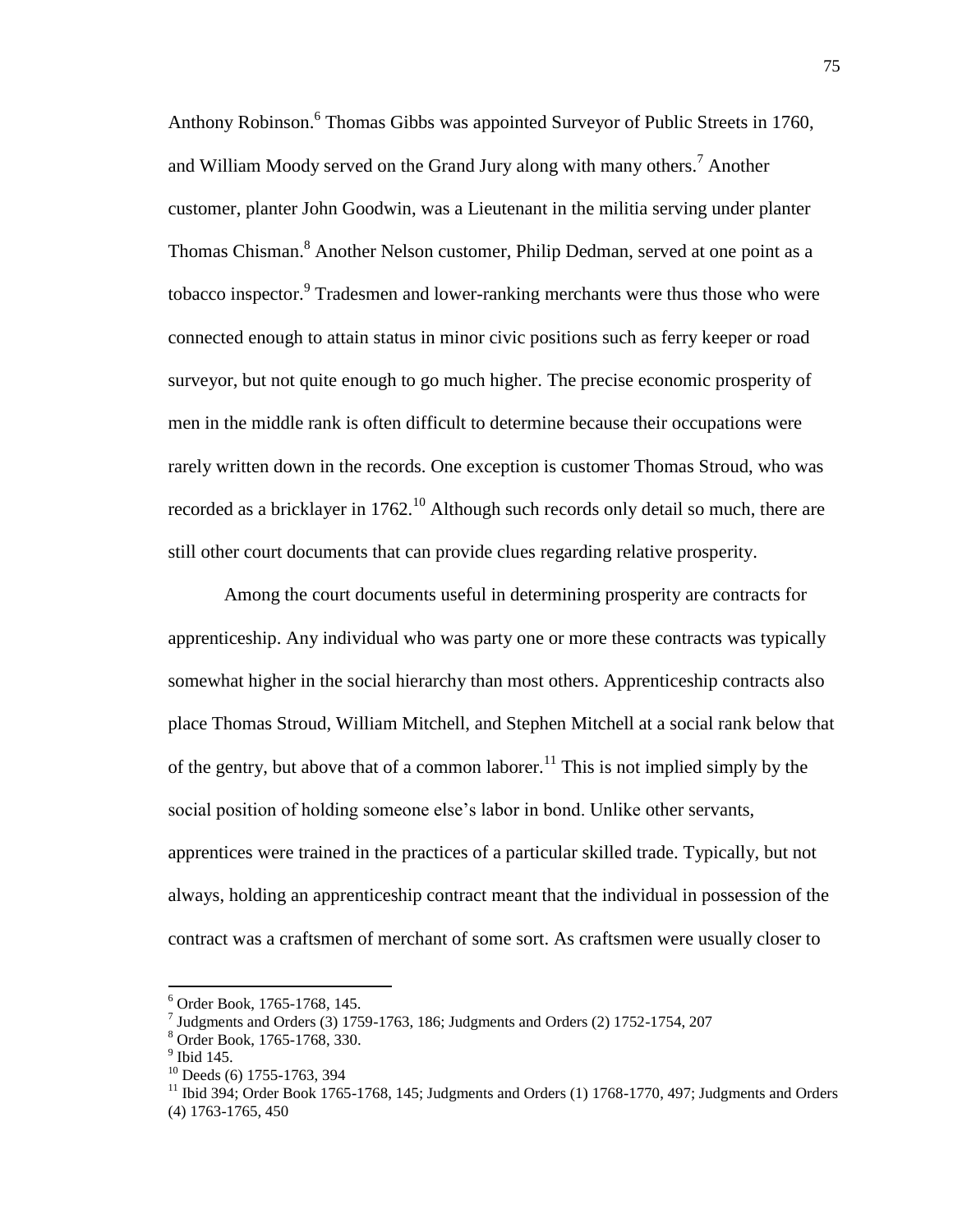the bottom of the middle social rung, possession of apprenticeship contracts can approximately place specific individuals nearer the middle of the social hierarchy. It was men such as these who had to be brought into the associations to make them effective. There is much evidence linking these men back to the Nelsons and their gentry allies suggesting that the relative success of the 1770 Association in York County was attributable to their ability to exploit the hierarchical nature of Virginia society through a complex web of social and economic relationships. These relationships are documented in extant court records.

Information gathered from court records and other surviving documents that have been preserved and cataloged by the York County Records Project provide strong evidence relating the nonimportation in Yorktown to the influence of the Nelson family. Many Nelson customers appear in the official records, and still others had close relatives who appear as well. Court records preserve not just lawsuits, but which individuals were presented as co-defendants, co-plaintiffs, or witnesses. This provides some clues regarding personal association or even familial relation.<sup>12</sup> Other documents provide names of who acted as legal witness, security, or assignee for whom. Records of debt cases also provide evidence of social obligation. Still more important are documents relating formal titles, particularly those listing who sat as a justice on the local court, or who served as sheriff. These documents, while hardly conclusive, can piece together a sketch of the public and private relationships of the people of York County. From these

 $12$  It is also easy to overanalyze these documents. For purposes here, the greatest weight was assigned to the names of plaintiffs and defendants in debt cases. Who one's co-plaintiffs or co-defendants were is not always a reliable indicator as to whether a given person belonged to a given faction. There are, for example, instances in which people filed suit against their own relatives.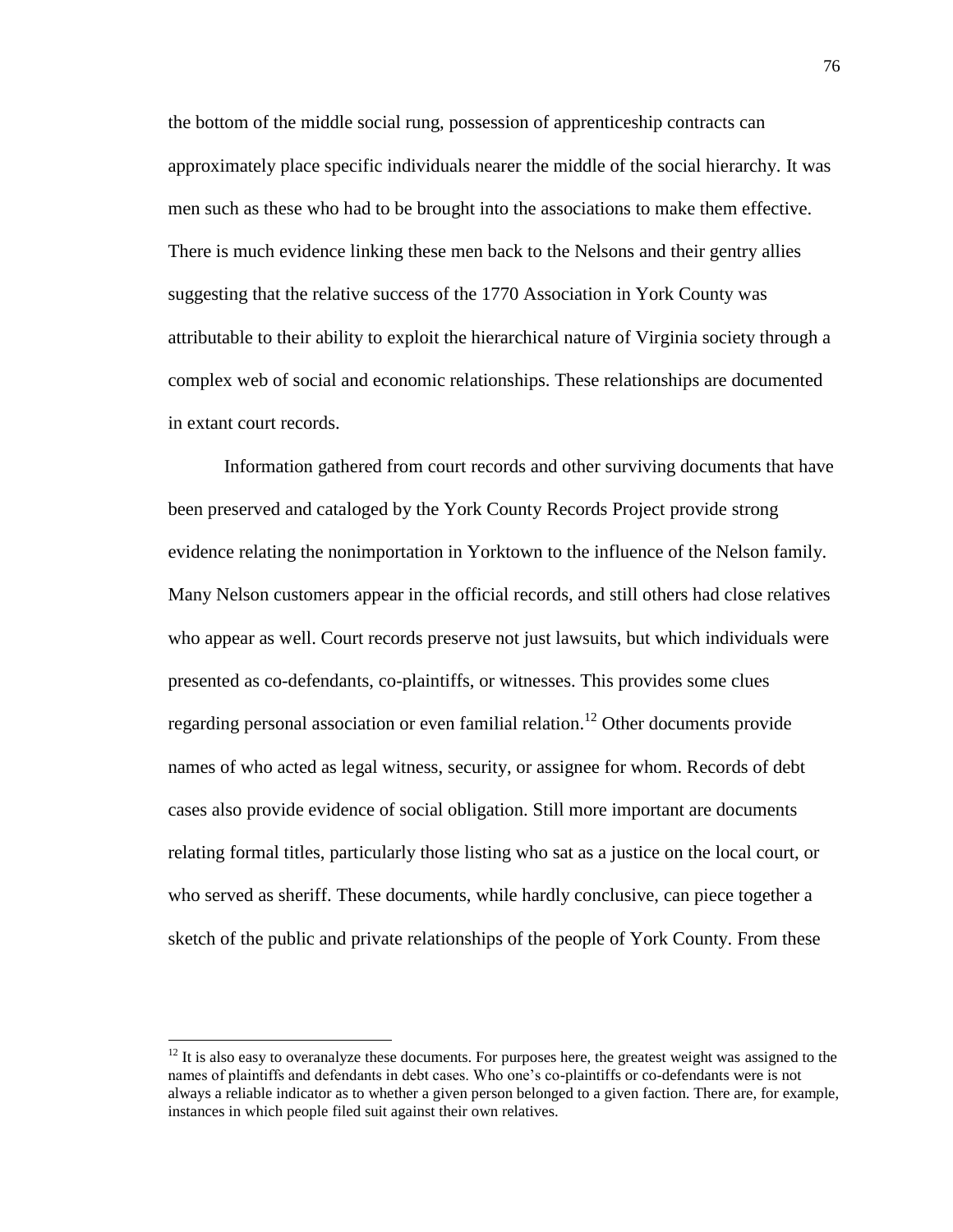connections between and across social ranks, a clearer image of the nonimportation movement in York County begins to emerge.

An important aspect of this image is the relative social standing of individuals in Yorktown. Court records provide insight insofar as they document interactions between people. One such interaction was the settlement of debts, and the York County Court preserved many records of debt settlement cases between Nelson customers. Debt cases are useful because they can provide a rough sense of who stood higher in the social hierarchy relative to someone else. Virginians likely did not borrow money from those too far below them in social rank.<sup>13</sup> A useful note of caution is that debt cases are only of utility to the extent they record when a creditor filed suit against a debtor. The court did not record when debtors made payments on schedule, as there would be no need to bring the matter to court. It can thus be safely inferred that the extent of real indebtedness in York County was greater than the court records reveal.

This project analyzed court cases only from 1765 to 1772. Although this includes cases predating the material in the ledger, information from these years can still help establish preexisting social relationships. What these cases reveal is that there was a web of private debt that connected Nelson customers to one another and directly back to President Nelson and his immediate family. Nelson himself was known to have held much in the way of outstanding debt obligations, obligations which his son, Thomas Jr., would try to collect. Most of these debts, however, do not appear in the court records, indicating that the debts were either paid in a timely manner, or that Nelson's debtors

<sup>&</sup>lt;sup>13</sup> A major exception to this would be planter credit with merchants. Extravagant planters were known to amass credit with multiple merchants, but this is not quite equivalent to instances in which individuals borrowed money from others.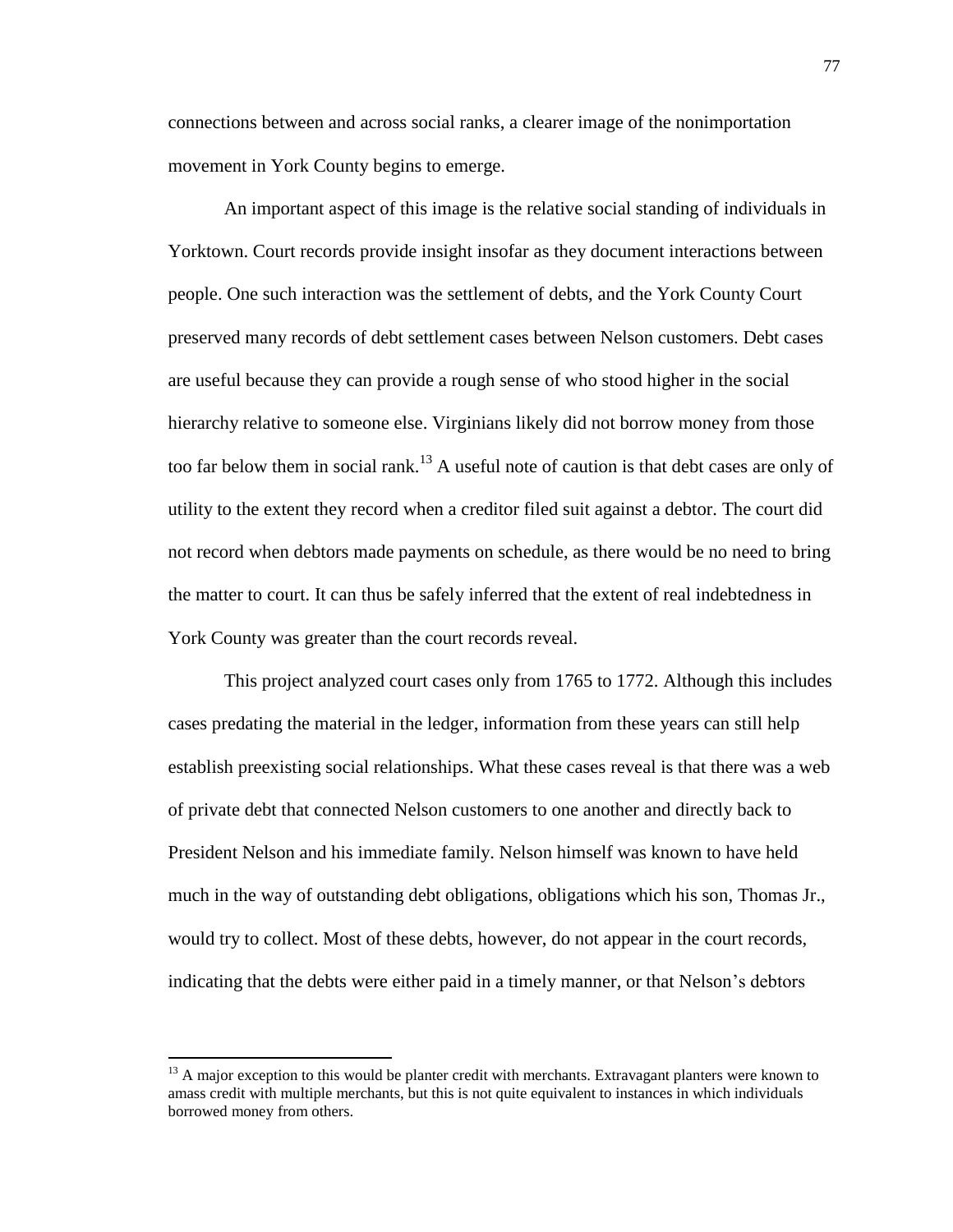were rarely taken to court.<sup>14</sup> Many of the Nelsons' customers and clients, however, owed and were owed money by their neighbors.

These debts are but one clue as to the composition of Yorktown's social order. Court documents show how the gentry conducted the Spirit of Association down towards the middling rank. Available evidence shows the existence of a subset of the middling sort who interacted closely with the gentry despite never rising to their clout. This would make John Hatley Norton one of the key links in the social network that allowed whatever nonimportation sentiment there was to survive. Unfortunately for the historian, John Hatley Norton makes only the occasional appearance in the York County Court records, meaning speculation about his connections difficult. His letters to his father also gravitate heavily towards matters of business, making John Hatley Norton a dead end as far as exploring the downward conduction of Association is concerned, though he is known to have had numerous contacts throughout town, and doubtless would have influenced the movement. Although Norton's record in court documents is scant, the same cannot be said of other Yorktown residents. Others can be linked to Nelsons and the gentry through court records.

Only a few individuals below the gentry rank can be tied directly back to the Nelsons, but those who can help create an image of what the Nelsons' social network looked like. One of the very small number of people conclusively linked to the Nelsons was Joseph Mountfort. Very little was recorded about Mountfort, but a record of an indenture of mortgage between Mountfort and President Nelson from March of 1769 has

 $14$  There are only two recorded cases in which William Nelson took a customer to court during this period. In each of these cases, he was suing the executors of estates which had owed him money.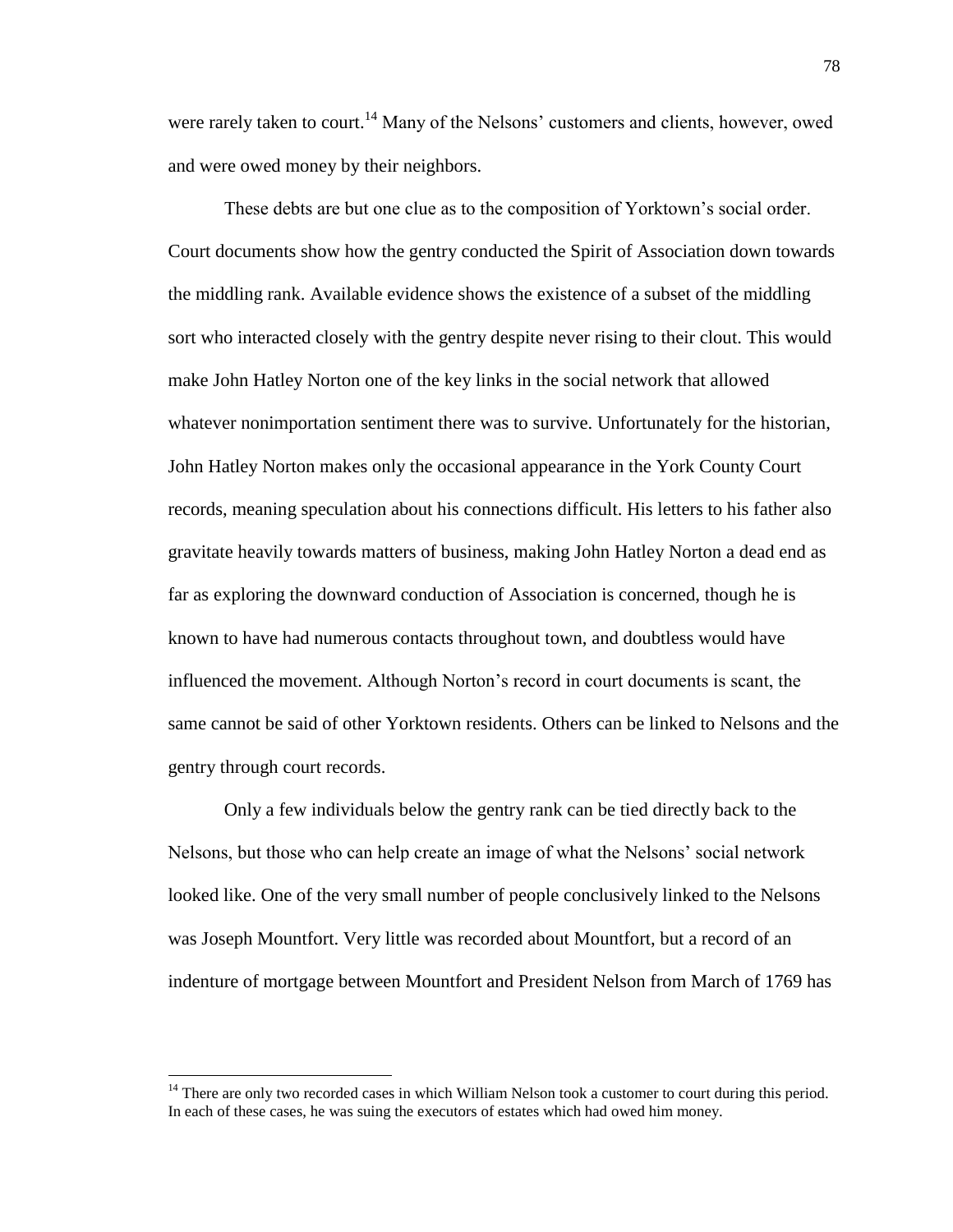survived.<sup>15</sup> The details of this contract show that Mountfort mortgaged some of his slaves and livestock to Nelson. As slaves and livestock were property, this shows a relationship of trust between the Gentleman William Nelson, and Mountfort, who stood somewhere below him. Nelson also signed business contracts with store clerk Augustine Moore and merchant Captain John Thompson.<sup>16</sup> These few documents establish at least a small circle of people outside the gentry who fell in the Nelsons' sphere of influence.

Within this sphere of influence fell the families some of Yorktown's merchants, tradesmen, and ordinary keepers. President Nelson's August 15, 1769 letter to the Norton firm shows some degree of familiarity with the Goosleys: "Mrs. Goosley pressed Me to assist her son in his Engagement to put 200 hds in this Ship.<sup>17</sup>" This establishes at least some degree of patron-client relationship. Martha Goosley was apparently socially placed that she could petition Nelson for assistance in her family's affairs. The only recorded case of a nature similar to this is James Mitchell's petition on behalf of his son Stephen detailed above. There is also some evidence that Nelson formed even more of these patron-client relationships. A July 1770 letter to John Norton from Anne Matthews, widow of the town butcher, notes that Nelson assisted her son-in-law James Moir with money and goods.<sup>18</sup> The scant information on President Nelson's personal dealings reveal direct connections to only a small handful of people, but these connections would be important, as they helped conduct the Spirit of Association throughout Yorktown and its environs.

 $\overline{a}$ 

<sup>&</sup>lt;sup>15</sup> Deeds (7) 1763-1769, 465. Indenture in this context simply refers to a contract, and is unrelated to indentured servitude, which was far less common by this period.

<sup>&</sup>lt;sup>16</sup> Deeds (8) 1769-1777, 29-30; Judgments and Orders (1) 1768-1770, 260

<sup>&</sup>lt;sup>17</sup> Mason 104

<sup>&</sup>lt;sup>18</sup> Ibid 139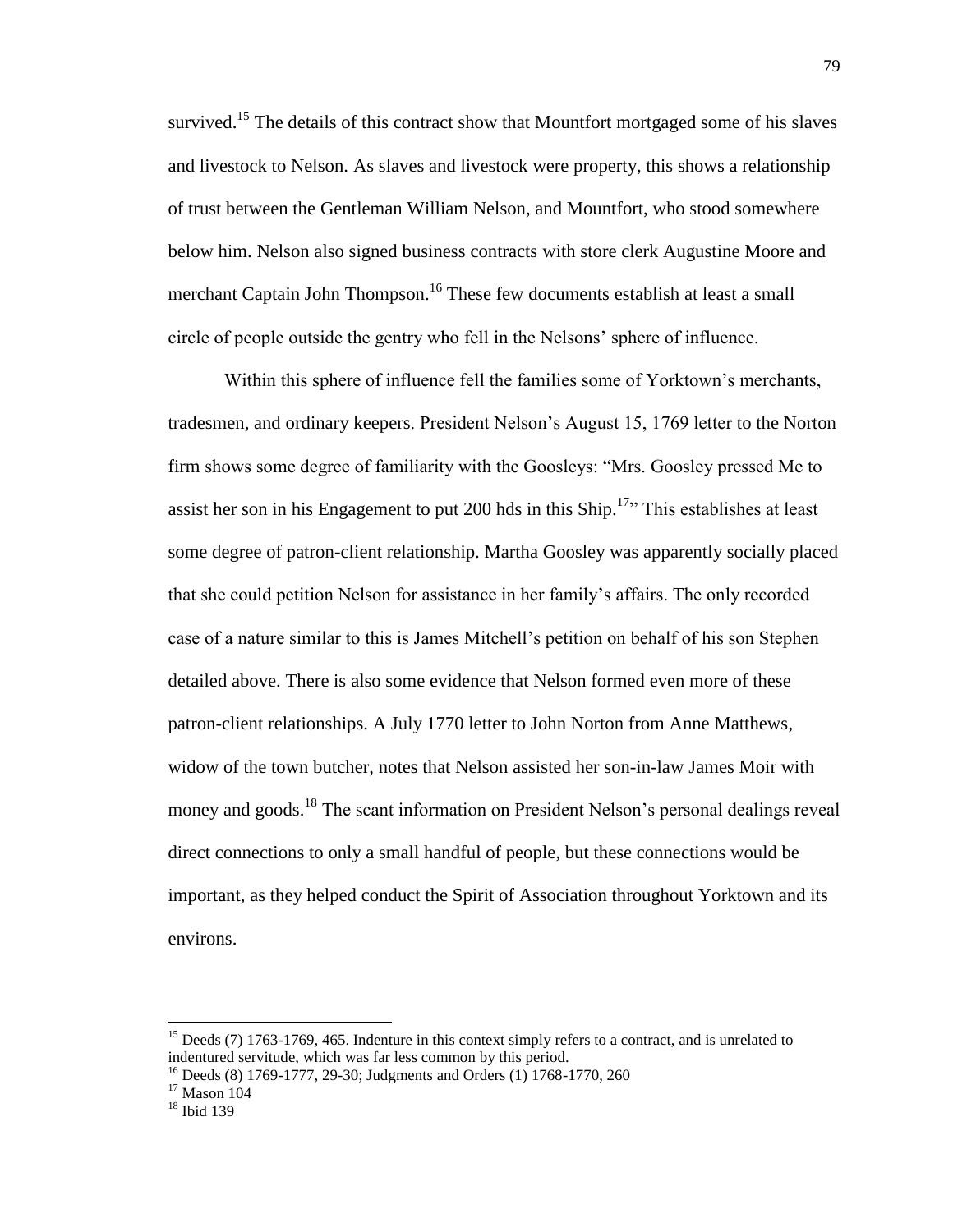Even if not everyone can be tied specifically back to the Nelsons, there are many who can be traced to others who were themselves close to the Nelsons. There are some individuals who can be tied to the 1770 Association's core through David Jameson. Jameson was owed money by Nelson customer Dr. George Riddell on at least one occasion based on a suit filed in November 1768.<sup>19</sup> Jameson was also a defendant in a September 1765 court case alongside William Stevenson.<sup>20</sup> Stevenson would also witness contracts for Jameson at least until 1768, and served with him as a court-appointed arbiter alongside Thomas Nelson, Jr. in March  $1769$ <sup>21</sup> Stevenson himself was not without important connections. Although he does not appear as a justice of the peace for 1769 or 1770, he does appear in the records of the oyer and terminer court of  $1765$ <sup>22</sup>. This placed him alongside Randolph, Digges, Nelson, and Chisman. Even if Stevenson did not hold this post at the time of the Associations, he was still esteemed enough to have held the post at some point. He also served as a court appointed arbiter alongside Jaquelin Ambler, a member of another of York County's elite families, and another mercantile family.<sup>23</sup> Though a merchant, Stevenson's position close to the elite made him one point of contact between them and the middling rank whose compliance they needed.

One man who probably played an important role obtaining that compliance was Dr. George Riddell. Riddell, noted above as a core associator, was connected to the Nelsons as a former tenant of President Nelson. Far more important than Riddell's connection to the Nelsons were his debt obligations that extended outside of the county's merchants. His debt case with David Jameson shows that the two had dealt with one

 $\overline{a}$ 

 $19$  Judgments and Orders (1) 1768-1770, 124

<sup>20</sup> Order Book 1765-1768, 5

 $21$  Judgments and Orders (1) 1768-1770,

 $^{22}$  Order Book 1765-1768, 22

 $^{23}$  Judgments and Orders (1) 1768-1770, 487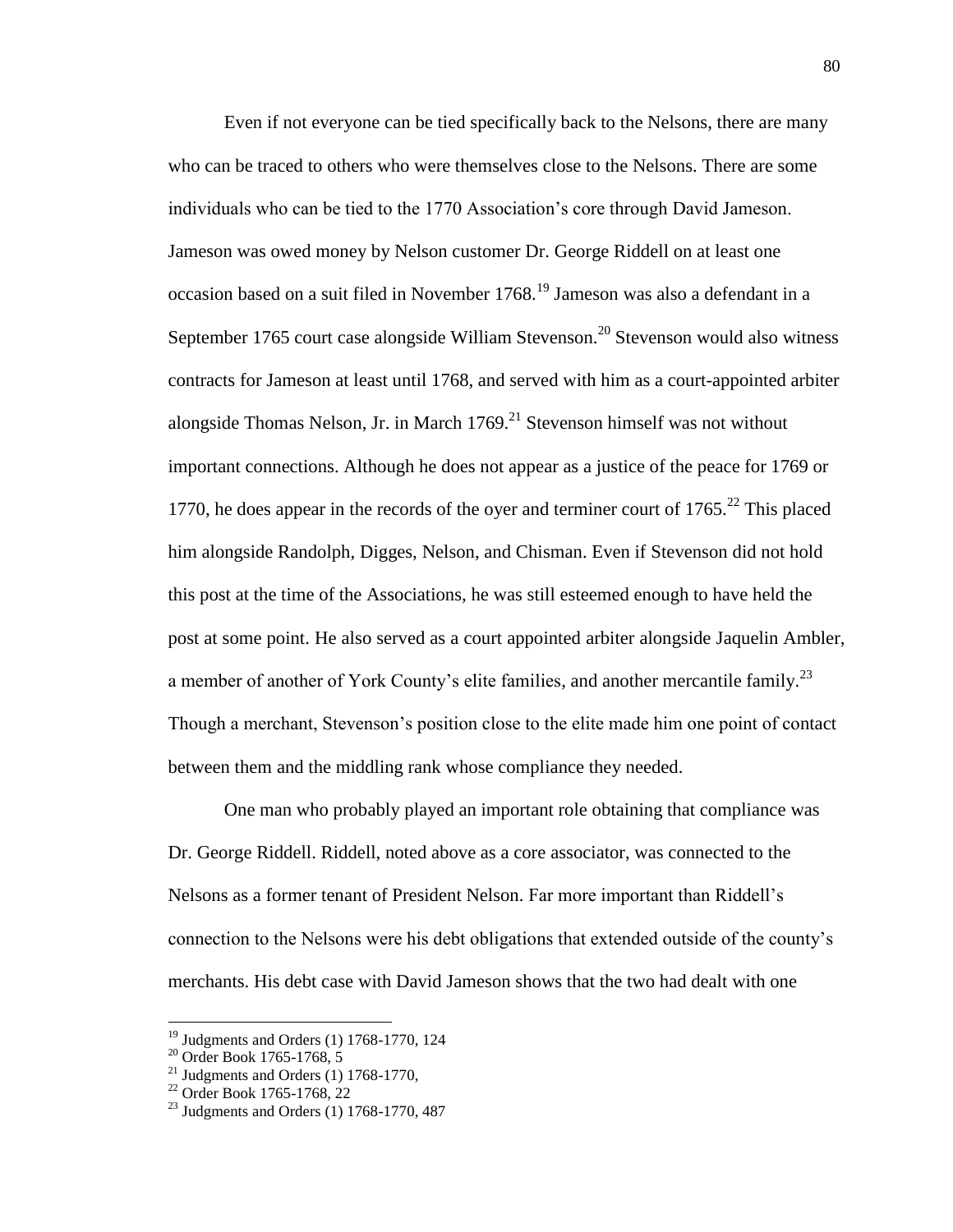another on at least one occasion. In addition to William Stevenson, Riddell held debts from Stephen Mitchell, William Mitchell, Thomas Gibbs, Joseph Mountfort, Matthew Hubbard, Hansford Hill, Katherine Hansford, and Seymour Powell.<sup>24</sup> Another man, merchant John Thompson, was in such dire straits that he mortgaged some of his property to Riddell in July of 1770.<sup>25</sup> Excepting Hansford Hill and Katherine Hansford about whom little is known, all of these debtors were among York's merchants, tavern keepers, and shipmasters. These were the sort of people the gentry needed to cooperate. Riddell's status close to the gentry and as a major creditor made him an effective conduit for the Spirit of Association downward to the middling ranks. His creditor status shows that he was considered higher up on the economic and social ladder than most, and would have been well-positioned to exercise influence over debtors in a deference-based society.

Riddell's debt obligations were not the only fact of life tying these merchants and seamen together. These men met not just to do business but to socialize. It is impossible to know for sure who socialized with whom and at what time and place, but surviving documents can provide clues. One type of legal document in the court record useful in this regard is the ordinary license. In order to operate an ordinary, a county resident had to apply for a license, an application that was not always granted. These ordinaries were places where people from different social ranks could interact.<sup>26</sup> Court documents show that many of the Nelsons' customers kept ordinaries in addition to their other vocations and responsibilities.

 $^{24}$  Judgments and Orders (2) 1770-1772, 436; Ibid 17; Order Book 1765-1768, 19; Judgments and Orders (1) 1768-1770, 265; Judgments and Orders (2) 1770-1772, 108, Ibid 471; Judgments and Orders (1) 1768-1770, 412; Judgments and Orders (2) 1770-1772, 17

 $25$  Judgments and Orders (1) 1768-1770,

 $26$  This depended on the exact case. As is much the case today, different colonial ordinaries catered to different clienteles. Christiana Campbell's ordinary in Williamsburg, for example, tended to cater to a more elite customer base.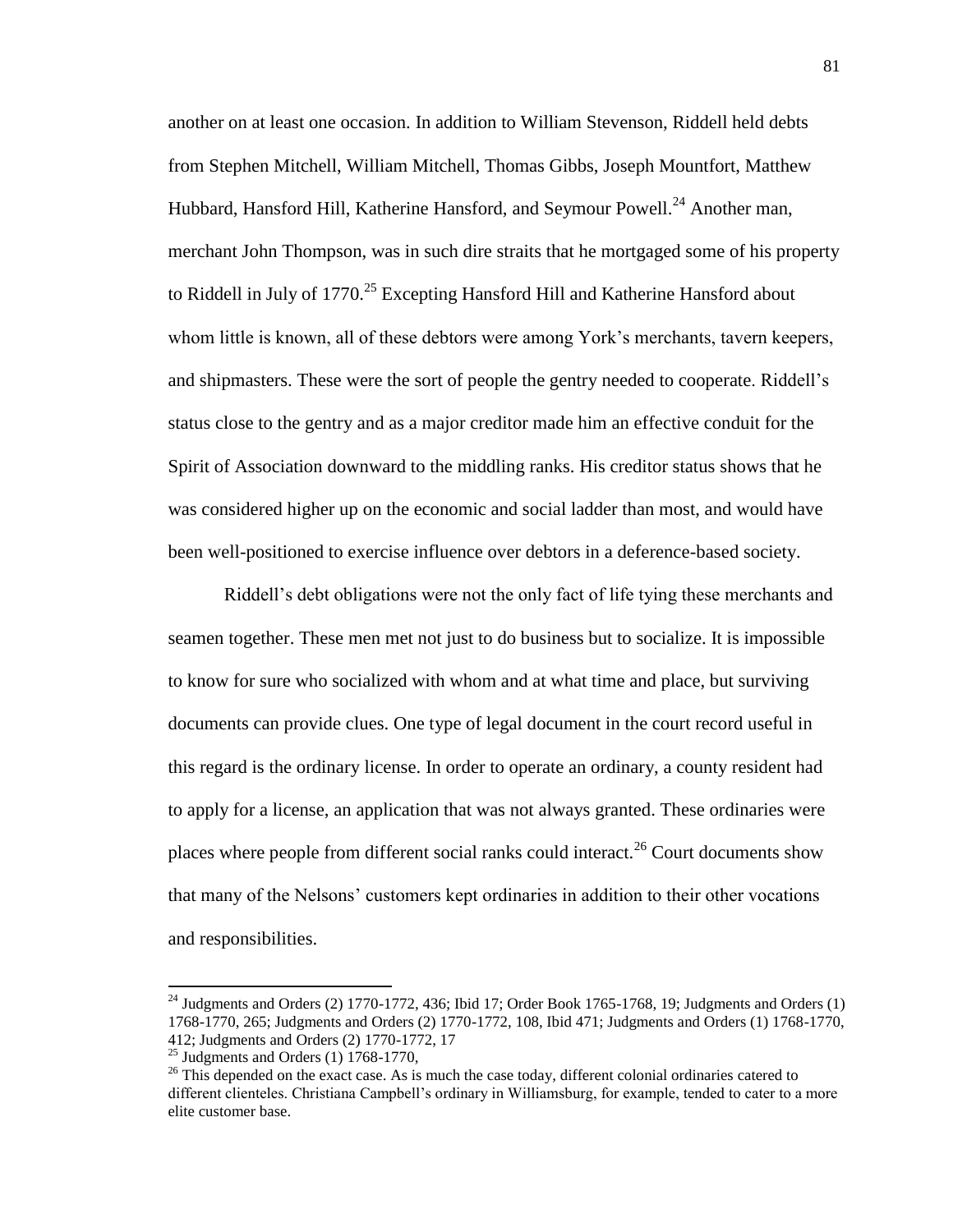Among the ordinary keepers in the ledger are Augustine Moore, James Mitchell, the father and son team of Thomas and Abraham Archer,<sup>27</sup> and John Gibbons.<sup>28</sup> The most important of these are Mitchell and Gibbons. Mitchell operated the Swan Tavern in Yorktown owned by the Nelsons, and Gibbons, who was co-ferry keeper with Mitchell, operated the ordinary next door. This shared responsibility likely placed Mitchell and Gibbons in the same social setting much of the time. Of the two, Mitchell is of the most importance because his ordinary sat on land owned by the Nelson family, making him one of their tenants in addition to being one of their clients as detailed above.<sup>29</sup> Furthermore, the Swan was situated directly across from the county courthouse, making it more than likely that it was full of customers when court day came around.<sup>30</sup> Men from all walks of life would interact on Nelson real estate on what was likely to be the most politically charged day of each month. It was on court day that, as both Willis and Roeber have pointed out, that the social obligations that made Virginia society work were reinforced in full public view.

The Swan was also the favored stopping point for *Virginia Gazette* post-riders, who delivered the colony's newspapers from the capital. Post-riders brought not just broadsheets with the latest political news, but the most recent correspondence. These post-riders travelled not just from Williamsburg to Yorktown, but to many other locales throughout Virginia. Because post-riders conversed with many people in many places within a relatively short period of time, they were highly sought after as sources of information when they arrived at the Swan. The Swan was also where the London papers

 $\overline{a}$ 

 $27$  Riley 149 n 70The York County clerk recorded both men as having licenses, and it is thus unclear as to whether they operated the same ordinary, or managed competing enterprises. <sup>28</sup> Ibid 142; Order Book 1765-1768, 25

 $29$  Riley 152

 $30$  Ibid 149-150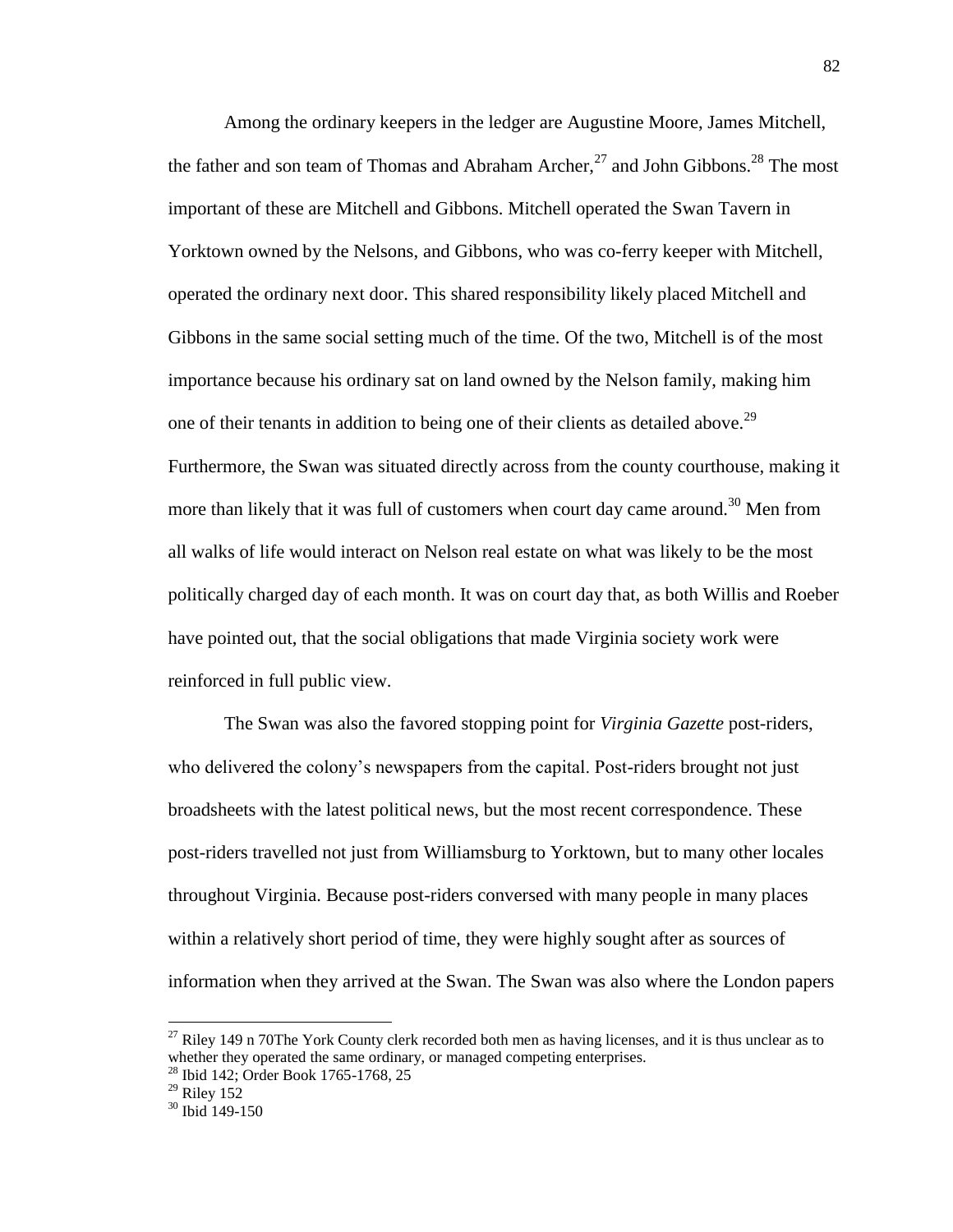and bulletins from the northern colonies were circulated in Yorktown.<sup>31</sup> When the 1770 Association came into effect, it was no doubt made known at the Swan, where it was mulled over and discussed by the town's merchants. Merchants and sea captains who owed money to Associator George Riddell would thus gather in a tavern located across from the courthouse-a physical symbol of gentry power-and that was operated by tenants of the Nelsons, who were the most powerful Associators in town. It was at this ordinary that the paternalistic authority held by the leaders of the county's social hierarchy meshed with the web of social obligations that connected Yorktown's residents to one another. This created the energy necessary for a relatively successful effort at limiting British imports. For this reason, the purchasing behavior of the gentry was very similar to that of the middle group below them. To demonstrate this, individual purchasers were selected out of the whole to represent the consumption characteristics of the elite and middle ranks.

Given that the gentry had important connections below them on the social ladder, and that they had both paternalistic authority and influence among the middling rank, it is no accident that their buying behavior had much in common with their social inferiors.

<sup>31</sup> Clyde Trudell, *Colonial Yorktown*, (Old Greenwich: The Chatham Press, Inc., 1971), 102-103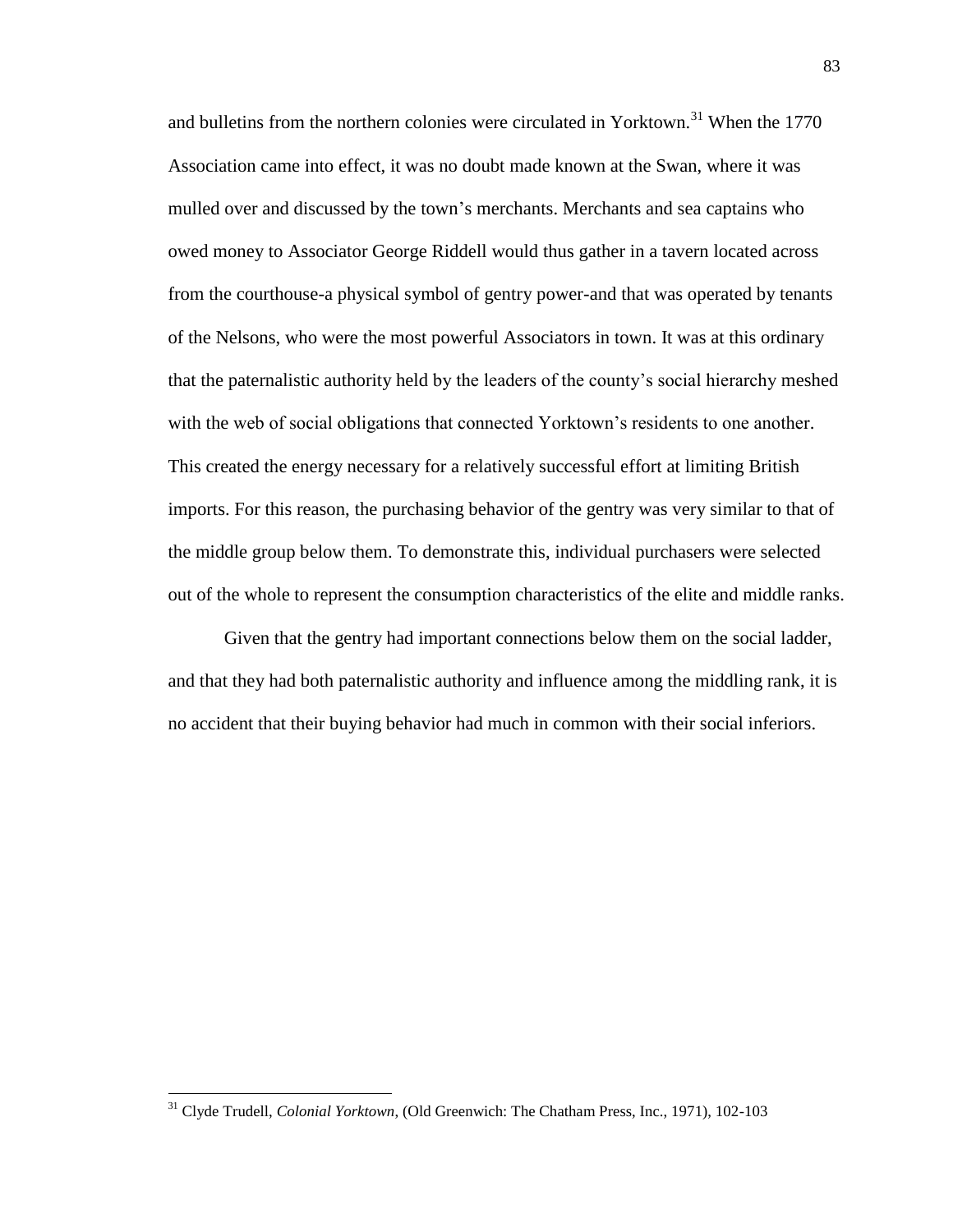

### **Figure 3**

 $\overline{\phantom{a}}$ 

Judging from their smaller number, the gentry and the immediate Associators made up a smaller proportion of the store's customers, but they were responsible for a great number of purchases.<sup>32</sup> The interesting characteristic of the gentry purchasing trend is that there is little in the way of a clear pattern in terms of any definite decrease. Purchases dropped from £127.46 in 1769 to £87.95 in 1770. Purchases would drop again to a mere £4.01 in 1771. The truly dramatic drop in sales appears to have occurred after August of 1770, however. September 1770 saw £7.50 worth of goods purchased, with a continuous decline following thereafter. No transactions among this subset were recorded from May to November. This finding at the very least is consistent with what previous observers have noted regarding observance of the Association. It was the gentry, those who were the most likely to be importing in the first place, who were also the most likely to put effort into controlling their imports. Although Yorktown's gentry appear to have

 $32$  This subsample includes both General and Secretary Nelson, Dudley Digges, Anne Digges, David Jameson, Thomas Jameson, George Ridell, John Hatley Norton, Jacquelin Ambler, Martha Jacquelin, and an unspecified member of the Burwell family. It is not an exhaustive list of the community's lead members.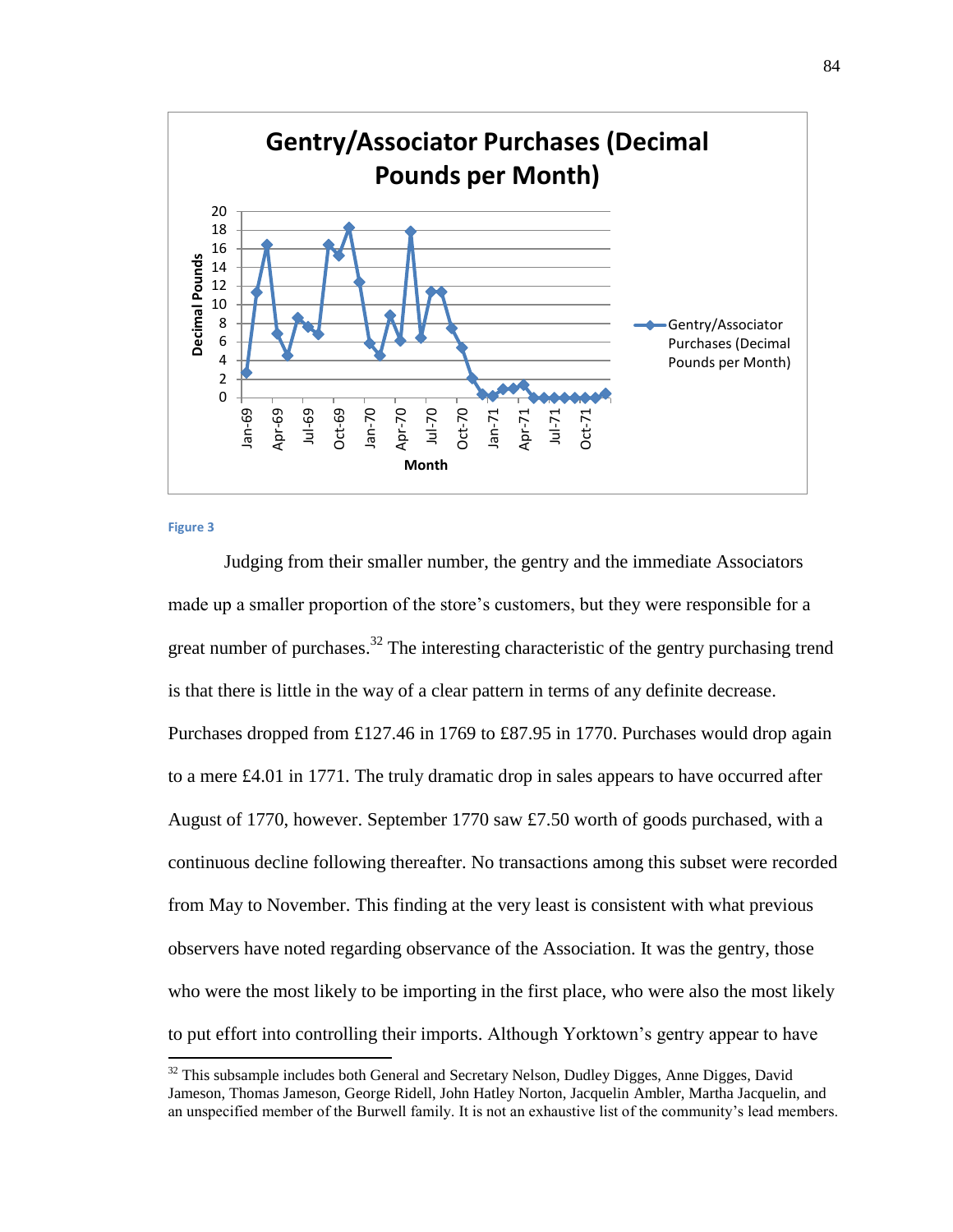made much effort at reducing imports, all would be for naught without the support of the middle rank. Perhaps to the satisfaction of some of the more zealous associators, many among the middle rank appear to have followed through, as the gentry appear to have successfully navigated the county's hierarchy.

It was hardly an accident that nonimportation did as well as it did in Yorktown given that its primary proponents sat atop a social network they could work to their own advantage. The social and economic setting of York County, a region where the cheap credit of factor stores was almost unavailable, made the gentry's task much easier than in the Piedmont or the Upper James. The general decrease in imports observed in Figs. 1, 2, and 3 hold even when the data set is filtered for merchants, ordinary keepers, and ship captains, as shown below in Figure  $4^{33}$ 



<sup>&</sup>lt;sup>33</sup> This subset is composed of a selection of ordinary keepers, merchants, sea captains, those personally associated with them, and those owing money to George Riddell: Martha Goosley, Charles Hansford, Matthew Hubbard, Matthew Pope, Seymour Powell, Thomas Gibbs, William Mitchell, James Mitchell, Stephen Mitchell, Joseph Mountfort, William Stevenson, William Moody, Abraham Archer, Thomas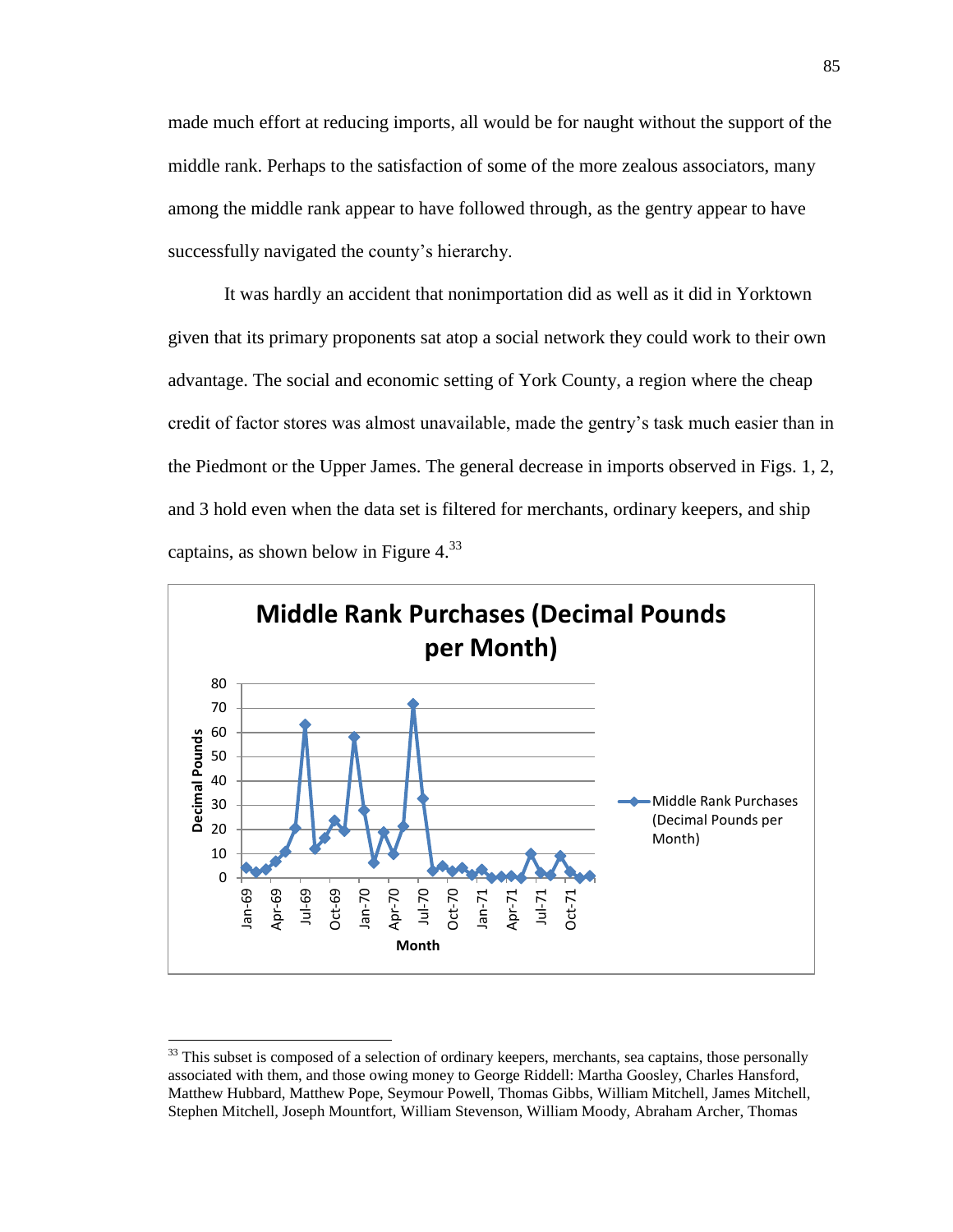## **Figure 4**

 $\overline{\phantom{a}}$ 

The above figure is noteworthy simply because it was very frequently those in the middle of society who had ignored the 1769 Association. The data represented here are the purchases of those who would have been likely to frequent the Swan, where they would have been influenced by the more powerful merchants and associators. Among these middling men, the decline in imports was no less dramatic than it was among any other group. The level of trade conducted by middling merchants, tradesmen, and ordinary keepers decreased significantly in 1770 and 1771. Extremely high values of purchases relatively early and late in the year 1769 were primarily the result of purchases of tobacco and very large quantities of sundries. Middle rank purchases for the year 1769 were for the most part unremarkable, and totaled £241.30

In contrast, trade quantity in 1770 totaled £205.17, peaked in June at £71.73, and never really recovered. Much like the gentry, the middling sort had a purchasing boom in the early and mid-summer of 1770, and stopped buying shortly after the announcement of the 1770 Association in June. Their purchases would drop again to £31.44 in 1771. Yorktown's middle rank also appears to have made many of the same purchases as those above them, albeit in smaller quantities. There is little unique to be said regarding their purchases, but the decline observed is very similar to the one observed among the Gentry/Associator subset. This decline is likely due to social influence of the core associators described in the preceding chapter.

It is no accident that the upper and middling ranks of Yorktown society experienced similar changes in purchasing behavior during the months of the 1770

Archer, Thomas Stroud, Joseph Stroud, Benjamin Moss, James Moss, and John Moss. It is not an exhaustive list of the entire middle rank as represented in the ledger.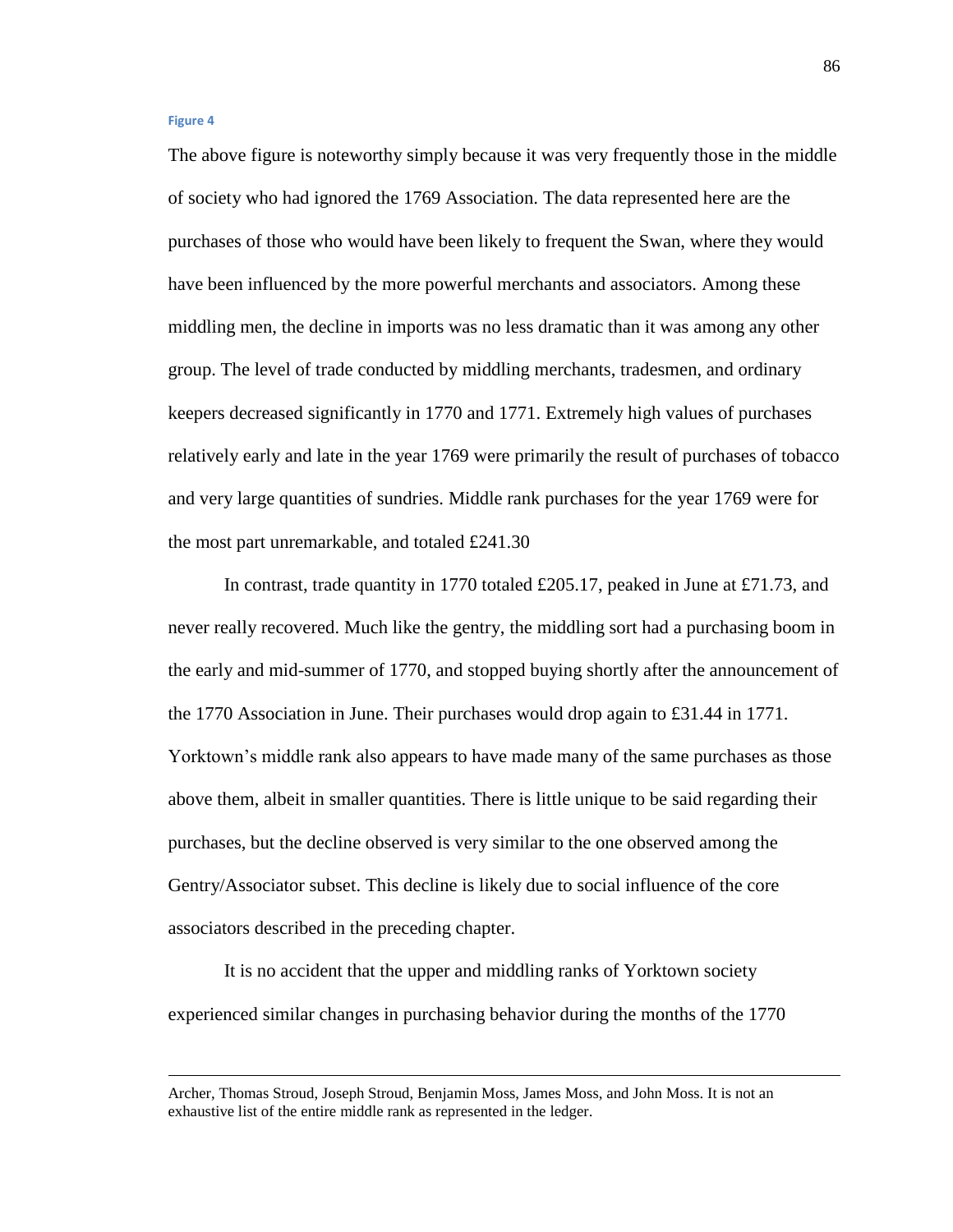Association. The Nelsons and their immediate circle already had significant influence as the leaders of the county's instruments of governance. The lead associators in Yorktown exploited their paternal authority as gentry oligarchs to apply pressure to the upper members of the middling rank in the hopes that the Spirit of Association would trickle down. This influence often took the form of patron-client relationships, business relationships, and creditor-debtor relationships. This was probably easier in Yorktown than in other regions of Virginia based on the makeup of the local elite. Yorktown had little in the way of a clear demarcation between a distinct gentry class and a distinct merchant class. The greater commonality between the gentry and the middling merchants and sea captains may have made the 1770 Association easier to enforce. These person to person relationships were not, however, the only way in which the gentry exercised influence over those below them.

Gentry influence over the populace could also be more abstract as in the case of the Swan Tavern and court day, in which the town's preeminent gentry family owned one of the most important public venues in the area. This was in addition to their social group dominating the court, which was arguably the single most important public venue. It is this aspect of the spread of association that was perhaps the most important in the relative success of the movement. The 1770 Association succeeded not just because of the statesmanship and political skill of a handful of powerful gentry. Political discourse occurs among not just among individuals, but within and between communities that share not only a common political heritage, but a common political language. The seventh and final chapter will illuminate how such a language, a language of goods and a language of shared sacrifice, came to influence Yorktown in during the years of the early associations.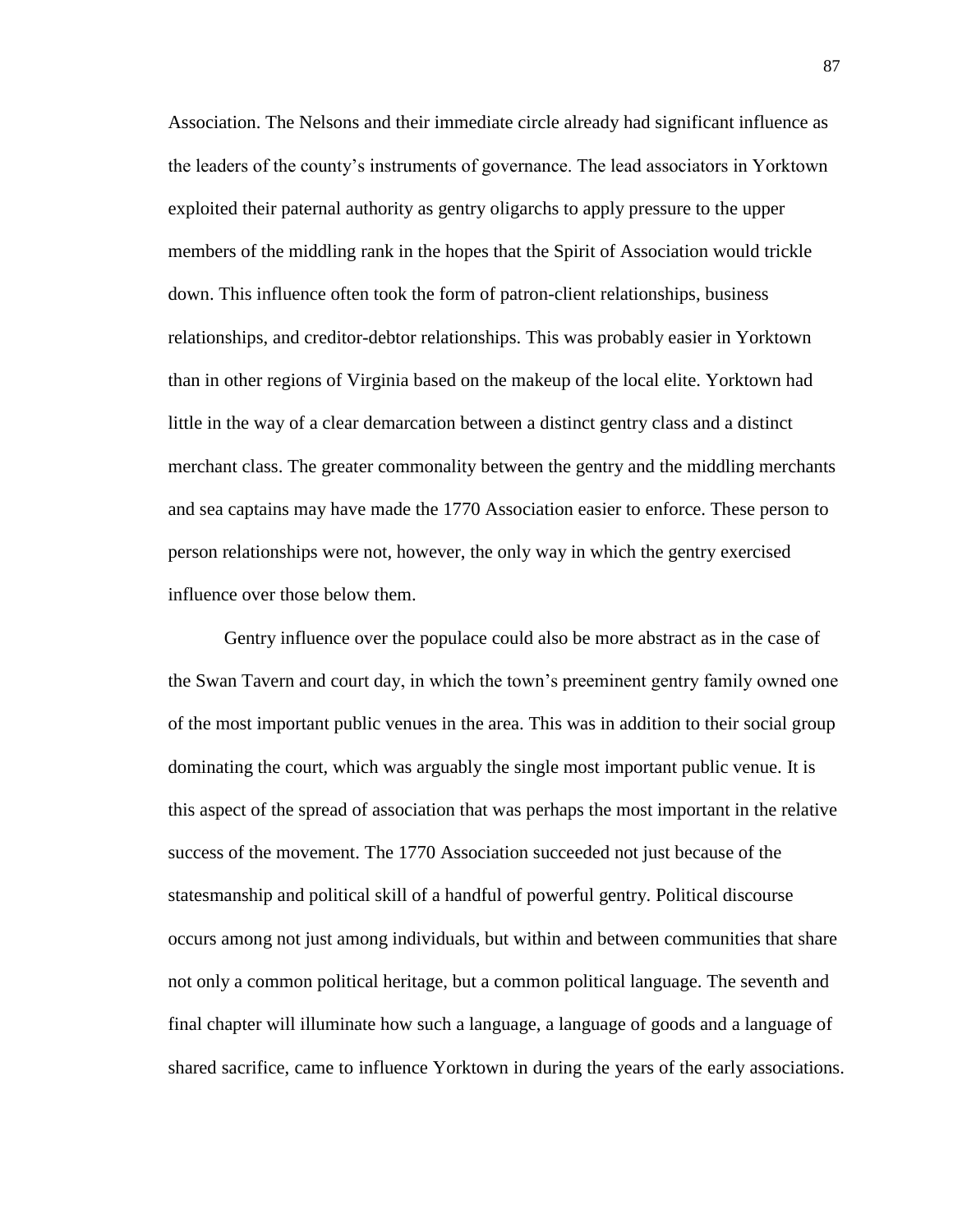# CHAPTER VII.

# THE LANGUAGE OF GOODS IN YORKTOWN

The last few chapters have demonstrated the importance of deference and hierarchy were critical to the performance of the association movement. York's hierarchy functioned as the medium through which the local elite conducted nonimportation sentiment. In order for this to work however, the gentry and the middling rank had to share a common political language. The Consumer Revolution that helped bring on the political struggle in which Virginians were now enmeshed had also made the gentry and those below them common consumers of the same goods. As dependence on these imported goods increased, their status as consumers of the same British imports would create a sense of political solidarity. This appeared in Yorktown most obviously in the ways in which the populace bought and used textiles. This final chapter will explore how the language of common goods motivated the people of York County to reduce their imports through the Associations. The evidence presented suggests the beginnings of a language of goods. The politicization of British goods, it seems, would have to wait for the Continental Association of 1774.

Tracing the origin of a language of goods unique to York County is almost impossible. The most that can be said is that it was likely similar to the language used in the rest of Virginia, and given that the same goods were sold over the colonies, this should not be surprising. Holton characterizes the period's political language in terms of sacrifice:

Where once gentlemen and gentlewomen had demonstrated affection by showering each other with gifts and hospitality, the new language of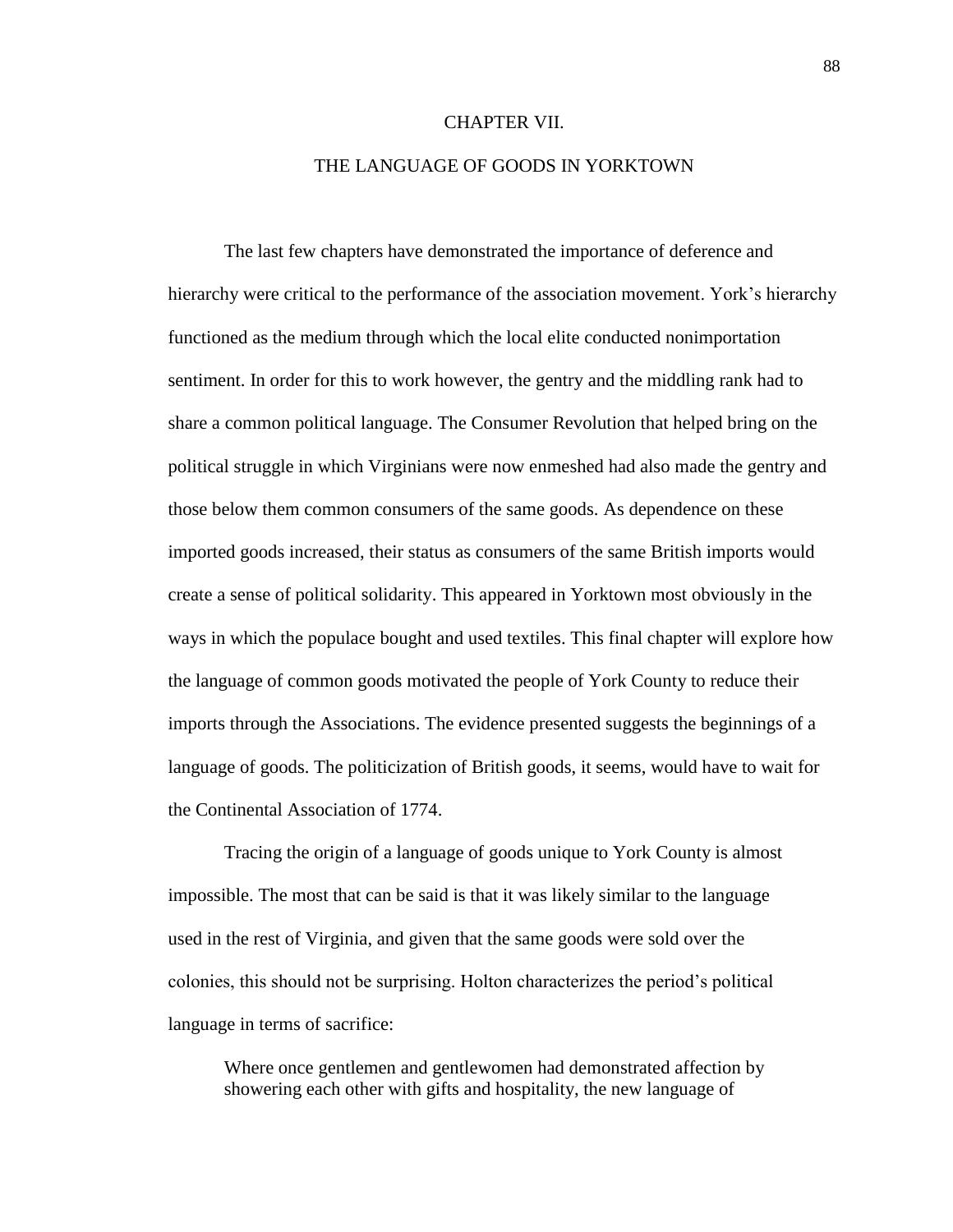community was shared sacrifice. Nonimportation provided its own replacement for the thrill that normally greeted members of the gentry when they broke open packages containing the latest London fashions. New china and clothes were exciting, but so was the sense of patriotism that the boycott awakened.<sup>1</sup>

Virginians generally sacrificed finery, but what they usually targeted was imported

textiles generally. Surviving accounts from the Association period document a

preoccupation with the wearing of homespun instead of imports. Recall Martha

Jacquelin's letter to John Norton from August 14, 1769:

I expect to be dressed in Virginia cloth very soon, and as I am a little incommoded with corns, in Mockasins likewise I have given up the Article of Tea.<sup>2</sup>

Jacquelin was not alone in this sentiment. President Nelson wrote to Norton on January

24. 1770:

They have already taught us to know that We can make many things for ourselves, & that We can do very well without many other things we used to indulge in. I now wear a good suit of Cloth of my Son's wool, manufactured, as well as my shirts in Albemarl & Augusta Counties, my Shoes, Hose Buckles, Wigg, & Hat etca of our own Country, and in these We improve every year. $3$ 

Recall also Martha Goosley's remark from August 8, 1770 regarding the use of

homespun cloth:

[W]ill they Put us under the necessity of wearing homespun altogether? I assure the Gentlemen wear nothing else all Summer & we have made great improvements. 4

Goosley's June 13, 1770 letter also employs the "language of shared sacrifice"

noted by Holton:

 $<sup>1</sup>$  Holton 86</sup>

 $<sup>2</sup>$  Mason 103</sup>

<sup>3</sup> Ibid 122

<sup>4</sup> Ibid 143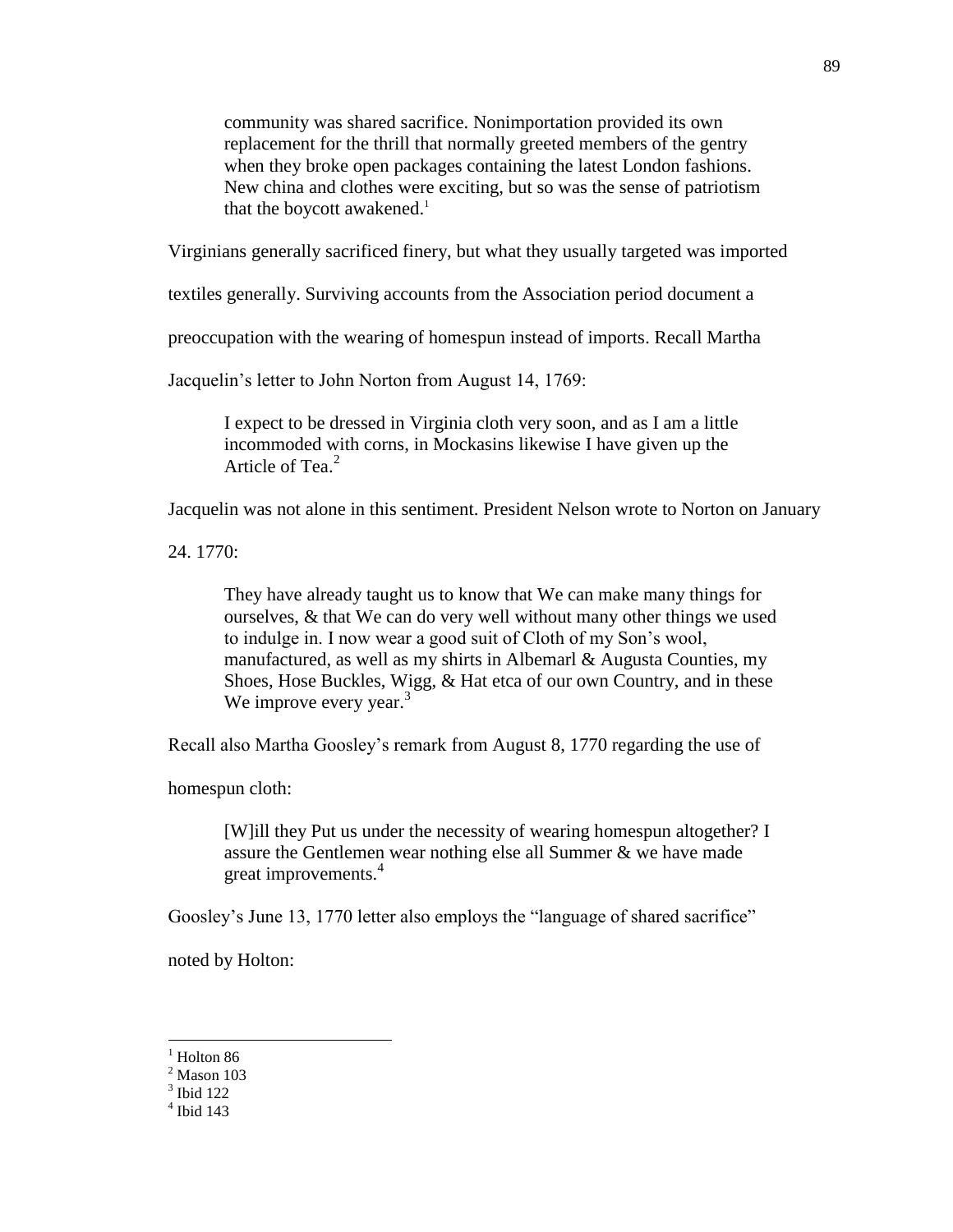I understand we are to be tied Down to very Strick rules. Any thing will I agree to for the common good. $5$ 

All four letters evince a clear interest with Virginia's condition. Nelson's and Jaquelin's both express pride at their Virginia cloth, and Goosley's states unequivocally that she was willing to make sacrifices, though she appears to have been unhappy about it. Notably, all three writers reference textiles. Unlike the luxury goods prized by the gentry, clothing was a product everyone needed. This created a rhetorical link between the gentry and middling sort; they could all join together in solidarity by rejecting dependence on British textile imports. The same fabrics that had Anglicized them would politicize them.

Textiles had also been important in Virginia society even before the association period. As Fischer notes, clothing was a crucial way for Virginians no distinguish one another in terms of social rank; gentlemen wore finer fabrics, common men wore much simpler textiles.<sup>6</sup> When imports were politicized by the Townshend Duties, the social importance of textiles changed. Fabrics that had once been outward indicators of social standing had become symbols of who was willing to stand up for Virginia liberties by rejecting dependence on imported cloth.

The most clear utterance of Virginia's language of goods came in the form of the aforementioned homespun cloth. Just how much York County managed to free itself of this dependence remains unclear. The prevalence of homespun is hard to determine in large part because it was made for home use, and there are few records of its purchase. Homespun also incurred a great economic burden on those who produced it. Very little

 5 Ibid 136

<sup>6</sup> Fischer 358-359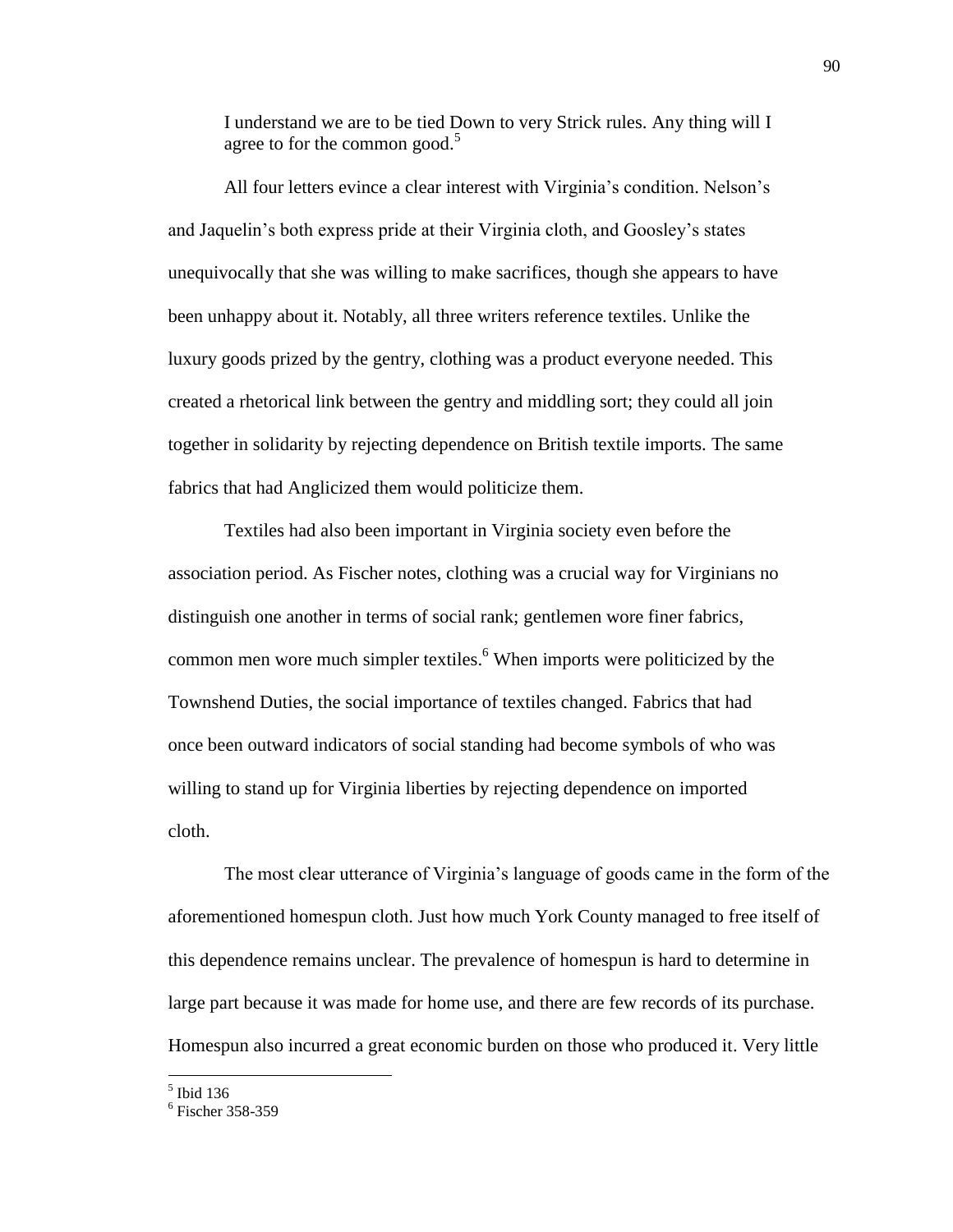labor from Virginia's plantation economy could be spared to produce cheap cloth; slave women had responsibilities within households from which their owners would not excuse them, and male slaves were required in the fields to produce cash crops.<sup>7</sup> There is also anecdotal evidence slave women would resist orders to produce homespun cloth, and that planters' wives sometimes supported these choices.<sup>8</sup> Households that could afford to utilize large quantities of homespun were typically either gentry households such as the Nelsons, who had whole plantations they could convert to the production of cloth, or smaller plantations outside the tobacco export market.<sup>9</sup> The "Gentlemen" Goosley referenced represented the former case of those with enough resources to produce their own homespun, though her use of the plural "us" suggests that Virginia cloth was somewhat more widespread. As for the smaller households, it is much more difficult to say. As noted above, the tobacco trade in the York River Naval District was dominated by large planters. Few small planters were exporting from this district, making it more plausible they were producing their own cloth. This means the probability that any given planter in York County produced homespun was somewhat greater than it would have been elsewhere, thus explaining the ubiquity implied by Goosley's letter.

. The above letters of William Nelson and Martha Jacquelin reveal the pride associated with wearing clothing made from fabric produced in Virginia rather than in England. This was quite likely the reason for the decline in the import of certain types of textiles. Although the trend in the total value of transactions is overall a downward one,

 $<sup>7</sup>$  Holton 92</sup>

<sup>&</sup>lt;sup>8</sup> Ibid. The only specifically documented case of this is at Mount Vernon, where Martha Washington refused to hold her personal slaves to the production quotas set by George.

 $9$  Ragsdale 104-105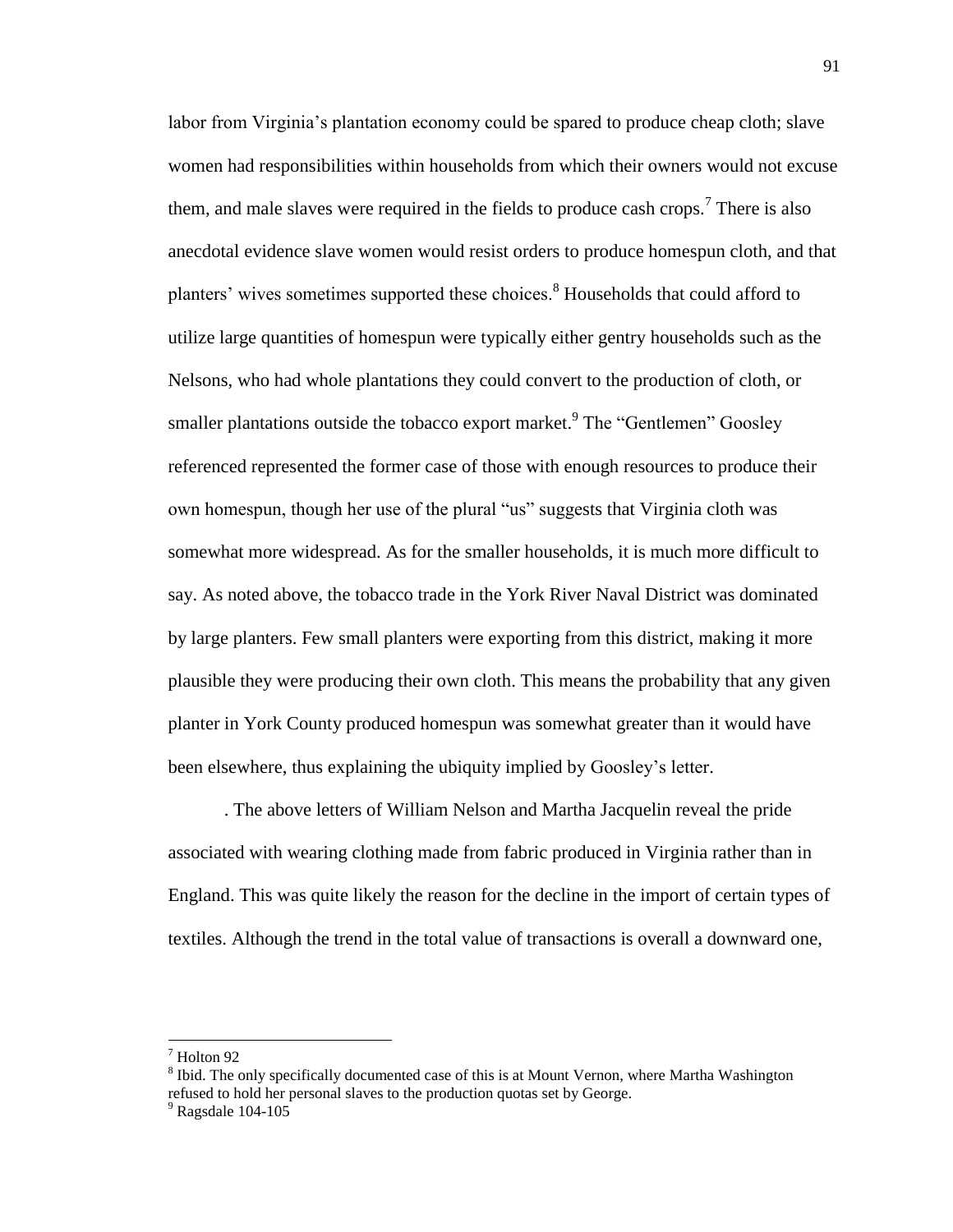

sales of individual fabrics do demonstrate their own patterns.





#### **Figure 6**

 $\overline{\phantom{a}}$ 

Figure 5 shows the monetary value of textile goods purchased, and Figure 6 above shows the total number of purchases of textiles. Both of these figures are included to distinguish between expensive fabrics and the cheaper fabrics permissible under the Associations.<sup>10</sup>

 $10$  The data in Figure 5 provide only a crude measurement of the actual quantity of textiles because it assigns all purchases the same weight. A purchase of 1 silk handkerchief is assigned the same weight as a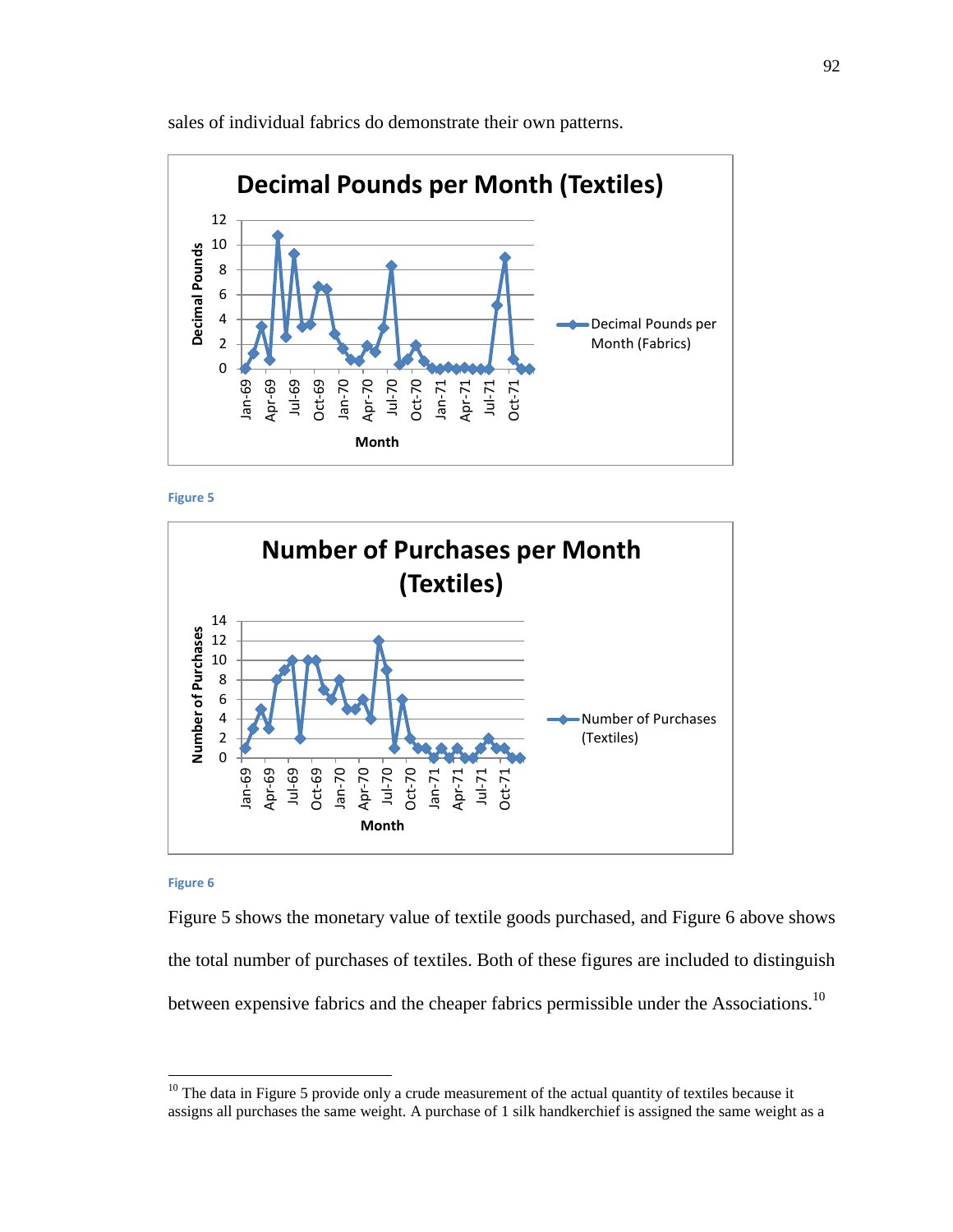These two graphs roughly show that decline in the total sales of textiles were not necessarily due to a decrease in the actual quantity of textiles imported. Quantity and cost seem do, however generally appear to be related.

The overall value of textile imports in Yorktown decreased from £52.50 in 1769 to just £25.46 in 1770. The value of imported textiles dropped to £15.21 in 1771.<sup>11</sup> Based on crude measurements of the quantity of goods imported, there were 74 purchases in 1769 compared to 60 in 1770, and seven in 1771. Note that the drop in the value of sales was much greater than the drop in the number of sales. This is because the Nelsons' customers shifted their imports rather than abandon them.

The best evidence for this is the changes in sales of linen over time. The value of imported linens changed only negligibly between 1769 and 1770, from £26.71 to £20.85. The number of purchases of linen cloth, however, increased from 30 in 1769 to 41 in the following year. Only three purchases were recorded in 1771 at a total value of £5.03. The notable pattern in linen sales is that the linens being imported in 1770 were by and large cheaper than those imported in 1769. This is partially because the 1770 Association imposed a maximum value of two shillings per yard for any linen brought into Virginia. Most linen imported after September 1, 1769 sold at or below this value. Only three purchases of linen were recorded after September 1, 1770, one in December 1770, and two more in mid-1771. Yorktown consumers were generally buying cheaper varieties of linen than they had in the past. Although they had bought large quantities of cheap linens such as Irish linen and drill in both years, after 1769 more expensive linens such as cambric and printed linen became less common.

purchase of two. Because not all textiles were shipped or sold in the same consistent units, there is no other consistent way of comparing the actual quantity of imported fabric over time.

 $11 \text{ } \text{\textsterling}14.15$  of this value came from only two purchases of silk products.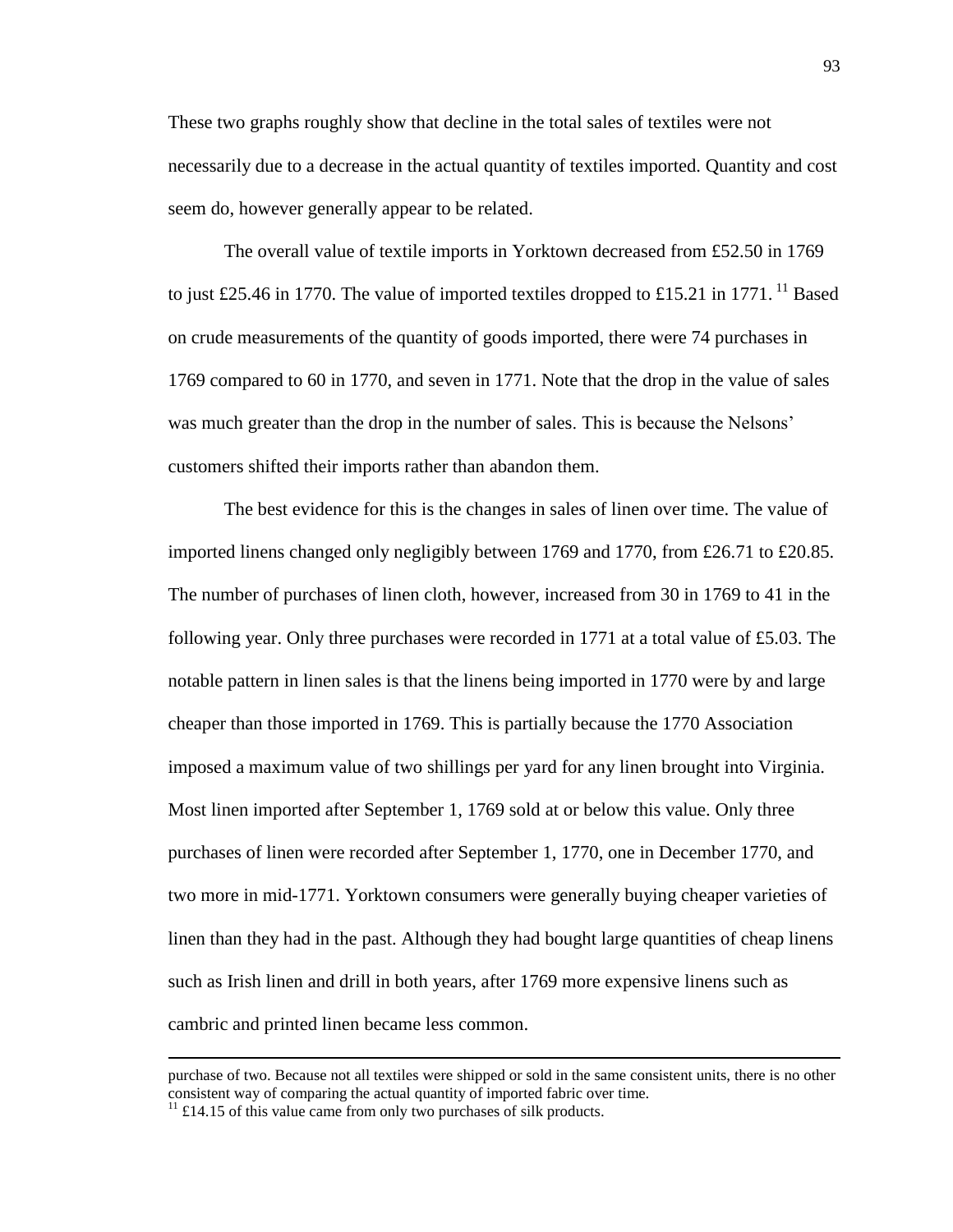Changes in linen purchases were somewhat consistent across rank lines. The Gentry/Associator subset spent £2.66 on linen in 1769, £2.32 in 1770, and nothing at all in 1771. This change was quite small indeed. Even smaller was the change for purchasers in the Middle Rank subset. The change in linen purchases among the Middle Rank was miniscule. In both 1769 and 1770, Middle Rank purchasers bought approximately £10.49 worth of linen cloth. Only £0.75 was spent in 1771. The Gentry/Associator group also ceased importing linen after September 24, 1770. The Middle Rank stopped at around the same time- October 4, 1770- though there is one recorded purchase in March 1771, by which point the association was on the decline. The only other meaningful changes were in the types of linen imported. Imports of osnaburg dropped among both ranks, as did imports of Holland. The only real difference across ranks was that the Gentry/Associator purchasers brought in more drill, and the Middle Rank brought in mroe Irish linen. Linen sales were thus broadly consistent with those observed in the rest of Virginia insofar as the types of fabric being imported. What is interesting is that these two subgroups both stopped importing even cheap linens they were allowed to buy. Unless there is a good deal of missing data, it would appear that the language of goods was more than empty rhetoric.

The language of goods did not just affect cheaper cloth. Silk goods exhibited a similar, yet distinct trend. Imports of silk goods were reduced dramatically during the Association period. Sales of silk declined from £9.38 in 1769 to £1.03 in 1770. Only two of the 1770 purchases occurred after September 1, one by Stephen Mitchell and the other by Dudley Digges. The only two silk purchases in 1771 were made by William Stevenson and Thomas Archer, and totaled £9.55. The decline in silk sales is a better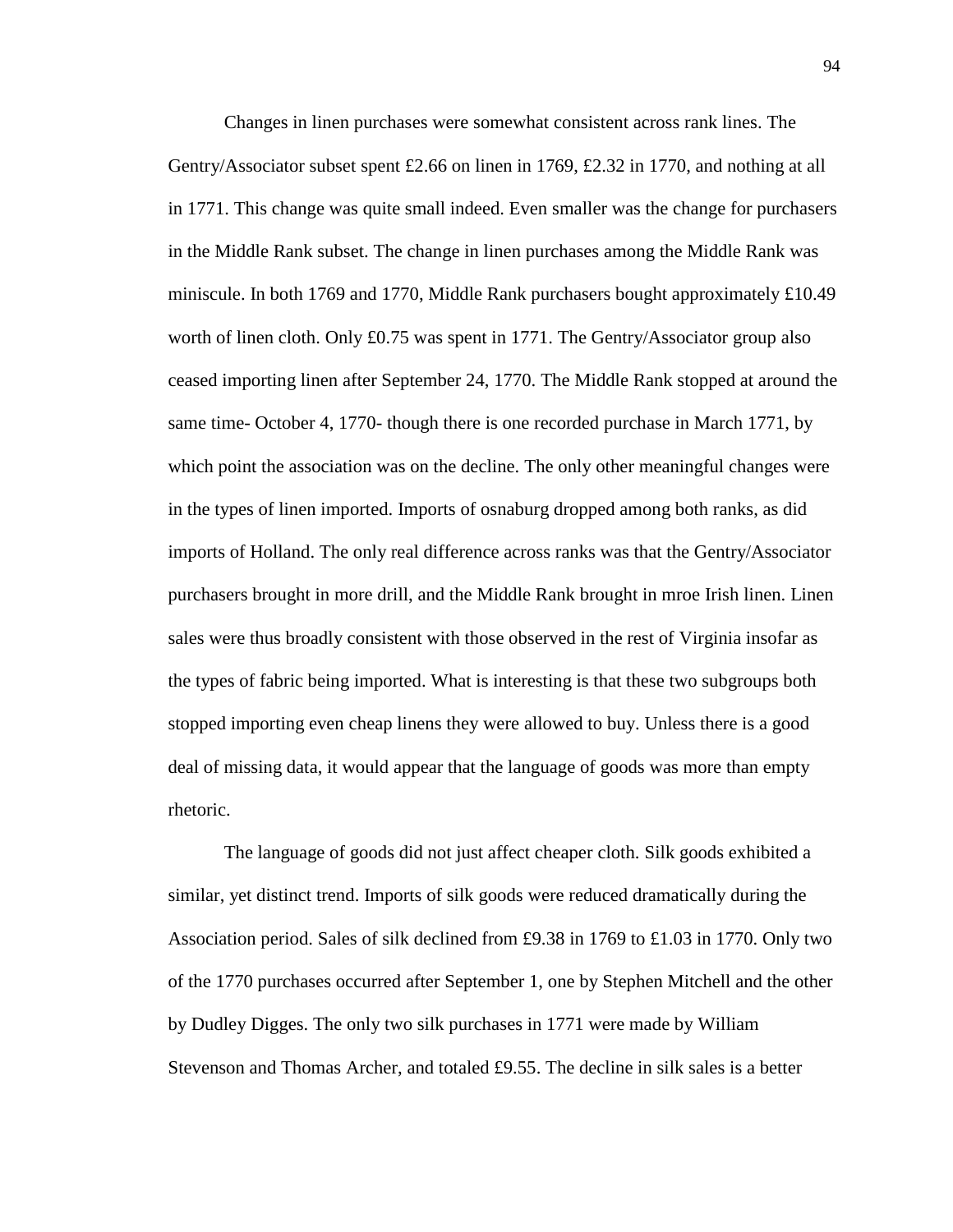measurement of support for Association and the prevalence of a language of goods, than sales of linen. Linen could still be imported under a fairly broad set of conditions, but the conditions under which silk could be imported were much stricter.

Only silk for sewing and a small number of other purposes were allowed. From December 1769 to September 1770, the only types of silk mentioned in the ledger were sold small quantities worth 10 pence.<sup>12</sup> They were not sold in yard length quantities. Before December of 1769, purchases in yardage of specific types of silk do appear, but no such measurements appear again until Dudley Digges purchased silk lace in December of 1770. Stevenson's and Archer's purchases were also measured in yardage. Rejection of silk yardage suggests that the language of goods employed by the associators successfully stigmatized silk cloth. That silk consumption could be significantly reduced suggests that at least for the few months between the passage of the 1770 Association and the end of that year, there was significant public will behind nonimportation.

Decline in silk consumption also occurred across rank lines. Customers in the Gentry/Associator subset used in Figure 2 made fourteen purchases of silk worth a total of £8.24 in 1769, nine purchases totaling £0.8 in 1770, and none in 1771. Customers in the Middle Rank subset in Figure 3 made five purchases totaling £0.33 in 1769, four purchases totaling £0.23 in 1770, and two purchases totaling £9.55 in 1771.<sup>13</sup> Note that the decrease among the middling rank is much shallower than for the gentry. This could be for any number of reasons. The most likely is that the gentry were both those who were already buying the most as it was, and, as those who sat atop the hierarchy, had the

 $12$  The fairly consistent price 10 pence for silk handkerchiefs reduces the need to balance the prices of silk goods against the quantity purchased.

 $\frac{1}{13}$  This sharp increase is due to an unusually large purchase of 18 yds of an expensive silk by William Stevenson worth £9.00.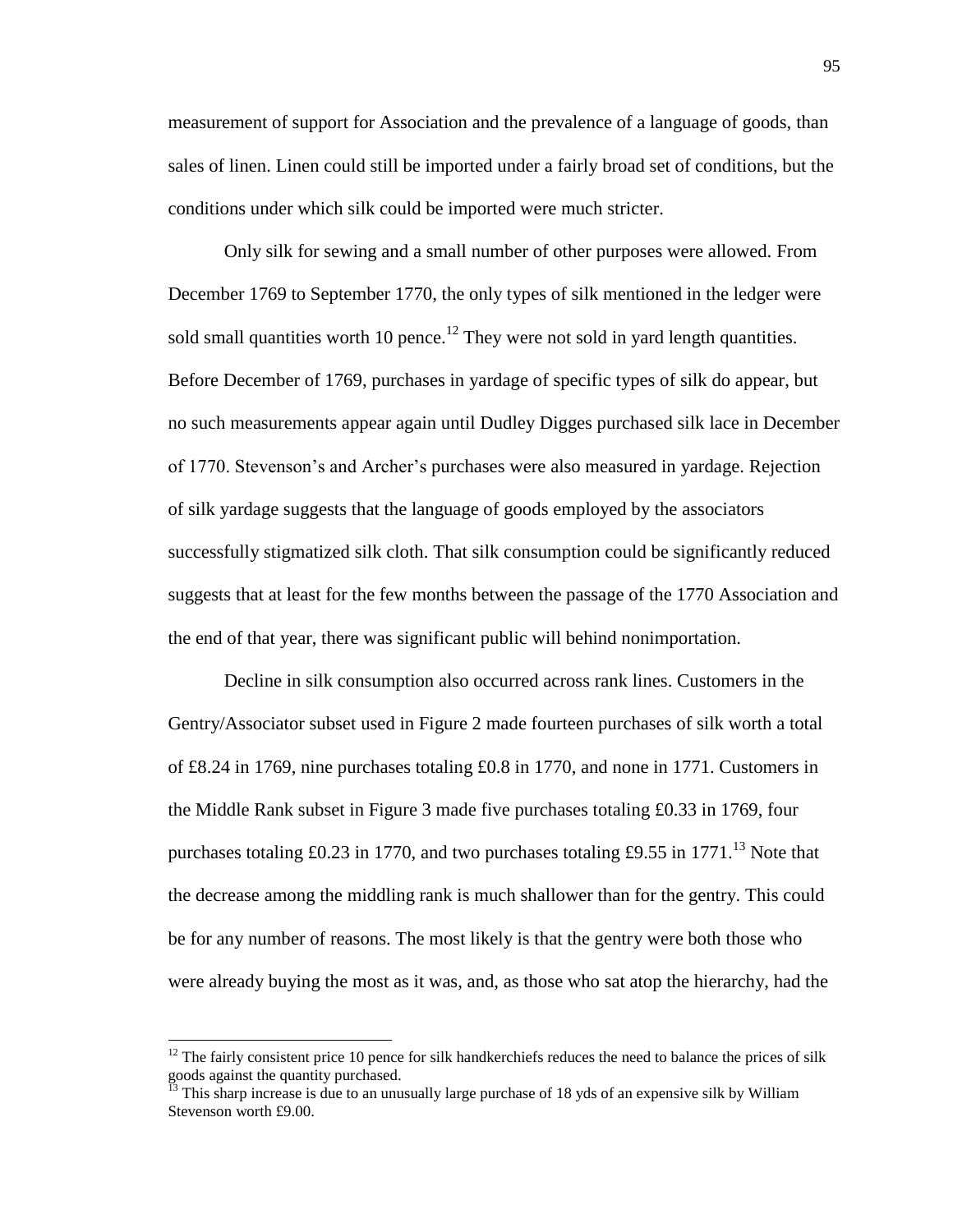most interest in decreasing imports. Silk was clearly part of any language of goods employed by the nonimportation movement. It had less significance among merchants and ship captains, who typically had less interest in purchasing it, and thus less interest in reducing their purchases.

For other types of textiles there is little in the way of a clear trend. There was very little in the way of wool importation, and what little there was had ceased by February of 1770. No further woolen goods appear until Augustine Moore, Jr. purchased shalloon cloth in October 1771. There is perhaps a much clearer trend in the importation of cotton. Despite the importation of  $£12.01$  worth of cotton in 1769, there were a total of only two purchases of cotton in the following two years, one in February 1770, and one in October 1771. The decline in wool sales and the near disappearance of cotton suggests that among those in the market for these products, nonimportation had gained significant traction.

The quantitative data corroborate information from letters of the period. The language of goods built around textiles was no mere chatter. York County residents drastically reduced their imports of luxury cloth. If they did import, they opted cloth of a much plainer variety.

It is also plausible that the language of goods affected sales of products other than textiles. This is hard to determine, as save Martha Jaquelin's reference to tea, there are no references in the letters examined to the politicization of any goods but textiles. The goods most likely incorporated into this language would be the other main targets of the Association: goods taxed by the Townshend Duties. The 1770 Association appears to have been the most effective at blocking those goods explicitly taxed by the Townshend Duties. There are no records of glass purchases recorded after Secretary Nelson's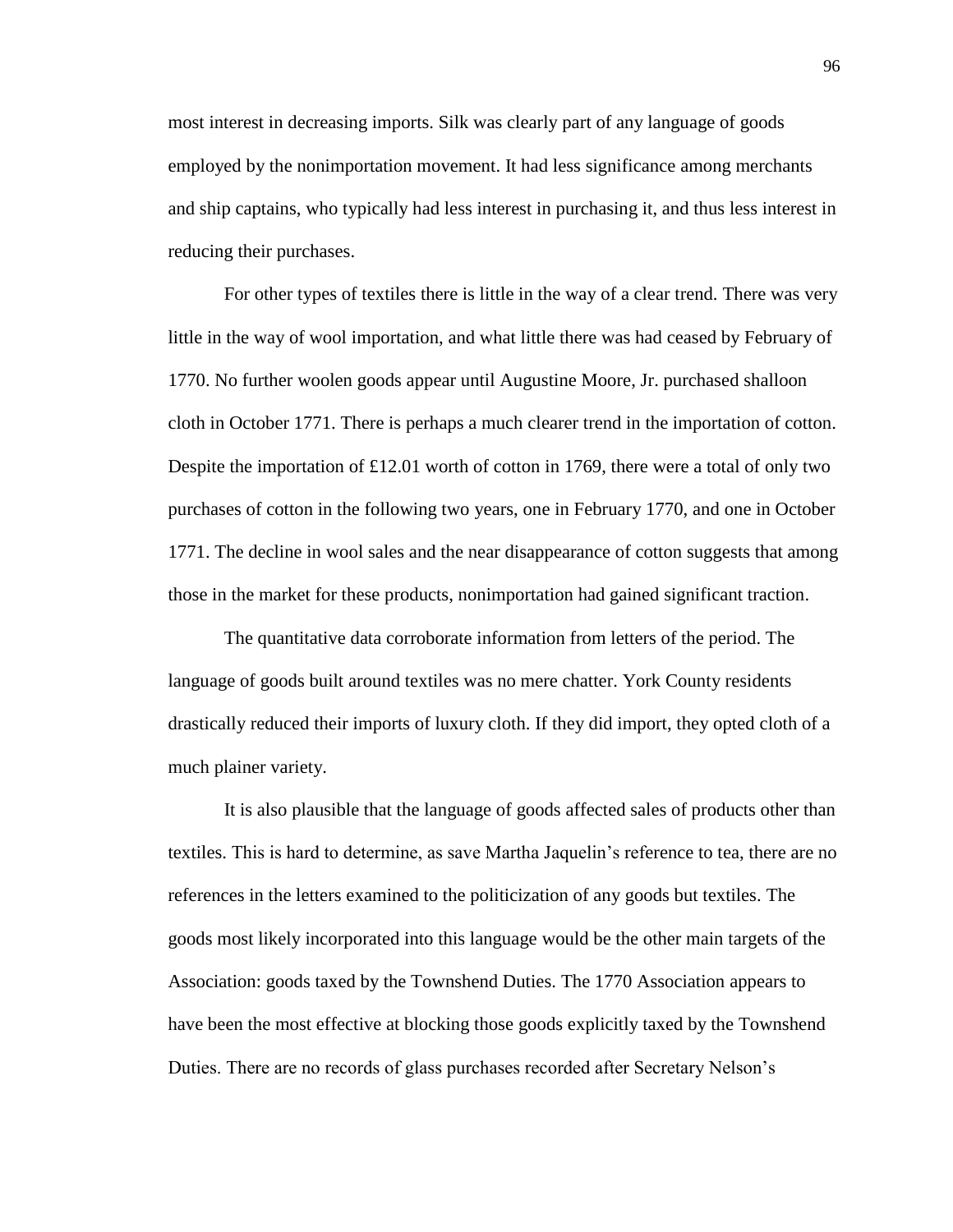purchase in December 1769 until 1771, when tavern keeper John Gibbons imported wine glasses. This is in stark contrast to the twelve purchases of glass products that are recorded for 1769. White lead, a compound found in imported paint products, appears to have been purchased only occasionally prior to Association, and was not purchased after Augustine Moore, Jr. bought some in April  $1770$ .<sup>14</sup> There are no white lead purchases listed before November 1769. Tea as well was more or less successfully blocked. Nelson customers purchased £2.21 worth of tea in 1769 compared to a small reduction to £1.56 in 1770. Imports of tea dropped off suddenly after May of 1770, after which only three purchases were recorded by John Moss, William Wright, and Henry Lee.

Other common manufactures such as hats and shoes appeared less and less frequently as well. The difference in monetary values of hat purchases between 1769 and 1770 was quite small. Purchases decreased from £6.8 to £6.1. More importantly, very few hats were purchased after July of 1770. Only one hat was purchased after September 1, 1770. Dudley Digges bought one in April of the following year. Nelson customers purchased £7.93 worth of shoes in 1769 as compared to £4.65 in 1770. Only £0.89 was sold in 1771. Only seven of these purchases occurred after the September 1, 1770 cutoff. Of these seven only three occurred in 1771, though five of them were above the five shilling price maximum.<sup>15</sup> Purchases for shoes and hats remained consistent even across rank lines. No member of the Gentry/Associator subset purchased a hat after June 1770 until the Digges purchase in 1771, and no customer from the Middle Rank subset purchased one after April 1770. The Gentry/Associator and Middle Rank subsets stopped

<sup>&</sup>lt;sup>14</sup> This excludes one purchase in September 1771 debited to the account of York County.

<sup>&</sup>lt;sup>15</sup> Although hats and shoes could be produced domestically, they were the sorts of goods more likely to be purchased directly from the producer were they made in Virginia. Any hats or shoes recorded in the ledger are more likely to be of foreign manufacture.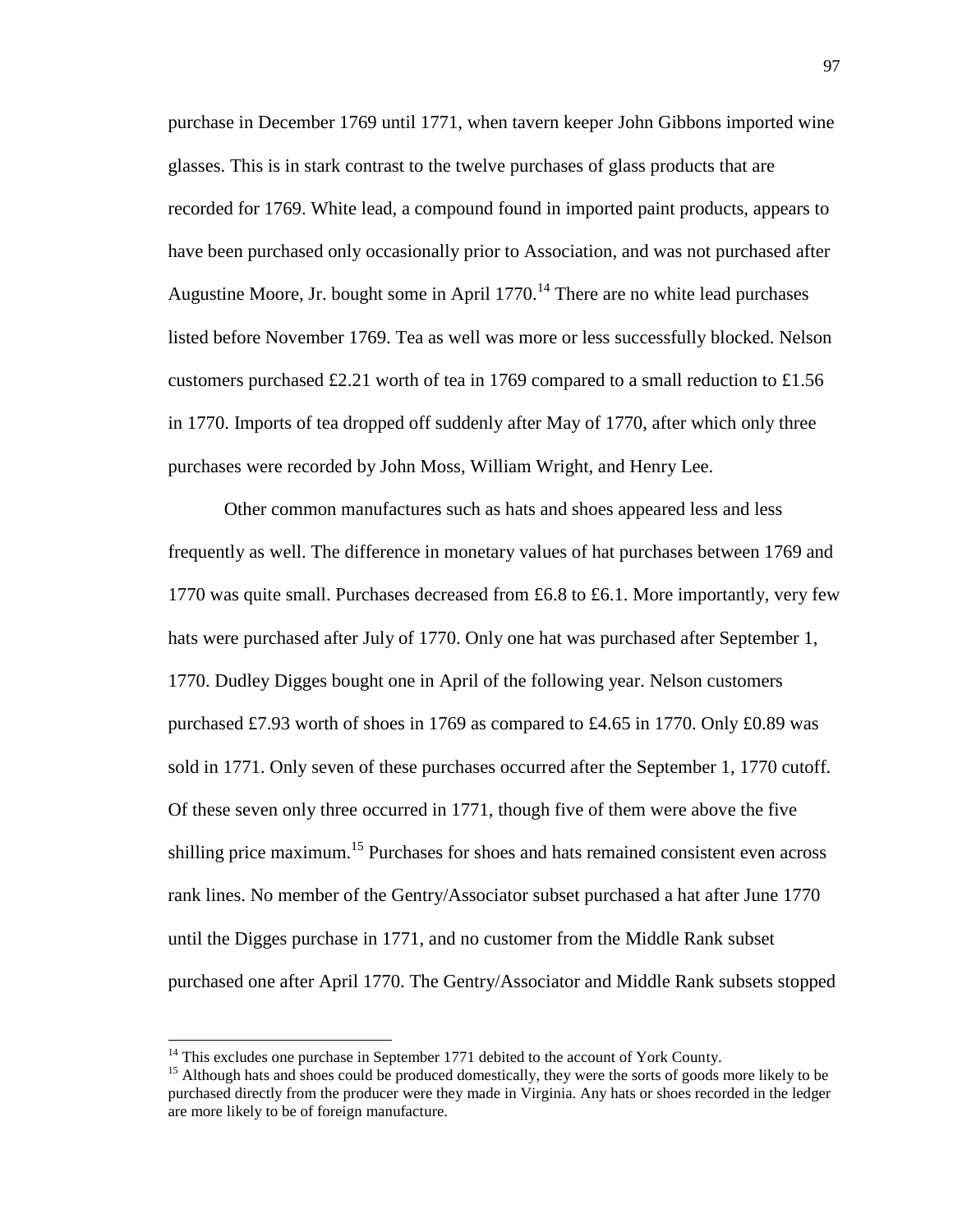buying shoes after July and August 1770 respectively, though gentry group would resume buying in February 1771. Many goods Virginians perceived as hostile to their liberties saw a decline in imports, but so did some goods that were relatively common.

Many goods that could be classified as household necessities and not subject to Association declined also.<sup>16</sup> One of the most imported goods before the Resolutions, nails, appears only twice after this date. This is as compared to 42 purchases before the 1770 Resolution, 33 of which occurred in 1769. Flooring brads too declined rapidly in the purchase record. Brads were purchased 15 times in 1769 and 1770, and not once beyond the September 1 enforcement date. Of the 22 times that cordage was purchased, only three of them were after the enforcement date. Sales of paper, which were allowed provided the paper cost less than eight shillings per ream,<sup>17</sup> fell dramatically after 1769. Cheap paper was purchased only twice after that year, once in 1770, and once in 1771. It is thus plausible that a revolutionary language of goods that first affected textiles and the goods taxed by the Townshend Duties soon came to influence purchases of other imports as well. There was also one final aspect of the association that may have been relevant to this language of goods

There is some good evidence that nonimportation and Revolution itself were transmitted via such a language of goods. Letters from contemporary York County residents plainly show that the consumption of imported cloth had become politicized, and that the wearing of homespun materials was itself a political statement. The wearing

<sup>&</sup>lt;sup>16</sup> Mason 120; An order placed with the Norton firm by Mann Page shows orders for these items; Carr and Walsh. 153, 174-175. This is not to imply that Virginians did not have the knowledge to produce items such as nails. Virginians who needed such goods would probably have purchased them from a local tradesman rather than a store. It was also often the case that imports were cheaper than domestic manufactures. Virginians had relied on manufactures since the  $17<sup>th</sup>$  century, but during the  $18<sup>th</sup>$  came to rely on imports mainly for non-essential items.

<sup>&</sup>lt;sup>17</sup> Virginia Nonimportation Resolutions of 1769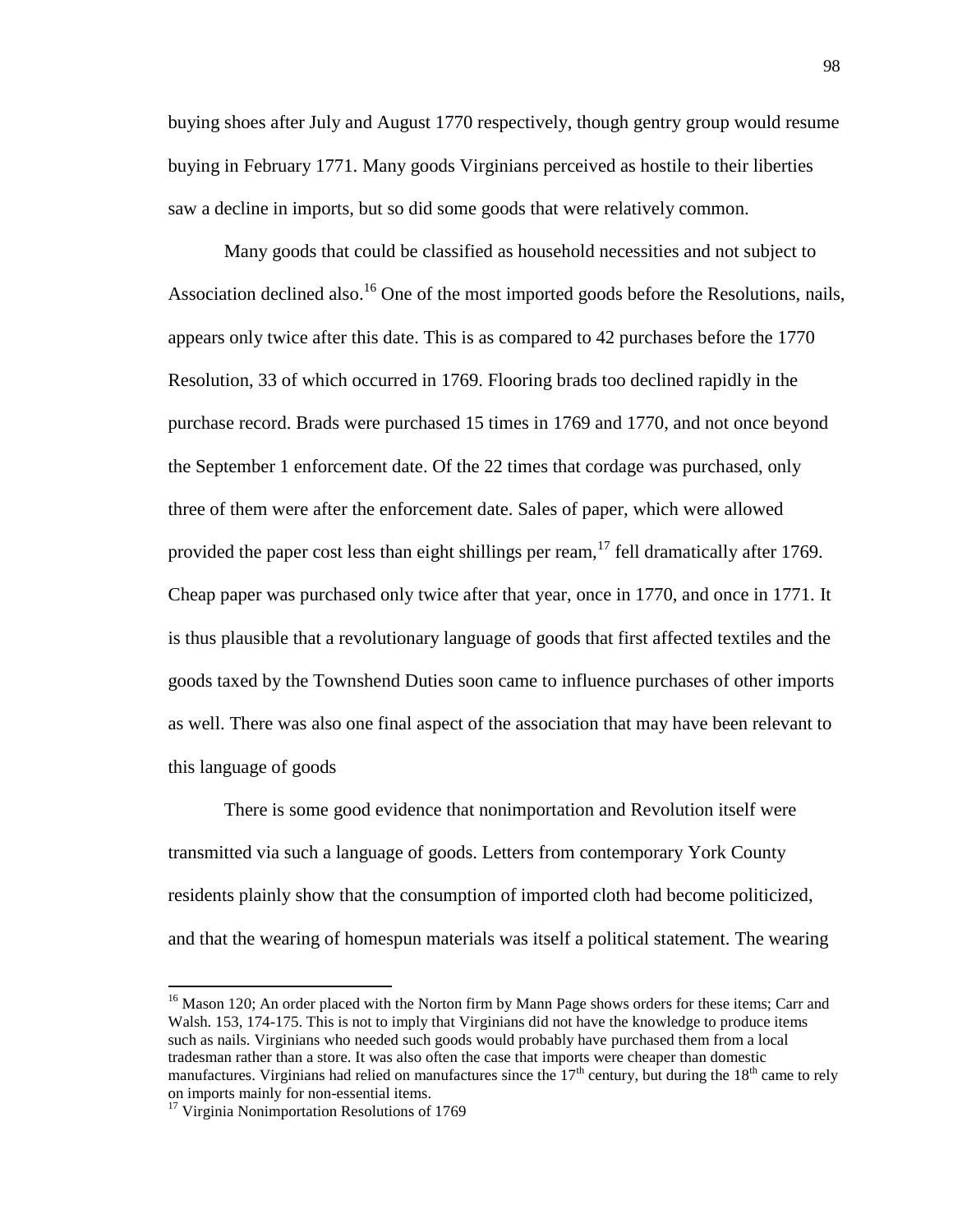of homespun said, in the language of goods, that the wearer identified with free Virginians. It was such a language that the core associators might have used to transmit the Spirit of Association throughout the population of Yorktown. As the quantitative data demonstrate that Virginians made good on their rhetoric through textile purchases, it is not difficult to imagine how this language could spread to broader discussions about imports. Men who met at the Swan Tavern and at the courthouse could communicate in terms of a common struggle against dependence on similar goods. Although there is little in the written record to demonstrate this, the quantitative data, when put alongside the rhetoric and purchase records relevant to textiles, become more suggestive. This language of goods and shared sacrifice was quite possibly what brought Virginians from across the social hierarchy to resist dependence on British imports. Although both associations were ultimately failures, there is evidence to suggest that the revolutionary language goods that came to dominate political discourse in the mid-1770s was already starting to take shape.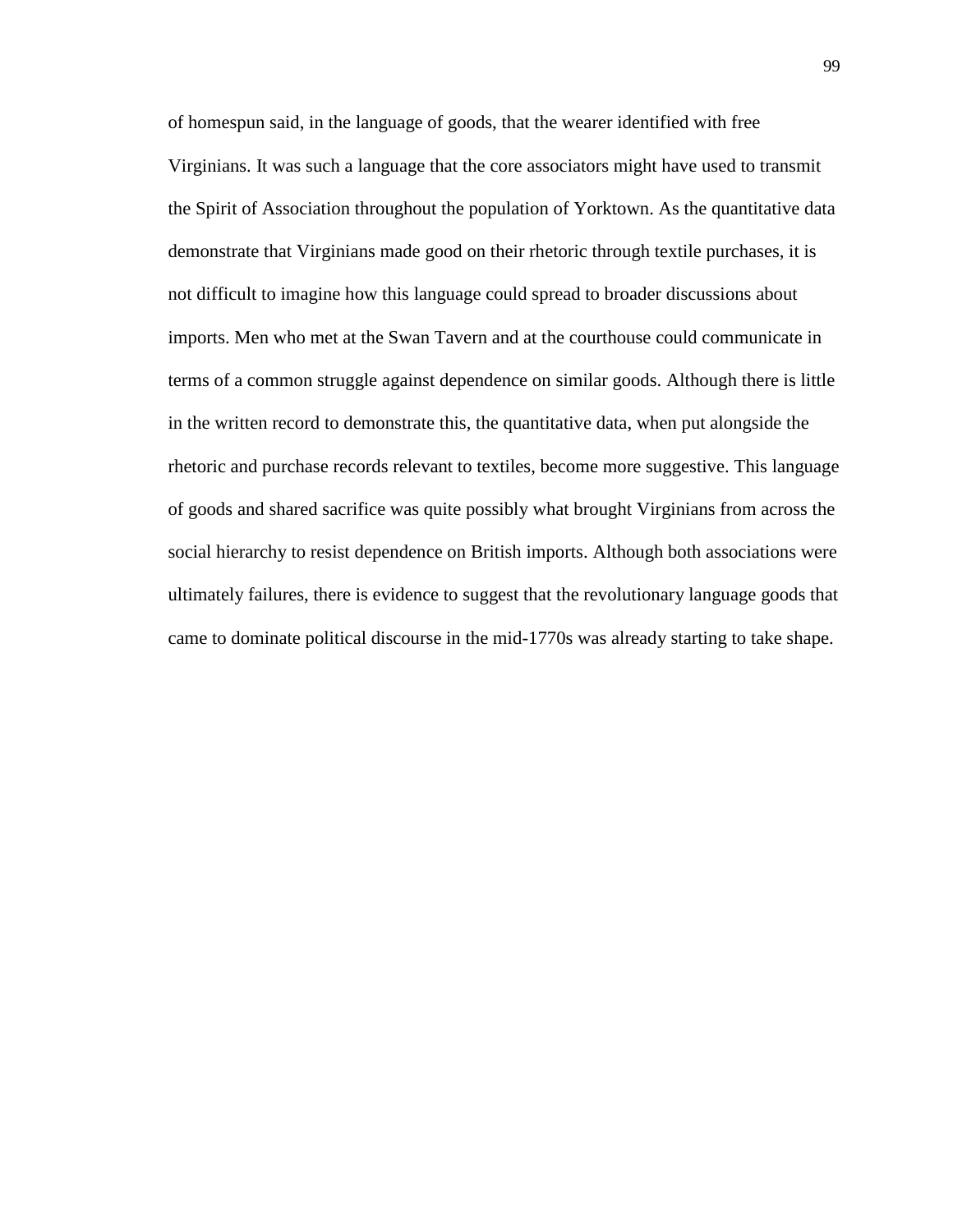## CONCLUSION:

# THE FAILURE OF THE ASSOCIATIONS AND THE ROAD TO INDEPENDENCE

It was during the late 1760s that Virginians came to realize just how dependent they were on Britain's economy and government, and came to resent it. This resentment, this anxiety about the future of Virginia's sovereignty, was deeply rooted in Virginia's traditionally hierarchical political and social systems. The case study of Yorktown demonstrates that at least in York County, the charismatic force of a Whig faction among the gentry, and their allies among the merchants, managed to hold the 1770 Association together until the spring of 1771. That the 1769 and 1770 Associations failed was recognized both at the time and by historians since. What deserves more recognition is that the earliest Revolutionary exercises by Britain's colonies were driven in large part by the political and social influence of a handful of Whig leaders in key regions of the colony. Through their power in the colonial and local governments, and through their influence in the social and economic lives of Yorktown's gentry and merchant classes, the Nelson family held together what was elsewhere a disastrous and only nascent attempt at colonial resistance.

That the Nelsons were able to do this may be a testament to their own abilities as patrons and statesmen. It is also quite likely that the social structure of the area around Yorktown was different than in areas where Association was a near failure. York, as it happened, was one the regions left almost untouched by the Scottish trading firms. The York River was a region in which the large planters still held sway, and the old consignment trade continued. Scottish factors did not have the same socially disruptive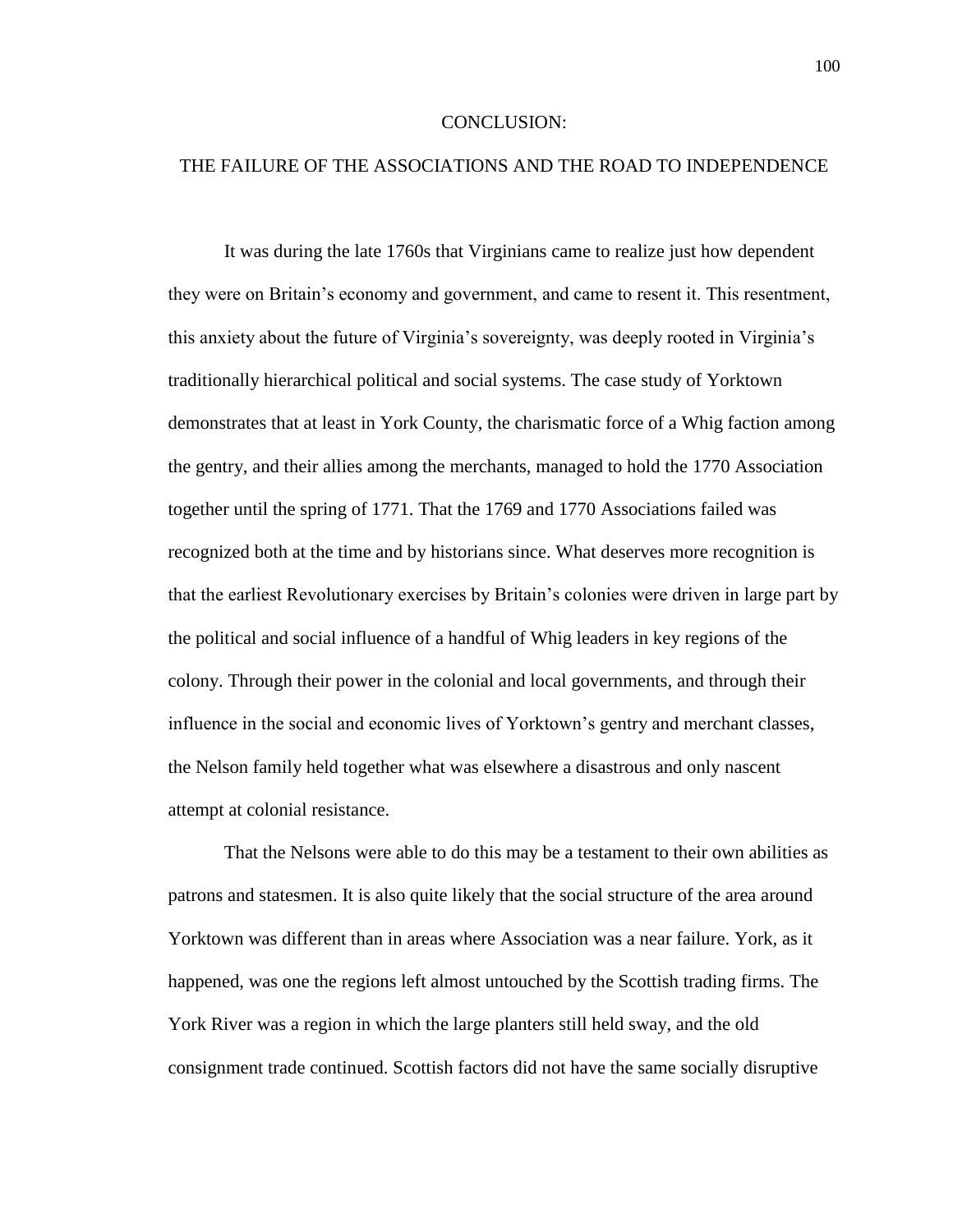influence as creditors that they had in the Piedmont and the James River region. The Scots generally stayed away from York, and this meant that the Nelsons and their associates had little in the way of competition from the direct trade. Virginia's hierarchical social order that had been so threatened by the Scots in the Piedmont, remained intact in Yorktown because the Scots' business model prevented them from entering the trade. The Nelsons could thus continue to dominate the region because the social structure they relied on had not been compromised by Scottish interlopers.

Despite their best efforts, the Nelsons did not succeed in conducting the Spirit of Association throughout York County society. The figures presented in this paper were at the very least representative of a particular client base, but even this client base could not always be relied upon to follow the rules. The 1770 Association did not succeed in creating the amount of domestic manufacturing that its proponents thought would free them of commercial dependence on their ancestral homeland. The greatest failure of the Association movement, however, was that even its most zealous supporters could not bring themselves to cease their importation of British manufactures and luxuries. Much like George Washington, even the Nelsons could not completely restrain their imports, even when it came to making a political statement. Yorktown merchants and gentry succeeded in reducing their imports, but could not rid themselves of British commercial power.

Even though they failed to accomplish its political objective of forcing Parliament to rescind all of the Townshend Duties, and that they were overshadowed by more successful events to come, the Virginia Nonimportation Associations were nonetheless an important way station on Virginia's road to independence. These Associations, however,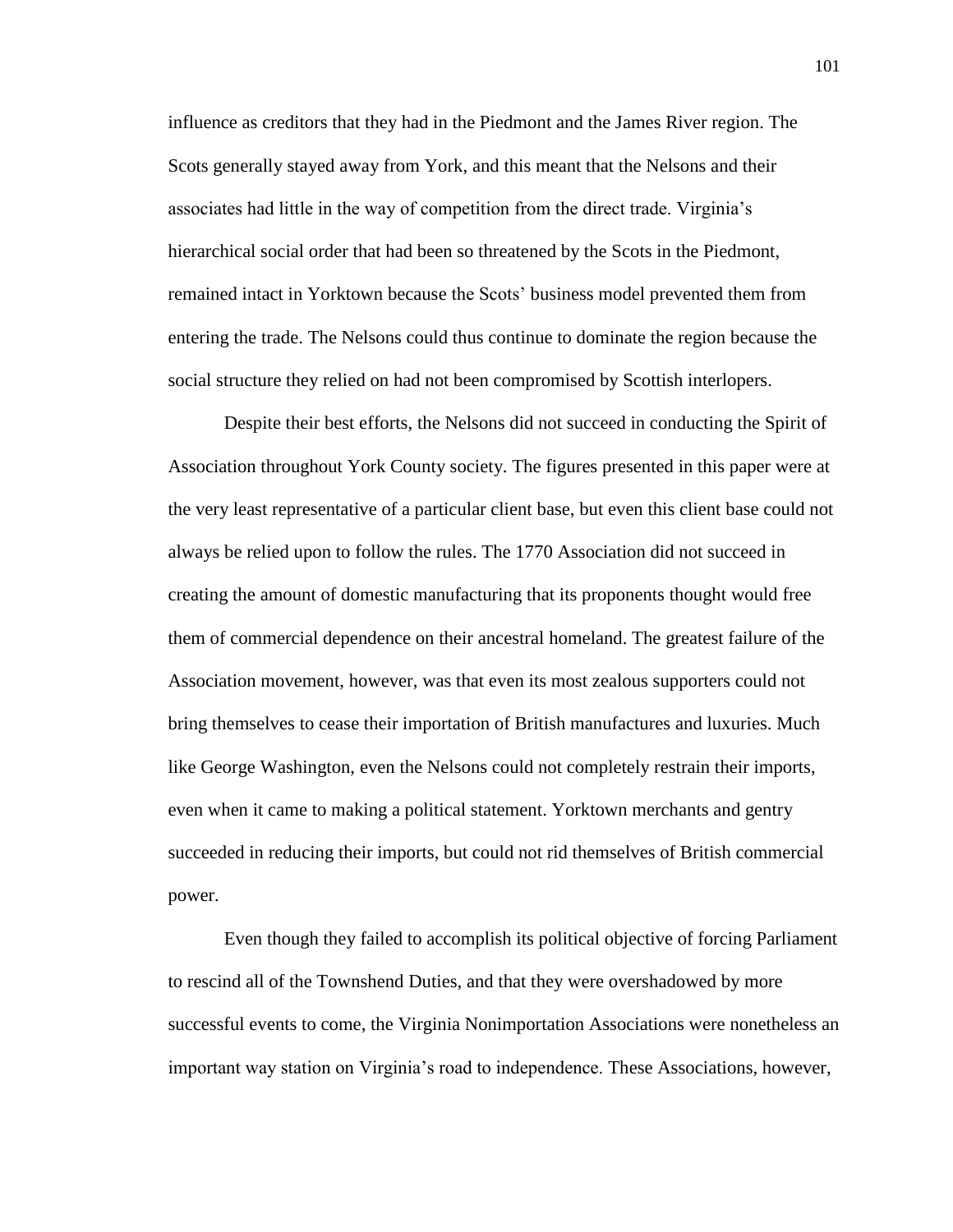were not the mere passing fancy of Whig gentlemen flexing their social muscle for the sake of exercising leverage over the merchants and the middling planters. Whatever the other motivations the gentry had for initiating the drive for nonimportation, the Association movement was a good faith effort to limit Virginia imports as a means of reclaiming hegemonic liberty and restoring the previous sovereign order.

The conditions that gave rise to the Associations, however, would be their downfall. Colonists only had influence over Parliament if British merchants had a stake in whether or not Virginians were purchasing their products. If Virginians had, as the colony's lead Associators had planned, created a sturdy domestic manufacturing sector, there would be no need for the merchants to push for repeal. Virginians could expect repeal only so long as they were dependent. The purposes of their Association-to end unjust taxes, spur the growth of domestic manufacturing, and reduce debt-could not work together effectively. Even the later Associations of 1774, which observers generally recognized as more successful than their predecessors at least as far as participation was concerned, could not meet all of these ends. These Associations gained greater adherence throughout the colonies, but were ultimately rendered moot by the outbreak of war in the spring of 1775. It was the failure of these movements that demonstrated to Tidewater planters the necessity of independence.

The Nelsons would again come to the forefront of the Revolutionary cause in 1774 when the second round of nonimportation efforts went into effect, this time with great effectiveness. The early 1769-1770 Association movement and its 1774 counterpart are significant not just because they were important steps in resisting dependence on British imports. The Association period also marked some of the last attempts at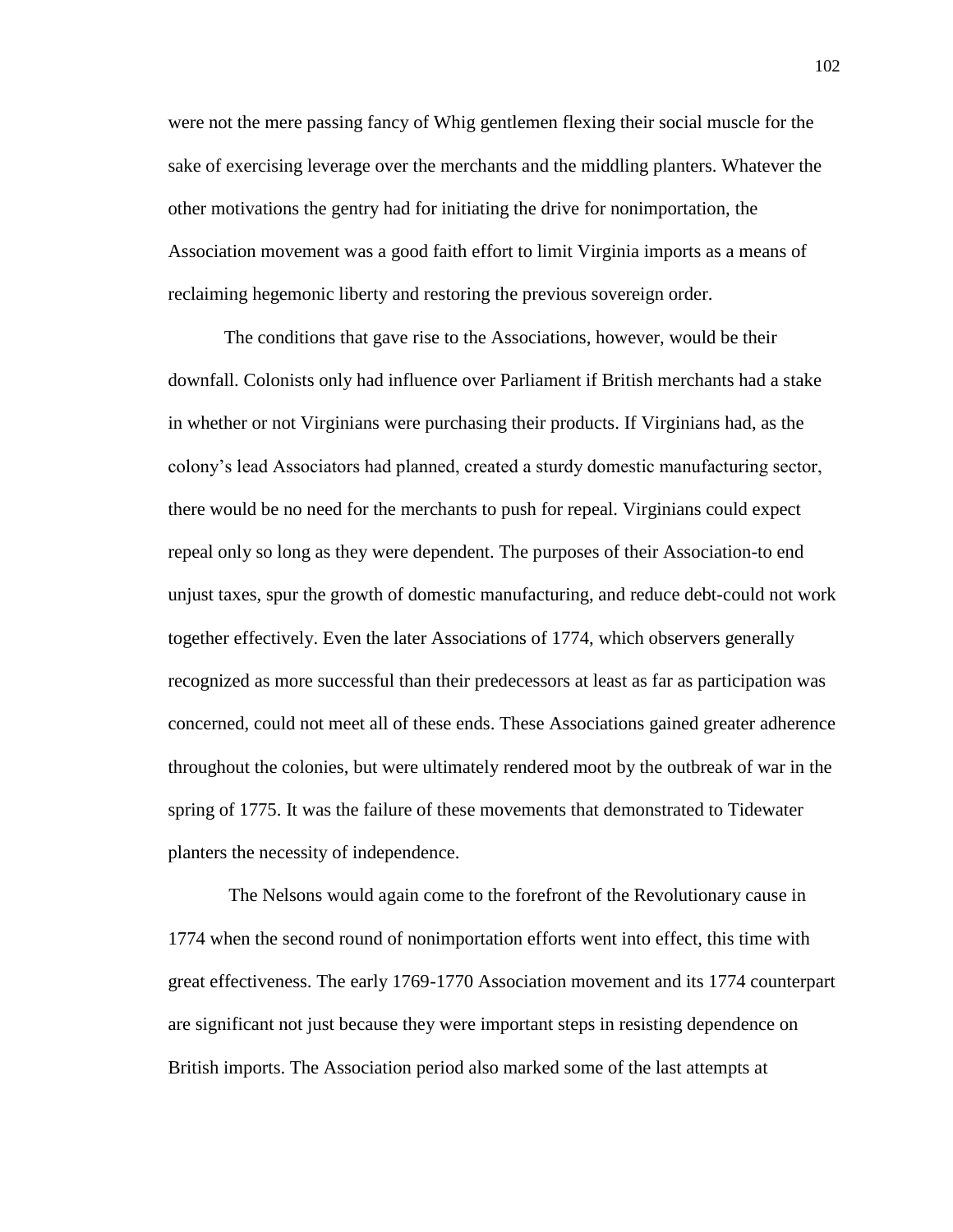reconciliation with Britain. Some Virginians would go no further, and were Tories during the war. The Nelsons, however, stayed true to the cause through the end of the war. They would never have as much prestige as they had before the war, however. Thomas Nelson, Jr., who was already heavily in debt before the war, spent a great deal of his personal wealth financing the war effort. Demonstrating leadership both before and during the war, the Nelsons saw Yorktown through the Revolution from its rocky beginning until the very end.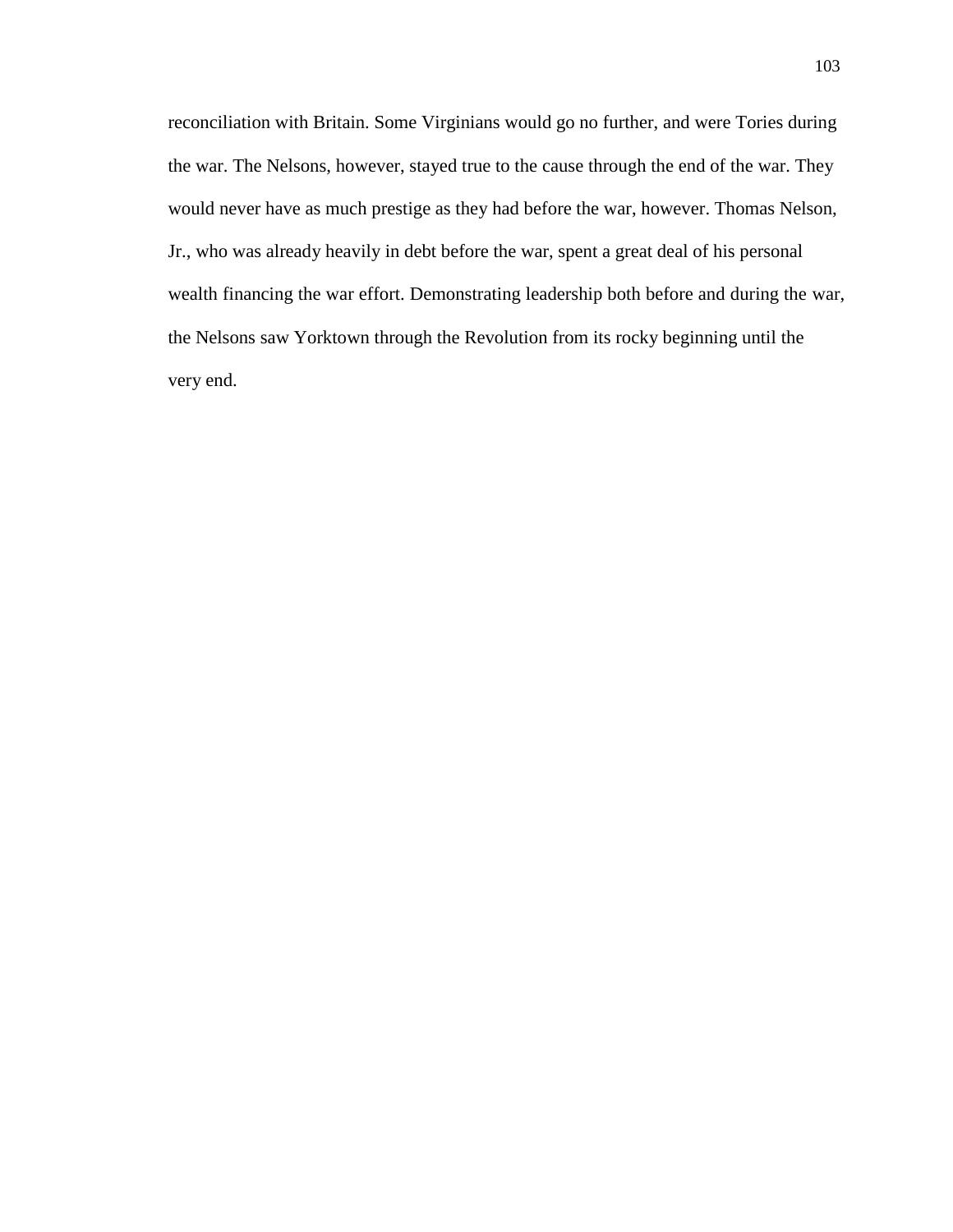## Bibliographic Note

This project relied heavily on the work of the late Emory Evans, who was one of few scholars to devote significant attention to the Nelsons. All other information on the Nelsons had to be gleaned from the letters of the Norton Firm edited by Frances Norton Mason. Save the Nelson Letter Book preserved in the Library of Virginia, this is one of few surviving sources with letters actually written by any of the Nelsons. All transaction data came from the Nelson Ledger and Daybook. There is, unfortunately, remarkably little literature on the 1769 and 1770 Associations. This paper cites much of what there is in addition to the association documents themselves. All court records were accessed through the York County Records Project managed by the Department of Training and Historical Research of the Colonial Williamsburg Foundation.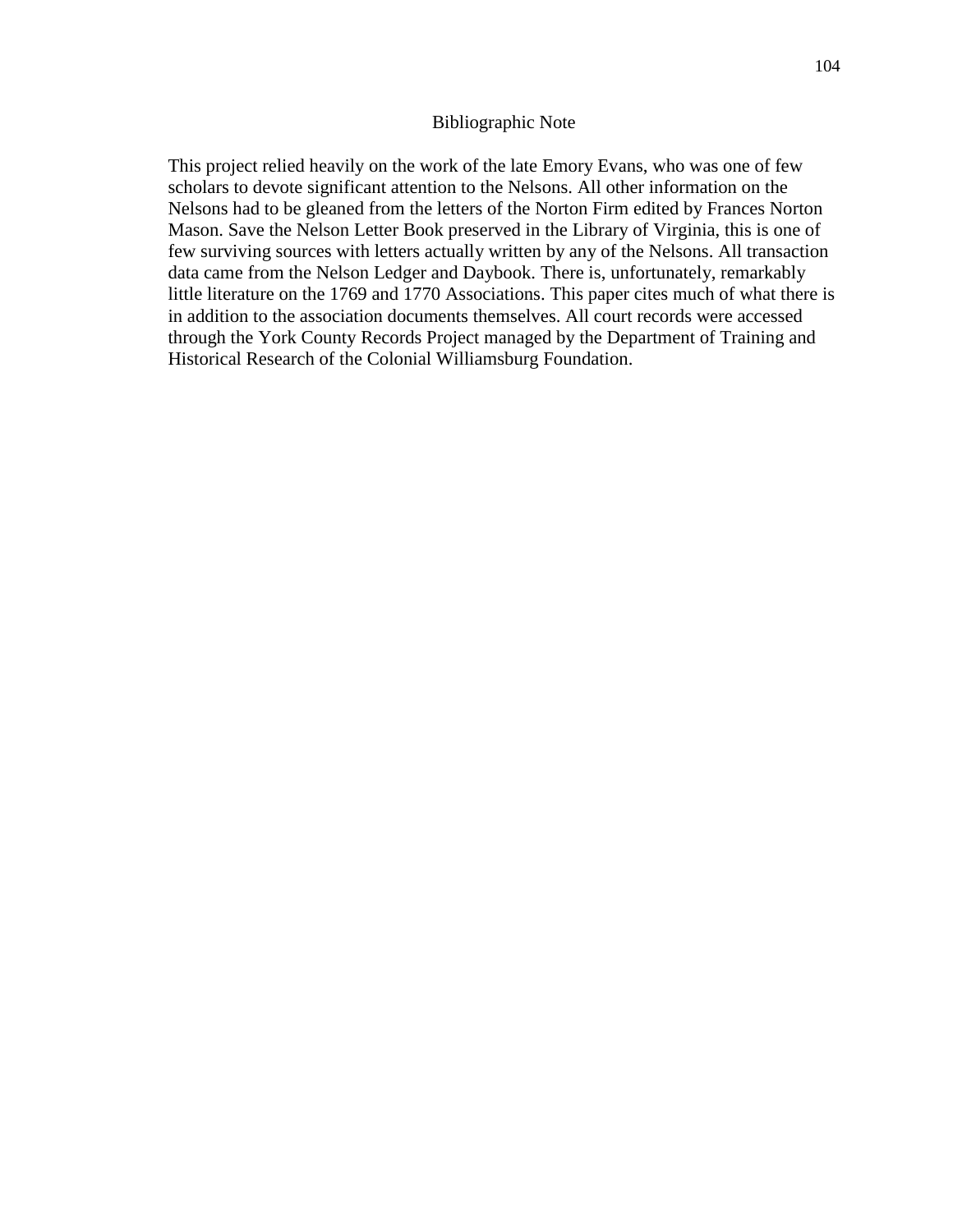## Secondary Sources

- Bergstrom, Peter. *Markets and Merchants: Economic Diversification in Colonial Virginia 1700-1775.* New York: Garland Publishing, Inc., 1985.
- Billings, Warren M., John E. Selby, and Thad. W. Tate. *Colonial Virginia—A History.*  White Plains, New York: KTO Press, 1986.
- Breen, T. H. "'The Baubles of Britain': The American and Consumer Revolutions of the Eighteenth Century," in *Past & Present* 119, (May, 1988): 73-104.
- Breen, T.H. *Tobacco Culture: The Mentality of the Great Tidewater Planters on the Eve of Revolution*. Princeton, N.J.: Princeton University Press, 1985.
- Carr, Lois Green and Lorena S. Walsh. "Economic Diversification and Labor Organization in the Chesapeake, 1650-1820," in *Work and Labor in Early America,* edited by Stephen Innes, 144-188. Chapel Hill: University of North Carolina Press for the Omohundro Institute of Early American History and Culture at Williamsburg Virginia, 1988.
- Evans, Emory. *A "Topping People*." Charlottesville, VA: University of Virginia Press, 2009.
- Evans, Emory. *Thomas Nelson of Yorktown: Revolutionary Virginian*. Charlottesville, Virginia: University of Virginia Press, 1975.
- Fischer, David Hackett. *Albion's Seed: Four British Folkways in America*. New York, New York: Oxford University Press, 1989.
- Greene, Jack P. "Foundations of Political Power in the Virginia House of Burgesses, 1720-1776," in *The William and Mary* Quarterly, Third Series 16 no.4 (October 1959), p.485-506.
- Holton, Woody. *Forced Founders: Indians, Debtors, Slaves & the Making of the American Revolution Virginia*. Chapel Hill: University of North Carolina Press for the Omohundro Institute of Early American History and Culture at Williamsburg Virginia, 1999.
- Kelly, Kevin. "A Portrait of York County Middling Planters and Their Slaves, 1760- 1775." *Colonial Williamsburg Interpreter* 24 (2003).
- Montgomery, Florence M. *Textiles in America, 1650-1870: a dictionary based on original documents: prints and paintings, commercial records, American merchants' papers, shopkeepers' advertisements, and pattern books with original swatches of cloth*. New York, New York: Norton, 1984.

Price, Jacob M. "New Time Series for Scotland's and Britain's Trade with the Thirteen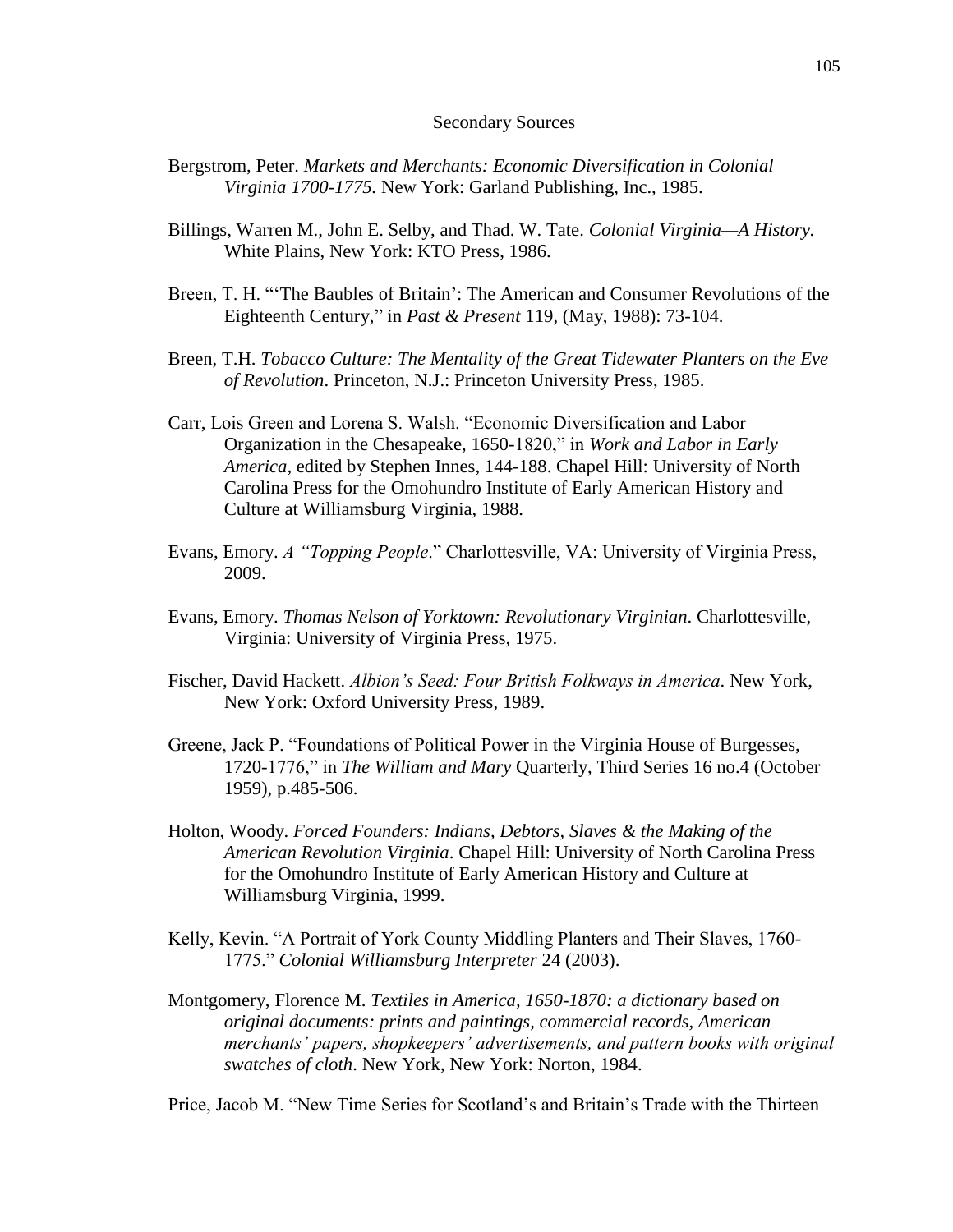Colonies and States, 1740 to 1791." *The William and Mary Quarterly* 32 (1975), 307-325.

- Ragsdale, Bruce. *A Planters' Republic: The Search for Economic Independence in Revolutionary Virginia.* Madison: University of Wisconsin Press, 1996.
- Riley, Edward M. "The Founding and Development of Yorktown, Virginia 1691-1781." PhD. diss., University of Southern California, 1942.
- Roeber, A.G. "Authority, Law, and Custom: The Rituals of Court Day in Tidewater Virginia, 1720 to 1750." *The William and Mary Quarterly*, Third Series, 37, no. 1 (January 1980): 29-52.
- Rosenblatt, Samuel M. "The Significance of Credit in the Tobacco Consignment Trade: A Study of John Norton and Sons, 1769-1775." *The William and Mary Quarterly* 3 (1962), 393-392.
- Selby, John. *Revolution in Virginia, 1775-1783*. Williamsburg, Virginia: The Colonial Williamsburg Foundation, 1989.
- Taylor, Alan. *American Colonies*. New York, New York: Viking, 2001.
- Trudell, Clyde. *Colonial Yorktown*. Old Greenwich, Connecticut: The Chatham Press, Inc., 1971.
- Walsh, Lorena S., Ann Smart Martin, and Joanne Bowen. "Provisioning Early American Towns. The Chesapeake: A Multidisciplinary Case Study, Final Performance Report." National Endowment for the Humanities Grant RO-22643-93, Colonial Williamsburg Foundation,1997.
- Willis, Anne R. "Masters' Mercy: Slave Prosecutions and Punishments in York County, Virginia 1700 to 1780." MA thesis, College of William and Mary, 1995.

## Primary Sources

Convention of 1774: The Association

Finalized Document of the Virginia Nonimportation Association

- Fisher, Daniel. "The Fisher History," in Louise Pecquet du Bellet, ed., *Some Prominent Virginia, Families*. 2 vols. Lynchburg, Virginia: J. P. Bell and Co., 1907.
- Mason, Frances Norton, ed. *John Norton & Sons Merchants of London and Virginia: Being the Papers from their Counting House for the Years 1750 to 1795*. Richmond: Dietz Press, 1937.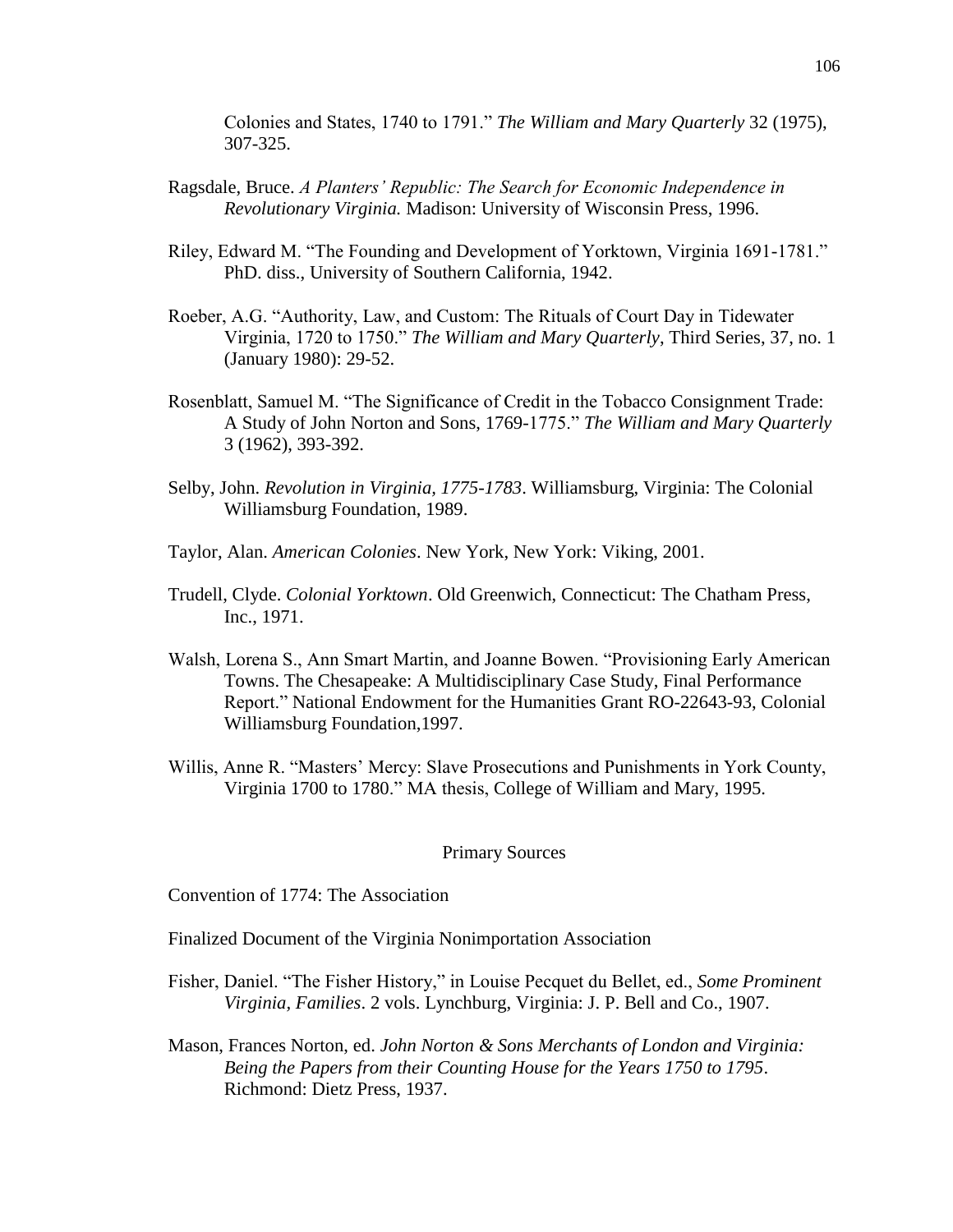- McIlwaine, H. R., et al., eds. *Executive Journals of the Council of Colonial Virginia*. 6 vols. Richmond: Virginia State Library, 1925-66.
- McIlwaine, H. R., et al., eds. *Journals of the House of Burgesses, 1619-1776*. 13 vols. Richmond: Virginia State Library, 1905-15.

Nelson, William. *Letterbook*

*Virginia Gazette*. The Colonial Williamsburg Foundation

Virginia Nonimportation Resolutions, 1769

William Nelson Ledger and Daybook, 1767-1784

## York County Court Records

- Wills and Inventories (19) 1740-1746 includes Wills, Inventories, Orders, and Estate Settlements
- Wills and Inventories (20) 1745-1759 includes Wills, Inventories, and Estate Settlements
- Wills and Inventories (21) 1760-1771 includes Wills, Inventories, and Estate Settlements
- Wills and Inventories (22) 1771-1783 includes Wills, Inventories, and Estate Settlements
- Deeds and Bonds (5) 1741-1754

Deeds (6) 1755-1763

Deeds (7) 1763-1769

Deeds (8) 1769-1777

Judgments and Orders (1) 1746-1752

Judgments and Orders (4) 1763-1765

Order Book 1765-1768

Judgments and Orders (1) 1768-1770

Judgments and Orders (2) 1770-1772